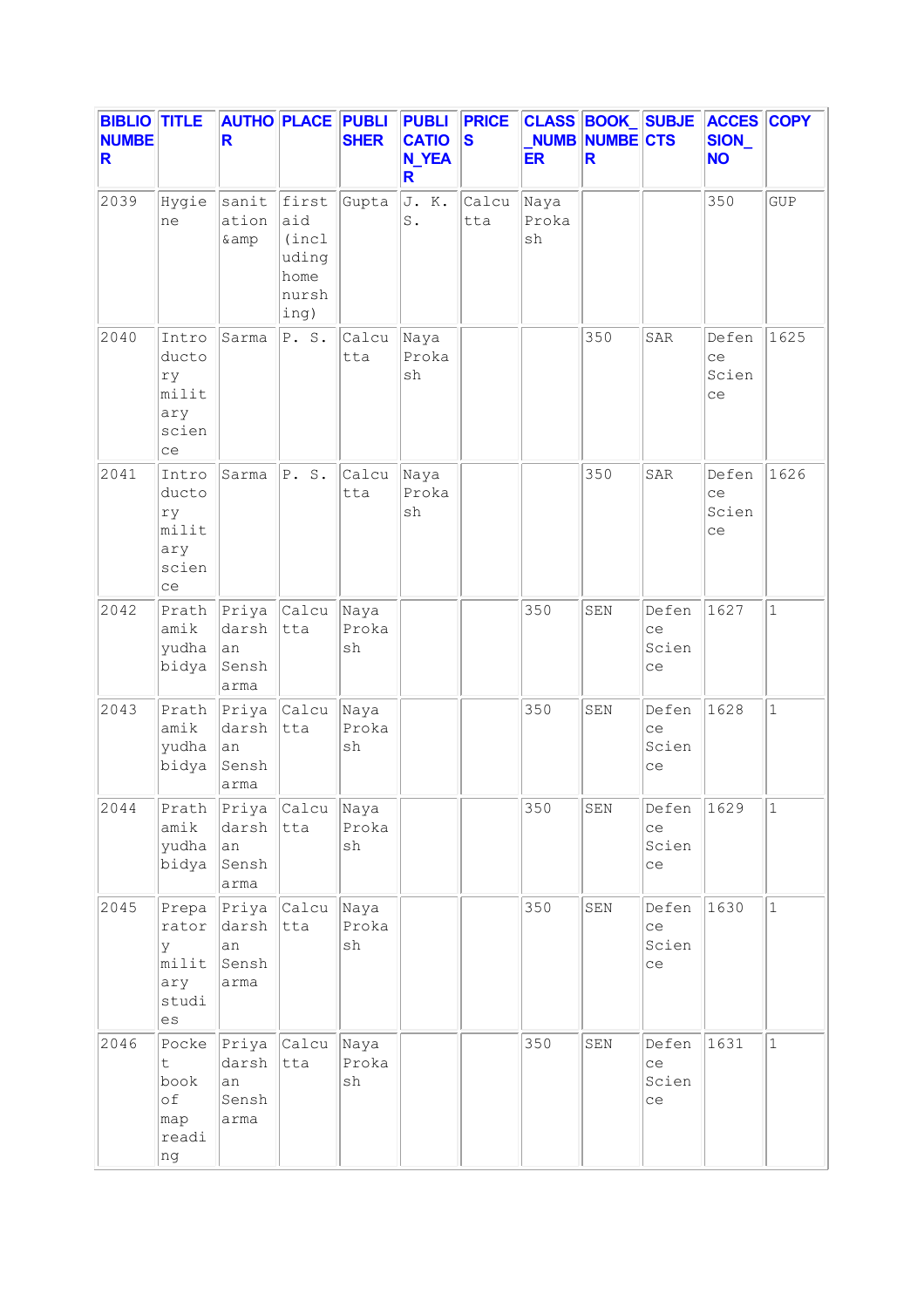| 2047 | Pocke<br>t.<br>book<br>of<br>map<br>readi<br>ng                                                                         | Priya<br>darsh<br>an<br>Sensh<br>arma | Calcu<br>tta                                    | Naya<br>Proka<br>sh                  |                                      |                     | 350 | SEN            | Defen<br>ce<br>Scien<br>ce | 1632                       | $\mathbf{1}$               |
|------|-------------------------------------------------------------------------------------------------------------------------|---------------------------------------|-------------------------------------------------|--------------------------------------|--------------------------------------|---------------------|-----|----------------|----------------------------|----------------------------|----------------------------|
| 2048 | Princ<br>iples<br>of<br>fligh<br>$\sf t$                                                                                | Gupta                                 | J. K.<br>$\texttt{S}$ .                         | Calcu<br>tta                         | Naya<br>Proka<br>sh                  |                     |     | 350            | $\operatorname{GUP}$       | Defen<br>ce<br>Scien<br>ce | 1633                       |
| 2049 | Air<br>wing                                                                                                             | Gupta                                 | J. K.<br>$\texttt{S}$ .                         | Calcu<br>tta                         | Naya<br>Proka<br>sh                  |                     |     | 350            | <b>GUP</b>                 | Defen<br>ce<br>Scien<br>ce | 1634                       |
| 2050 | Eleme<br>nts<br>of<br>signa<br>lling                                                                                    | Gangu<br>lу                           | M.                                              | Calcu<br>tta                         | Naya<br>Proka<br>sh                  |                     |     | 350            | GAN                        | Defen<br>ce<br>Scien<br>ce | 1635                       |
| 2051 | Drill<br>& amp                                                                                                          | gener<br>a1<br>lesso<br>n             | Das                                             | $\mathbb B$ .                        | Calcu<br>tta                         | Naya<br>Proka<br>sh |     |                | 350                        | DAS                        | Defen<br>ce<br>Scien<br>ce |
| 2052 | Chhar<br>ay n.<br>c. c.                                                                                                 | Basuk<br>i Das                        | Calcu<br>tta                                    | Naya<br>Proka<br>$\operatorname{sh}$ |                                      |                     | 350 | $\mathtt{DAS}$ | Defen<br>ce<br>Scien<br>ce | 1637                       | $\mathbf{1}$               |
| 2053 | India<br>n<br>armed<br>force<br>$\rm s$<br>year<br>book<br>1970                                                         | ed.<br>& amp                          | comp.<br>$\ddot{\cdot}$<br>Jaswa<br>nt<br>Singh | Bomba<br>У                           | Jaswa<br>nt<br>Singh                 |                     |     | 350            | $\texttt{SIN}$             | Defen<br>ce<br>Scien<br>ce | 1638                       |
| 2054 | A<br>compl<br>ete<br>text<br>book<br>for<br>n. c.<br>$\circ$ .<br>cadet<br>S<br>(infa)<br>ntry<br>and<br>rifle<br>units | Chatt<br>erjee                        | B. B.                                           | Calcu<br>tta                         | Praka<br>sh<br>Mandi<br>r(P)<br>Ltd. |                     |     | 350            | CHA                        | Defen<br>ce<br>Scien<br>ce | 1639                       |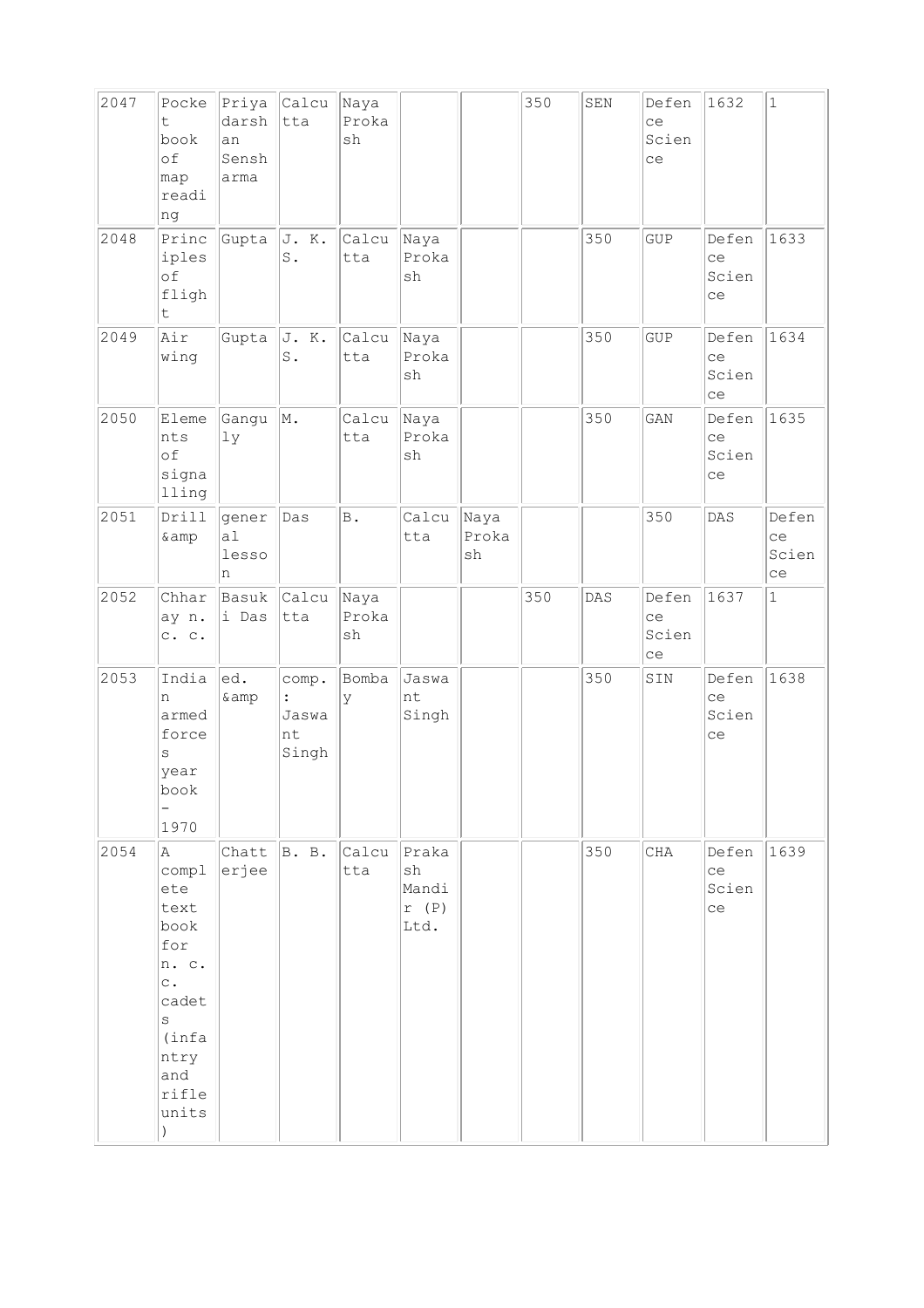| 2055 | A<br>compl<br>ete<br>text<br>book<br>for<br>n. c.<br>$\infty$ .<br>cadet<br>S<br>(infa<br>ntry<br>and<br>rifle<br>units | Chatt<br>erjee                                             | $\parallel$ B. B.   | Calcu<br>tta  | Praka<br>sh<br>Mandi<br>r(P)<br>Ltd.         |                     | 350 | CHA | Defen<br>ce<br>Scien<br>ce | 1640                       |
|------|-------------------------------------------------------------------------------------------------------------------------|------------------------------------------------------------|---------------------|---------------|----------------------------------------------|---------------------|-----|-----|----------------------------|----------------------------|
| 2056 | Handb<br>ook<br>оf<br>milit<br>ary<br>scien<br>ce                                                                       | Chatt<br>erjee                                             | K. S.               | Calcu<br>tta  | $\mathtt{S}$ .<br>Gupta<br>$\&$<br>Bors.     |                     | 350 | CHA | Defen<br>ce<br>Scien<br>ce | 1641                       |
| 2057 | Handb<br>ook<br>of<br>milit<br>ary<br>scien<br>ce                                                                       | Chatt $\ $ K. S.<br>erjee                                  |                     | Calcu<br>tta  | $\texttt{S}$ .<br>Gupta<br>$\delta$<br>Bors. |                     | 350 | CHA | Defen<br>ce<br>Scien<br>ce | 1642                       |
| 2058 | Handb<br>ook<br>оf<br>milit<br>ary<br>scien<br>ce                                                                       | Chatt<br>erjee                                             | $\ K. S.$           | Calcu<br>tta  | $\mathbb S$ .<br>Gupta<br>Q.<br>Bors.        |                     | 350 | CHA | Defen<br>ce<br>Scien<br>ce | 1643                       |
| 2059 | Drill<br>& amp                                                                                                          | gener<br>al<br>lesso<br>n                                  | $\vert$ Das         | B             | Calcu<br>tta                                 | Naya<br>Proka<br>sh |     | 350 | DAS                        | Defen<br>ce<br>Scien<br>ce |
| 2384 | Milif<br>ary<br>unifo<br>rms<br>$1686 -$<br>1918<br>illus<br>by<br>john<br>berry                                        | North                                                      | Rene                | Londo<br>n    | Hamly<br>n                                   |                     | 355 | NOR | Defen<br>ce<br>Studi<br>es | 1969                       |
| 2385 | Rocke<br>${\tt ts}$<br>& amp                                                                                            | missi<br>$_{\rm 1s}$<br>illus<br>by<br>gordo<br>n<br>dowie | Taylo<br>$\Upsilon$ | John<br>W. R. | Londo<br>n                                   | Hamly<br>n          |     | 355 | TAY                        | Defen<br>ce<br>Studi<br>es |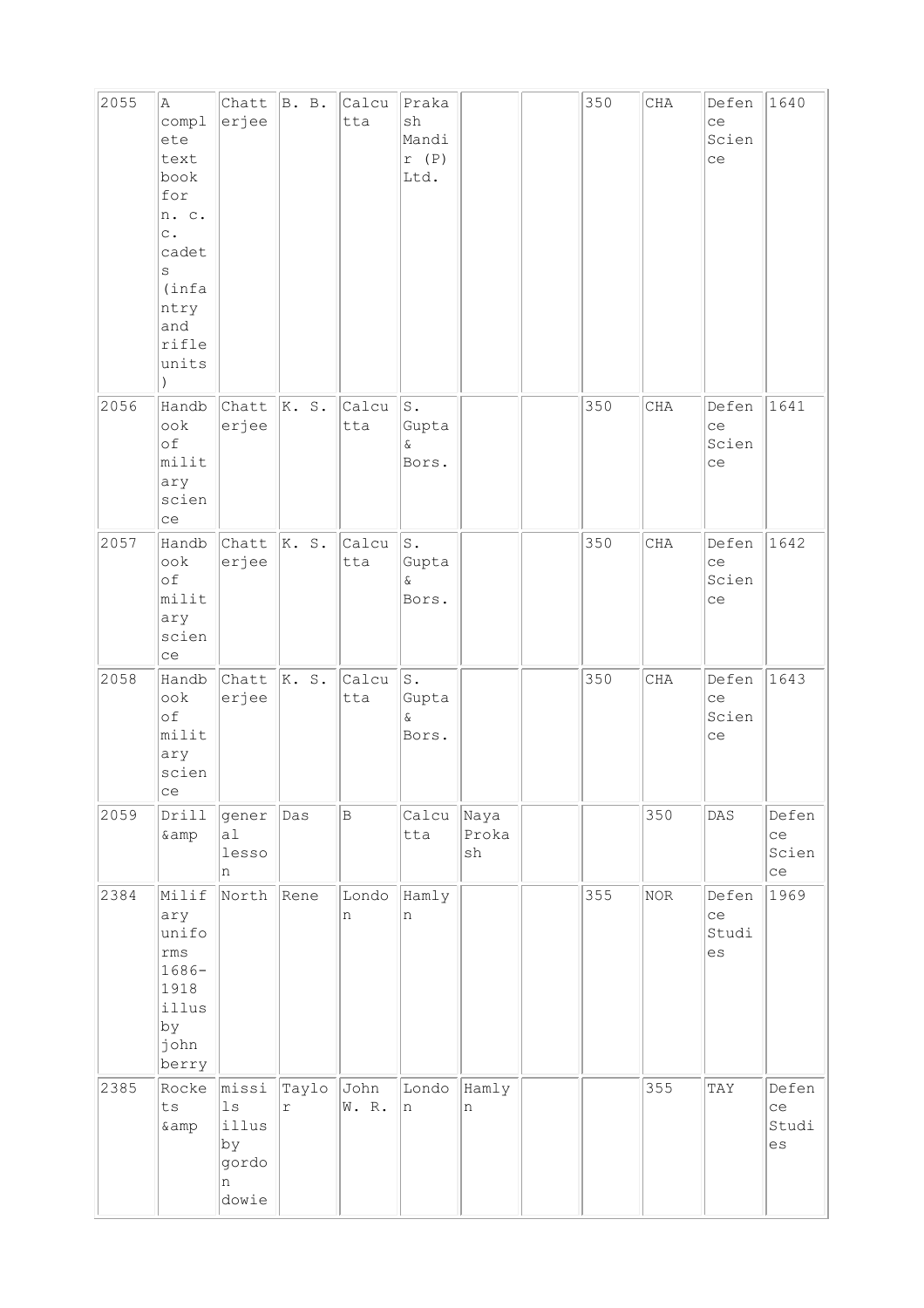|      |                                                                                           | $\rm s$                  |                  |               |                     |            |     |             |                            |                            |
|------|-------------------------------------------------------------------------------------------|--------------------------|------------------|---------------|---------------------|------------|-----|-------------|----------------------------|----------------------------|
| 2386 | Warsh<br>ips<br>illus<br>by<br>david<br>a<br>warne<br>$\Upsilon$<br>& amp                 | nigel<br>w.<br>hearn     | Lento H. T.<br>n |               | Londo<br>n          | Hamly<br>n |     | 355         | LEN                        | Defen<br>ce<br>Studi<br>es |
| 2387 | Arms<br>and<br>armou<br>$\Upsilon$<br>illus<br>by<br>john<br>h.<br>batch<br>elor<br>& amp | arthu<br>r gay           | Wilki<br>nson    | Frede<br>rick | Londo<br>n          | Hamly<br>n |     | 355         | WIL                        | Defen<br>ce<br>Studi<br>es |
| 2389 | Guns<br>$\ddot{\cdot}$<br>illus<br>by<br>micha<br>el<br>shoeb<br>ridge                    | Wilki<br>nson            | Fredr<br>ick     | Londo<br>n    | Hamly<br>n          |            | 355 | WIL         | Defen<br>ce<br>Studi<br>es | 1974                       |
| 3712 | Prepa<br>rater<br>У<br>milit<br>ary<br>studi<br>es                                        | Sarma                    | P.S.             | Kolka<br>ta   | Naya<br>Proka<br>sh |            | 350 | SAR         | Defen<br>ce<br>Studi<br>es | 3297                       |
| 3713 | Prepa<br>rater<br>У<br>milit<br>ary<br>studi<br>es                                        | $ \texttt{Sarma}  P. S.$ |                  | Kolka<br>ta   | Naya<br>Proka<br>sh |            | 350 | ${\tt SAR}$ | Defen<br>ce<br>Studi<br>es | 3298                       |
| 3714 | Prepa<br>rater<br>У<br>milit<br>ary<br>studi<br>es                                        | Sarma                    | P. S.            | Kolka<br>ta   | Naya<br>Proka<br>sh |            | 350 | SAR         | Defen<br>ce<br>Studi<br>es | 3299                       |
| 3715 | Prepa<br>rater<br>У<br>milit<br>ary<br>studi<br>es                                        | Sarma                    | P. S.            | Kolka<br>ta   | Naya<br>Proka<br>sh |            | 350 | SAR         | Defen<br>ce<br>Studi<br>es | 3300                       |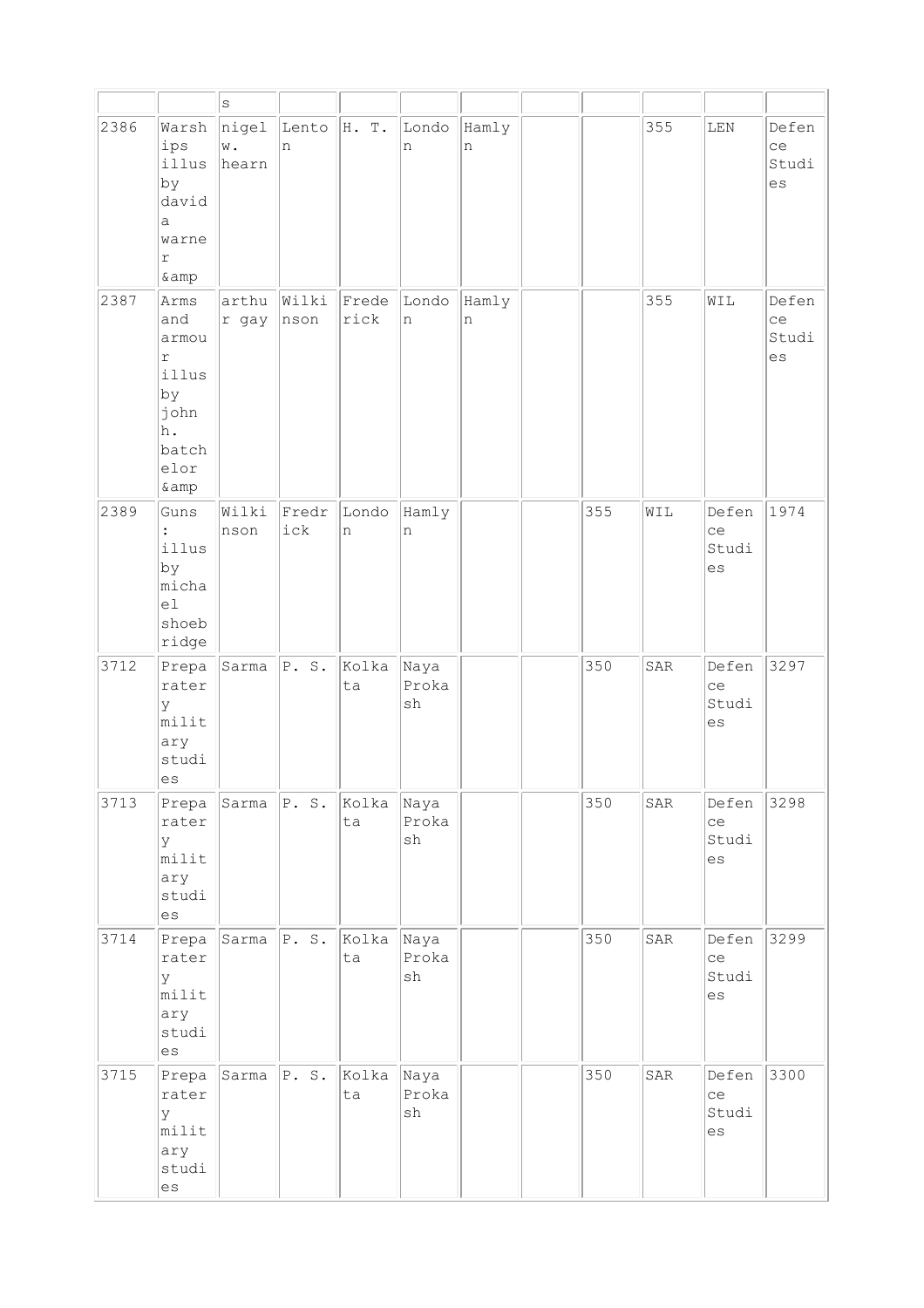| 3716 | Prepa<br>rater<br>У<br>milit<br>ary<br>studi<br>es  | Sarma $ P. S.$                                          |      | Kolka<br>ta                                                          | Naya<br>Proka<br>sh                  |  | 350 | SAR         | Defen<br>ce<br>Studi<br>es | 3301 |
|------|-----------------------------------------------------|---------------------------------------------------------|------|----------------------------------------------------------------------|--------------------------------------|--|-----|-------------|----------------------------|------|
| 3717 | Prepa<br>rater<br>У<br>milit<br>ary<br>studi<br>es  | Sarma                                                   | P.S. | Kolka<br>ta                                                          | Naya<br>Proka<br>$\operatorname{sh}$ |  | 350 | SAR         | Defen<br>ce<br>Studi<br>es | 3302 |
| 3718 | Prepa<br>rater<br>У<br>milit<br>ary<br>studi<br>es  | Sarma P.S.                                              |      | Kolka<br>ta                                                          | Naya<br>Proka<br>sh                  |  | 350 | SAR         | Defen<br>ce<br>Studi<br>es | 3303 |
| 3719 | Prepa<br>rater<br>У<br>milit<br>ary<br>studi<br>es  | Sarma $ P. S.$                                          |      | Kolka<br>ta                                                          | Naya<br>Proka<br>$\operatorname{sh}$ |  | 350 | SAR         | Defen<br>ce<br>Studi<br>es | 3304 |
| 3720 | Prepa<br>rater<br>У<br>milit<br>ary<br>studi<br>es  | $\left \text{Sarma}\right $ $\left \text{P. S.}\right $ |      | Kolka<br>ta                                                          | Naya<br>Proka<br>sh                  |  | 350 | SAR         | Defen<br>ce<br>Studi<br>es | 3305 |
| 3721 | rater<br>У<br>milit<br>ary<br>studi<br>es           |                                                         |      | Prepa $ \texttt{Sarma}  P. S.  \texttt{Kolka}  \texttt{Naya} $<br>ta | Proka<br>sh                          |  | 350 | ${\tt SAR}$ | Defen<br>ce<br>Studi<br>es | 3306 |
| 3722 | Intro<br>ducto<br>ry<br>milit<br>ary<br>scien<br>ce | Sarma $ P. S.$                                          |      | Calcu<br>tta                                                         | Naya<br>Proka<br>sh                  |  | 350 | SAR         | Defen<br>ce<br>Studi<br>es | 3307 |
| 3723 | Intro<br>ducto<br>ry<br>milit<br>ary<br>scien<br>ce | Sarma                                                   | P.S. | Calcu<br>tta                                                         | Naya<br>Proka<br>sh                  |  | 350 | ${\tt SAR}$ | Defen<br>ce<br>Studi<br>es | 3308 |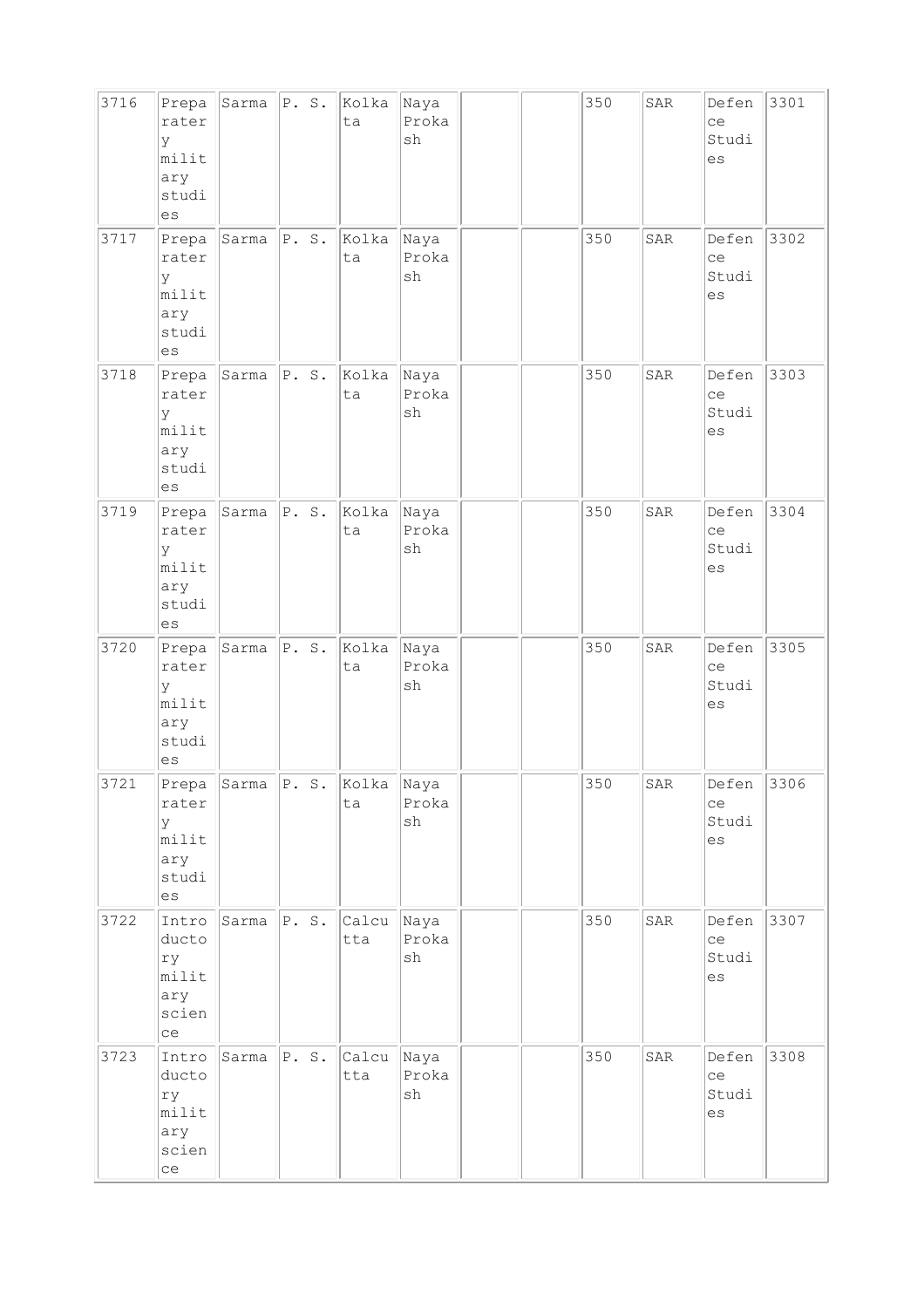| 3724 | Intro<br>ducto<br>ry<br>milit<br>ary<br>scien<br>ce     | Sarma $\Vert P. S.$                                            |        | Calcu<br>tta      | Naya<br>Proka<br>sh                  |  | 350 | SAR         | Defen<br>ce<br>Studi<br>es | 3309 |
|------|---------------------------------------------------------|----------------------------------------------------------------|--------|-------------------|--------------------------------------|--|-----|-------------|----------------------------|------|
| 3725 | Intro<br>ducto<br>ry<br>milit<br>ary<br>scien<br>ce     | Sarma                                                          | P. S.  | Calcu<br>tta      | Naya<br>Proka<br>$\operatorname{sh}$ |  | 350 | SAR         | Defen<br>ce<br>Studi<br>es | 3310 |
| 3726 | Intro<br>ducto<br>ry<br>milit<br>ary<br>scien<br>ce     | Sarma $ P. S.$                                                 |        | Calcu Naya<br>tta | Proka<br>sh                          |  | 350 | SAR         | Defen<br>ce<br>Studi<br>es | 3311 |
| 3727 | Intro<br>ducto<br>ry<br>milit<br>ary<br>scien<br>ce     | Sarma $ P. S.$                                                 |        | Calcu<br>tta      | Naya<br>Proka<br>sh                  |  | 350 | SAR         | Defen<br>ce<br>Studi<br>es | 3312 |
| 3728 | Intro<br>ducto<br>ry<br>milit<br>ary<br>scien<br>ce     | Sarma                                                          | P. S.  | Calcu<br>tta      | Naya<br>Proka<br>sh                  |  | 350 | SAR         | Defen<br>ce<br>Studi<br>es | 3313 |
| 3729 | ducto<br>ry<br>milit<br>ary<br>scien<br>ce              | Intro $\left \mathtt{Sarma}\right \left \mathtt{P. S.}\right $ |        | Calcu Naya<br>tta | Proka<br>$\operatorname{sh}$         |  | 350 | ${\tt SAR}$ | Defen<br>ce<br>Studi<br>es | 3314 |
| 3730 | Kuruk<br>shetr<br>a war<br>: a<br>milit<br>ary<br>study | Sensa<br>rma                                                   | $ P$ . | Ganga<br>nagar    | Darba<br>riudj<br>og                 |  | 350 | ${\tt SEN}$ | Defen<br>ce<br>Studi<br>es | 3315 |
| 3731 | Kuruk<br>shetr<br>a war<br>: a<br>milit<br>ary<br>study | Sensa<br>rma                                                   | $P$ .  | Ganga<br>nagar    | Darba<br>riudj<br>og                 |  | 350 | ${\tt SEN}$ | Defen<br>ce<br>Studi<br>es | 3316 |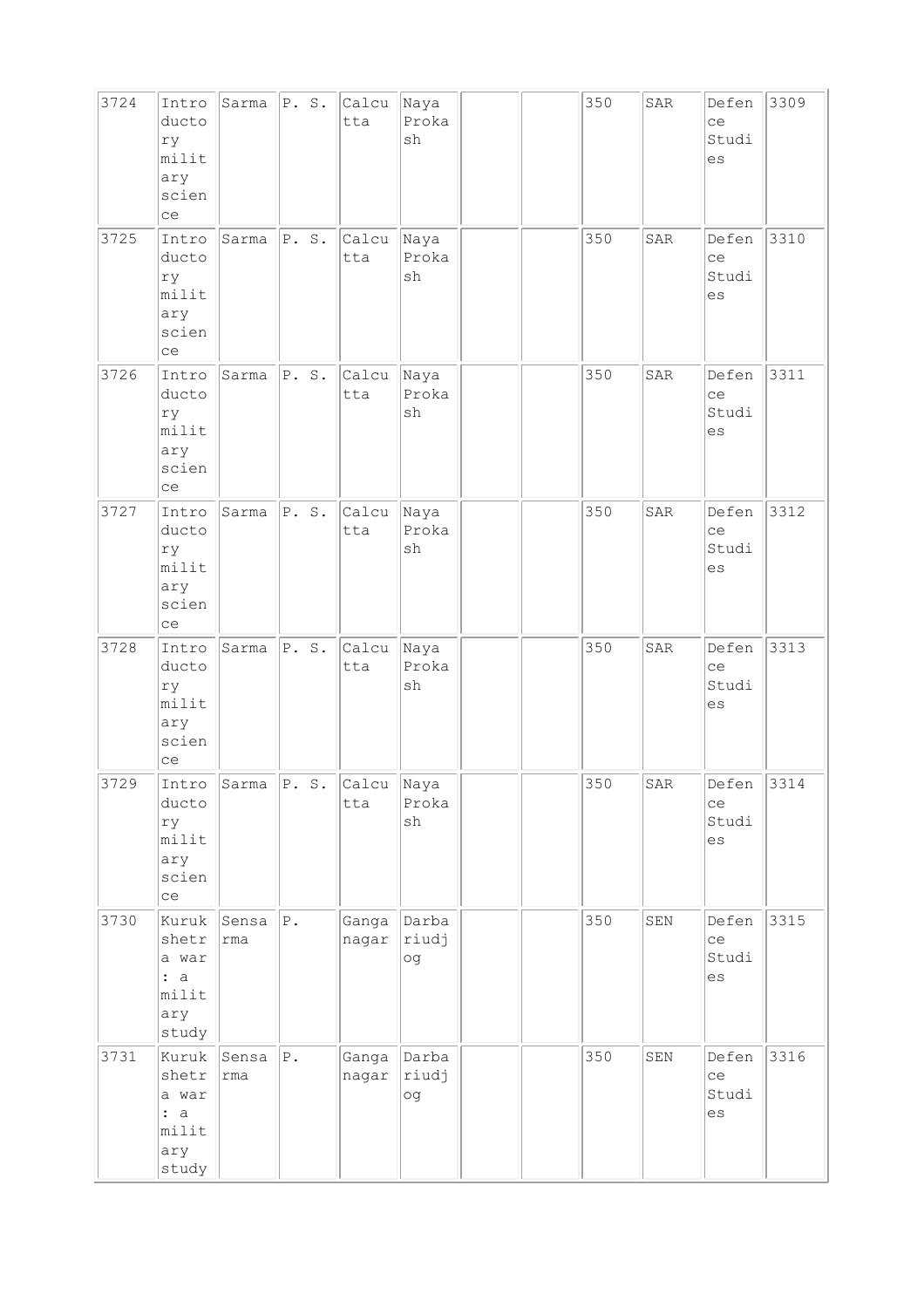| 3732 | Milit<br>ary<br>histo<br>ry of<br>benga<br>1                    | Sensa<br>rma | ${\mathbb P}$ . | Calcu<br>tta | Naya<br>Proka<br>sh |  | 350 | ${\tt SEN}$ | Defen<br>ce<br>Studi<br>es | 3317 |
|------|-----------------------------------------------------------------|--------------|-----------------|--------------|---------------------|--|-----|-------------|----------------------------|------|
| 3733 | Milit<br>ary<br>histo<br>ry of<br>benga<br>$\mathbf 1$          | Sensa<br>rma | ${\bf P}$ .     | Calcu<br>tta | Naya<br>Proka<br>sh |  | 350 | ${\tt SEN}$ | Defen<br>ce<br>Studi<br>es | 3318 |
| 3734 | Milit<br>ary<br>histo<br>ry of<br>benga<br>1                    | Sensa<br>rma | ${\bf P}$ .     | Calcu<br>tta | Naya<br>Proka<br>sh |  | 350 | SEN         | Defen<br>ce<br>Studi<br>es | 3319 |
| 3735 | Milit<br>ary<br>profi<br>le of<br>sher-<br>shah-<br>sur         | Sensa<br>rma | ${\bf P}$ .     | Calcu<br>tta | Naya<br>Proka<br>sh |  | 350 | ${\tt SEN}$ | Defen<br>ce<br>Studi<br>es | 3320 |
| 3736 | Milit<br>ary<br>profi<br>le of<br>sher-<br>shah-<br>sur         | Sensa<br>rma | ${\bf P}$ .     | Calcu<br>tta | Naya<br>Proka<br>sh |  | 350 | ${\tt SEM}$ | Defen<br>ce<br>Studi<br>es | 3321 |
| 3737 | Milit<br>ary<br>profi<br>le of<br>sher-<br>$shah-$<br>$\tt sur$ | Sensa<br>rma | $P$ .           | Calcu<br>tta | Naya<br>Proka<br>sh |  | 350 | ${\tt SEM}$ | Defen<br>ce<br>Studi<br>es | 3322 |
| 3738 | Pocke<br>t<br>bk.of<br>map<br>reacl<br>ing                      | Sarma        | P. S.           | Calcu<br>tta | Naya<br>Proka<br>sh |  | 350 | SAR         | Defen<br>ce<br>Studi<br>es | 3323 |
| 3739 | Pocke<br>$\mathsf t$<br>bk.of<br>map<br>reacl<br>ing            | Sarma        | P.S.            | Calcu<br>tta | Naya<br>Proka<br>sh |  | 350 | SAR         | Defen<br>ce<br>Studi<br>es | 3324 |
| 3740 | Pocke<br>t.<br>bk.of<br>map<br>reacl<br>ing                     | Sarma        | P.S.            | Calcu<br>tta | Naya<br>Proka<br>sh |  | 350 | SAR         | Defen<br>ce<br>Studi<br>es | 3325 |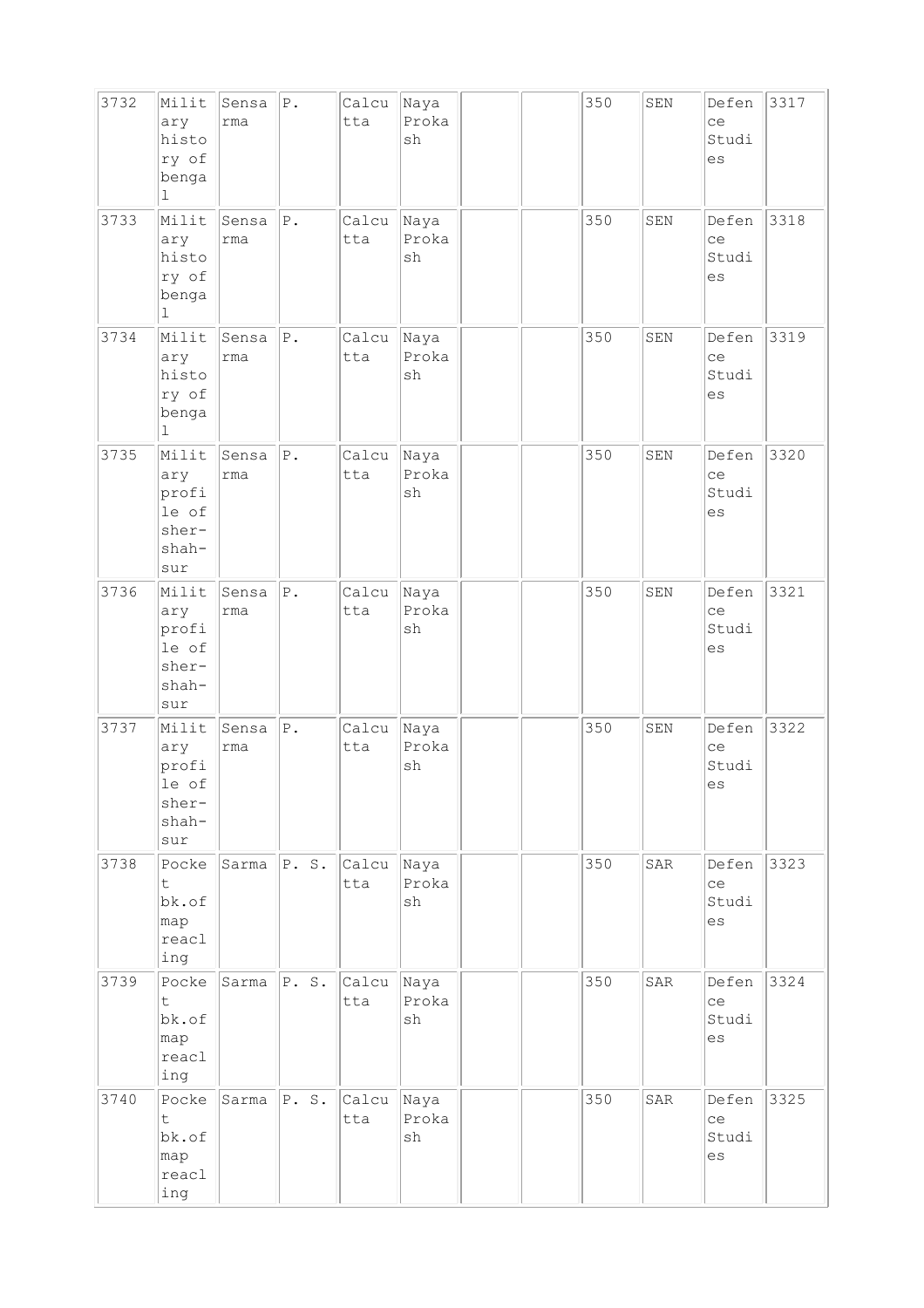| 3741 | Pocke<br>t<br>bk.of<br>map<br>reacl<br>ing                                                     | Sarma                         | P.S.                         | Calcu<br>tta | Naya<br>Proka<br>sh                  |                                            | 350 | SAR | Defen<br>ce<br>Studi<br>es | 3326                       |
|------|------------------------------------------------------------------------------------------------|-------------------------------|------------------------------|--------------|--------------------------------------|--------------------------------------------|-----|-----|----------------------------|----------------------------|
| 3742 | Pocke<br>t<br>bk.of<br>map<br>reacl<br>ing                                                     | Sarma                         | P. S.                        | Calcu<br>tta | Naya<br>Proka<br>sh                  |                                            | 350 | SAR | Defen<br>ce<br>Studi<br>es | 3327                       |
| 3743 | Pocke<br>t<br>bk.of<br>map<br>reacl<br>ing                                                     | Sarma                         | P.S.                         | Calcu<br>tta | Naya<br>Proka<br>sh                  |                                            | 350 | SAR | Defen<br>ce<br>Studi<br>es | 3328                       |
| 3744 | Pocke<br>t<br>bk.of<br>map<br>reacl<br>ing                                                     | Sarma                         | P. S.                        | Calcu<br>tta | Naya<br>Proka<br>$\operatorname{sh}$ |                                            | 350 | SAR | Defen<br>ce<br>Studi<br>es | 3329                       |
| 3745 | Pocke<br>t<br>bk.of<br>map<br>reacl<br>ing                                                     | Sarma                         | P.S.                         | Calcu<br>tta | Naya<br>Proka<br>sh                  |                                            | 350 | SAR | Defen<br>ce<br>Studi<br>es | 3330                       |
| 3756 | Opera<br>tion<br>rescn<br>e :<br>milit<br>ary<br>opers<br>tions<br>in<br>jammu<br>&            | kashm<br>ir<br>$1947 -$<br>49 | Siaha                        | S. K.        | New<br>Delhi                         | Visio<br>n<br>Books<br>Priva<br>te<br>Ltd. |     | 350 | SIA                        | Defen<br>ce<br>Studi<br>es |
| 3757 | Sport<br>ing<br>guns                                                                           | Akehu<br>$\texttt{rst}$       | Richa<br>rd                  | Londo<br>n   | Octop<br>us<br>Books<br>Ltd          |                                            |     | 350 | AKE                        | Defen<br>ce<br>Studi<br>es |
| 3758 | Tradi<br>tion<br>never<br>dies<br>: the<br>genes<br>is<br>and<br>growt<br>h of<br>the<br>india | Bawa                          | Sunda<br>$\Upsilon$<br>Singh | Bomba<br>У   | Lalva<br>ni<br>Publi<br>shing        |                                            | 350 | BAW | Defen<br>ce<br>Studi<br>es | 3343                       |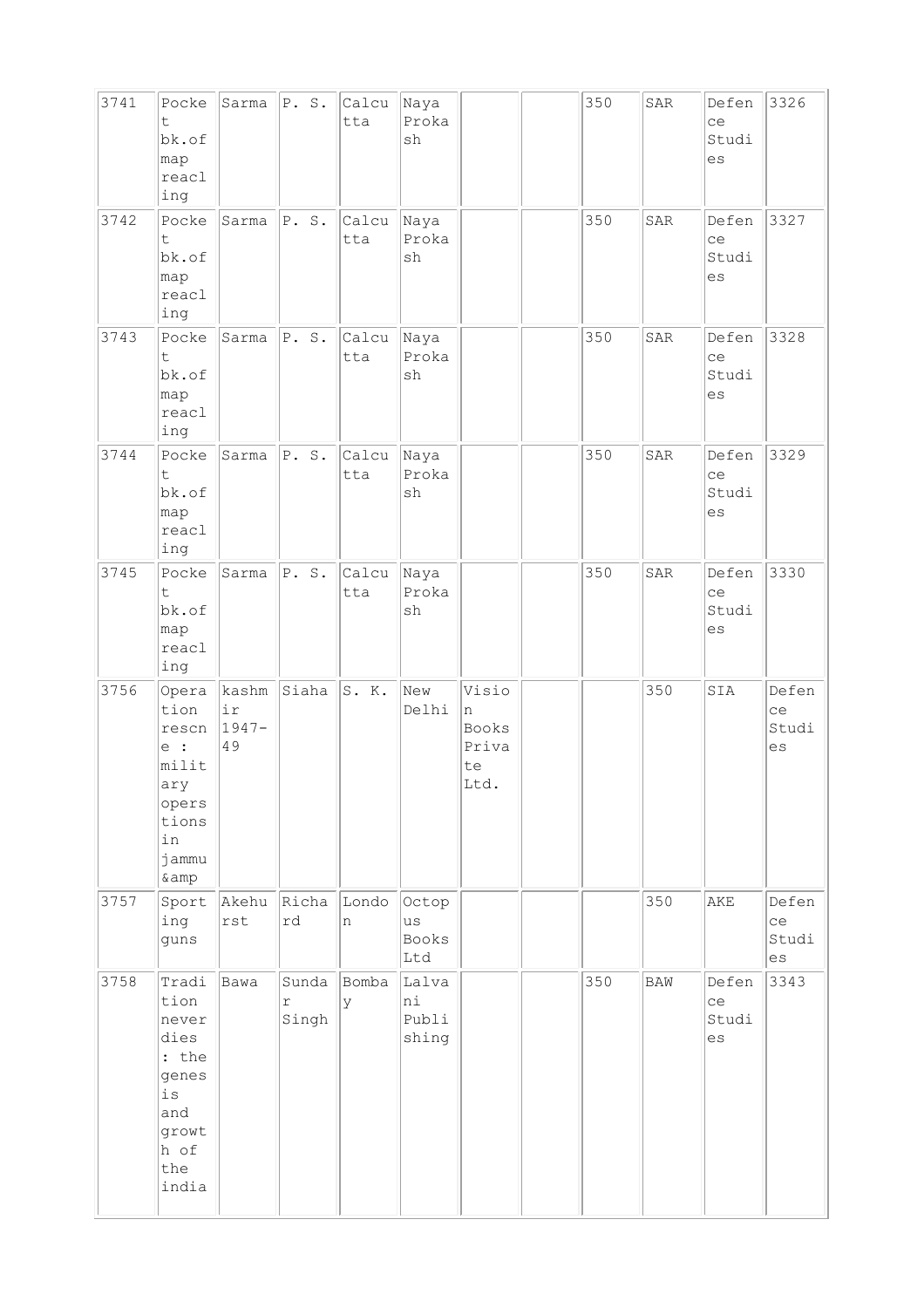|      | n<br>army                                                                                                    |                      |                             |                              |                                                    |  |     |            |                            |      |
|------|--------------------------------------------------------------------------------------------------------------|----------------------|-----------------------------|------------------------------|----------------------------------------------------|--|-----|------------|----------------------------|------|
| 3759 | The<br>secon<br>d<br>world<br>war :<br>closi<br>ng<br>the<br>ring                                            | Churc<br>hill        | Winst<br>on S.              | Londo<br>n                   | $\vert$ Casel<br>$1\!-\!\&$<br>Compa<br>ny<br>Ltd. |  | 350 | CHU        | Defen<br>ce<br>Studi<br>es | 3344 |
| 3760 | The<br>light<br>ning<br>campa<br>ign                                                                         | Palit                | D. K.                       | New<br>Delhi                 | Thoms<br>on<br>Press<br>(I)<br>Ltd.                |  | 350 | PAL        | Defen<br>ce<br>Studi<br>es | 3345 |
| 3761 | The<br>great<br>intim<br>idati<br>$\verb ons $                                                               | Sparr<br>$\circ$     | Geral<br>d                  | Londo<br>n                   | John<br>Lond<br>Ltd.                               |  | 350 | SPA        | Defen<br>ce<br>Studi<br>es | 3346 |
| 3762 | At<br>them<br>with<br>the<br>bayon<br>et :<br>the<br>first<br>sikh<br>war                                    | Feath<br>ersto<br>ne | Donal<br>d.                 | Londo<br>n                   | Jarro<br>lds<br>Publi<br>shers<br>Ltd.             |  | 350 | FEA        | Defen<br>ce<br>Studi<br>es | 3347 |
| 3763 | Some<br>aspec<br>ts of<br>milit<br>ary<br>think<br>ing<br>and<br>pract<br>ice<br>in<br>medie<br>val<br>india | Sarka<br>r           | Jagad<br>ish<br>Naray<br>an | $ $ Calcu $ $<br>tta         | Ratna<br>Praka<br>shan                             |  | 350 | SAR        | Defen<br>ce<br>Studi<br>es | 3348 |
| 3764 | The<br>hundr<br>ed<br>days<br>$\circ f$<br>darie<br>n                                                        | Bradd<br>on          | Russe<br>$11\,$             | Glasg<br>$\hbox{O\,{\sc W}}$ | Willi<br>am<br>Colli<br>ns<br>Sons                 |  | 350 | <b>BRA</b> | Defen<br>ce<br>Studi<br>es | 3349 |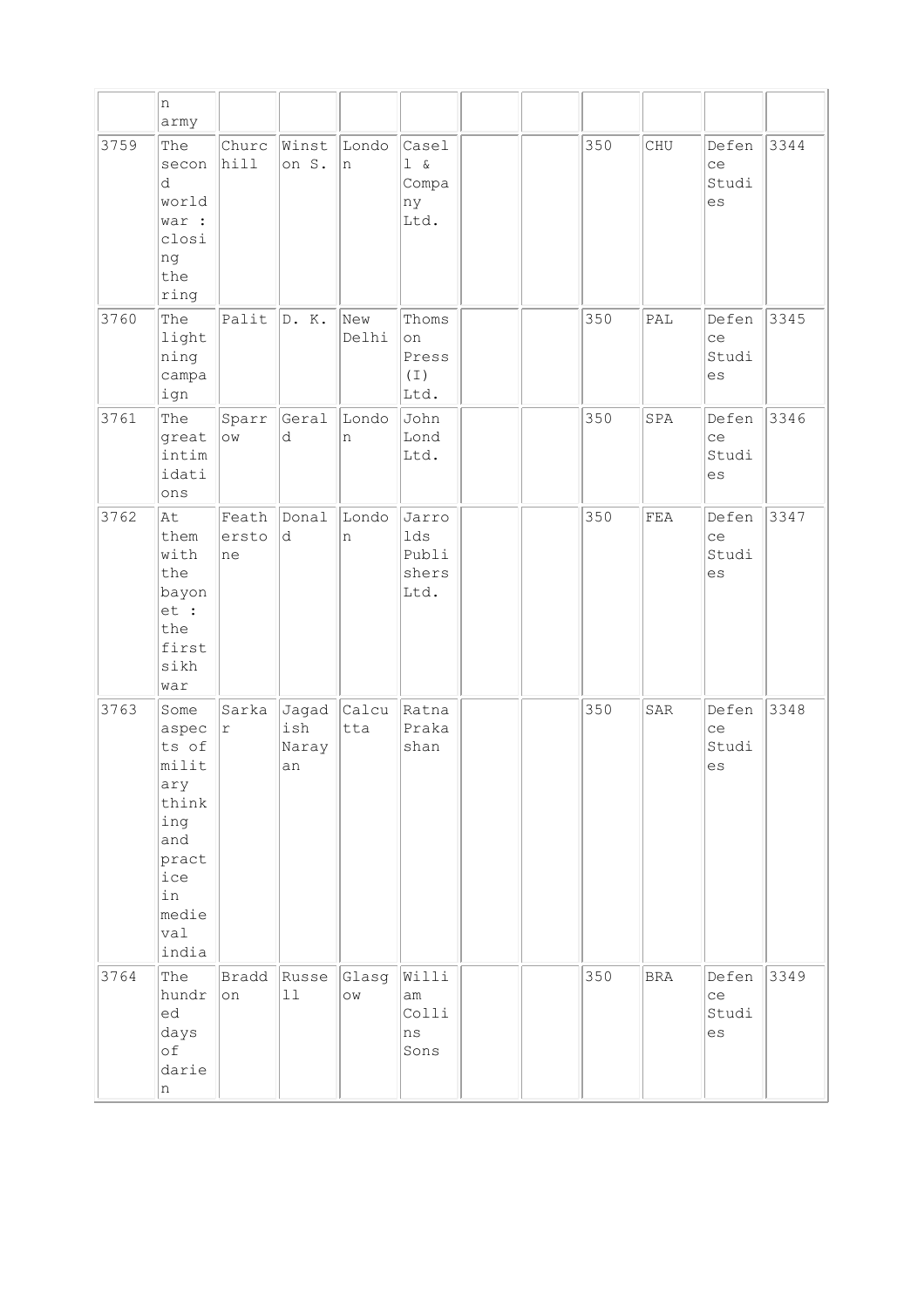| 3765 | India<br>S<br>strat<br>egic<br>spect<br>rum                                         | Kaul                | Ravi                           | Allah<br>abad | Chana<br>kya<br>Publi<br>shing                                   |  | 350 | KAU         | Defen<br>ce<br>Studi<br>es | 3350 |
|------|-------------------------------------------------------------------------------------|---------------------|--------------------------------|---------------|------------------------------------------------------------------|--|-----|-------------|----------------------------|------|
| 3766 | Indo-<br>pak<br>war<br>and<br>big<br>power<br>$\rm s$                               | Choud<br>hury       | Sukhb<br>ir                    | New<br>Delhi  | Trimu<br>rti<br>Publi<br>catio<br>ns                             |  | 350 | CHO         | Defen<br>ce<br>Studi<br>es | 3351 |
| 3767 | Subma<br>rines                                                                      | Garre<br>tt         | Richa<br>rd                    | Londo<br>n    | Georg<br>e<br>Weide<br>nfeld<br>$\delta$<br>Nicol<br>son<br>Ltd. |  | 350 | GAR         | Defen<br>ce<br>Studi<br>es | 3352 |
| 3768 | Tanks                                                                               | Humbl<br>е          | Richa<br>rd                    | Londo<br>n    | Georg<br>е<br>Weide<br>nfeld<br>Ŷ.<br>Nicol<br>son<br>Ltd.       |  | 350 | ${\tt HUM}$ | Defen<br>ce<br>Studi<br>es | 3353 |
| 3769 | Histo<br>ry of<br>world<br>war I                                                    | Taylo<br>$\Upsilon$ | A. J.<br>${\mathbb P}$ .       | Londo<br>n    | Octop<br>us<br>Books                                             |  | 350 | TAY         | Defen<br>ce<br>Studi<br>es | 3354 |
| 3969 | Red<br>coats<br>to<br>olive<br>green<br>: a<br>histo<br>ry of<br>India<br>n<br>army | Longe<br>r          | V.                             | Bomba<br>У    | Allie<br>d<br>Pule.                                              |  | 350 | LON         | Defen<br>ce<br>Studi<br>es | 3554 |
| 3970 | Milit<br>ary<br>year-<br>book                                                       | Baran<br>wal        | Sukhd New<br>eo<br>Prasa<br>d. | Delhi         | Guide<br>Pub.                                                    |  | 350 | <b>BAR</b>  | Defen<br>ce<br>Studi<br>es | 3555 |
| 4498 | Α<br>short<br>histo<br>ry of<br>the<br>india<br>n<br>army                           | Majum<br>dar        | B. N.                          | New<br>Delhi  | Army<br>Educa<br>tinal                                           |  | 355 | MAJ         | Defen<br>ce<br>Studi<br>es | 4083 |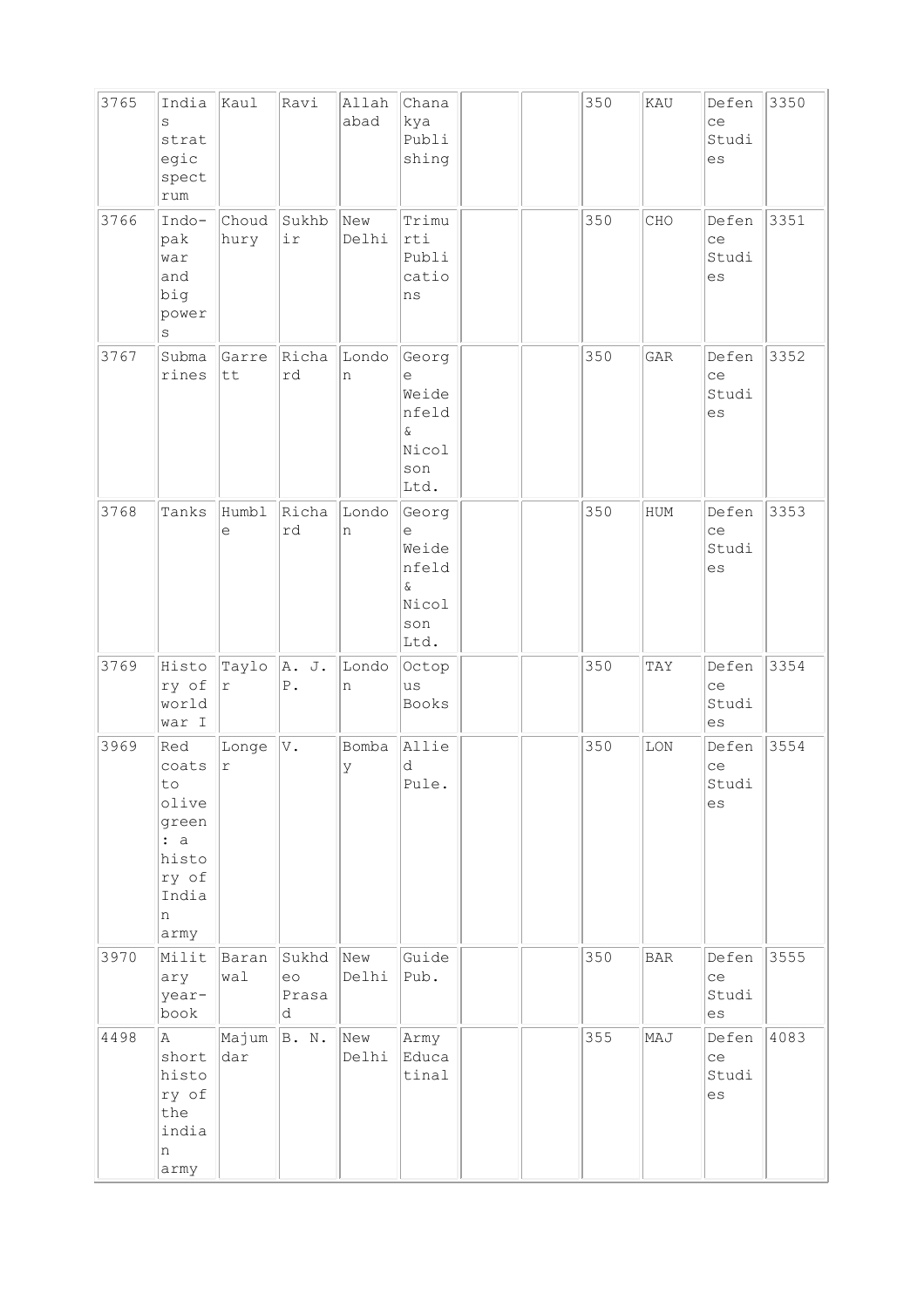| 4499 | Milit<br>ary<br>syste<br>m of<br>the<br>moghe<br>$_{\rm 1s}$                             | Majum<br>dar | B. N.                     | New<br>Delhi     | Army<br>Educa<br>tinal        |  | 355 | MAJ                              | Defen<br>ce<br>Studi<br>es | 4084 |
|------|------------------------------------------------------------------------------------------|--------------|---------------------------|------------------|-------------------------------|--|-----|----------------------------------|----------------------------|------|
| 4500 | Know<br>your<br>armed<br>force<br>$\rm S$                                                | David        | A. A.                     | New<br>Delhi     | Army<br>Educa<br>tinal        |  | 355 | $\mathbf{D}\mathbf{A}\mathbf{V}$ | Defen<br>ce<br>Studi<br>es | 4085 |
| 4501 | Organ<br>izati<br>on<br>and<br>aimin<br>istra<br>tion<br>in<br>the<br>india<br>n<br>army | Singh Rajen  | dra                       | New<br>Delhi     | Army<br>Educa<br>tinal        |  | 355 | $\texttt{SIN}$                   | Defen<br>ce<br>Studi<br>es | 4086 |
| 4502 | Soldi<br>er<br>and<br>soldi<br>ering<br>in<br>india                                      | Singh        | Rajen<br>dra              | New<br>Delhi     | Army<br>Educa<br>tinal        |  | 355 | SIN                              | Defen<br>ce<br>Studi<br>es | 4087 |
| 4503 | Milit<br>ary<br>year<br>book                                                             | Baran<br>wal | Sukhd<br>es<br>Prasa<br>d | New<br>Delhi     | Guide<br>Publi<br>catio<br>ns |  | 355 | $\rm BAR$                        | Defen<br>ce<br>Studi<br>es | 4088 |
| 4504 | оf<br>wisdo<br>m on<br>war                                                               | Words Singh  | Rajen New<br>dra          | Delhi            | Army<br>Educa<br>tiona<br>ı   |  | 355 | SIN                              | Defen<br>ce<br>Studi<br>es | 4089 |
| 5207 | arms<br>appra<br>isal<br>: the<br>study<br>of<br>moder<br>n<br>warfa<br>re               | Patra        | Sadan<br>and<br>$R$ .     | Madra<br>$\rm s$ | Jyots<br>ana<br>Pubn.         |  | 355 | PAT                              | Defen<br>ce<br>Studi<br>es | 4792 |
| 5208 | arms<br>appra<br>isal<br>: the<br>study<br>of<br>moder                                   | Patra        | Sadan<br>and<br>R.        | Madra<br>$\rm s$ | Jyots<br>ana<br>Pubn.         |  | 355 | PAT                              | Defen<br>ce<br>Studi<br>es | 4793 |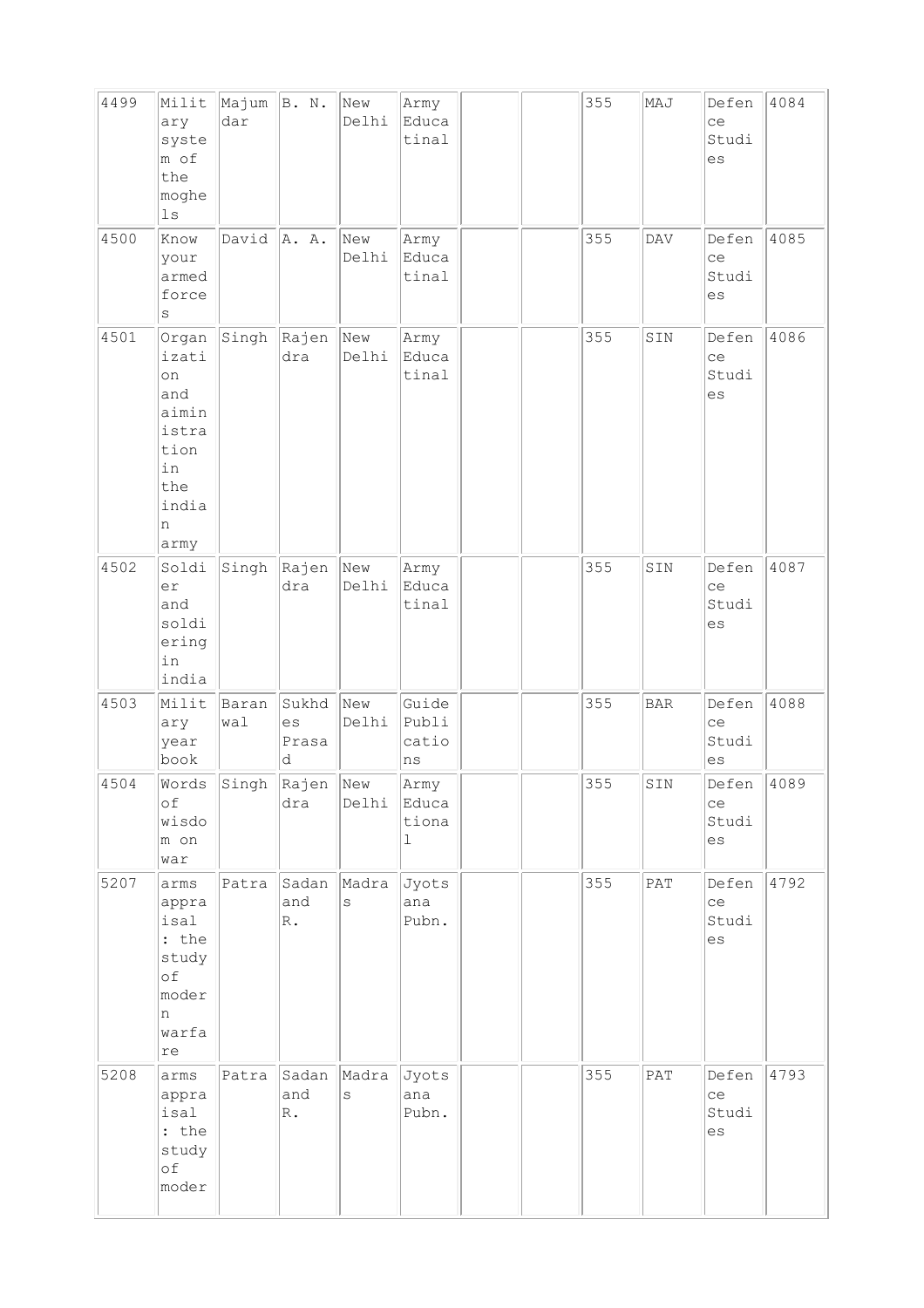|      | n<br>warfa<br>re                                                           |                                                    |                               |                                                      |                       |     |             |                                                    |                            |              |
|------|----------------------------------------------------------------------------|----------------------------------------------------|-------------------------------|------------------------------------------------------|-----------------------|-----|-------------|----------------------------------------------------|----------------------------|--------------|
| 5209 | arms<br>appra<br>isal<br>: the<br>study<br>оf<br>moder<br>n<br>warfa<br>re | Patra                                              | Sadan<br>and<br>$\mathbb R$ . | Madra<br>S                                           | Jyots<br>ana<br>Pubn. |     | 355         | PAT                                                | Defen<br>ce<br>Studi<br>es | 4794         |
| 5210 | Arms<br>appra<br>isal<br>: the<br>study<br>of<br>moder<br>n<br>warfa<br>re | Patra                                              | Sadan<br>and<br>$\mathbb R$ . | Madra<br>S                                           | Jyots<br>ana<br>Pubn. |     | 355         | PAT                                                | Defen<br>ce<br>Studi<br>es | 4795         |
| 6014 | Proti<br>rakkh<br>a<br>bidya                                               | Priod<br>arsha<br>n<br>Sensh<br>arma               | <b>Calcu</b><br>tta           | P. B.<br>Rajya<br>Pusta<br>k<br>Parsa<br>d           |                       | 355 | SEN         | Defen<br>ce<br>Studi<br>es                         | 5599                       | $\mathbf{1}$ |
| 6015 | Proti<br>rakkh<br>а<br>bidya                                               | Priod<br>arsha<br>n<br>Sensh<br>arma               | <b>Calcu</b><br>tta           | P. B.<br>Rajya<br>Pusta<br>k<br>Parsa<br>d           |                       | 355 | ${\tt SEM}$ | Defen<br>ce<br>Studi<br>es                         | 5600                       | $\mathbf{1}$ |
| 6016 | rakkh<br>а<br>bidya                                                        | $ $ Proti $ $ Priod<br>arsha<br>n<br>Sensh<br>arma | Calcu<br>tta                  | P. B.<br>Rajya<br>Pusta<br>k<br>Parsa<br>d           |                       | 355 | ${\tt SEN}$ | Defen<br>ce<br>Studi<br>$\mathop{\rm es}\nolimits$ | 5601                       | $\vert$ 1    |
| 6017 | Proti<br>rakkh<br>а<br>bidya                                               | Priod<br>arsha<br>n<br>Sensh<br>arma               | Calcu<br>tta                  | P. B.<br>Rajya<br>Pusta<br>$\mathbf k$<br>Parsa<br>d |                       | 355 | SEN         | Defen<br>ce<br>Studi<br>es                         | 5602                       | $\vert$ 1    |
| 6018 | Proti<br>rakkh<br>а<br>bidya                                               | Priod<br>arsha<br>n<br>Sensh<br>arma               | Calcu<br>tta                  | P. B.<br>Rajya<br>Pusta<br>k<br>Parsa<br>d           |                       | 355 | SEN         | Defen<br>ce<br>Studi<br>es                         | 5603                       | $1\,$        |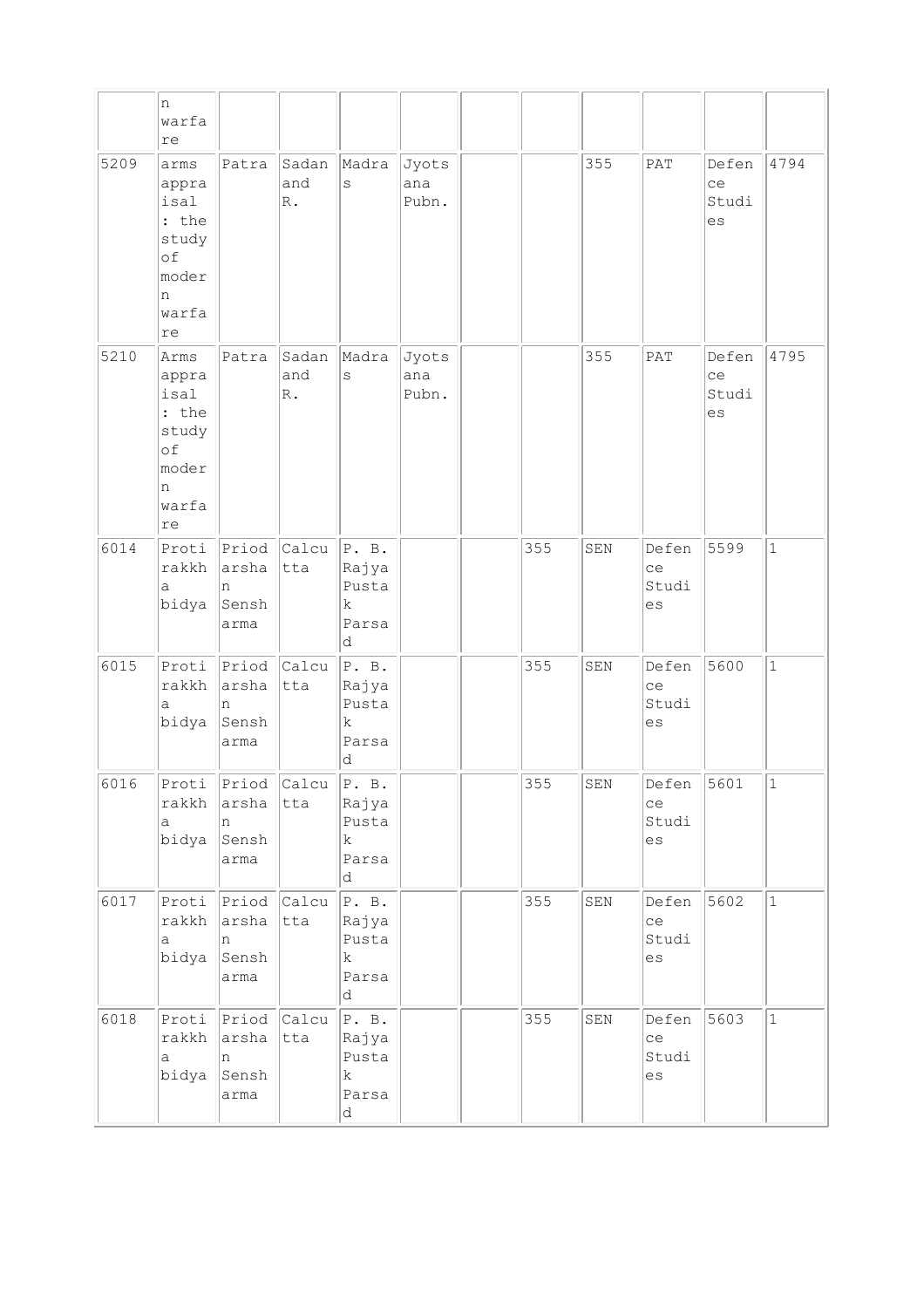| 6019 | Proti<br>rakkh<br>а<br>bidya | Priod Calcu<br>arsha<br>n<br>Sensh<br>arma             | tta | P. B.<br>Rajya<br>Pusta<br>k<br>Parsa<br>d           |  | 355 | SEN         | Defen<br>ce<br>Studi<br>es | 5604 | $1\,$        |
|------|------------------------------|--------------------------------------------------------|-----|------------------------------------------------------|--|-----|-------------|----------------------------|------|--------------|
| 6020 | Proti<br>rakkh<br>а<br>bidya | Priod Calcu<br>arsha<br>n<br>Sensh<br>arma             | tta | P. B.<br>Rajya<br>Pusta<br>k<br>Parsa<br>d           |  | 355 | SEN         | Defen<br>ce<br>Studi<br>es | 5605 | $\mathbf{1}$ |
| 6021 | Proti<br>rakkh<br>a<br>bidya | Priod Calcu<br>arsha<br>n<br>Sensh<br>arma             | tta | P. B.<br>Rajya<br>Pusta<br>k<br>Parsa<br>d           |  | 355 | SEN         | Defen<br>ce<br>Studi<br>es | 5606 | $\mathbf{1}$ |
| 6022 | rakkh<br>а<br>bidya          | Proti Priod Calcu<br>arsha<br>n<br>Sensh<br>arma       | tta | P. B.<br>Rajya<br>Pusta<br>k<br>Parsa<br>d           |  | 355 | SEN         | Defen<br>ce<br>Studi<br>es | 5607 | $\mathbf{1}$ |
| 6023 | rakkh<br>а<br>bidya          | Proti Priod Calcu<br>arsha<br>n<br>Sensh<br>arma       | tta | P. B.<br>Rajya<br>Pusta<br>k<br>Parsa<br>d           |  | 355 | SEN         | Defen<br>ce<br>Studi<br>es | 5608 | $\mathbf{1}$ |
| 6024 | Proti<br>rakkh<br>a<br>bidya | Priod Calcu<br>arsha<br>n<br>Sensh<br>arma             | tta | P. B.<br>Rajya<br>Pusta<br>k<br>Parsa<br> d          |  | 355 | SEN         | Defen<br>ce<br>Studi<br>es | 5609 | $\mathbf{1}$ |
| 6025 | rakkh<br>а                   | Proti Priod Calcu<br>arsha<br>n<br>bidya Sensh<br>arma | tta | P. B.<br>Rajya<br>Pusta<br>k<br>Parsa<br>d           |  | 355 | ${\tt SEM}$ | Defen<br>ce<br>Studi<br>es | 5610 | $\mathbf 1$  |
| 6026 | Proti<br>rakkh<br>а<br>bidya | Priod Calcu<br>arsha<br>n<br>Sensh<br>arma             | tta | P. B.<br>Rajya<br>Pusta<br>$\mathbf k$<br>Parsa<br>d |  | 355 | ${\tt SEM}$ | Defen<br>ce<br>Studi<br>es | 5611 | $\mathbf 1$  |
| 6027 | rakkh<br>a<br>bidya          | Proti Priod Calcu<br>arsha<br>n<br>Sensh<br>arma       | tta | P. B.<br>Rajya<br>Pusta<br>k<br>Parsa<br>d           |  | 355 | SEN         | Defen<br>ce<br>Studi<br>es | 5612 | $\mathbf 1$  |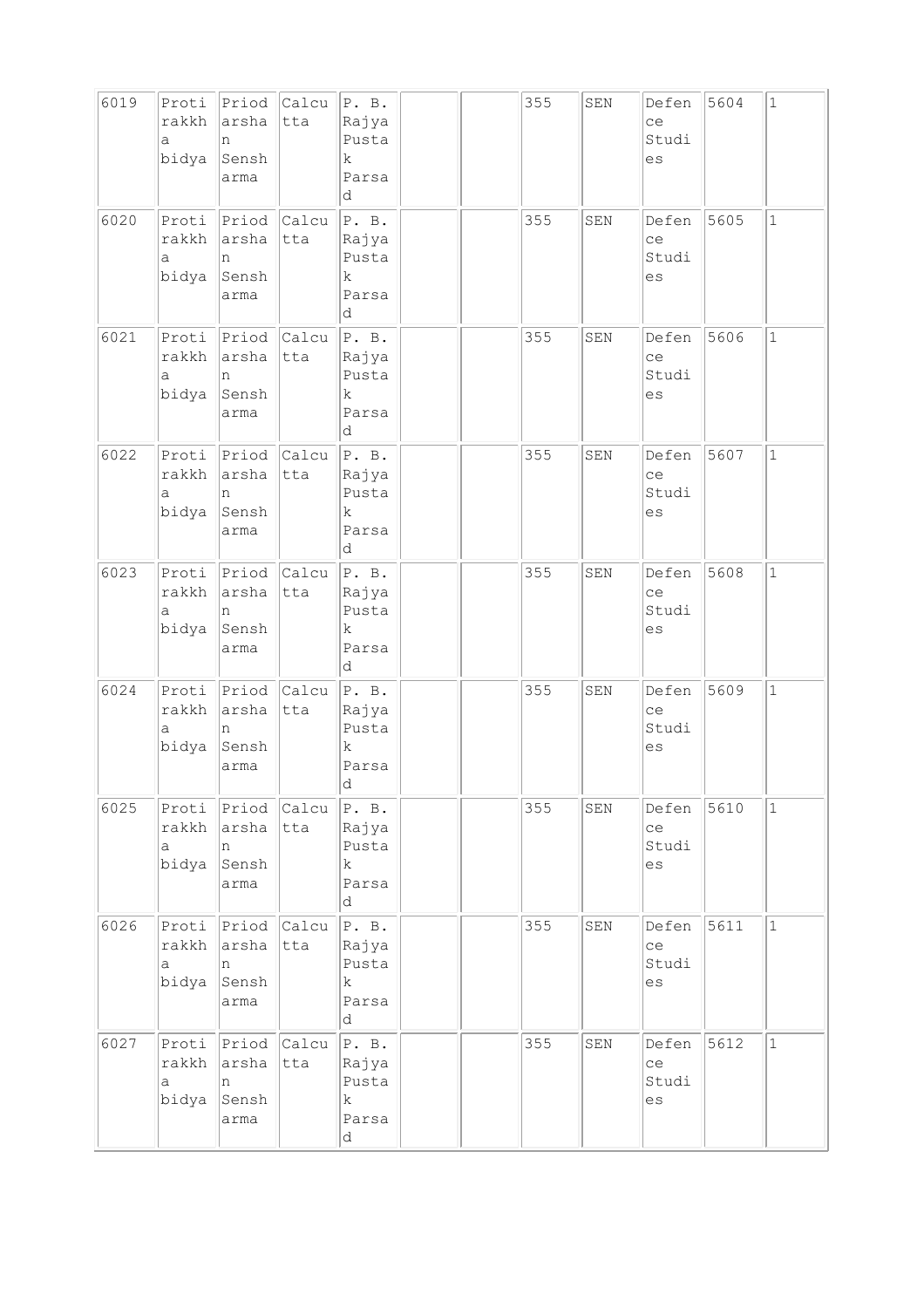| 6028 | Proti<br>rakkh<br>а<br>bidya | Priod Calcu<br>arsha<br>n<br>Sensh<br>arma           | tta                | P. B.<br>Rajya<br>Pusta<br>k<br>Parsa<br>d  |  | 355 | SEN         | Defen<br>ce<br>Studi<br>es                         | 5613 | $\mathbf{1}$ |
|------|------------------------------|------------------------------------------------------|--------------------|---------------------------------------------|--|-----|-------------|----------------------------------------------------|------|--------------|
| 6029 | Proti<br>rakkh<br>а<br>bidya | $\ $ Priod $\ $ Calcu<br>arsha<br>n<br>Sensh<br>arma | tta                | P. B.<br>Rajya<br>Pusta<br>k<br>Parsa<br>d  |  | 355 | SEN         | Defen<br>ce<br>Studi<br>es                         | 5614 | $\mathbf 1$  |
| 6030 | Proti<br>rakkh<br>a<br>bidya | Priod Calcu<br>arsha<br>n<br>Sensh<br>arma           | tta                | P. B.<br>Rajya<br>Pusta<br>k<br>Parsa<br>d  |  | 355 | SEN         | Defen<br>ce<br>Studi<br>es                         | 5615 | $\mathbf{1}$ |
| 6031 | Proti<br>rakkh<br>а<br>bidya | al<br>Deb                                            | Subim Calcu<br>tta | P. B.<br>Rajya<br>Pusta<br>k<br>Parsa<br>d  |  | 355 | DEB         | Defen<br>ce<br>Studi<br>es                         | 5616 | $\mathbf{1}$ |
| 6032 | Proti<br>rakkh<br>а<br>bidya | Subim<br> a1<br>Deb                                  | Calcu<br>tta       | P. B.<br>Rajya<br>Pusta<br>k<br>Parsa<br>d  |  | 355 | DEB         | Defen<br>ce<br>Studi<br>es                         | 5617 | $\mathbf{1}$ |
| 6033 | Proti<br>rakkh<br>a<br>bidya | Subim<br>al<br>Deb                                   | Calcu<br>tta       | P. B.<br>Rajya<br>Pusta<br>k<br>Parsa<br> d |  | 355 | DEB         | Defen<br>ce<br>Studi<br>es                         | 5618 | $\mathbf 1$  |
| 6034 | Proti<br>rakkh<br>a<br>bidya | Subim<br> a1 <br>Deb                                 | Calcu<br>tta       | P. B.<br>Rajya<br>Pusta<br>k<br>Parsa<br>d  |  | 355 | DEB         | Defen<br>ce<br>Studi<br>es                         | 5619 | $1\,$        |
| 6035 | Proti<br>rakkh<br>а<br>bidya | Subim<br> a1<br>Deb                                  | Calcu<br>tta       | P. B.<br>Rajya<br>Pusta<br>k<br>Parsa<br>d  |  | 355 | ${\rm DEB}$ | Defen<br>ce<br>Studi<br>$\mathop{\rm es}\nolimits$ | 5620 | $\mathbf{1}$ |
| 6036 | Proti<br>rakkh<br>a<br>bidya | Subim<br> a1 <br>Deb                                 | Calcu<br>tta       | P. B.<br>Rajya<br>Pusta<br>k<br>Parsa<br>d  |  | 355 | DEB         | Defen<br>ce<br>Studi<br>es                         | 5621 | $\mathbf{1}$ |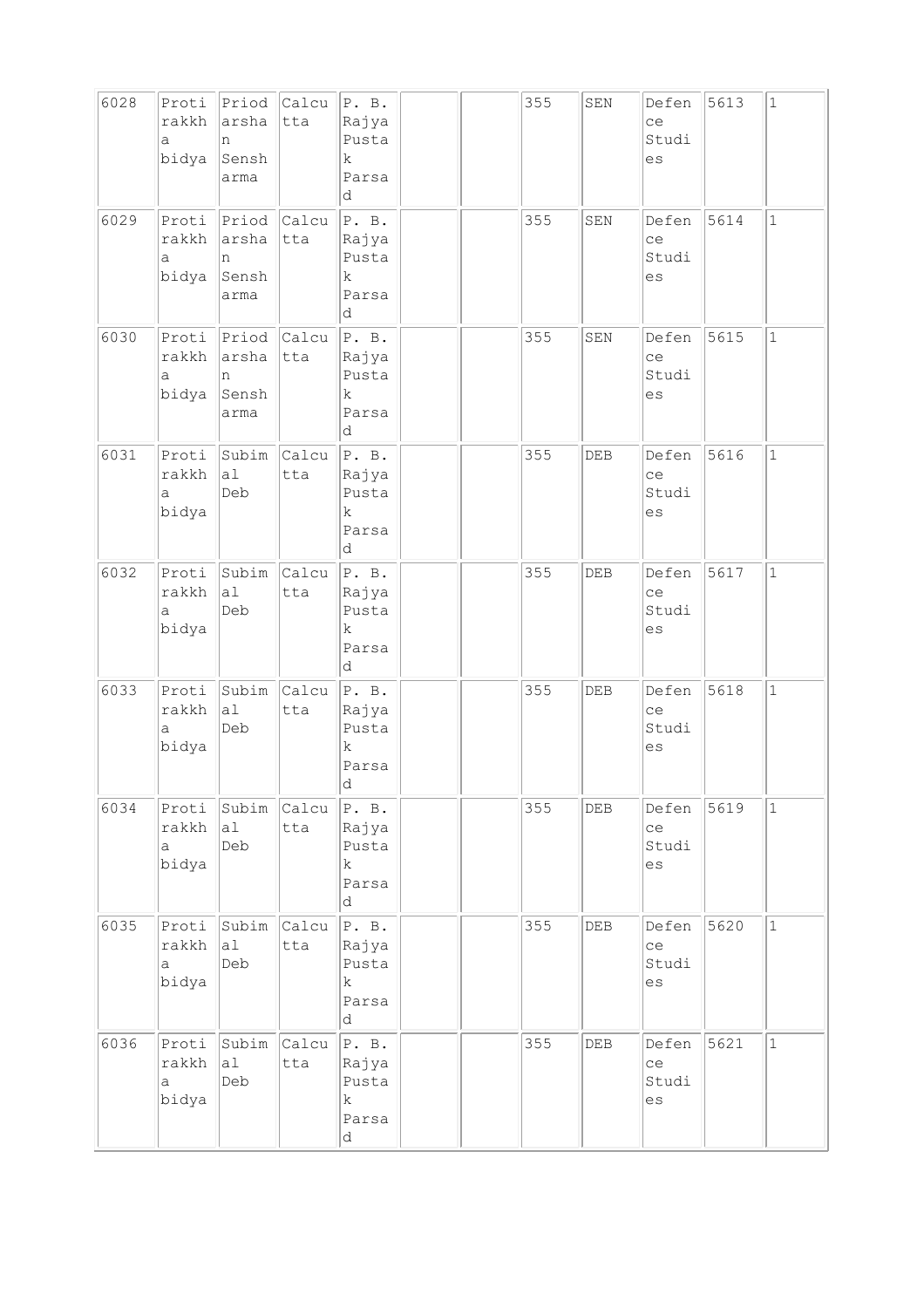| 6037 | Proti<br>rakkh<br>a<br>bidya | Subim<br>al<br>Deb   | Calcu<br>tta | P. B.<br>Rajya<br>Pusta<br>k<br>Parsa<br>d              |  | 355 | DEB         | Defen<br>ce<br>Studi<br>es | 5622 | $1\,$        |
|------|------------------------------|----------------------|--------------|---------------------------------------------------------|--|-----|-------------|----------------------------|------|--------------|
| 6038 | Proti<br>rakkh<br>а<br>bidya | Subim<br>a1<br>Deb   | Calcu<br>tta | P. B.<br>Rajya<br>Pusta<br>k<br>Parsa<br>d              |  | 355 | DEB         | Defen<br>ce<br>Studi<br>es | 5623 | $\mathbf 1$  |
| 6039 | Proti<br>rakkh<br>a<br>bidya | Subim<br> al<br>Deb  | Calcu<br>tta | P. B.<br>Rajya<br>Pusta<br>k<br>Parsa<br>d              |  | 355 | ${\rm DEB}$ | Defen<br>ce<br>Studi<br>es | 5624 | $\mathbf{1}$ |
| 6040 | Proti<br>rakkh<br>а<br>bidya | Subim<br>a1<br>Deb   | Calcu<br>tta | P. B.<br>Rajya<br>Pusta<br>k<br>Parsa<br>d              |  | 355 | DEB         | Defen<br>ce<br>Studi<br>es | 5625 | $\mathbf{1}$ |
| 6041 | Proti<br>rakkh<br>а<br>bidya | Subim<br> a <br>Deb  | Calcu<br>tta | P. B.<br>Rajya<br>Pusta<br>k<br>Parsa<br>d              |  | 355 | DEB         | Defen<br>ce<br>Studi<br>es | 5626 | $\mathbf{1}$ |
| 6042 | Proti<br>rakkh<br>a<br>bidya | Subim<br>al<br>Deb   | Calcu<br>tta | P. B.<br>Rajya<br>Pusta<br>k<br>Parsa<br>$\frac{d}{dx}$ |  | 355 | DEB         | Defen<br>ce<br>Studi<br>es | 5627 | $\mathbf{1}$ |
| 6043 | Proti<br>rakkh<br>а<br>bidya | Subim<br> a1<br>Deb  | Calcu<br>tta | P. B.<br>Rajya<br>Pusta<br>k<br>Parsa<br>d              |  | 355 | DEB         | Defen<br>ce<br>Studi<br>es | 5628 | $1\,$        |
| 6044 | Proti<br>rakkh<br>а<br>bidya | Subim<br>al<br>Deb   | Calcu<br>tta | P. B.<br>Rajya<br>Pusta<br>k<br>Parsa<br>d              |  | 355 | ${\rm DEB}$ | Defen<br>ce<br>Studi<br>es | 5629 | $\mathbf{1}$ |
| 6045 | Proti<br>rakkh<br>a<br>bidya | Subim<br> a1 <br>Deb | Calcu<br>tta | P. B.<br>Rajya<br>Pusta<br>k<br>Parsa<br>d              |  | 355 | DEB         | Defen<br>ce<br>Studi<br>es | 5630 | $\mathbf 1$  |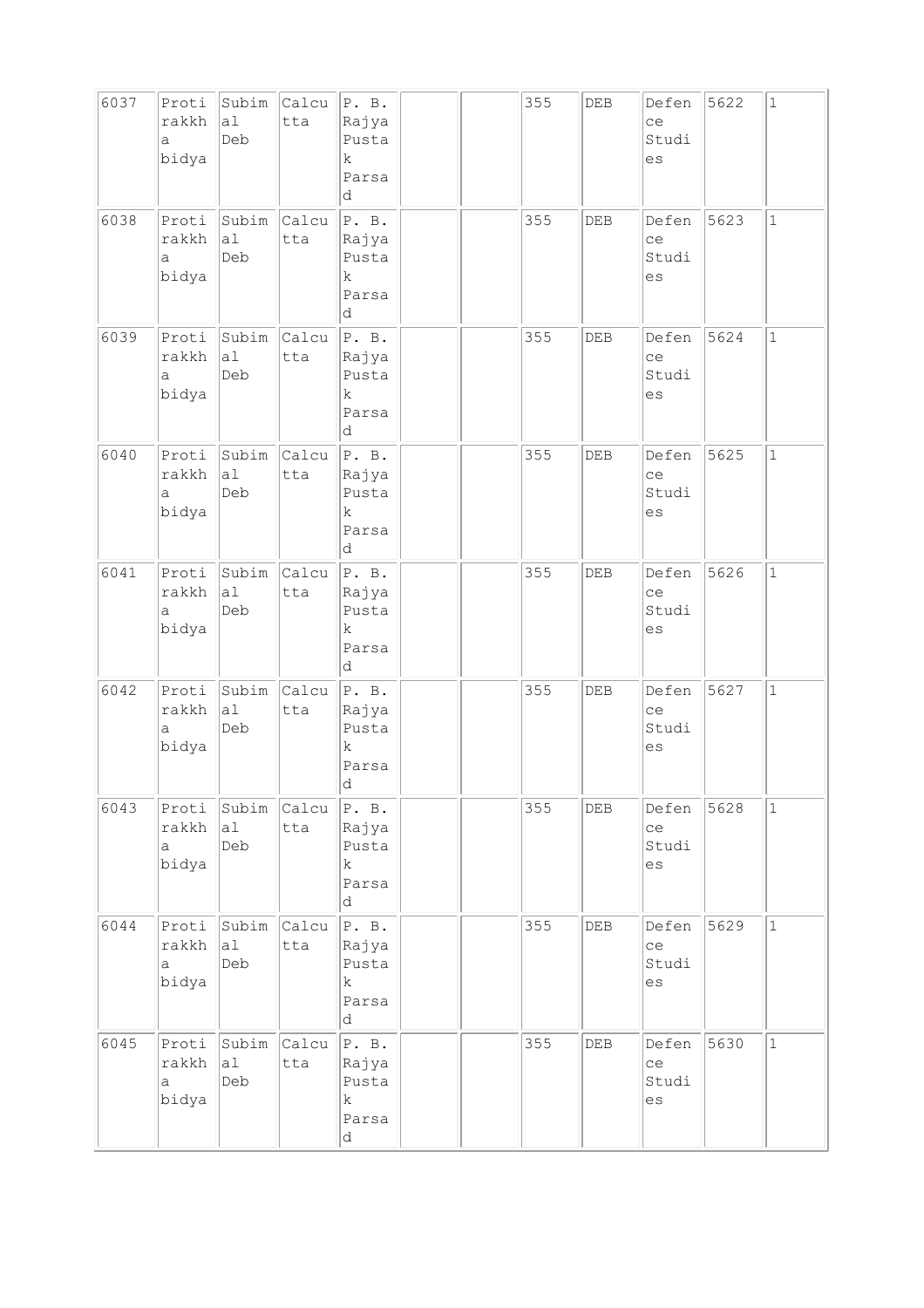| 6046 | Proti<br>rakkh<br>a<br>bidya | Subim<br>al<br>Deb   | Calcu<br>tta | P. B.<br>Rajya<br>Pusta<br>k<br>Parsa<br>d  |  | 355 | DEB         | Defen<br>ce<br>Studi<br>es | 5631 | $1\,$        |
|------|------------------------------|----------------------|--------------|---------------------------------------------|--|-----|-------------|----------------------------|------|--------------|
| 6047 | Proti<br>rakkh<br>а<br>bidya | Subim<br>a1<br>Deb   | Calcu<br>tta | P. B.<br>Rajya<br>Pusta<br>k<br>Parsa<br>d  |  | 355 | DEB         | Defen<br>ce<br>Studi<br>es | 5632 | $\mathbf 1$  |
| 6048 | Proti<br>rakkh<br>a<br>bidya | Subim<br> al<br>Deb  | Calcu<br>tta | P. B.<br>Rajya<br>Pusta<br>k<br>Parsa<br>d  |  | 355 | DEB         | Defen<br>ce<br>Studi<br>es | 5633 | $\mathbf{1}$ |
| 6049 | Proti<br>rakkh<br>а<br>bidya | Subim<br>a1<br>Deb   | Calcu<br>tta | P. B.<br>Rajya<br>Pusta<br>k<br>Parsa<br>d  |  | 355 | DEB         | Defen<br>ce<br>Studi<br>es | 5634 | $\mathbf{1}$ |
| 6050 | Proti<br>rakkh<br>а<br>bidya | Subim<br> a <br>Deb  | Calcu<br>tta | P. B.<br>Rajya<br>Pusta<br>k<br>Parsa<br>d  |  | 355 | DEB         | Defen<br>ce<br>Studi<br>es | 5635 | $\mathbf{1}$ |
| 6051 | Proti<br>rakkh<br>a<br>bidya | Subim<br>al<br>Deb   | Calcu<br>tta | P. B.<br>Rajya<br>Pusta<br>k<br>Parsa<br> d |  | 355 | DEB         | Defen<br>ce<br>Studi<br>es | 5636 | $\mathbf{1}$ |
| 6052 | Proti<br>rakkh<br>а<br>bidya | Subim<br> a1<br>Deb  | Calcu<br>tta | P. B.<br>Rajya<br>Pusta<br>k<br>Parsa<br>d  |  | 355 | DEB         | Defen<br>ce<br>Studi<br>es | 5637 | $1\,$        |
| 6053 | Proti<br>rakkh<br>а<br>bidya | Subim<br>al<br>Deb   | Calcu<br>tta | P. B.<br>Rajya<br>Pusta<br>k<br>Parsa<br>d  |  | 355 | ${\rm DEB}$ | Defen<br>ce<br>Studi<br>es | 5638 | $\mathbf{1}$ |
| 6054 | Proti<br>rakkh<br>a<br>bidya | Subim<br> a1 <br>Deb | Calcu<br>tta | P. B.<br>Rajya<br>Pusta<br>k<br>Parsa<br>d  |  | 355 | DEB         | Defen<br>ce<br>Studi<br>es | 5639 | $\mathbf 1$  |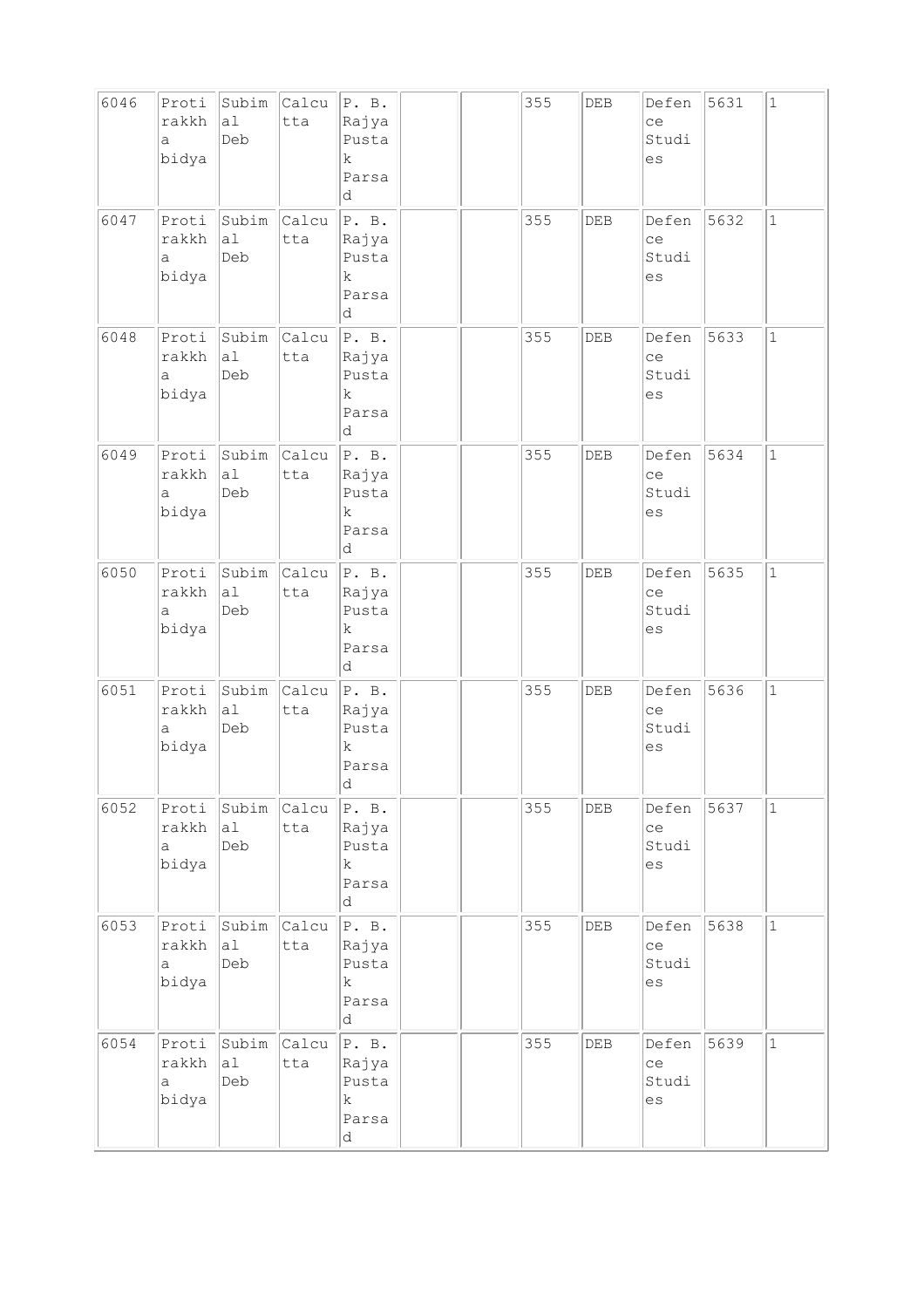| 6055 | Proti<br>rakkh<br>a<br>bidya | Subim<br>al<br>Deb   | Calcu<br>tta | P. B.<br>Rajya<br>Pusta<br>k<br>Parsa<br>d  |  | 355 | DEB         | Defen<br>ce<br>Studi<br>es | 5640 | $1\,$        |
|------|------------------------------|----------------------|--------------|---------------------------------------------|--|-----|-------------|----------------------------|------|--------------|
| 6056 | Proti<br>rakkh<br>а<br>bidya | Subim<br>a1<br>Deb   | Calcu<br>tta | P. B.<br>Rajya<br>Pusta<br>k<br>Parsa<br>d  |  | 355 | DEB         | Defen<br>ce<br>Studi<br>es | 5641 | $\mathbf 1$  |
| 6057 | Proti<br>rakkh<br>a<br>bidya | Subim<br> al<br>Deb  | Calcu<br>tta | P. B.<br>Rajya<br>Pusta<br>k<br>Parsa<br>d  |  | 355 | ${\tt DEB}$ | Defen<br>ce<br>Studi<br>es | 5642 | $\mathbf{1}$ |
| 6058 | Proti<br>rakkh<br>а<br>bidya | Subim<br>a1<br>Deb   | Calcu<br>tta | P. B.<br>Rajya<br>Pusta<br>k<br>Parsa<br>d  |  | 355 | DEB         | Defen<br>ce<br>Studi<br>es | 5643 | $\mathbf{1}$ |
| 6059 | Proti<br>rakkh<br>а<br>bidya | Subim<br>al<br>Deb   | Calcu<br>tta | P. B.<br>Rajya<br>Pusta<br>k<br>Parsa<br>d  |  | 355 | DEB         | Defen<br>ce<br>Studi<br>es | 5644 | $\mathbf{1}$ |
| 6060 | Proti<br>rakkh<br>a<br>bidya | Subim<br>al<br>Deb   | Calcu<br>tta | P. B.<br>Rajya<br>Pusta<br>k<br>Parsa<br> d |  | 355 | DEB         | Defen<br>ce<br>Studi<br>es | 5645 | $\mathbf 1$  |
| 6061 | Proti<br>rakkh<br>а<br>bidya | Subim<br> a1<br>Deb  | Calcu<br>tta | P. B.<br>Rajya<br>Pusta<br>k<br>Parsa<br>d  |  | 355 | DEB         | Defen<br>ce<br>Studi<br>es | 5646 | $1\,$        |
| 6062 | Proti<br>rakkh<br>а<br>bidya | Subim<br>al<br>Deb   | Calcu<br>tta | P. B.<br>Rajya<br>Pusta<br>k<br>Parsa<br>d  |  | 355 | ${\rm DEB}$ | Defen<br>ce<br>Studi<br>es | 5647 | $\mathbf{1}$ |
| 6063 | Proti<br>rakkh<br>a<br>bidya | Subim<br> a1 <br>Deb | Calcu<br>tta | P. B.<br>Rajya<br>Pusta<br>k<br>Parsa<br>d  |  | 355 | DEB         | Defen<br>ce<br>Studi<br>es | 5648 | $\mathbf 1$  |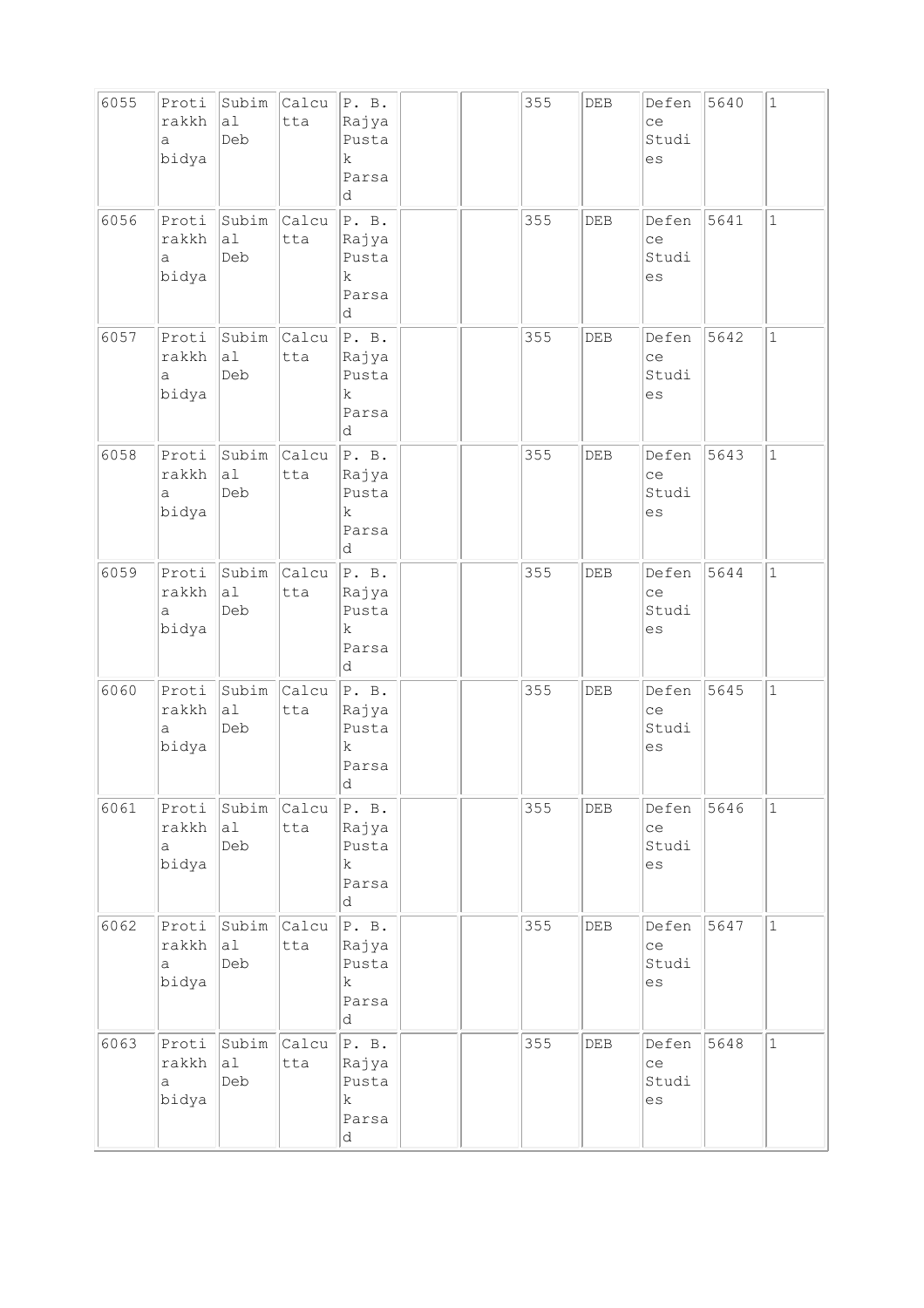| 6064 | Proti<br>rakkh<br>а<br>bidya | Subim<br> a <br>Deb                   | Calcu<br>tta        | P. B.<br>Rajya<br>Pusta<br>k<br>Parsa<br>d   |  | 355 | DEB | Defen<br>ce<br>Studi<br>es | 5649 | $\mathbf{1}$ |
|------|------------------------------|---------------------------------------|---------------------|----------------------------------------------|--|-----|-----|----------------------------|------|--------------|
| 6065 | Proti<br>rakkh<br>а<br>bidya | Subim<br> a <br>Deb                   | Calcu<br>tta        | P. B.<br>Rajya<br>Pusta<br>k<br>Parsa<br>d   |  | 355 | DEB | Defen<br>ce<br>Studi<br>es | 5650 | $\mathbf 1$  |
| 6420 | Proti<br>rakha<br>bidya      | Prida<br>rshan<br>Sensh<br>arma       | Calcu<br>tta        | P. B.<br>Rajyo<br>Pusta<br>k<br>parsh<br>ad  |  | 355 | DEB | Defen<br>ce<br>Studi<br>es | 6005 | $\mathbf{1}$ |
| 6421 | Proti<br>rakha<br>bidya      | Prida<br>rshan<br>Sensh<br>arma       | <b>Calcu</b><br>tta | P. B.<br>Rajyo<br>Pusta<br>k<br>parsh<br>ad  |  | 355 | DEB | Defen<br>ce<br>Studi<br>es | 6006 | $\mathbf{1}$ |
| 6422 | Proti<br>rakha<br>bidya      | Prida Calcu<br>rshan<br>Sensh<br>arma | tta                 | P. B.<br>Rajyo<br>Pusta<br>k<br>parsh<br>ad  |  | 355 | DEB | Defen<br>ce<br>Studi<br>es | 6007 | $\mathbf{1}$ |
| 6423 | Proti<br>rakha<br>bidya      | Prida<br>rshan<br>Sensh<br>arma       | Calcu<br>tta        | P. B.<br>Rajyo<br>Pusta<br>k<br>parsh<br> ad |  | 355 | DEB | Defen<br>ce<br>Studi<br>es | 6008 | $\mathbf{1}$ |
| 6424 | Proti<br>rakha<br>bidya      | Prida<br>rshan<br>Sensh<br>arma       | Calcu<br>tta        | P. B.<br>Rajyo<br>Pusta<br>k<br>parsh<br>ad  |  | 355 | DEB | Defen<br>ce<br>Studi<br>es | 6009 | $1\,$        |
| 6425 | Proti<br>rakha<br>bidya      | Subim<br> a1<br>Deb                   | Calcu<br>tta        | P. B.<br>Rajyo<br>Pusta<br>k<br>parsh<br>ad  |  | 355 | DEB | Defen<br>ce<br>Studi<br>es | 6010 | $\mathbf{1}$ |
| 6426 | Proti<br>rakha<br>bidya      | Subim<br> a1 <br>$ $ Deb              | Calcu<br>tta        | P. B.<br>Rajyo<br>Pusta<br>k<br>parsh<br>ad  |  | 355 | DEB | Defen<br>ce<br>Studi<br>es | 6011 | $\mathbf 1$  |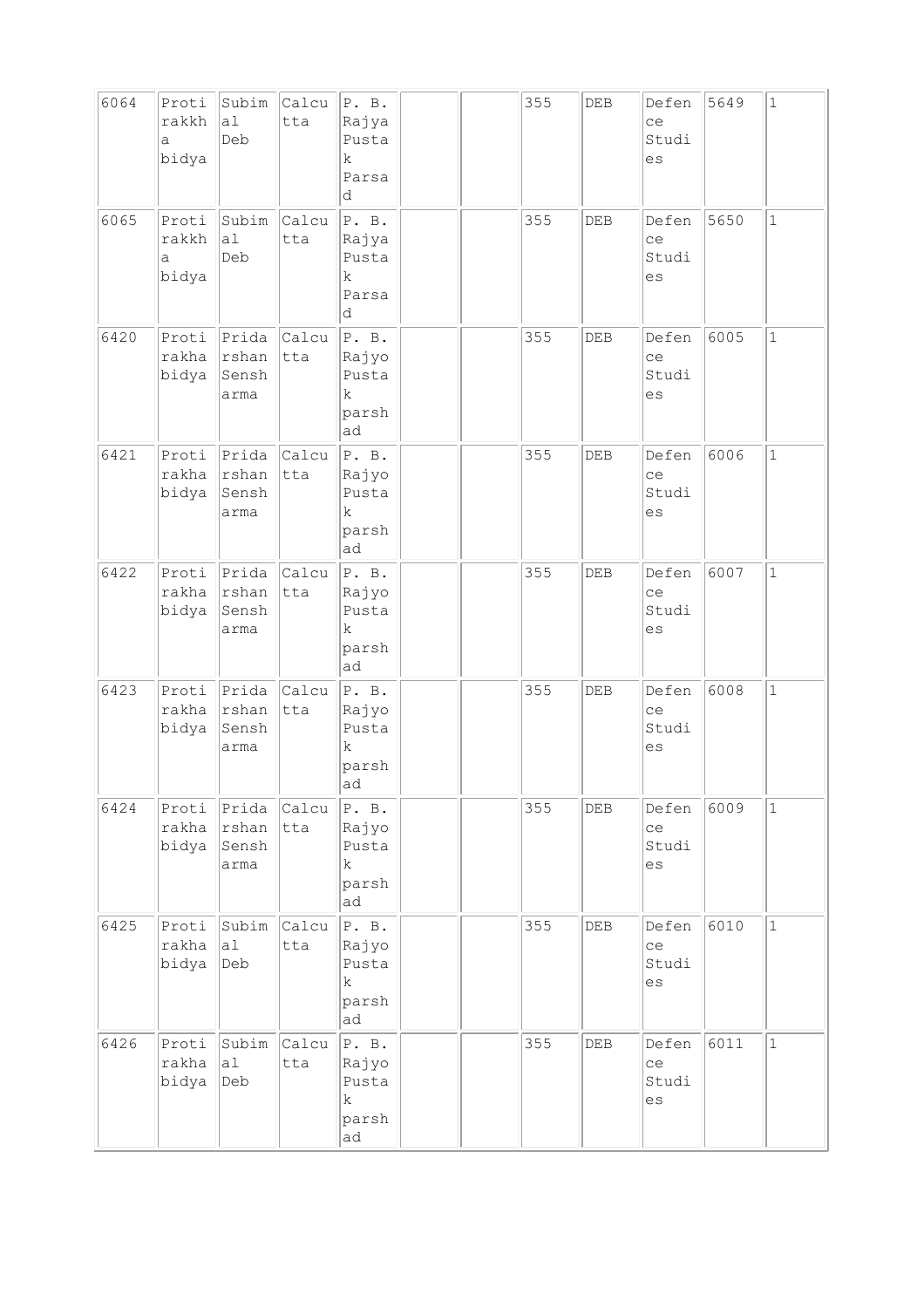| 6427 | Proti<br>rakha<br>bidya | Subim<br>al<br>$ $ Deb  | $ $ Calcu $ $<br>tta | P. B.<br>Rajyo<br>Pusta<br>k<br>parsh<br>ad           |  | 355 | DEB | Defen<br>ce<br>Studi<br>es | 6012 | $\mathbf{1}$ |
|------|-------------------------|-------------------------|----------------------|-------------------------------------------------------|--|-----|-----|----------------------------|------|--------------|
| 6428 | Proti<br>rakha<br>bidya | Subim<br>al<br>Deb      | Calcu<br>tta         | P. B.<br>Rajyo<br>Pusta<br>k<br>parsh<br>ad           |  | 355 | DEB | Defen<br>ce<br>Studi<br>es | 6013 | $\mathbf 1$  |
| 6429 | Proti<br>rakha<br>bidya | Subim<br> a1<br>$ $ Deb | Calcu<br>tta         | P. B.<br>Rajyo<br>Pusta<br>k<br>parsh<br>ad           |  | 355 | DEB | Defen<br>ce<br>Studi<br>es | 6014 | $\mathbf{1}$ |
| 6430 | Proti<br>rakha<br>bidya | Subim<br>al<br>Deb      | Calcu<br>tta         | P. B.<br>Rajyo<br>Pusta<br>k<br>parsh<br>ad           |  | 355 | DEB | Defen<br>ce<br>Studi<br>es | 6015 | $\mathbf{1}$ |
| 6431 | Proti<br>rakha<br>bidya | Subim<br> a1<br>Deb     | Calcu<br>tta         | P. B.<br>Rajyo<br>Pusta<br>k<br>parsh<br>ad           |  | 355 | DEB | Defen<br>ce<br>Studi<br>es | 6016 | $\mathbf 1$  |
| 6432 | Proti<br>rakha<br>bidya | Subim<br>al<br>$ $ Deb  | Calcu<br>tta         | P. B.<br>Rajyo<br>Pusta<br>k<br>parsh<br>ad           |  | 355 | DEB | Defen<br>ce<br>Studi<br>es | 6017 | $\mathbf{1}$ |
| 6433 | Proti<br>rakha<br>bidya | Subim<br>a1<br>Deb      | Calcu<br>tta         | P. B.<br>Rajyo<br>Pusta<br>k<br>parsh<br>ad           |  | 355 | DEB | Defen<br>ce<br>Studi<br>es | 6018 | $1\,$        |
| 6434 | Proti<br>rakha<br>bidya | Subim<br>al<br>Deb      | Calcu<br>tta         | P. B.<br>Rajyo<br>Pusta<br>$\mathbf k$<br>parsh<br>ad |  | 355 | DEB | Defen<br>ce<br>Studi<br>es | 6019 | $\mathbf{1}$ |
| 6435 | Proti<br>rakha<br>bidya | Subim<br>al<br>$ $ Deb  | Calcu<br>tta         | P. B.<br>Rajyo<br>Pusta<br>k<br>parsh<br>ad           |  | 355 | DEB | Defen<br>ce<br>Studi<br>es | 6020 | $\mathbf 1$  |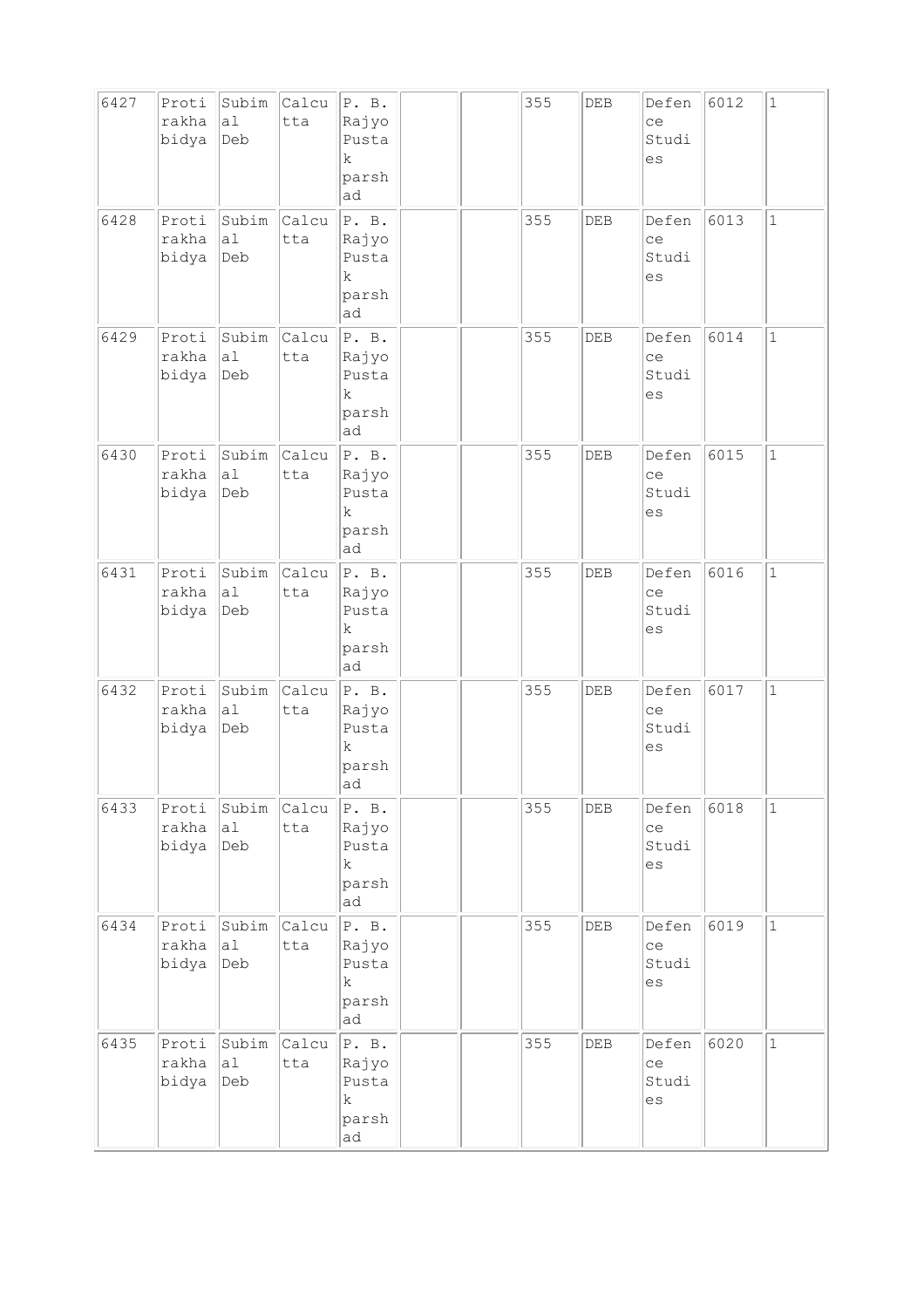| 6436 | Proti<br>rakha<br>bidya      | Subim<br>al<br>$ $ Deb                                      | Calcu<br>tta | P. B.<br>Rajyo<br>Pusta<br>k.<br>parsh<br>ad                         |  | 355 | DEB | Defen<br>ce<br>Studi<br>es                         | 6021 | $\mathbf{1}$ |
|------|------------------------------|-------------------------------------------------------------|--------------|----------------------------------------------------------------------|--|-----|-----|----------------------------------------------------|------|--------------|
| 6437 | Proti<br>rakha<br>bidya      | Subim<br>al<br>$ $ Deb                                      | Calcu<br>tta | P. B.<br>Rajyo<br>Pusta<br>k<br>parsh<br>ad                          |  | 355 | DEB | Defen<br>ce<br>Studi<br>es                         | 6022 | $\mathbf 1$  |
| 6438 | Proti<br>rakha<br>bidya      | Subim<br> a1<br>$ $ Deb                                     | Calcu<br>tta | P. B.<br>Rajyo<br>Pusta<br>k<br>parsh<br>ad                          |  | 355 | DEB | Defen<br>ce<br>Studi<br>es                         | 6023 | $\mathbf{1}$ |
| 6439 | Proti<br>rakha<br>bidya      | Subim<br>al<br>Deb                                          | Calcu<br>tta | P. B.<br>Rajyo<br>Pusta<br>k<br>parsh<br>ad                          |  | 355 | DEB | Defen<br>ce<br>Studi<br>es                         | 6024 | $\mathbf{1}$ |
| 7304 | Prati<br>raksh<br>а<br>bidya | $\ $ Priya $\ $ Kolka<br>darsh<br>an<br>Sensh<br>arma       | ta           | Pashi<br>mbang<br>а<br>Rajya<br>Pusta<br>k<br>Parsh<br>ad            |  | 355 | SEN | Defen<br>ce<br>Studi<br>es                         | 6889 | $\mathbf{1}$ |
| 7305 | Prati<br>raksh<br>а          | $\ $ Priya $\ $ Kolka<br>darsh<br>an<br>bidya Sensh<br>arma | ta           | Pashi<br>mbang<br>a<br>∣Rajya<br>Pusta<br>$\mathbf k$<br>Parsh<br>ad |  | 355 | SEN | Defen<br>ce<br>Studi<br>$\mathop{\rm es}\nolimits$ | 6890 | $\mathbf 1$  |
| 7306 | Prati<br>raksh<br>а<br>bidya | $ Priya $ Kolka<br>darsh<br>an<br>Sensh<br>arma             | ta           | Pashi<br>mbang<br>а<br>Rajya<br>Pusta<br>k<br>Parsh<br>ad            |  | 355 | SEN | Defen<br>ce<br>Studi<br>es                         | 6891 | $\mathbf{1}$ |
| 7307 | Prati<br>raksh<br>а<br>bidya | Priya Kolka<br>darsh<br>an<br>Sensh<br>arma                 | ta           | Pashi<br>mbang<br>a<br>Rajya<br>Pusta<br>$\mathbf k$<br>Parsh<br>ad  |  | 355 | SEN | Defen<br>ce<br>Studi<br>es                         | 6892 | $\mathbf{1}$ |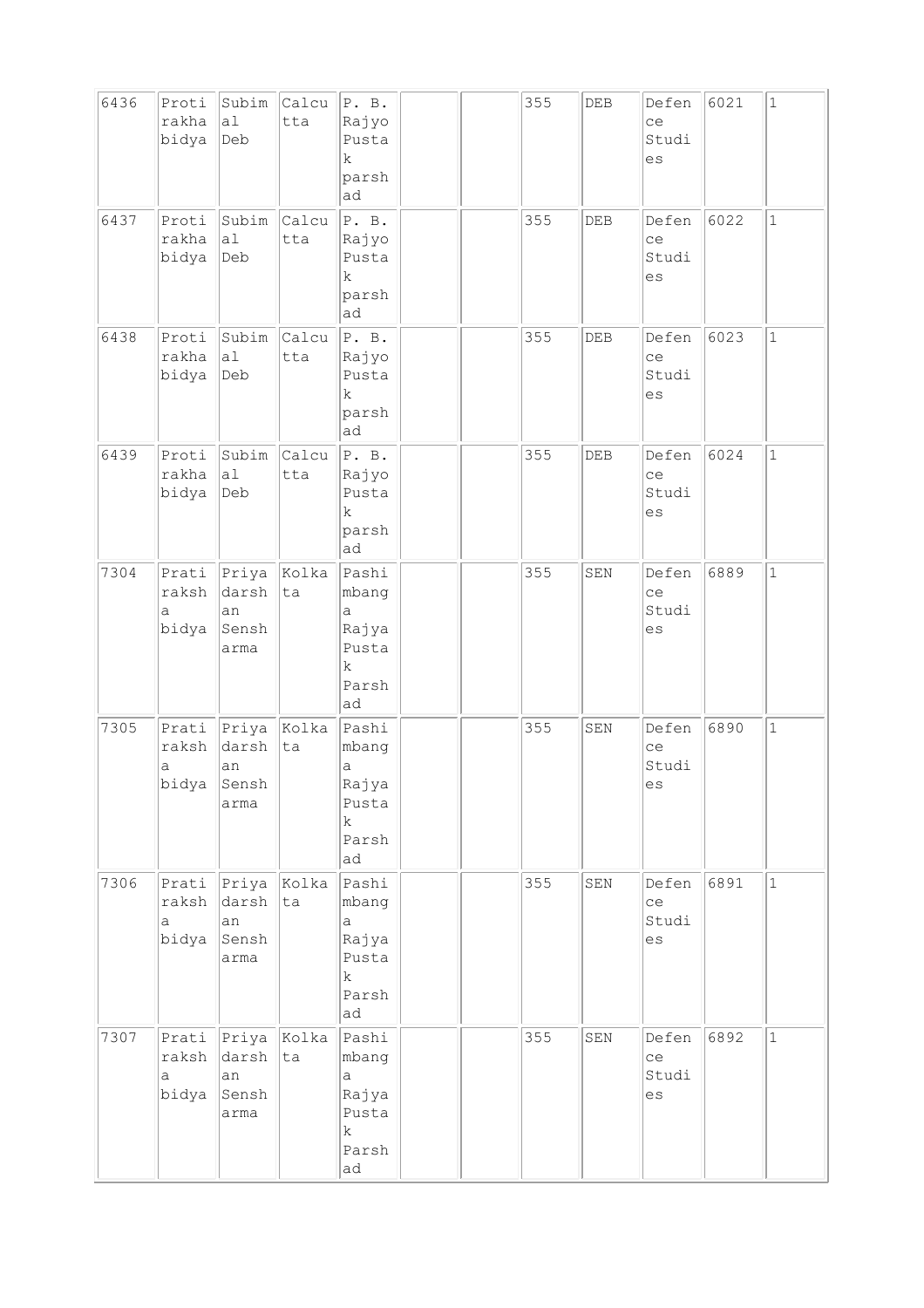| 7308 | Prati<br>raksh<br>a<br>bidya            | Priya Kolka<br>darsh<br>an<br>Sensh<br>arma           | ta          | Pashi<br>mbang<br>а<br>Rajya<br>Pusta<br>$\mathbf{k}$<br>Parsh<br>ad           |  | 355 | ${\tt SEN}$ | Defen<br>ce<br>Studi<br>es | 6893 | $\mathbf{1}$ |
|------|-----------------------------------------|-------------------------------------------------------|-------------|--------------------------------------------------------------------------------|--|-----|-------------|----------------------------|------|--------------|
| 7309 | Prati<br>raksh<br>а<br>bidya            | $\ $ Priya $\ $ Kolka<br>darsh<br>an<br>Sensh<br>arma | ta          | Pashi<br>mbang<br>а<br>Rajya<br>Pusta<br>$\rm k$<br>Parsh<br>ad                |  | 355 | SEN         | Defen<br>ce<br>Studi<br>es | 6894 | $\mathbf{1}$ |
| 7310 | Prati<br>raksh<br>a<br>bidya            | Priya  Kolka<br>darsh<br>an<br>Sensh<br>arma          | ta          | Pashi<br>mbang<br>$\mathsf{a}$<br>Rajya<br>Pusta<br>k<br>Parsh<br>ad           |  | 355 | SEN         | Defen<br>ce<br>Studi<br>es | 6895 | $\mathbf{1}$ |
| 7311 | Prati<br>raksh<br>а<br>bidya            | Priya Kolka<br>darsh<br>an<br>Sensh<br>arma           | ta          | Pashi<br>mbang<br>a<br>Rajya<br>Pusta<br>$\mathbf k$<br>Parsh<br>ad            |  | 355 | SEN         | Defen<br>ce<br>Studi<br>es | 6896 | $\mathbf{1}$ |
| 7312 | Prati<br>raksh<br>а<br>bidya            | $\ $ Priya $\ $ Kolka<br>darsh<br>an<br>Sensh<br>arma | ta          | Pashi<br>mbang<br>а<br>Rajya<br>Pusta<br>$\mathbf k$<br>Parsh<br>ad            |  | 355 | ${\tt SEN}$ | Defen<br>ce<br>Studi<br>es | 6897 | $\mathbf{1}$ |
| 7313 | Prati<br>raksh<br>a<br>bidya            | Priya<br>darsh<br>an<br>Sensh<br>arma                 | Kolka<br>ta | Pashi<br>mbang<br>$\mathsf{a}$<br>Rajya<br>Pusta<br>$\mathbf k$<br>Parsh<br>ad |  | 355 | SEN         | Defen<br>ce<br>Studi<br>es | 6898 | $\mathbf{1}$ |
| 7314 | Prati<br>raksh<br>$\mathsf{a}$<br>bidya | Priya<br>darsh<br>an<br>Sensh<br>arma                 | Kolka<br>ta | Pashi<br>mbang<br>a<br>Rajya<br>Pusta<br>$\rm k$<br>Parsh<br>ad                |  | 355 | ${\tt SEM}$ | Defen<br>ce<br>Studi<br>es | 6899 | $\mathbf{1}$ |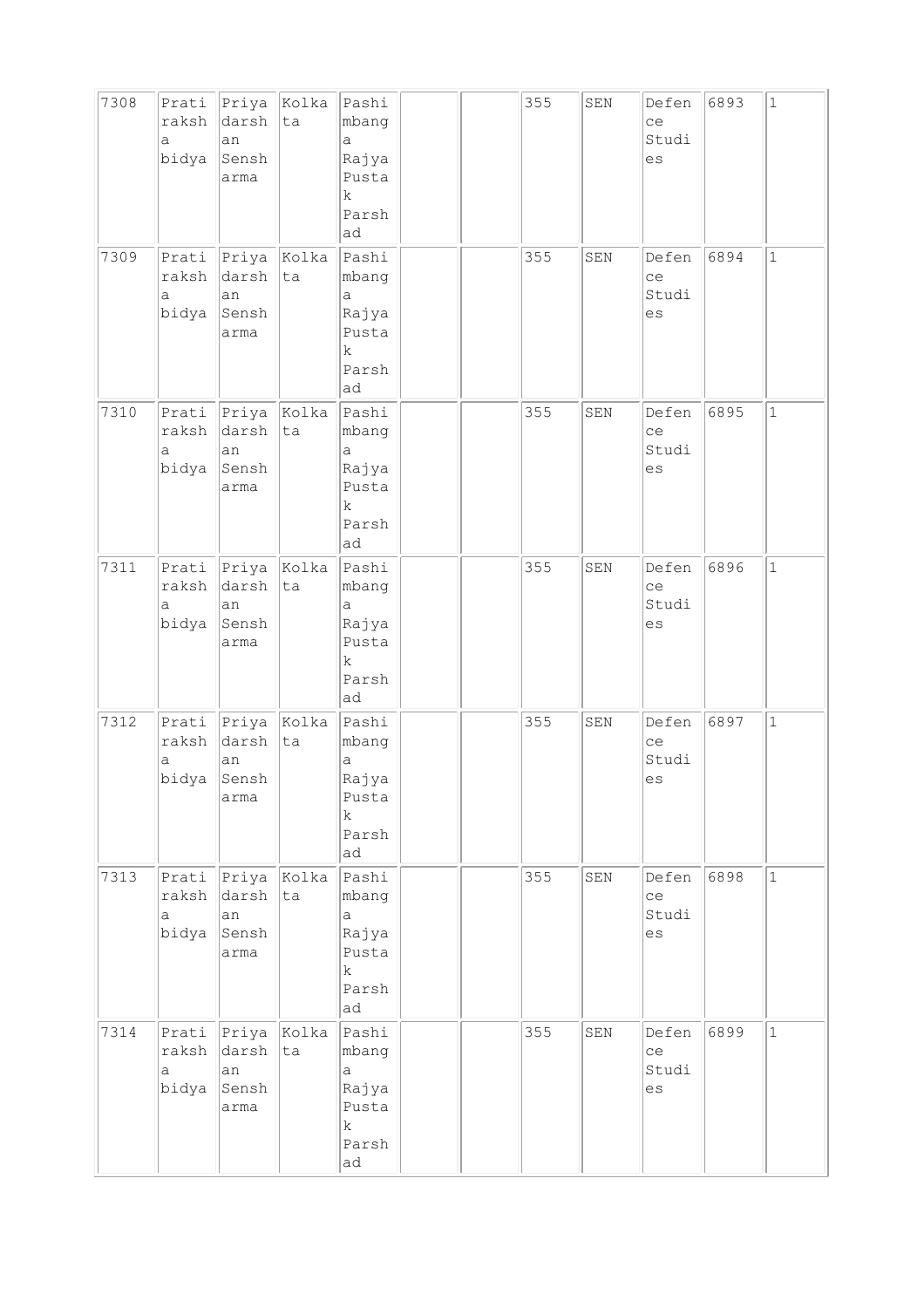| 7315 | Prati<br>raksh<br>a<br>bidya            | Priya Kolka<br>darsh<br>an<br>Sensh<br>arma     | ta                 | Pashi<br>mbang<br>а<br>Rajya<br>Pusta<br>$\mathbf{k}$<br>Parsh<br>ad           |  | 355 | ${\tt SEN}$ | Defen<br>ce<br>Studi<br>es | 6900 | $\mathbf{1}$ |
|------|-----------------------------------------|-------------------------------------------------|--------------------|--------------------------------------------------------------------------------|--|-----|-------------|----------------------------|------|--------------|
| 7316 | Prati<br>raksh<br>а<br>bidya            | $ Priya $ Kolka<br>darsh<br>an<br>Sensh<br>arma | ta                 | Pashi<br>mbang<br>а<br>Rajya<br>Pusta<br>$\rm k$<br>Parsh<br>ad                |  | 355 | ${\tt SEN}$ | Defen<br>ce<br>Studi<br>es | 6901 | $\mathbf{1}$ |
| 7317 | Prati<br>raksh<br>a<br>bidya            | darsh<br>an<br>Sensh<br>arma                    | Priya  Kolka<br>ta | Pashi<br>mbang<br>$\mathsf{a}$<br>Rajya<br>Pusta<br>k<br>Parsh<br>ad           |  | 355 | SEN         | Defen<br>ce<br>Studi<br>es | 6902 | $\mathbf{1}$ |
| 7318 | Prati<br>raksh<br>а<br>bidya            | Subim<br>a1<br>Deb                              | Kolka<br>ta        | Pashi<br>mbang<br>a<br>Rajya<br>Pusta<br>$\mathbf k$<br>Parsh<br>ad            |  | 355 | DEB         | Defen<br>ce<br>Studi<br>es | 6903 | $\mathbf{1}$ |
| 7319 | Prati<br>raksh<br>а<br>bidya            | Subim<br>a1<br>Deb                              | Kolka<br>ta        | Pashi<br>mbang<br>а<br>Rajya<br>Pusta<br>$\mathbf k$<br>Parsh<br>ad            |  | 355 | DEB         | Defen<br>ce<br>Studi<br>es | 6904 | $\mathbf{1}$ |
| 7320 | Prati<br>raksh<br>a<br>bidya            | Subim<br>a1<br>Deb                              | Kolka<br>ta        | Pashi<br>mbang<br>$\mathsf{a}$<br>Rajya<br>Pusta<br>$\mathbf k$<br>Parsh<br>ad |  | 355 | DEB         | Defen<br>ce<br>Studi<br>es | 6905 | $\mathbf{1}$ |
| 7321 | Prati<br>raksh<br>$\mathsf{a}$<br>bidya | Subim<br>a1<br>Deb                              | Kolka<br>ta        | Pashi<br>mbang<br>a<br>Rajya<br>Pusta<br>$\rm k$<br>Parsh<br>ad                |  | 355 | ${\rm DEB}$ | Defen<br>ce<br>Studi<br>es | 6906 | $\mathbf{1}$ |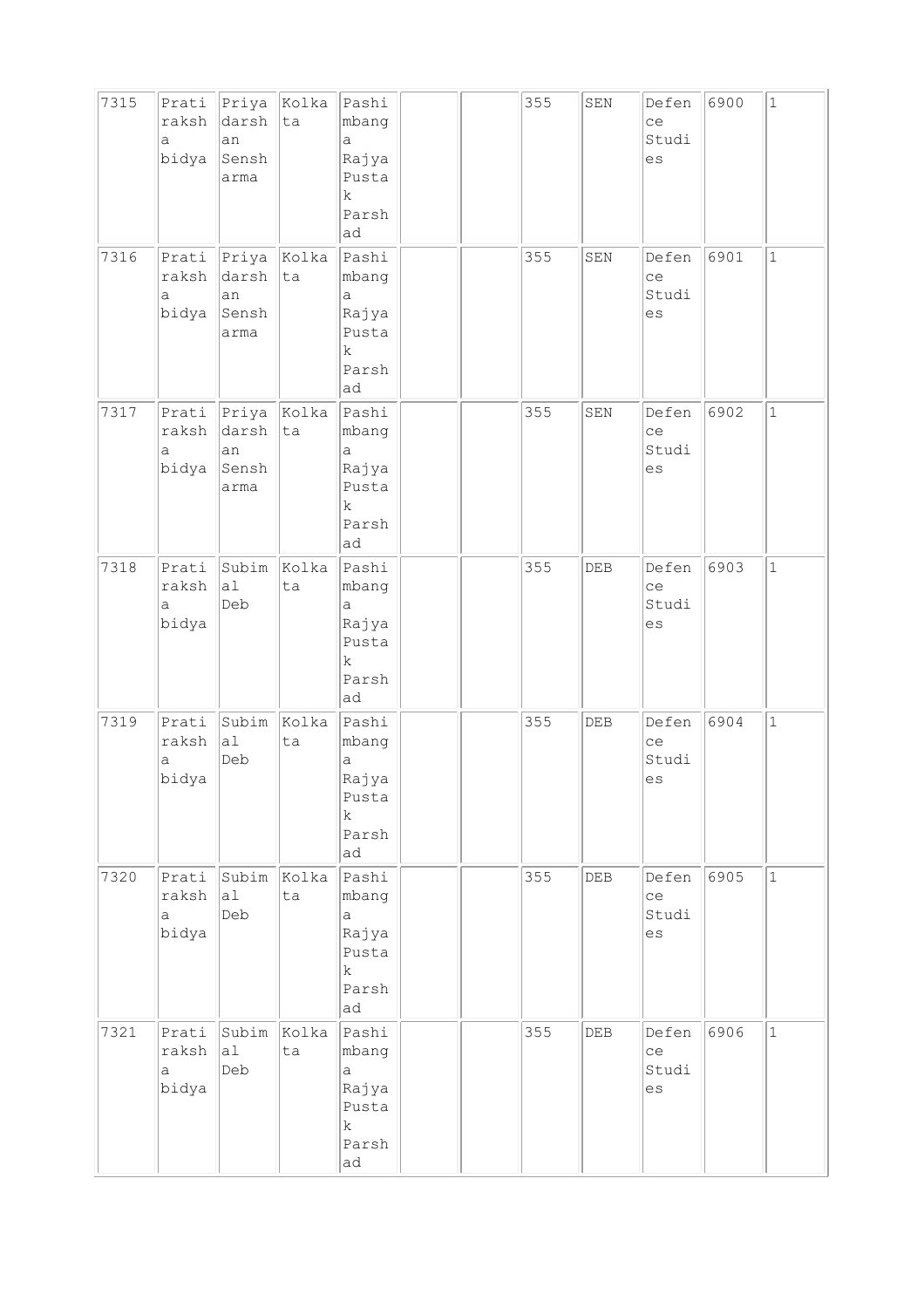| 7322 | Prati<br>raksh<br>а<br>bidya | Subim<br>al<br>Deb  | Kolka<br>ta | Pashi<br>mbang<br>а<br>Rajya<br>Pusta<br>k<br>Parsh<br>ad            |  | 355 | ${\rm DEB}$ | Defen<br>ce<br>Studi<br>es | 6907 | $\mathbf 1$  |
|------|------------------------------|---------------------|-------------|----------------------------------------------------------------------|--|-----|-------------|----------------------------|------|--------------|
| 7323 | Prati<br>raksh<br>а<br>bidya | Subim<br> a1<br>Deb | Kolka<br>ta | Pashi<br>mbang<br>а<br>Rajya<br>Pusta<br>k<br>Parsh<br>ad            |  | 355 | ${\rm DEB}$ | Defen<br>ce<br>Studi<br>es | 6908 | $\mathbf{1}$ |
| 7324 | Prati<br>raksh<br>a<br>bidya | Subim<br>al<br>Deb  | Kolka<br>ta | Pashi<br>mbang<br>$\mathsf{a}$<br>Rajya<br>Pusta<br>k<br>Parsh<br>ad |  | 355 | ${\rm DEB}$ | Defen<br>ce<br>Studi<br>es | 6909 | $\mathbf{1}$ |
| 7325 | Prati<br>raksh<br>а<br>bidya | Subim<br>al<br>Deb  | Kolka<br>ta | Pashi<br>mbang<br>а<br>Rajya<br>Pusta<br>k<br>Parsh<br>ad            |  | 355 | DEB         | Defen<br>ce<br>Studi<br>es | 6910 | $\mathbf{1}$ |
| 7326 | Prati<br>raksh<br>а<br>bidya | Subim<br> a1<br>Deb | Kolka<br>ta | Pashi<br>mbang<br>а<br>Rajya<br>Pusta<br>k<br>Parsh<br>ad            |  | 355 | ${\rm DEB}$ | Defen<br>ce<br>Studi<br>es | 6911 | $\mathbf{1}$ |
| 7327 | Prati<br>raksh<br>a<br>bidya | Subim<br> a <br>Deb | Kolka<br>ta | Pashi<br>mbang<br>$\mathsf{a}$<br>Rajya<br>Pusta<br>k<br>Parsh<br>ad |  | 355 | DEB         | Defen<br>ce<br>Studi<br>es | 6912 | $\mathbf{1}$ |
| 7328 | Prati<br>raksh<br>a<br>bidya | Subim<br>al<br>Deb  | Kolka<br>ta | Pashi<br>mbang<br>$\rm{a}$<br>Rajya<br>Pusta<br>k<br>Parsh<br>ad     |  | 355 | ${\rm DEB}$ | Defen<br>ce<br>Studi<br>es | 6913 | $\mathbf{1}$ |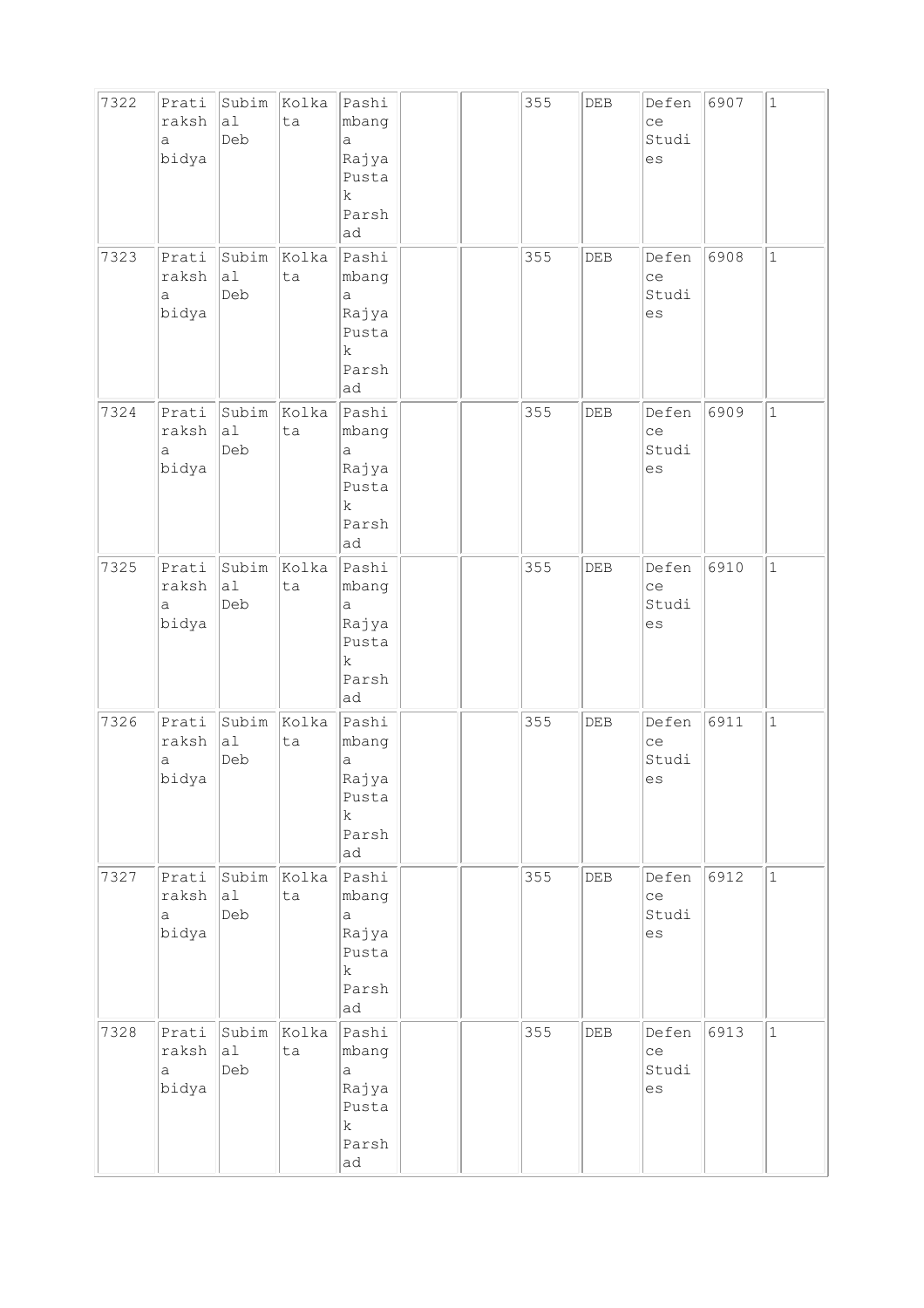| 7329 | Prati<br>raksh<br>а<br>bidya | Subim<br>al<br>Deb  | Kolka<br>ta | Pashi<br>mbang<br>а<br>Rajya<br>Pusta<br>k<br>Parsh<br>ad            |  | 355 | ${\rm DEB}$ | Defen<br>ce<br>Studi<br>es | 6914 | $\mathbf{1}$ |
|------|------------------------------|---------------------|-------------|----------------------------------------------------------------------|--|-----|-------------|----------------------------|------|--------------|
| 7330 | Prati<br>raksh<br>а<br>bidya | Subim<br> a1<br>Deb | Kolka<br>ta | Pashi<br>mbang<br>а<br>Rajya<br>Pusta<br>k<br>Parsh<br>ad            |  | 355 | ${\rm DEB}$ | Defen<br>ce<br>Studi<br>es | 6915 | $\mathbf{1}$ |
| 7331 | Prati<br>raksh<br>a<br>bidya | Subim<br>al<br>Deb  | Kolka<br>ta | Pashi<br>mbang<br>$\mathsf{a}$<br>Rajya<br>Pusta<br>k<br>Parsh<br>ad |  | 355 | ${\rm DEB}$ | Defen<br>ce<br>Studi<br>es | 6916 | $\mathbf{1}$ |
| 7332 | Prati<br>raksh<br>а<br>bidya | Subim<br>al<br>Deb  | Kolka<br>ta | Pashi<br>mbang<br>а<br>Rajya<br>Pusta<br>k<br>Parsh<br>ad            |  | 355 | DEB         | Defen<br>ce<br>Studi<br>es | 6917 | $\mathbf{1}$ |
| 7333 | Prati<br>raksh<br>а<br>bidya | Subim<br> a1<br>Deb | Kolka<br>ta | Pashi<br>mbang<br>а<br>Rajya<br>Pusta<br>k<br>Parsh<br>ad            |  | 355 | ${\rm DEB}$ | Defen<br>ce<br>Studi<br>es | 6918 | $\mathbf{1}$ |
| 7334 | Prati<br>raksh<br>a<br>bidya | Subim<br> a <br>Deb | Kolka<br>ta | Pashi<br>mbang<br>$\mathsf{a}$<br>Rajya<br>Pusta<br>k<br>Parsh<br>ad |  | 355 | DEB         | Defen<br>ce<br>Studi<br>es | 6919 | $\mathbf{1}$ |
| 7335 | Prati<br>raksh<br>a<br>bidya | Subim<br>al<br>Deb  | Kolka<br>ta | Pashi<br>mbang<br>$\rm{a}$<br>Rajya<br>Pusta<br>k<br>Parsh<br>ad     |  | 355 | ${\rm DEB}$ | Defen<br>ce<br>Studi<br>es | 6920 | $\mathbf{1}$ |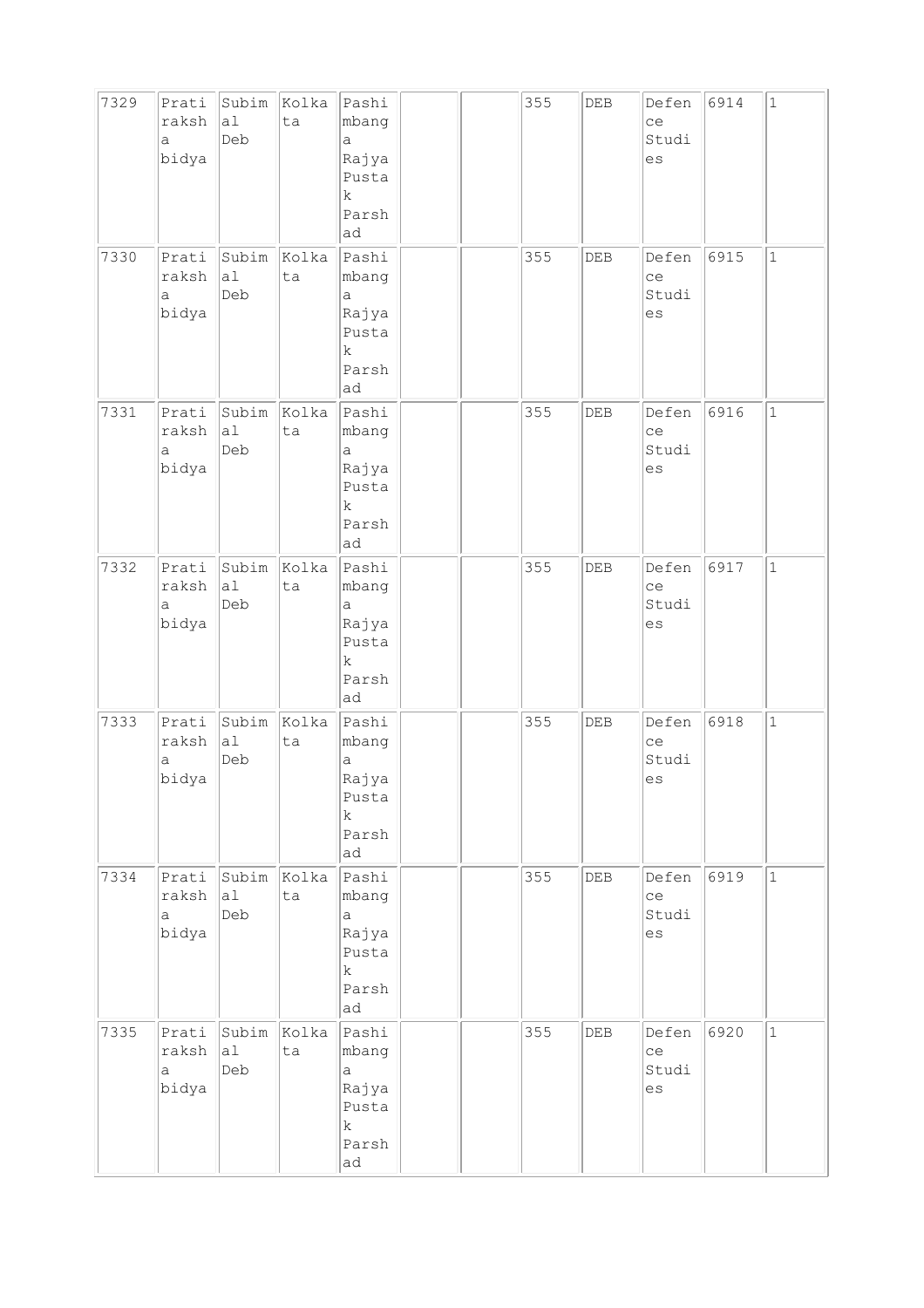| 7336 | Prati<br>raksh<br>а<br>bidya | Subim<br>al<br>Deb  | Kolka<br>ta | Pashi<br>mbang<br>а<br>Rajya<br>Pusta<br>k<br>Parsh<br>ad            |  | 355 | ${\rm DEB}$ | Defen<br>ce<br>Studi<br>es | 6921 | $\mathbf{1}$ |
|------|------------------------------|---------------------|-------------|----------------------------------------------------------------------|--|-----|-------------|----------------------------|------|--------------|
| 7337 | Prati<br>raksh<br>а<br>bidya | Subim<br> a1<br>Deb | Kolka<br>ta | Pashi<br>mbang<br>а<br>Rajya<br>Pusta<br>k<br>Parsh<br>ad            |  | 355 | ${\rm DEB}$ | Defen<br>ce<br>Studi<br>es | 6922 | $\mathbf{1}$ |
| 7338 | Prati<br>raksh<br>a<br>bidya | Subim<br>al<br>Deb  | Kolka<br>ta | Pashi<br>mbang<br>$\mathsf{a}$<br>Rajya<br>Pusta<br>k<br>Parsh<br>ad |  | 355 | ${\rm DEB}$ | Defen<br>ce<br>Studi<br>es | 6923 | $\mathbf{1}$ |
| 7339 | Prati<br>raksh<br>а<br>bidya | Subim<br>al<br>Deb  | Kolka<br>ta | Pashi<br>mbang<br>а<br>Rajya<br>Pusta<br>k<br>Parsh<br>ad            |  | 355 | DEB         | Defen<br>ce<br>Studi<br>es | 6924 | $\mathbf{1}$ |
| 7340 | Prati<br>raksh<br>а<br>bidya | Subim<br> a1<br>Deb | Kolka<br>ta | Pashi<br>mbang<br>а<br>Rajya<br>Pusta<br>k<br>Parsh<br>ad            |  | 355 | ${\rm DEB}$ | Defen<br>ce<br>Studi<br>es | 6925 | $\mathbf{1}$ |
| 7341 | Prati<br>raksh<br>a<br>bidya | Subim<br> a <br>Deb | Kolka<br>ta | Pashi<br>mbang<br>$\mathsf{a}$<br>Rajya<br>Pusta<br>k<br>Parsh<br>ad |  | 355 | DEB         | Defen<br>ce<br>Studi<br>es | 6926 | $\mathbf{1}$ |
| 7342 | Prati<br>raksh<br>a<br>bidya | Subim<br>al<br>Deb  | Kolka<br>ta | Pashi<br>mbang<br>$\rm{a}$<br>Rajya<br>Pusta<br>k<br>Parsh<br>ad     |  | 355 | ${\rm DEB}$ | Defen<br>ce<br>Studi<br>es | 6927 | $\mathbf{1}$ |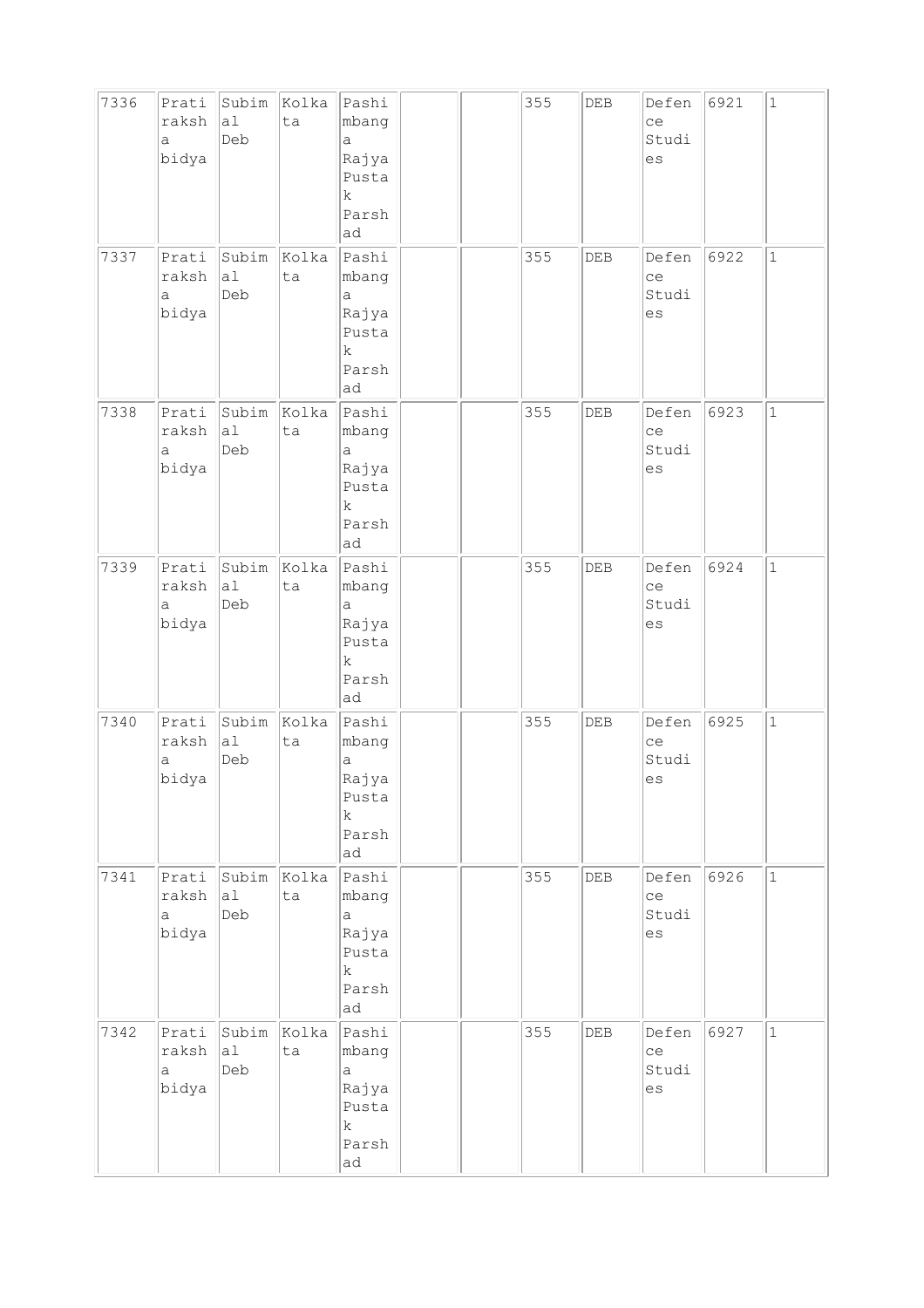| 7918 | Proti<br>raksh<br>a<br>bidya            | Monor<br>anjan<br>Dey | W. B.<br>State<br>Book<br>Board        |     | 355                         | Defen<br>ce<br>Studi<br>es                         | 7503 | $\vert$ 1    |
|------|-----------------------------------------|-----------------------|----------------------------------------|-----|-----------------------------|----------------------------------------------------|------|--------------|
| 7919 | Proti<br>raksh<br>a<br>bidya            | Monor<br>anjan<br>Dey | W. B.<br>State<br><b>Book</b><br>Board | 355 | DEY                         | Defen<br>ce<br>Studi<br>es                         | 7504 | $\mathbf{1}$ |
| 7920 | Proti<br>raksh<br>а<br>bidya            | Monor<br>anjan<br>Dey | W. B.<br>State<br>Book<br>Board        | 355 | <b>DEY</b>                  | Defen<br>ce<br>Studi<br>es                         | 7505 | $\mathbf{1}$ |
| 7921 | Proti<br>raksh<br>a<br>bidya            | Monor<br>anjan<br>Dey | W. B.<br>State<br>Book<br>Board        | 355 | <b>DEY</b>                  | Defen<br>ce<br>Studi<br>es                         | 7506 | $\mathbf{1}$ |
| 7922 | Proti<br>raksh<br>а<br>bidya            | Monor<br>anjan<br>Dey | W. B.<br>State<br>Book<br>Board        | 355 | <b>DEY</b>                  | Defen<br>ce<br>Studi<br>es                         | 7507 | $\mathbf{1}$ |
| 7923 | Proti<br>raksh<br>a<br>bidya            | Monor<br>anjan<br>Dey | W. B.<br>State<br><b>Book</b><br>Board | 355 | <b>DEY</b>                  | Defen<br>ce<br>Studi<br>es                         | 7508 | $\mathbf{1}$ |
| 7924 | Proti<br>raksh<br>a<br>bidya            | Monor<br>anjan<br>Dey | W. B.<br>State<br>Book<br>Board        | 355 | <b>DEY</b>                  | Defen<br>ce<br>Studi<br>es                         | 7509 | $\mathbf{1}$ |
| 7925 | Proti<br>raksh<br>а<br>bidya            | Monor<br>anjan<br>Dey | W. B.<br>State<br>Book<br>Board        | 355 | <b>DEY</b>                  | Defen<br>ce<br>Studi<br>es                         | 7510 | $\mathbf{1}$ |
| 7926 | Proti<br>raksh<br>$\mathsf{a}$<br>bidya | Monor<br>anjan<br>Dey | W. B.<br>State<br>Book<br>Board        | 355 | <b>DEY</b>                  | Defen<br>ce<br>Studi<br>es                         | 7511 | $\mathbf{1}$ |
| 7927 | Proti<br>raksh<br>a<br>bidya            | Monor<br>anjan<br>Dey | W. B.<br>State<br>Book<br>Board        | 355 | DEy                         | Defen<br>ce<br>Studi<br>es                         | 7512 | $\mathbf{1}$ |
| 7928 | Proti<br>raksh<br>а<br>bidya            | Monor<br>anjan<br>Dey | W. B.<br>State<br>Book<br>Board        | 355 | DEY                         | Defen<br>ce<br>Studi<br>es                         | 7513 | $\mathbf{1}$ |
| 7929 | Proti<br>raksh<br>a<br>bidya            | Monor<br>anjan<br>Dey | W. B.<br>State<br>Book<br>Board        | 355 | DEY                         | Defen<br>ce<br>Studi<br>es                         | 7514 | $\mathbf{1}$ |
| 7930 | Proti<br>raksh<br>a<br>bidya            | Monor<br>anjan<br>Dey | W. B.<br>State<br>Book<br>Board        | 355 | <b>DEY</b>                  | Defen<br>ce<br>Studi<br>es                         | 7515 | $\mathbf{1}$ |
| 7931 | Proti<br>raksh<br>а<br>bidya            | Monor<br>anjan<br>Dey | W. B.<br>State<br>Book<br>Board        | 355 | $\mathop{\rm DEY}\nolimits$ | Defen<br>ce<br>Studi<br>$\mathop{\rm es}\nolimits$ | 7516 | $\mathbf{1}$ |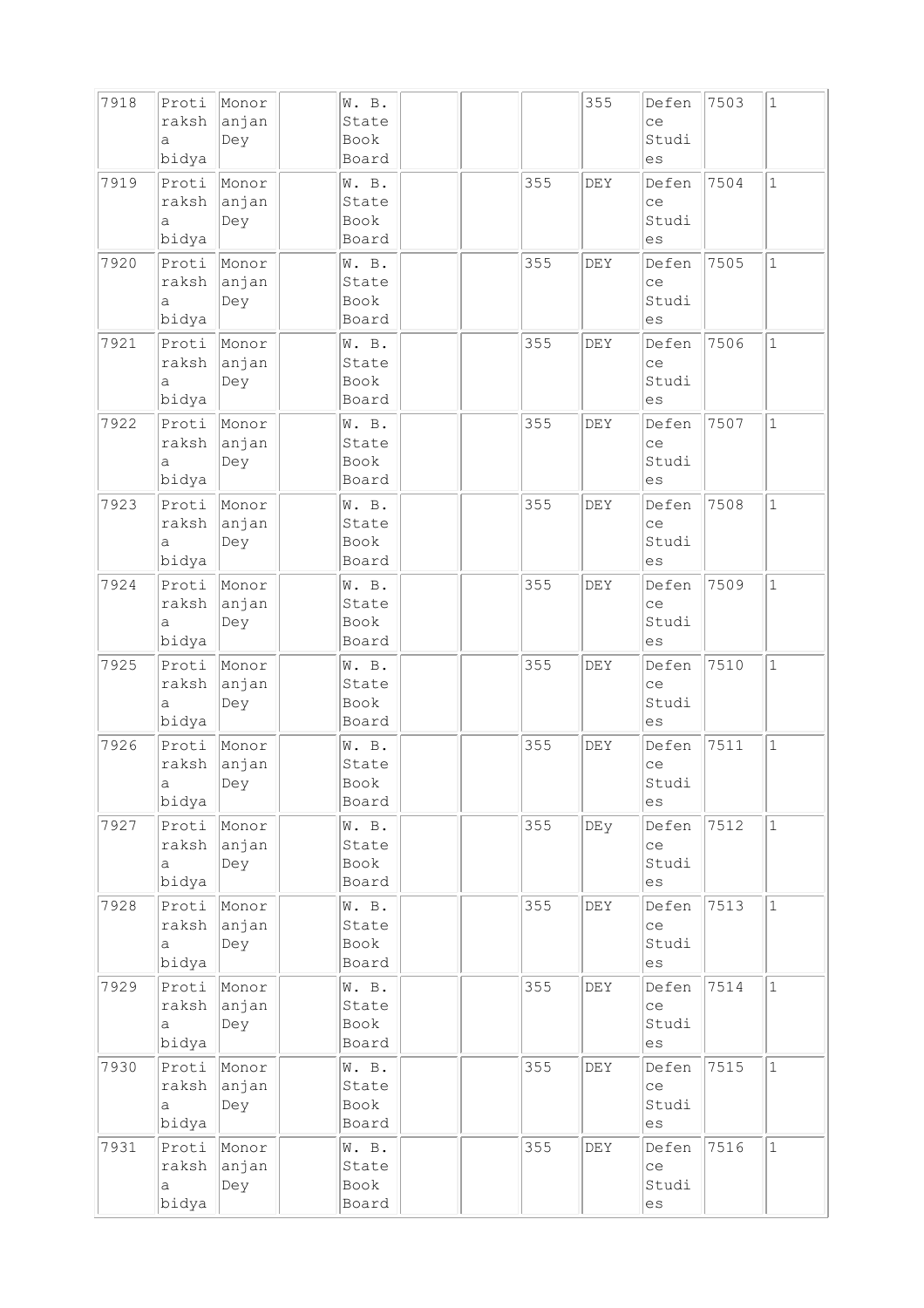| 7932 | Proti<br>raksh<br>a<br>bidya | Monor<br>anjan<br>Dey | W. B.<br>State<br>Book<br>Board        | 355 | <b>DEY</b>                  | Defen<br>ce<br>Studi<br>es | 7517 | $\vert$ 1    |
|------|------------------------------|-----------------------|----------------------------------------|-----|-----------------------------|----------------------------|------|--------------|
| 7933 | Proti<br>raksh<br>a<br>bidya | Monor<br>anjan<br>Dey | W. B.<br>State<br>Book<br>Board        | 355 | <b>DEY</b>                  | Defen<br>ce<br>Studi<br>es | 7518 | $\mathbf{1}$ |
| 7934 | Proti<br>raksh<br>а<br>bidya | Monor<br>anjan<br>Dey | W. B.<br>State<br>Book<br>Board        | 355 | <b>DEY</b>                  | Defen<br>ce<br>Studi<br>es | 7519 | $\mathbf{1}$ |
| 7935 | Proti<br>raksh<br>a<br>bidya | Monor<br>anjan<br>Dey | W. B.<br>State<br>Book<br>Board        | 355 | <b>DEY</b>                  | Defen<br>ce<br>Studi<br>es | 7520 | $\mathbf{1}$ |
| 7936 | Proti<br>raksh<br>a<br>bidya | Monor<br>anjan<br>Dey | W. B.<br>State<br>Book<br>Board        | 355 | <b>DEY</b>                  | Defen<br>ce<br>Studi<br>es | 7521 | $\mathbf{1}$ |
| 7937 | Proti<br>raksh<br>a<br>bidya | Monor<br>anjan<br>Dey | W. B.<br>State<br><b>Book</b><br>Board | 355 | <b>DEY</b>                  | Defen<br>ce<br>Studi<br>es | 7522 | $\mathbf{1}$ |
| 7938 | Proti<br>raksh<br>a<br>bidya | Monor<br>anjan<br>Dey | W. B.<br>State<br>Book<br>Board        | 355 | <b>DEY</b>                  | Defen<br>ce<br>Studi<br>es | 7523 | $\mathbf{1}$ |
| 7939 | Proti<br>raksh<br>а<br>bidya | Monor<br>anjan<br>Dey | W. B.<br>State<br>Book<br>Board        | 355 | DEY                         | Defen<br>ce<br>Studi<br>es | 7524 | $\mathbf{1}$ |
| 7940 | Proti<br>raksh<br>a<br>bidya | Monor<br>anjan<br>Dey | W. B.<br>State<br>Book<br>Board        | 355 | <b>DEY</b>                  | Defen<br>ce<br>Studi<br>es | 7525 | $\mathbf{1}$ |
| 7941 | Proti<br>raksh<br>a<br>bidya | Monor<br>anjan<br>Dey | W. B.<br>State<br>Book<br>Board        | 355 | $\mathop{\rm DEY}\nolimits$ | Defen<br>ce<br>Studi<br>es | 7526 | $\mathbf{1}$ |
| 7942 | Proti<br>raksh<br>а<br>bidya | Monor<br>anjan<br>Dey | W. B.<br>State<br>Book<br>Board        | 355 | <b>DEY</b>                  | Defen<br>ce<br>Studi<br>es | 7527 | $\mathbf{1}$ |
| 7943 | Proti<br>raksh<br>a<br>bidya | Monor<br>anjan<br>Dey | W. B.<br>State<br>Book<br>Board        | 355 | <b>DEY</b>                  | Defen<br>ce<br>Studi<br>es | 7528 | $\mathbf{1}$ |
| 7944 | Proti<br>raksh<br>а<br>bidya | Monor<br>anjan<br>Dey | W. B.<br>State<br>Book<br>Board        | 355 | <b>DEY</b>                  | Defen<br>ce<br>Studi<br>es | 7529 | $\mathbf{1}$ |
| 7945 | Proti<br>raksh<br>а<br>bidya | Monor<br>anjan<br>Dey | W. B.<br>State<br>Book<br>Board        | 355 | DEY                         | Defen<br>ce<br>Studi<br>es | 7530 | $\mathbf{1}$ |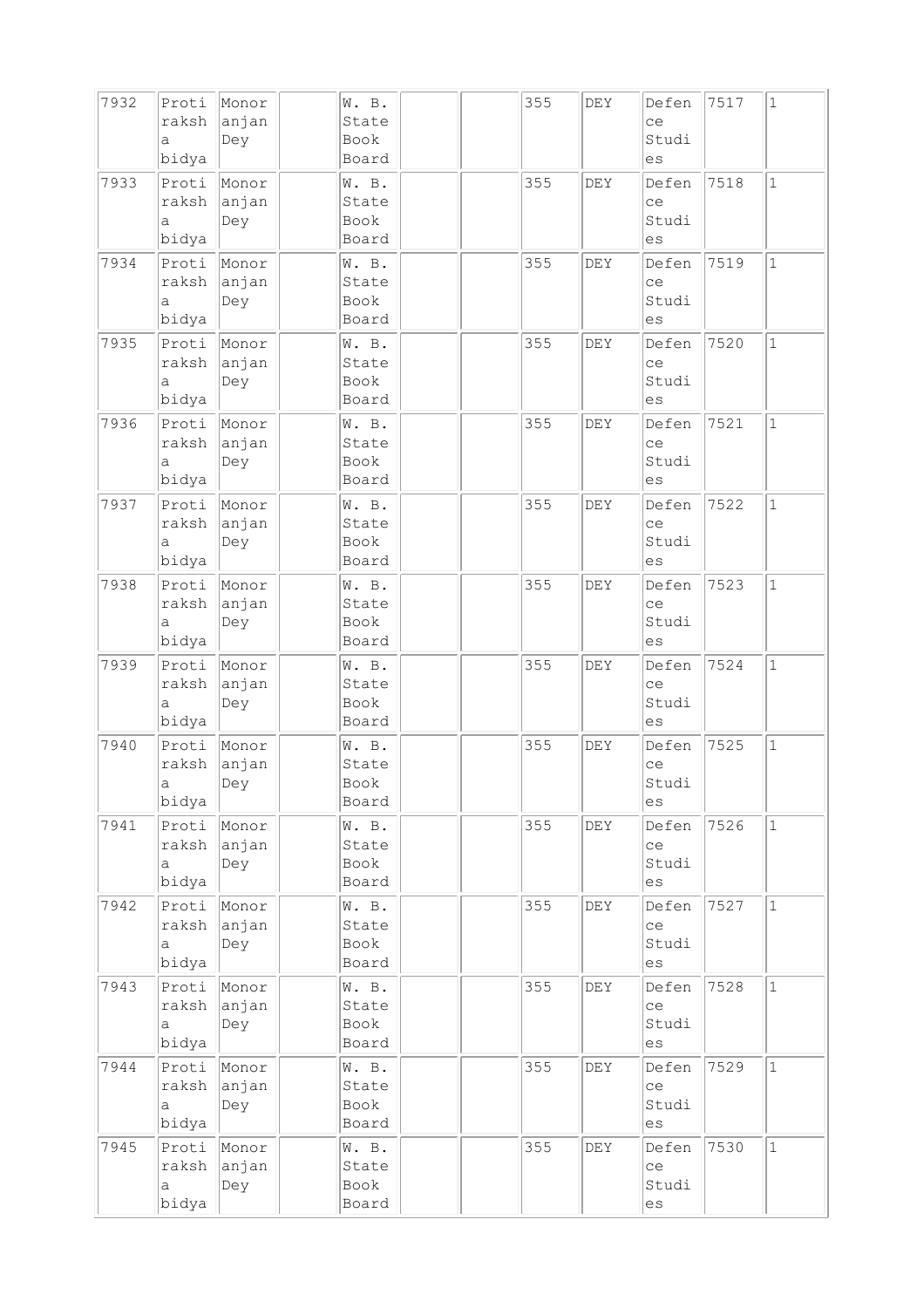| 7946 | Proti<br>raksh<br>a<br>bidya | Monor<br>anjan<br>Dey | W. B.<br>State<br>Book<br>Board        | 355 | <b>DEY</b>                  | Defen<br>ce<br>Studi<br>es | 7531 | $\vert$ 1    |
|------|------------------------------|-----------------------|----------------------------------------|-----|-----------------------------|----------------------------|------|--------------|
| 7947 | Proti<br>raksh<br>a<br>bidya | Monor<br>anjan<br>Dey | W. B.<br>State<br>Book<br>Board        | 355 | <b>DEY</b>                  | Defen<br>ce<br>Studi<br>es | 7532 | $\mathbf{1}$ |
| 7948 | Proti<br>raksh<br>а<br>bidya | Monor<br>anjan<br>Dey | W. B.<br>State<br>Book<br>Board        | 355 | <b>DEY</b>                  | Defen<br>ce<br>Studi<br>es | 7533 | $\mathbf{1}$ |
| 7949 | Proti<br>raksh<br>a<br>bidya | Monor<br>anjan<br>Dey | W. B.<br>State<br>Book<br>Board        | 355 | <b>DEY</b>                  | Defen<br>ce<br>Studi<br>es | 7534 | $\mathbf{1}$ |
| 7950 | Proti<br>raksh<br>a<br>bidya | Monor<br>anjan<br>Dey | W. B.<br>State<br>Book<br>Board        | 355 | <b>DEY</b>                  | Defen<br>ce<br>Studi<br>es | 7535 | $\mathbf{1}$ |
| 7951 | Proti<br>raksh<br>a<br>bidya | Monor<br>anjan<br>Dey | W. B.<br>State<br><b>Book</b><br>Board | 355 | <b>DEY</b>                  | Defen<br>ce<br>Studi<br>es | 7536 | $\mathbf{1}$ |
| 7952 | Proti<br>raksh<br>a<br>bidya | Monor<br>anjan<br>Dey | W. B.<br>State<br>Book<br>Board        | 355 | <b>DEY</b>                  | Defen<br>ce<br>Studi<br>es | 7537 | $\mathbf{1}$ |
| 7953 | Proti<br>raksh<br>а<br>bidya | Monor<br>anjan<br>Dey | W. B.<br>State<br>Book<br>Board        | 355 | DEY                         | Defen<br>ce<br>Studi<br>es | 7538 | $\mathbf{1}$ |
| 7954 | Proti<br>raksh<br>a<br>bidya | Monor<br>anjan<br>Dey | W. B.<br>State<br>Book<br>Board        | 355 | <b>DEY</b>                  | Defen<br>ce<br>Studi<br>es | 7539 | $1\,$        |
| 7955 | Proti<br>raksh<br>a<br>bidya | Monor<br>anjan<br>Dey | W. B.<br>State<br>Book<br>Board        | 355 | $\mathop{\rm DEY}\nolimits$ | Defen<br>ce<br>Studi<br>es | 7540 | $\mathbf{1}$ |
| 7956 | Proti<br>raksh<br>а<br>bidya | Monor<br>anjan<br>Dey | W. B.<br>State<br>Book<br>Board        | 355 | <b>DEY</b>                  | Defen<br>ce<br>Studi<br>es | 7541 | $\mathbf{1}$ |
| 7957 | Proti<br>raksh<br>a<br>bidya | Monor<br>anjan<br>Dey | W. B.<br>State<br>Book<br>Board        | 355 | <b>DEY</b>                  | Defen<br>ce<br>Studi<br>es | 7542 | $\mathbf{1}$ |
| 7958 | Proti<br>raksh<br>а<br>bidya | Monor<br>anjan<br>Dey | W. B.<br>State<br>Book<br>Board        | 355 | <b>DEY</b>                  | Defen<br>ce<br>Studi<br>es | 7543 | $\mathbf{1}$ |
| 7959 | Proti<br>raksh<br>а<br>bidya | Monor<br>anjan<br>Dey | W. B.<br>State<br>Book<br>Board        | 355 | $\mathop{\rm DEY}\nolimits$ | Defen<br>ce<br>Studi<br>es | 7544 | $\mathbf{1}$ |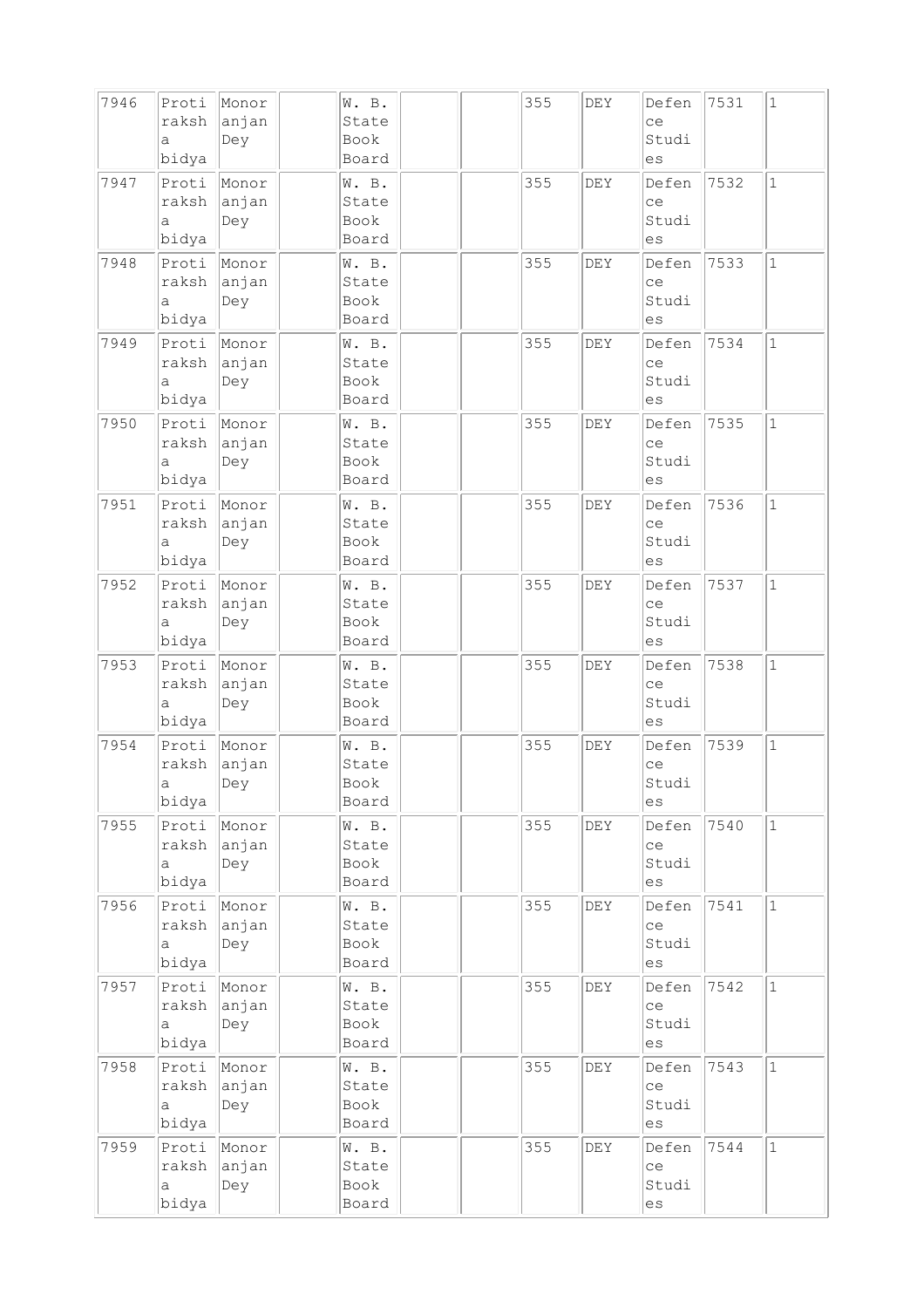| 7960 | Proti<br>raksh<br>a<br>bidya | Monor<br>anjan<br>Dey | W. B.<br>State<br>Book<br>Board        | 355 | <b>DEY</b>                  | Defen<br>ce<br>Studi<br>es | 7545 | $\vert$ 1    |
|------|------------------------------|-----------------------|----------------------------------------|-----|-----------------------------|----------------------------|------|--------------|
| 7961 | Proti<br>raksh<br>a<br>bidya | Monor<br>anjan<br>Dey | W. B.<br>State<br>Book<br>Board        | 355 | <b>DEY</b>                  | Defen<br>ce<br>Studi<br>es | 7546 | $\mathbf{1}$ |
| 7962 | Proti<br>raksh<br>а<br>bidya | Monor<br>anjan<br>Dey | W. B.<br>State<br>Book<br>Board        | 355 | <b>DEY</b>                  | Defen<br>ce<br>Studi<br>es | 7547 | $\mathbf{1}$ |
| 7963 | Proti<br>raksh<br>a<br>bidya | Monor<br>anjan<br>Dey | W. B.<br>State<br>Book<br>Board        | 355 | <b>DEY</b>                  | Defen<br>ce<br>Studi<br>es | 7548 | $\mathbf{1}$ |
| 7964 | Proti<br>raksh<br>a<br>bidya | Monor<br>anjan<br>Dey | W. B.<br>State<br>Book<br>Board        | 355 | <b>DEY</b>                  | Defen<br>ce<br>Studi<br>es | 7549 | $\mathbf{1}$ |
| 7965 | Proti<br>raksh<br>a<br>bidya | Monor<br>anjan<br>Dey | W. B.<br>State<br><b>Book</b><br>Board | 355 | <b>DEY</b>                  | Defen<br>ce<br>Studi<br>es | 7550 | $\mathbf{1}$ |
| 7966 | Proti<br>raksh<br>a<br>bidya | Monor<br>anjan<br>Dey | W. B.<br>State<br>Book<br>Board        | 355 | <b>DEY</b>                  | Defen<br>ce<br>Studi<br>es | 7551 | $\mathbf{1}$ |
| 7967 | Proti<br>raksh<br>а<br>bidya | Monor<br>anjan<br>Dey | W. B.<br>State<br>Book<br>Board        | 355 | DEY                         | Defen<br>ce<br>Studi<br>es | 7552 | $\mathbf{1}$ |
| 7968 | Proti<br>raksh<br>a<br>bidya | Monor<br>anjan<br>Dey | W. B.<br>State<br>Book<br>Board        | 355 | <b>DEY</b>                  | Defen<br>ce<br>Studi<br>es | 7553 | $1\,$        |
| 7969 | Proti<br>raksh<br>a<br>bidya | Monor<br>anjan<br>Dey | W. B.<br>State<br>Book<br>Board        | 355 | $\mathop{\rm DEY}\nolimits$ | Defen<br>ce<br>Studi<br>es | 7554 | $\mathbf{1}$ |
| 7970 | Proti<br>raksh<br>а<br>bidya | Monor<br>anjan<br>Dey | W. B.<br>State<br>Book<br>Board        | 355 | <b>DEY</b>                  | Defen<br>ce<br>Studi<br>es | 7555 | $\mathbf{1}$ |
| 7971 | Proti<br>raksh<br>a<br>bidya | Monor<br>anjan<br>Dey | W. B.<br>State<br>Book<br>Board        | 355 | <b>DEY</b>                  | Defen<br>ce<br>Studi<br>es | 7556 | $\mathbf{1}$ |
| 7972 | Proti<br>raksh<br>а<br>bidya | Monor<br>anjan<br>Dey | W. B.<br>State<br>Book<br>Board        | 355 | <b>DEY</b>                  | Defen<br>ce<br>Studi<br>es | 7557 | $\mathbf{1}$ |
| 7973 | Proti<br>raksh<br>а<br>bidya | Monor<br>anjan<br>Dey | W. B.<br>State<br>Book<br>Board        | 355 | $\mathop{\rm DEY}\nolimits$ | Defen<br>ce<br>Studi<br>es | 7558 | $\mathbf{1}$ |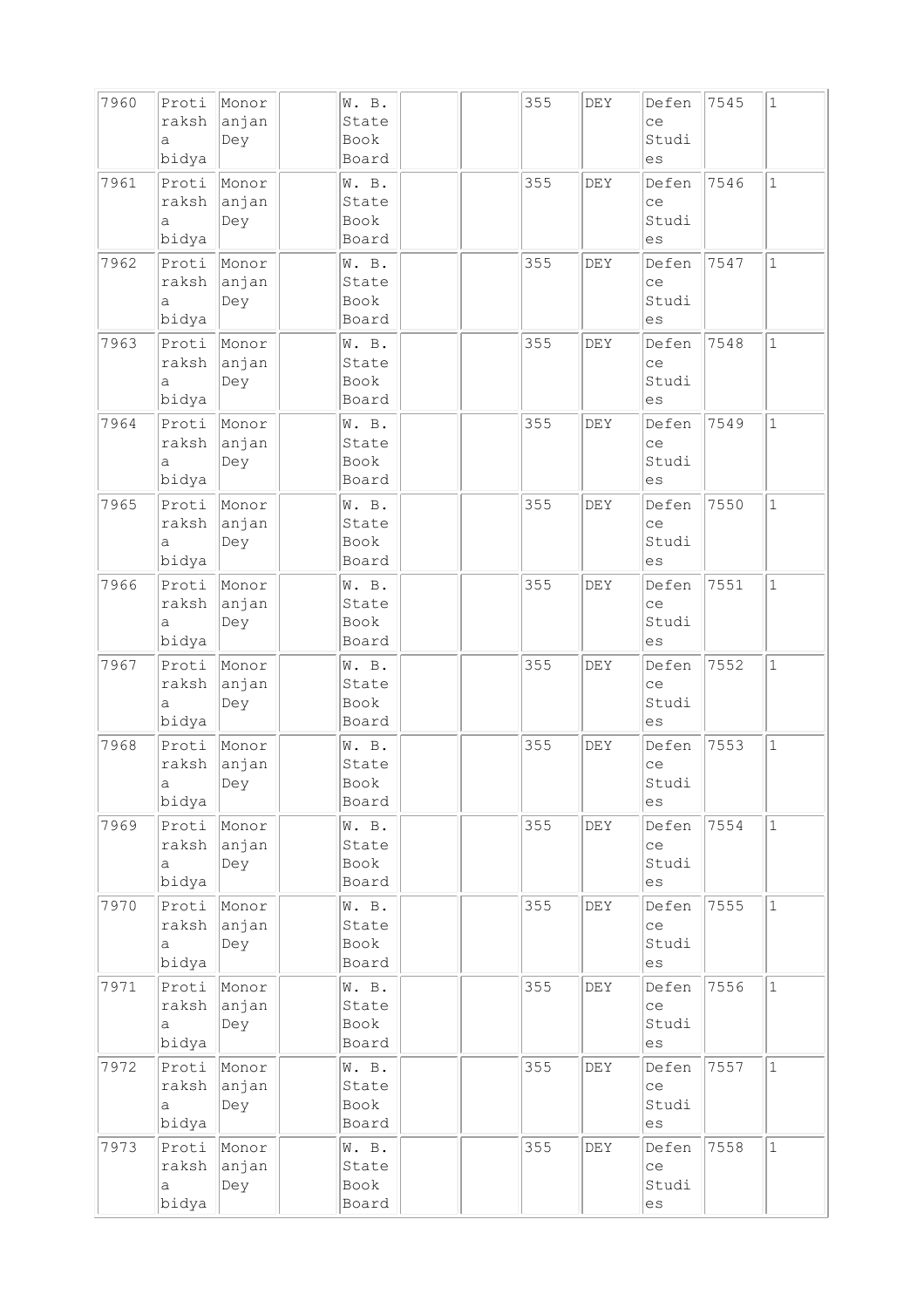| 7974 | Proti<br>raksh<br>a<br>bidya | Monor<br>anjan<br>Dey | W. B.<br>State<br>Book<br>Board        | 355 | <b>DEY</b> | Defen<br>ce<br>Studi<br>es | 7559 | $\vert$ 1    |
|------|------------------------------|-----------------------|----------------------------------------|-----|------------|----------------------------|------|--------------|
| 7975 | Proti<br>raksh<br>a<br>bidya | Monor<br>anjan<br>Dey | W. B.<br>State<br>Book<br>Board        | 355 | <b>DEY</b> | Defen<br>ce<br>Studi<br>es | 7560 | $\mathbf{1}$ |
| 7976 | Proti<br>raksh<br>а<br>bidya | Monor<br>anjan<br>Dey | W. B.<br>State<br>Book<br>Board        | 355 | <b>DEY</b> | Defen<br>ce<br>Studi<br>es | 7561 | $\mathbf{1}$ |
| 7977 | Proti<br>raksh<br>a<br>bidya | Monor<br>anjan<br>Dey | W. B.<br>State<br>Book<br>Board        | 355 | DEy        | Defen<br>ce<br>Studi<br>es | 7562 | $\mathbf{1}$ |
| 7978 | Proti<br>raksh<br>a<br>bidya | Monor<br>anjan<br>Dey | W. B.<br>State<br>Book<br>Board        | 355 | <b>DEY</b> | Defen<br>ce<br>Studi<br>es | 7563 | $\mathbf{1}$ |
| 7979 | Proti<br>raksh<br>a<br>bidya | Monor<br>anjan<br>Dey | W. B.<br>State<br><b>Book</b><br>Board | 355 | <b>DEY</b> | Defen<br>ce<br>Studi<br>es | 7564 | $\mathbf{1}$ |
| 7980 | Proti<br>raksh<br>a<br>bidya | Monor<br>anjan<br>Dey | W. B.<br>State<br>Book<br>Board        | 355 | <b>DEY</b> | Defen<br>ce<br>Studi<br>es | 7565 | $\mathbf{1}$ |
| 7981 | Proti<br>raksh<br>а<br>bidya | Monor<br>anjan<br>Dey | W. B.<br>State<br>Book<br>Board        | 355 | DEY        | Defen<br>ce<br>Studi<br>es | 7566 | $\mathbf{1}$ |
| 7982 | Proti<br>raksh<br>a<br>bidya | Monor<br>anjan<br>Dey | W. B.<br>State<br>Book<br>Board        | 355 | <b>DEY</b> | Defen<br>ce<br>Studi<br>es | 7567 | $\mathbf 1$  |
| 7983 | Proti<br>raksh<br>a<br>bidya | Monor<br>anjan<br>Dey | W. B.<br>State<br>Book<br>Board        | 355 | DEY        | Defen<br>ce<br>Studi<br>es | 7568 | $\mathbf{1}$ |
| 7984 | Proti<br>raksh<br>а<br>bidya | Monor<br>anjan<br>Dey | W. B.<br>State<br>Book<br>Board        | 355 | <b>DEY</b> | Defen<br>ce<br>Studi<br>es | 7569 | $\mathbf{1}$ |
| 7985 | Proti<br>raksh<br>a<br>bidya | Monor<br>anjan<br>Dey | W. B.<br>State<br>Book<br>Board        | 355 | <b>DEY</b> | Defen<br>ce<br>Studi<br>es | 7570 | $\mathbf{1}$ |
| 7986 | Proti<br>raksh<br>а<br>bidya | Monor<br>anjan<br>Dey | W. B.<br>State<br>Book<br>Board        | 355 | <b>DEY</b> | Defen<br>ce<br>Studi<br>es | 7571 | $\mathbf{1}$ |
| 7987 | Proti<br>raksh<br>а<br>bidya | Monor<br>anjan<br>Dey | W. B.<br>State<br>Book<br>Board        | 355 | DEY        | Defen<br>ce<br>Studi<br>es | 7572 | $\mathbf{1}$ |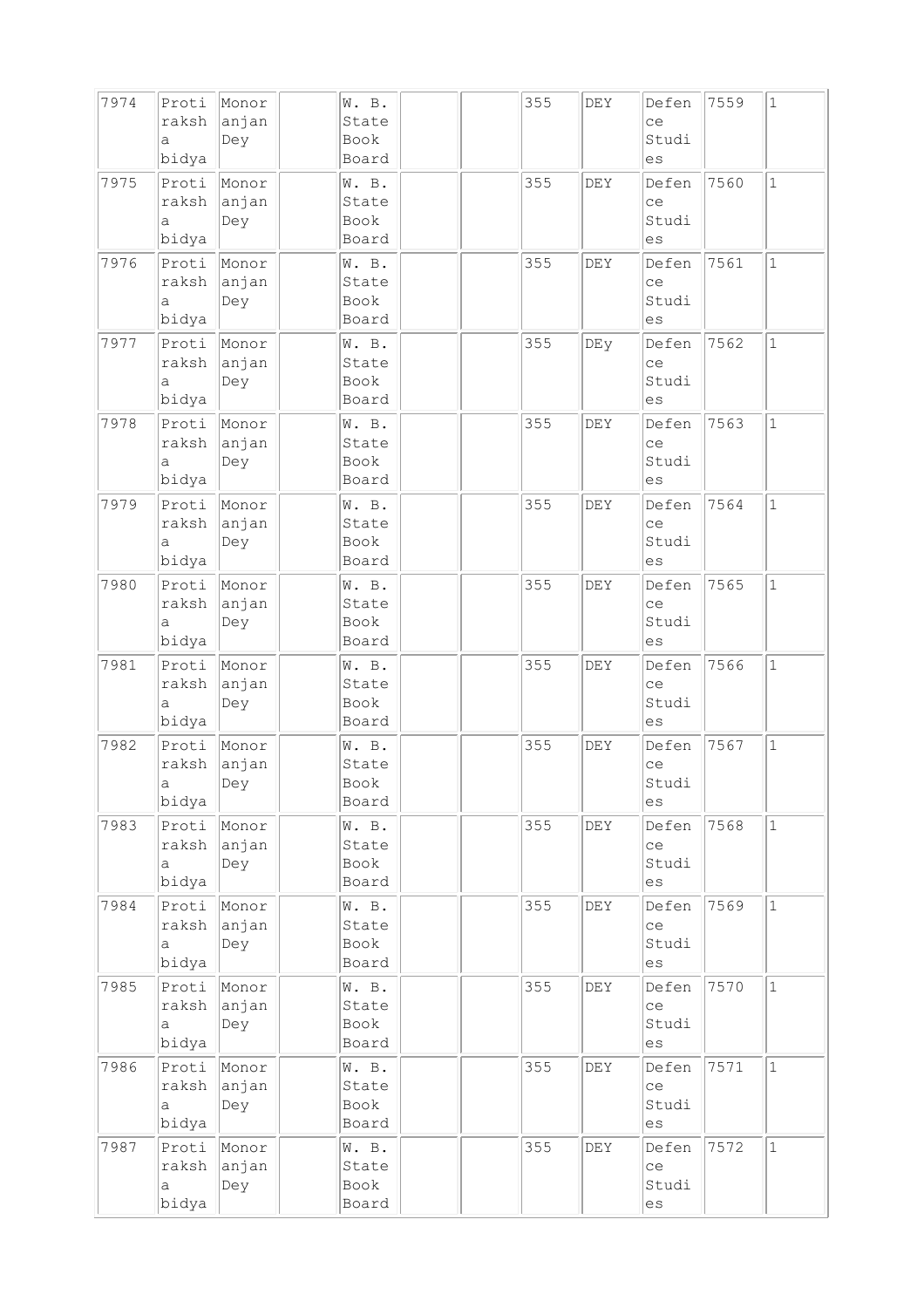| 8291 | raksh<br>a<br>bidya<br>$\left($<br>jatiy<br>$\circ$<br>nirap<br>atta<br>$\circ$<br>samor<br>ick<br>bhugo<br>$\perp$ )          | Prati Priyo Kolka<br>darsh<br>an<br>Sensh<br>arma     | ta          | W.B.<br>State<br>Book<br>Board |  | 355 | SEN | Defen<br>ce<br>Studi<br>es | 7876 | $\mathbf 1$ |
|------|--------------------------------------------------------------------------------------------------------------------------------|-------------------------------------------------------|-------------|--------------------------------|--|-----|-----|----------------------------|------|-------------|
| 8292 | raksh<br>а<br>bidya<br>$\left($<br>jatiy<br>$\circ$<br>nirap<br>atta<br>$\circ$<br>samor<br>ick<br>bhugo<br>1)                 | Prati Priyo Kolka<br>darsh<br>an<br>Sensh<br>arma     | ta          | W.B.<br>State<br>Book<br>Board |  | 355 | SEN | Defen<br>ce<br>Studi<br>es | 7877 | $\mathbf 1$ |
| 8293 | Prati<br>raksh<br>а<br>bidya<br>$\overline{ }$<br>jatiy<br>$\circ$<br>nirap<br>atta<br>$\circ$<br>samor<br>ick<br>bhugo<br>1)  | $\ $ Priyo $\ $ Kolka<br>darsh<br>an<br>Sensh<br>arma | ta          | W.B.<br>State<br>Book<br>Board |  | 355 | SEN | Defen<br>ce<br>Studi<br>es | 7878 | $\mathbf 1$ |
| 8294 | Prati<br>raksh<br>a<br>bidya<br>$\left($<br>jatiy<br>$\circ$<br>nirap<br>atta<br>$\circ$<br>samor<br>ick<br>bhugo<br>$\perp$ ) | Priyo <br>darsh<br>an<br>Sensh<br>arma                | Kolka<br>ta | W.B.<br>State<br>Book<br>Board |  | 355 | SEN | Defen<br>ce<br>Studi<br>es | 7879 | $\mathbf 1$ |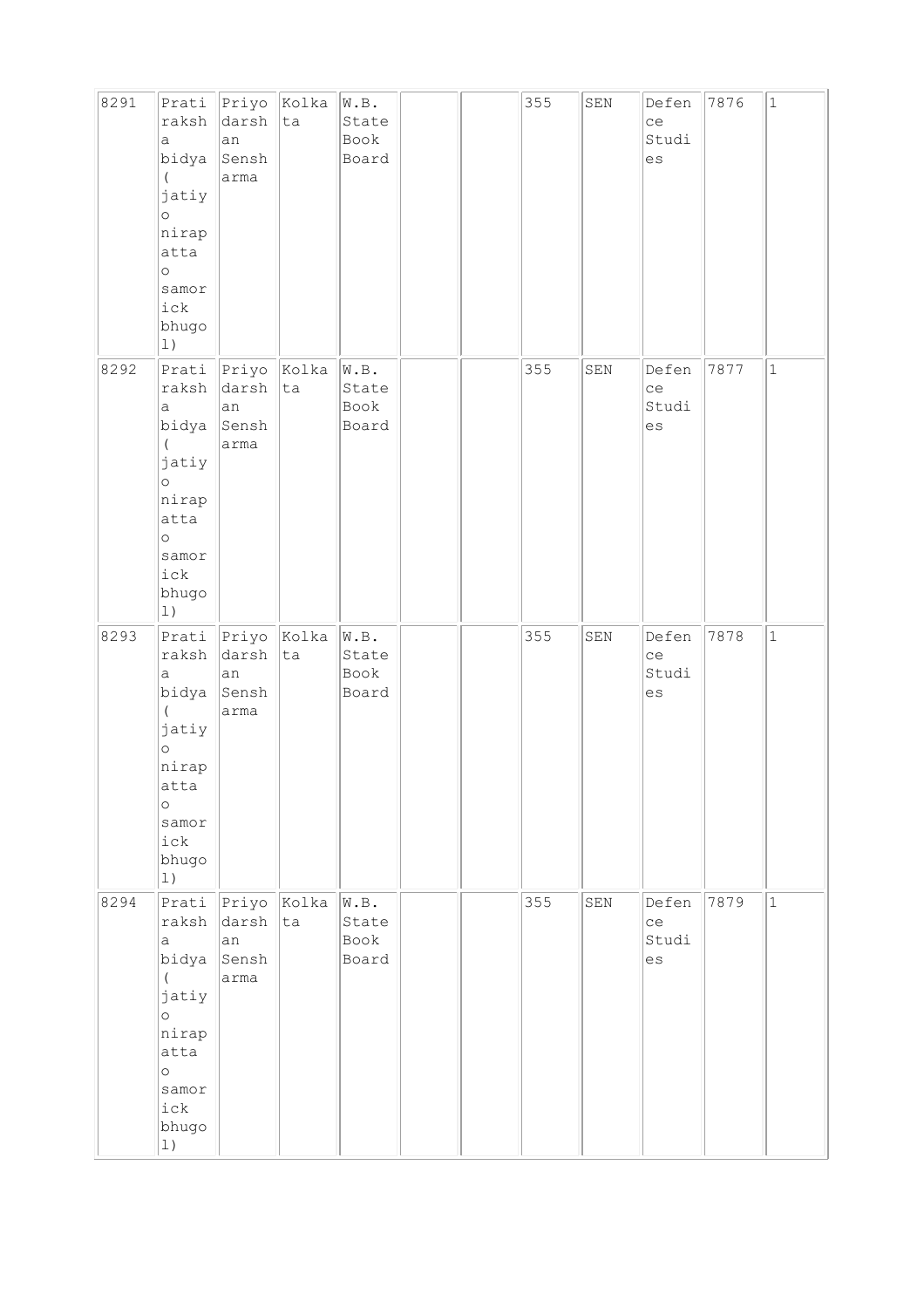| 8295 | Prati<br>raksh<br>a<br>vidya                                                                                             | $\vert$ Priyo $\vert$ Kolka<br>darsh ta<br>an<br>Sensh<br>arma |              | W.B.<br>State<br>Book<br>Board     |  | 355 | ${\tt SEN}$ | Defen<br>ce<br>Studi<br>es | 7880 | $\vert$ 1    |
|------|--------------------------------------------------------------------------------------------------------------------------|----------------------------------------------------------------|--------------|------------------------------------|--|-----|-------------|----------------------------|------|--------------|
| 8296 | Prati<br>raksh<br>a<br>bidya<br>$\left($<br>jatiy<br>$\circ$<br>nirap<br>atta<br>$\circ$<br>samor<br>ick<br>bhugo<br> 1) | $\vert$ Priyo $\vert$ Kolka<br>darsh<br>an<br>Sensh<br>arma    | ta           | W.B.<br>State<br>Book<br>Board     |  | 355 | ${\tt SEN}$ | Defen<br>ce<br>Studi<br>es | 7881 | $\mathbf{1}$ |
| 8297 | raksh<br>a<br>bidya<br>$\overline{ }$<br>jatiy<br>$\circ$<br>nirap<br>atta<br>$\circ$<br>samor<br>ick<br>bhugo<br> 1)    | Prati Priyo Kolka<br>darsh<br>an<br>Sensh<br>arma              | ta           | W.B.<br>State<br>Book<br>Board     |  | 355 | SEN         | Defen<br>ce<br>Studi<br>es | 7882 | $\vert$ 1    |
| 8298 | Prati<br>raksh<br>а<br>bidya<br>$\left($<br>jatiy<br>$\circ$<br>nirap<br>atta<br>$\circ$<br>samor<br>ick<br>bhugo<br> 1) | $\Vert$ Priyo $\Vert$ Kolka<br>darsh<br>an<br>Sensh<br>arma    | ta           | W.B.<br>State<br>Book<br>Board     |  | 355 | SEN         | Defen<br>ce<br>Studi<br>es | 7883 | $\mathbf{1}$ |
| 8299 | Prati<br>raksh<br>$\mathsf{a}$<br>bidya<br>$\left($<br>jatiy<br>$\circ$<br>nirap<br>atta<br>$\circ$<br>samor             | $ $ Priyo<br>darsh<br>lan<br>Sensh<br>arma                     | Kolka<br> ta | $W$ . B.<br>State<br>Book<br>Board |  | 355 | ${\tt SEN}$ | Defen<br>ce<br>Studi<br>es | 7884 | $\mathbf{1}$ |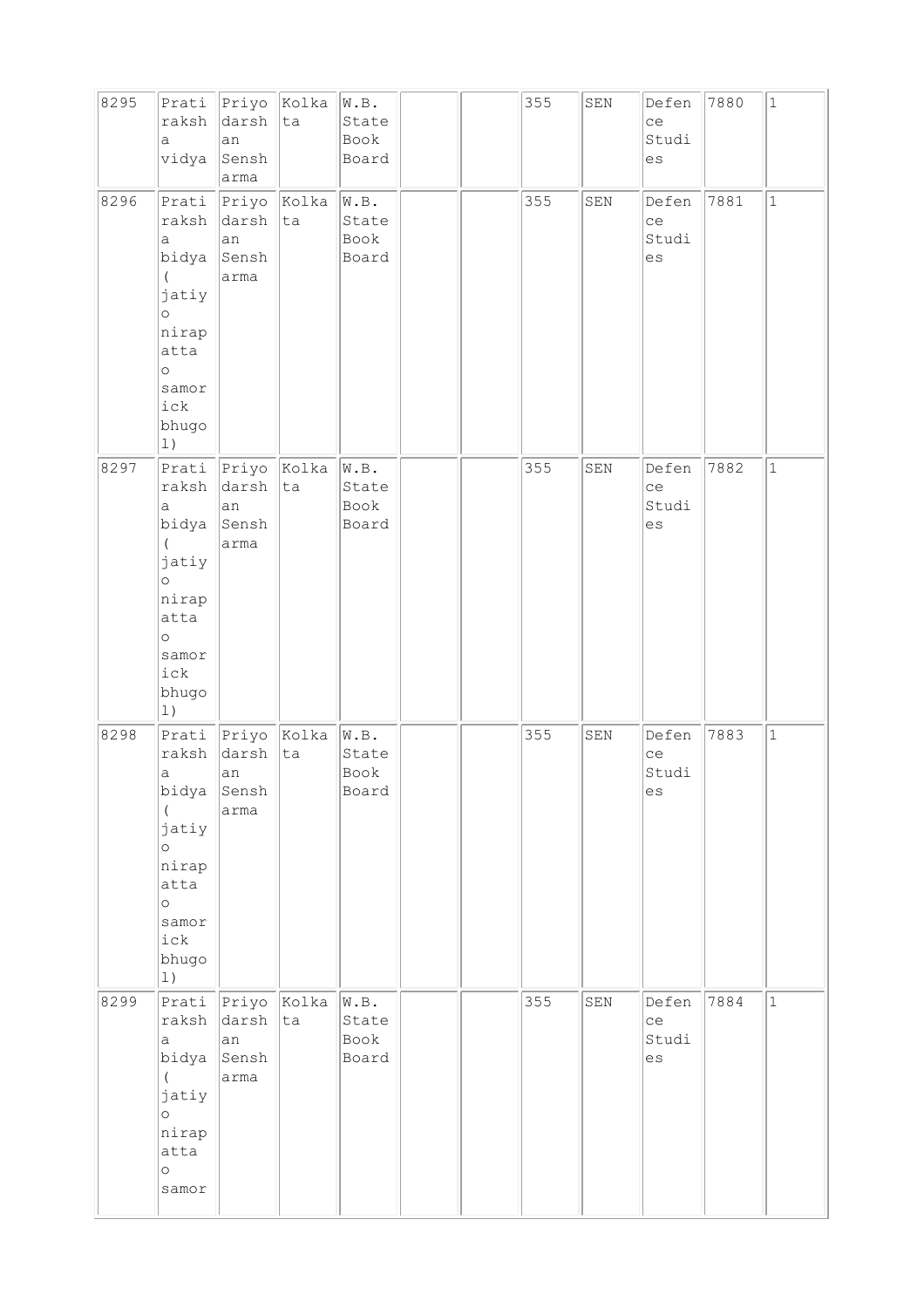|      | ick<br>bhugo<br>$\perp$ )                                                                                                            |                                                             |             |                                |  |     |             |                            |      |              |
|------|--------------------------------------------------------------------------------------------------------------------------------------|-------------------------------------------------------------|-------------|--------------------------------|--|-----|-------------|----------------------------|------|--------------|
| 8300 | Prati<br>raksh<br>а<br>bidya<br>$\overline{ }$<br>jatiy<br>$\circ$<br>nirap<br>atta<br>$\circ$<br>samor<br>ick<br>bhugo<br>$\perp$ ) | Priyo<br>darsh<br>an<br>Sensh<br>arma                       | Kolka<br>ta | W.B.<br>State<br>Book<br>Board |  | 355 | ${\tt SEM}$ | Defen<br>ce<br>Studi<br>es | 7885 | $\mathbf{1}$ |
| 8301 | Prati<br>raksh<br>a<br>bidya<br>$\left($<br>jatiy<br>$\circ$<br>nirap<br>atta<br>$\circ$<br>samor<br>ick<br>bhugo<br> 1)             | Priyo<br>darsh<br>an<br>Sensh<br>arma                       | Kolka<br>ta | W.B.<br>State<br>Book<br>Board |  | 355 | ${\tt SEN}$ | Defen<br>ce<br>Studi<br>es | 7886 | $\mathbf{1}$ |
| 8302 | Prati<br>raksh<br>а<br>bidya<br>$\overline{(}$<br>jatiy<br>$\circ$<br>nirap<br>atta<br>$\circ$<br>samor<br>ick<br>bhugo<br>1)        | $\Vert$ Priyo $\Vert$ Kolka<br>darsh<br>an<br>Sensh<br>arma | ta          | W.B.<br>State<br>Book<br>Board |  | 355 | ${\tt SEN}$ | Defen<br>ce<br>Studi<br>es | 7887 | $\mathbf{1}$ |
| 8303 | Prati<br>raksh<br>a<br>bidya<br>$\left($<br>jatiy<br>$\circ$<br>nirap<br>atta<br>$\circ$<br>samor<br>ick<br>bhugo                    | Priyo<br>darsh<br>an<br>Sensh<br>arma                       | Kolka<br>ta | W.B.<br>State<br>Book<br>Board |  | 355 | ${\tt SEN}$ | Defen<br>ce<br>Studi<br>es | 7888 | $1\,$        |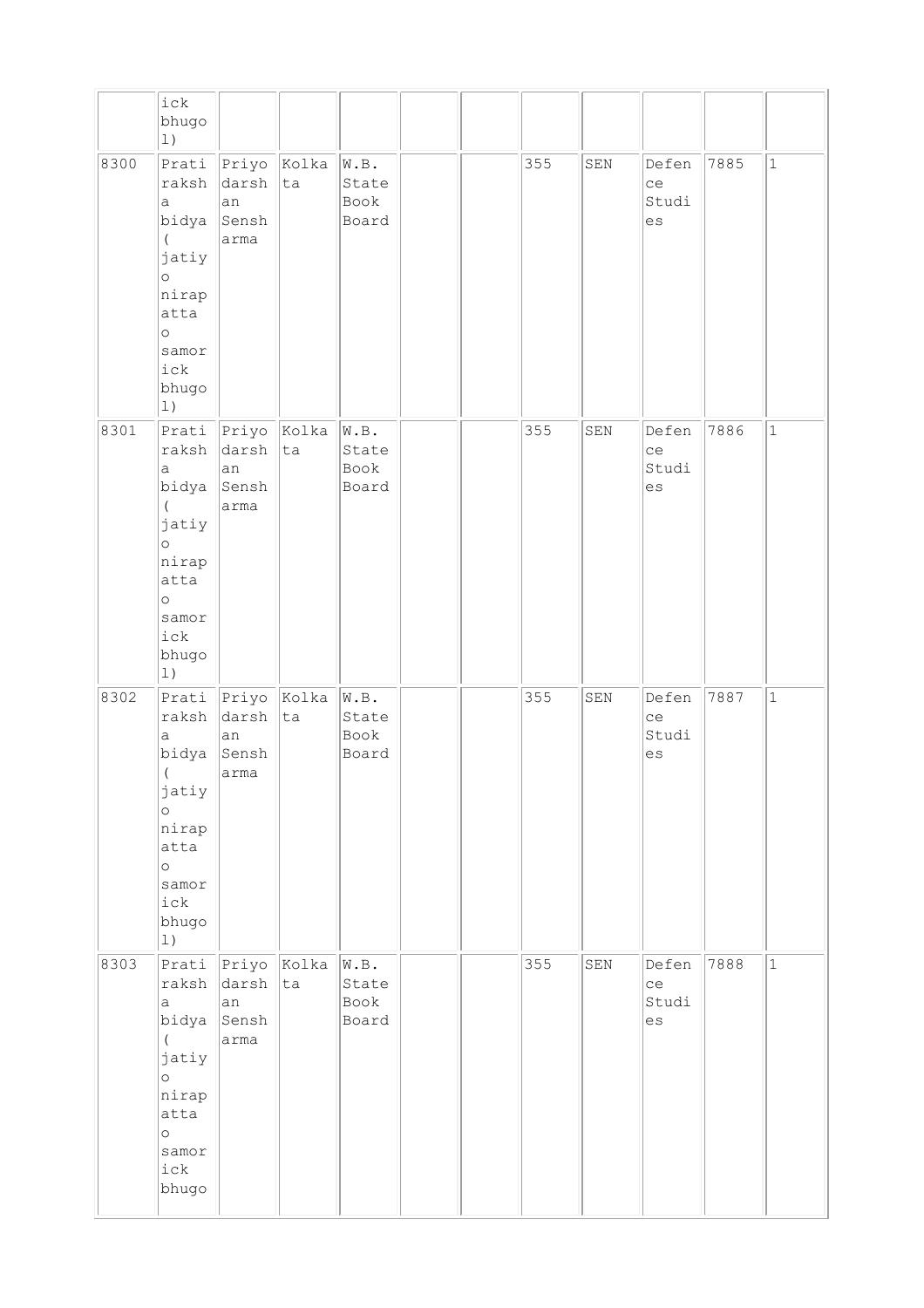|      | $\perp$ )                                                                                                                      |                                                       |              |                                |  |     |     |                            |      |              |
|------|--------------------------------------------------------------------------------------------------------------------------------|-------------------------------------------------------|--------------|--------------------------------|--|-----|-----|----------------------------|------|--------------|
| 8304 | Prati<br>raksh<br>а<br>bidya<br>$\left($<br>jatiy<br>$\circ$<br>nirap<br>atta<br>$\circ$<br>samor<br>ick<br>bhugo<br>$\perp$ ) | Priyo<br>darsh<br>an<br>Sensh<br>arma                 | Kolka<br>ta  | W.B.<br>State<br>Book<br>Board |  | 355 | SEN | Defen<br>ce<br>Studi<br>es | 7889 | $\mathbf 1$  |
| 8305 | raksh<br>a<br>bidya<br>$\overline{ }$<br>jatiy<br>$\circ$<br>nirap<br>atta<br>$\circ$<br>samor<br>ick<br>bhugo<br>1)           | Prati Priyo<br>darsh<br>an<br>Sensh<br>arma           | Kolka<br>ta  | W.B.<br>State<br>Book<br>Board |  | 355 | SEN | Defen<br>ce<br>Studi<br>es | 7890 | $\mathbf{1}$ |
| 8306 | Prati<br>raksh<br>a<br>bidya<br>$\overline{ }$<br>jatiy<br>$\circ$<br>nirap<br>atta<br>$\circ$<br>samor<br>ick<br>bhugo<br>1)  | $\ $ Priyo $\ $ Kolka<br>darsh<br>an<br>Sensh<br>arma | ta           | W.B.<br>State<br>Book<br>Board |  | 355 | SEN | Defen<br>ce<br>Studi<br>es | 7891 | $\mathbf{1}$ |
| 8307 | Prati<br>raksh<br>а<br>bidya<br>$\left($<br>jatiy<br>$\circ$<br>nirap<br>atta<br>$\circ$<br>samor<br>ick<br>bhugo<br>1)        | Priyo <br>darsh<br>an<br>Sensh<br>arma                | Kolka<br> ta | W.B.<br>State<br>Book<br>Board |  | 355 | SEN | Defen<br>ce<br>Studi<br>es | 7892 | $\mathbf 1$  |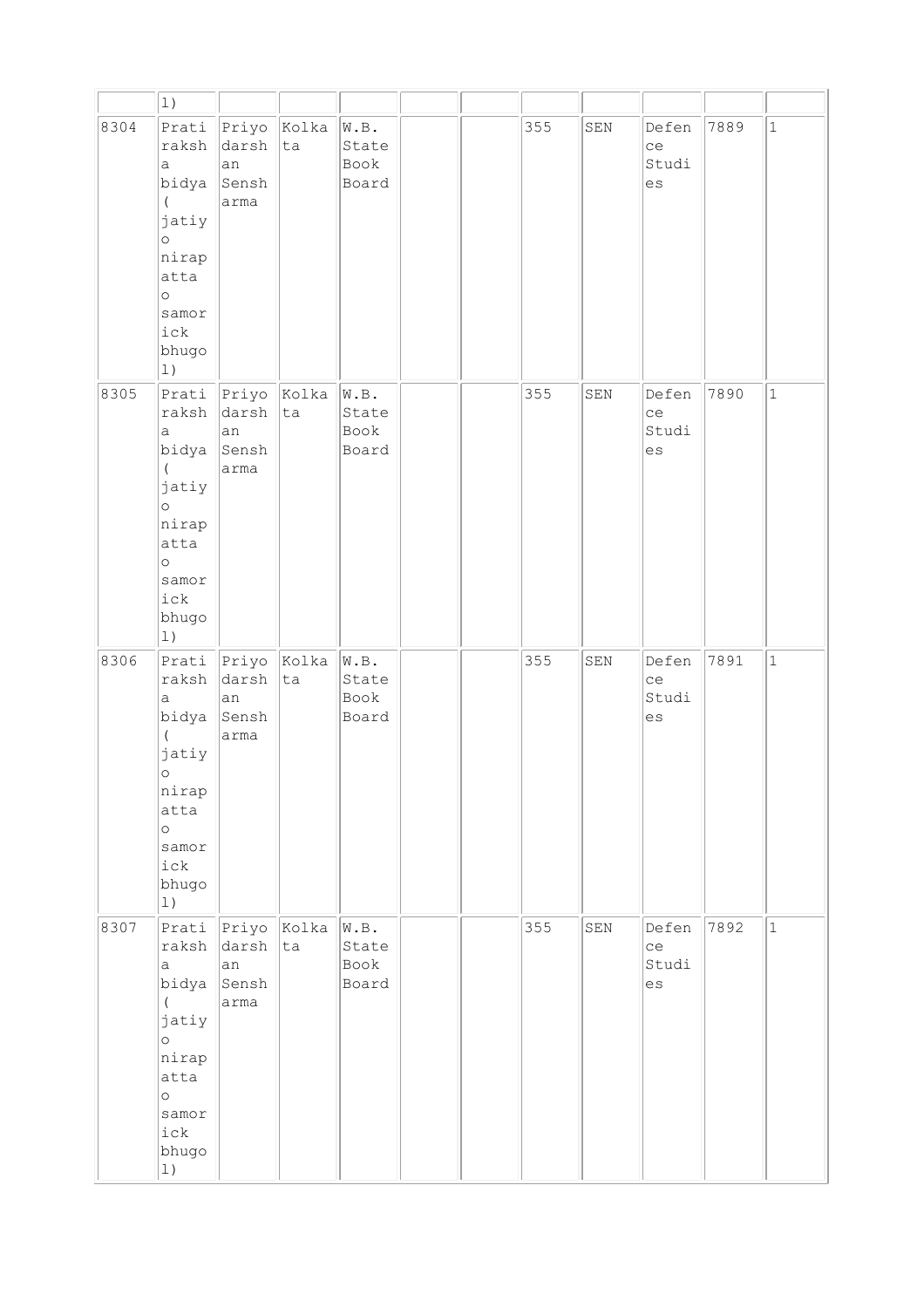| 8308 | raksh<br>a<br>bidya<br>$\left($<br>jatiy<br>$\circ$<br>nirap<br>atta<br>$\circ$<br>samor<br>ick<br>bhugo<br>$\perp$ )   | Prati Priyo Kolka<br>darsh<br>an<br>Sensh<br>arma           | ta | W.B.<br>State<br>Book<br>Board |  | 355 | ${\tt SEN}$ | Defen<br>ce<br>Studi<br>es | 7893 | $\mathbf 1$  |
|------|-------------------------------------------------------------------------------------------------------------------------|-------------------------------------------------------------|----|--------------------------------|--|-----|-------------|----------------------------|------|--------------|
| 8309 | raksh<br>а<br>bidya<br>$\left($<br>jatiy<br>$\circ$<br>nirap<br>atta<br>$\circ$<br>samor<br>ick<br>bhugo<br>1)          | Prati $\ $ Priyo $\ $ Kolka<br>darsh<br>an<br>Sensh<br>arma | ta | W.B.<br>State<br>Book<br>Board |  | 355 | SEN         | Defen<br>ce<br>Studi<br>es | 7894 | $\mathbf 1$  |
| 8310 | Prati<br>raksh<br>а<br>bidya<br>$\left($<br>jatiy<br>$\circ$<br>nirap<br>atta<br>$\circ$<br>samor<br>ick<br>bhugo<br>1) | $\ $ Priyo $\ $ Kolka<br>darsh ta<br>an<br>Sensh<br>arma    |    | W.B.<br>State<br>Book<br>Board |  | 355 | ${\tt SEN}$ | Defen<br>ce<br>Studi<br>es | 7895 | $\mathbf{1}$ |
| 8311 | raksh<br>a<br>bidya<br>$\left($<br>jatiy<br>$\circ$<br>nirap<br>atta<br>$\circ$<br>samor<br>ick<br>bhugo<br>$\perp$ )   | Prati Priyo Kolka<br>darsh<br>an<br>Sensh<br>arma           | ta | W.B.<br>State<br>Book<br>Board |  | 355 | SEN         | Defen<br>ce<br>Studi<br>es | 7896 | $\mathbf 1$  |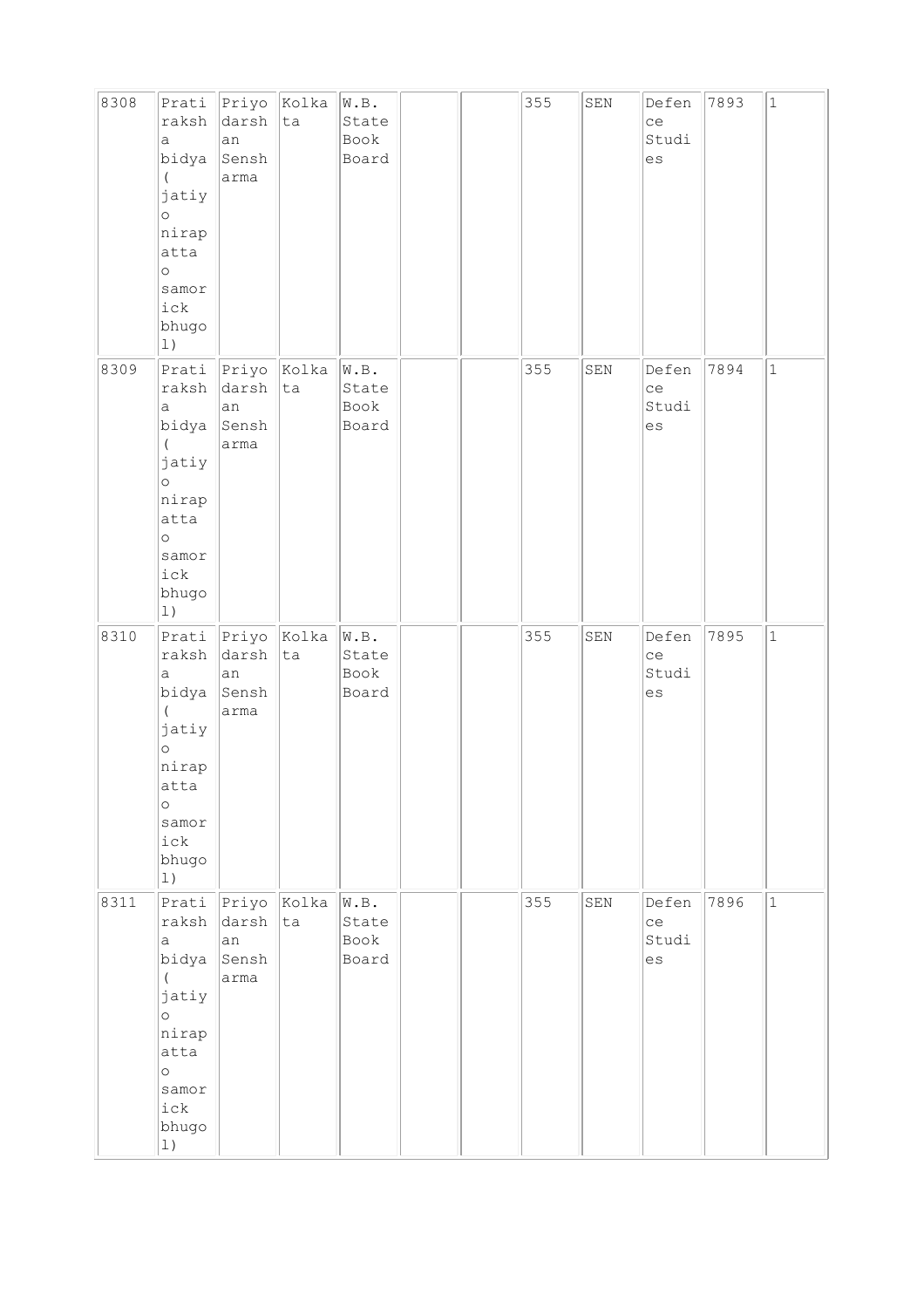| 8312 | raksh<br>a<br>bidya<br>$\left($<br>jatiy<br>$\circ$<br>nirap<br>atta<br>$\circ$<br>samor<br>ick<br>bhugo<br>$\perp$ )   | Prati Priyo Kolka<br>darsh<br>an<br>Sensh<br>arma        | ta | W.B.<br>State<br>Book<br>Board |  | 355 | ${\tt SEN}$ | Defen<br>ce<br>Studi<br>es | 7897 | $\mathbf 1$  |
|------|-------------------------------------------------------------------------------------------------------------------------|----------------------------------------------------------|----|--------------------------------|--|-----|-------------|----------------------------|------|--------------|
| 8313 | raksh<br>а<br>bidya Sensh<br>$\left($<br>jatiy<br>$\circ$<br>nirap<br>atta<br>$\circ$<br>samor<br>ick<br>bhugo<br>1)    | Prati $\ $ Priyo $\ $ Kolka<br>darsh<br>an<br>arma       | ta | W.B.<br>State<br>Book<br>Board |  | 355 | SEN         | Defen<br>ce<br>Studi<br>es | 7898 | $\mathbf 1$  |
| 8314 | Prati<br>raksh<br>а<br>bidya<br>$\left($<br>jatiy<br>$\circ$<br>nirap<br>atta<br>$\circ$<br>samor<br>ick<br>bhugo<br>1) | $\ $ Priyo $\ $ Kolka<br>darsh ta<br>an<br>Sensh<br>arma |    | W.B.<br>State<br>Book<br>Board |  | 355 | ${\tt SEN}$ | Defen<br>ce<br>Studi<br>es | 7899 | $\mathbf{1}$ |
| 8315 | raksh<br>a<br>bidya<br>$\left($<br>jatiy<br>$\circ$<br>nirap<br>atta<br>$\circ$<br>samor<br>ick<br>bhugo<br>$\perp$ )   | Prati Priyo Kolka<br>darsh<br>an<br>Sensh<br>arma        | ta | W.B.<br>State<br>Book<br>Board |  | 355 | SEN         | Defen<br>ce<br>Studi<br>es | 7900 | $\mathbf 1$  |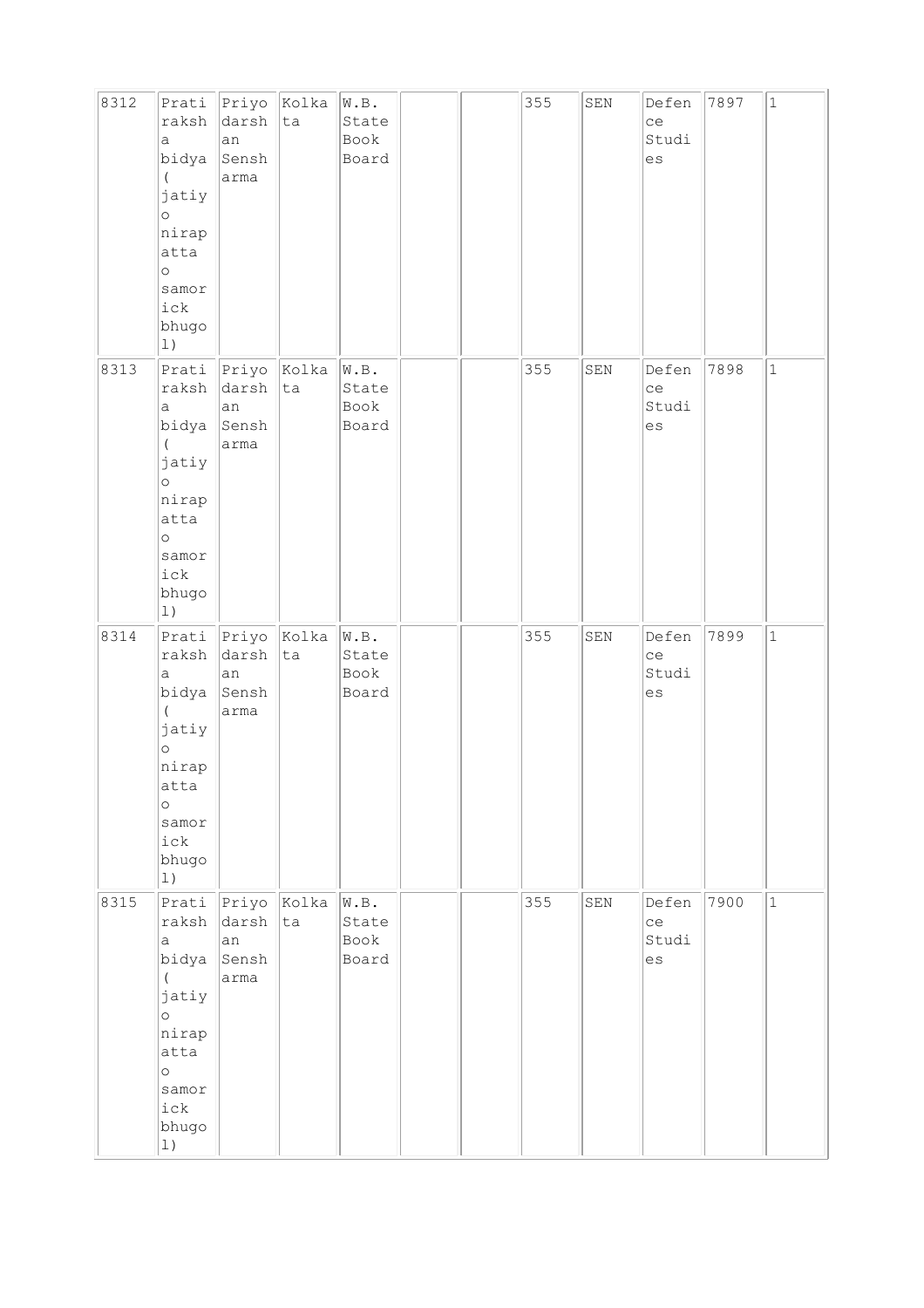| 8316 | raksh<br>a<br>bidya<br>$\left($<br>jatiy<br>$\circ$<br>nirap<br>atta<br>$\circ$<br>samor<br>ick<br>bhugo<br>$\perp$ )   | Prati Priyo Kolka<br>darsh<br>an<br>Sensh<br>arma           | ta | W.B.<br>State<br>Book<br>Board |  | 355 | ${\tt SEN}$ | Defen<br>ce<br>Studi<br>es | 7901 | $\mathbf 1$  |
|------|-------------------------------------------------------------------------------------------------------------------------|-------------------------------------------------------------|----|--------------------------------|--|-----|-------------|----------------------------|------|--------------|
| 8317 | raksh<br>а<br>bidya<br>$\left($<br>jatiy<br>$\circ$<br>nirap<br>atta<br>$\circ$<br>samor<br>ick<br>bhugo<br>1)          | Prati $\ $ Priyo $\ $ Kolka<br>darsh<br>an<br>Sensh<br>arma | ta | W.B.<br>State<br>Book<br>Board |  | 355 | SEN         | Defen<br>ce<br>Studi<br>es | 7902 | $\mathbf 1$  |
| 8318 | Prati<br>raksh<br>а<br>bidya<br>$\left($<br>jatiy<br>$\circ$<br>nirap<br>atta<br>$\circ$<br>samor<br>ick<br>bhugo<br>1) | $\ $ Priyo $\ $ Kolka<br>darsh ta<br>an<br>Sensh<br>arma    |    | W.B.<br>State<br>Book<br>Board |  | 355 | ${\tt SEN}$ | Defen<br>ce<br>Studi<br>es | 7903 | $\mathbf{1}$ |
| 8319 | raksh<br>a<br>bidya<br>$\left($<br>jatiy<br>$\circ$<br>nirap<br>atta<br>$\circ$<br>samor<br>ick<br>bhugo<br>$\perp$ )   | Prati Priyo Kolka<br>darsh<br>an<br>Sensh<br>arma           | ta | W.B.<br>State<br>Book<br>Board |  | 355 | SEN         | Defen<br>ce<br>Studi<br>es | 7904 | $\mathbf{1}$ |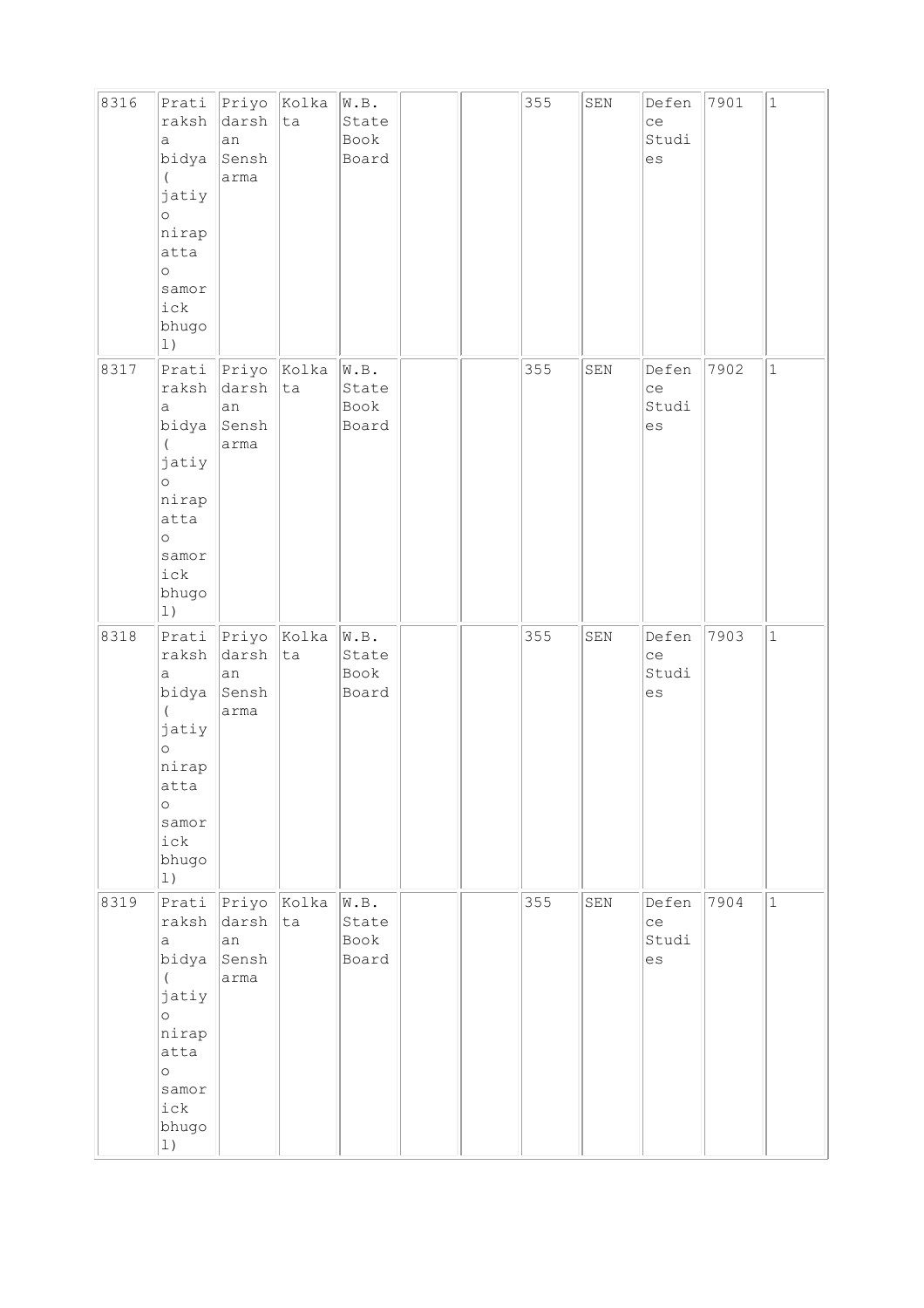| 8320 | Prati<br>raksh<br>а<br>bidya<br>II<br>parer<br>yudha                                            | samor<br>ik<br>itiha<br>$\rm s$      | astra<br>shast<br>ra) | Subim<br>a1<br>${\tt Deb}$ | Kolka<br>ta | W.B.<br>State<br>Book<br>Board |  | 355 | DEB         | Defen<br>ce<br>Studi<br>es |
|------|-------------------------------------------------------------------------------------------------|--------------------------------------|-----------------------|----------------------------|-------------|--------------------------------|--|-----|-------------|----------------------------|
| 8321 | Prati<br>raksh<br>а<br>bidya<br>II<br>parer<br>$\left($<br>yudha                                | samor<br>ik<br>itiha<br>$\rm s$      | astra<br>shast<br>ra) | Subim<br>a1<br>Deb         | Kolka<br>ta | W.B.<br>State<br>Book<br>Board |  | 355 | DEB         | Defen<br>ce<br>Studi<br>es |
| 8322 | Prati<br>raksh<br>a<br>bidya<br>II<br>parer<br>$\overline{ }$<br>yudha                          | samor<br>ik<br>itiha<br>$\rm s$      | astra<br>shast<br>ra) | Subim<br>a1<br>Deb         | Kolka<br>ta | W.B.<br>State<br>Book<br>Board |  | 355 | ${\rm DEB}$ | Defen<br>ce<br>Studi<br>es |
| 8323 | Prati<br>raksh<br>а<br>bidya<br>II<br>parer<br>yudha                                            | samor<br>ik<br>itiha<br>$\rm s$      | astra<br>shast<br>ra) | Subim<br>a1<br>Deb         | Kolka<br>ta | W.B.<br>State<br>Book<br>Board |  | 355 | ${\rm DEB}$ | Defen<br>ce<br>Studi<br>es |
| 8324 | Prati<br>raksh<br>а<br>bidya<br>II<br>parer<br>$\left($<br>yudha                                | samor<br>ik<br>itiha<br>$\mathbb S$  | astra<br>shast<br>ra) | Subim<br>a1<br>Deb         | Kolka<br>ta | W.B.<br>State<br>Book<br>Board |  | 355 | ${\rm DEB}$ | Defen<br>ce<br>Studi<br>es |
| 8325 | Prati<br>raksh<br>a<br>bidya<br>II<br>parer<br>$\left($<br>yudha                                | samor<br>ik<br>itiha<br>$\rm s$      | astra<br>shast<br>ra) | Subim<br>a1<br>Deb         | Kolka<br>ta | W.B.<br>State<br>Book<br>Board |  | 355 | ${\rm DEB}$ | Defen<br>ce<br>Studi<br>es |
| 8326 | Prati<br>raksh<br>а<br>bidya<br>$\mathbbm{I}$ $\mathbbm{I}$<br>parer<br>$\overline{(}$<br>yudha | samor<br>ik<br>itiha<br>$\mathtt{s}$ | astra<br>shast<br>ra) | Subim<br>a1<br>Deb         | Kolka<br>ta | W.B.<br>State<br>Book<br>Board |  | 355 | DEB         | Defen<br>ce<br>Studi<br>es |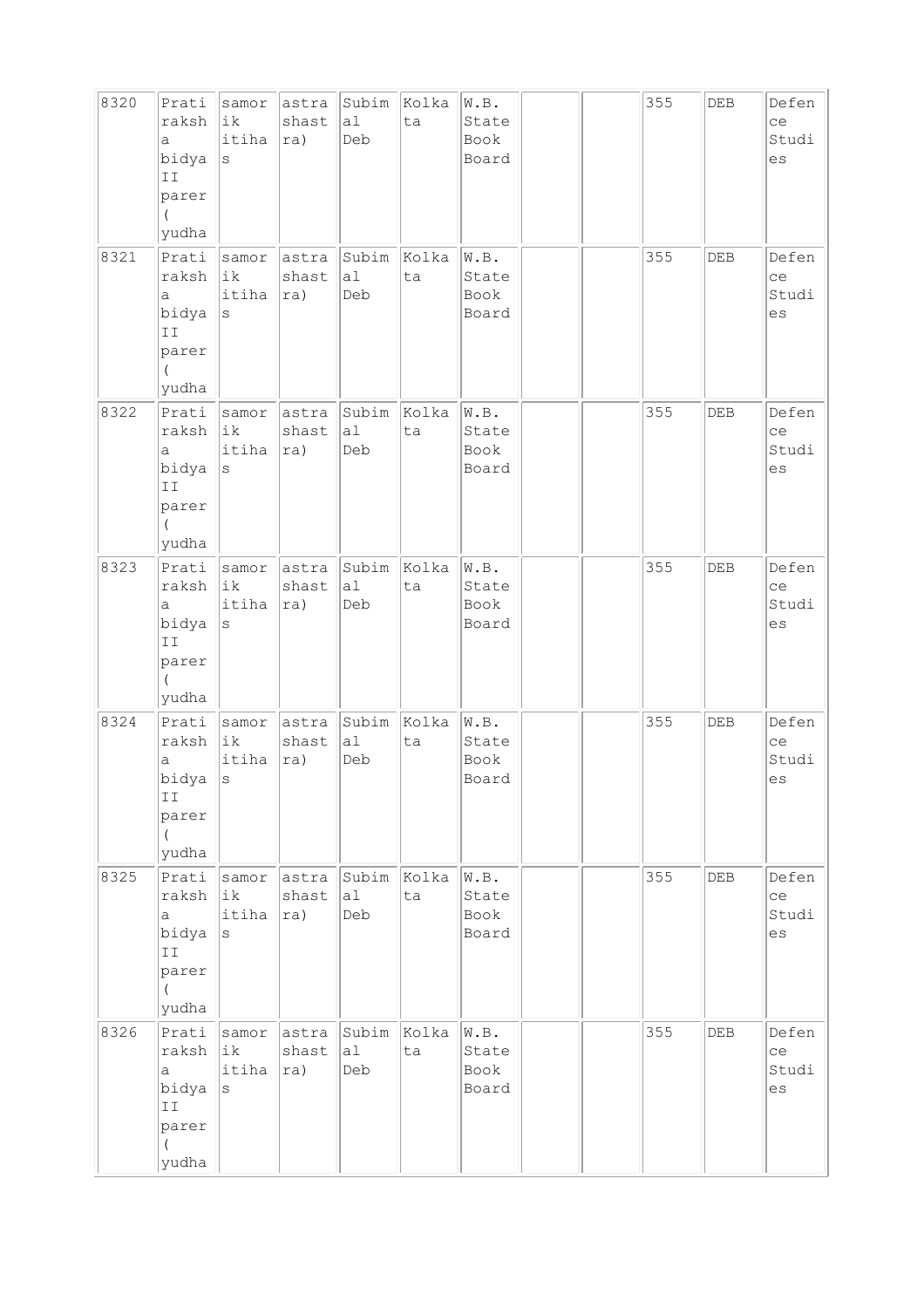| 8327 | Prati<br>raksh<br>а<br>bidya<br>II<br>parer<br>yudha                                            | samor<br>ik<br>itiha<br>$\rm s$      | astra<br>shast<br>ra) | Subim<br>a1<br>${\tt Deb}$ | Kolka<br>ta | W.B.<br>State<br>Book<br>Board |  | 355 | DEB         | Defen<br>ce<br>Studi<br>es |
|------|-------------------------------------------------------------------------------------------------|--------------------------------------|-----------------------|----------------------------|-------------|--------------------------------|--|-----|-------------|----------------------------|
| 8328 | Prati<br>raksh<br>а<br>bidya<br>II<br>parer<br>$\left($<br>yudha                                | samor<br>ik<br>itiha<br>$\rm s$      | astra<br>shast<br>ra) | Subim<br>a1<br>Deb         | Kolka<br>ta | W.B.<br>State<br>Book<br>Board |  | 355 | DEB         | Defen<br>ce<br>Studi<br>es |
| 8329 | Prati<br>raksh<br>a<br>bidya<br>II<br>parer<br>$\overline{ }$<br>yudha                          | samor<br>ik<br>itiha<br>$\rm s$      | astra<br>shast<br>ra) | Subim<br>a1<br>Deb         | Kolka<br>ta | W.B.<br>State<br>Book<br>Board |  | 355 | ${\rm DEB}$ | Defen<br>ce<br>Studi<br>es |
| 8330 | Prati<br>raksh<br>а<br>bidya<br>II<br>parer<br>yudha                                            | samor<br>ik<br>itiha<br>$\rm s$      | astra<br>shast<br>ra) | Subim<br>a1<br>Deb         | Kolka<br>ta | W.B.<br>State<br>Book<br>Board |  | 355 | ${\rm DEB}$ | Defen<br>ce<br>Studi<br>es |
| 8331 | Prati<br>raksh<br>а<br>bidya<br>II<br>parer<br>$\left($<br>yudha                                | samor<br>ik<br>itiha<br>$\mathbb S$  | astra<br>shast<br>ra) | Subim<br>a1<br>Deb         | Kolka<br>ta | W.B.<br>State<br>Book<br>Board |  | 355 | ${\rm DEB}$ | Defen<br>ce<br>Studi<br>es |
| 8332 | Prati<br>raksh<br>a<br>bidya<br>II<br>parer<br>$\left($<br>yudha                                | samor<br>ik<br>itiha<br>$\rm s$      | astra<br>shast<br>ra) | Subim<br>a1<br>Deb         | Kolka<br>ta | W.B.<br>State<br>Book<br>Board |  | 355 | ${\rm DEB}$ | Defen<br>ce<br>Studi<br>es |
| 8333 | Prati<br>raksh<br>а<br>bidya<br>$\mathbbm{I}$ $\mathbbm{I}$<br>parer<br>$\overline{(}$<br>yudha | samor<br>ik<br>itiha<br>$\mathtt{s}$ | astra<br>shast<br>ra) | Subim<br>a1<br>Deb         | Kolka<br>ta | W.B.<br>State<br>Book<br>Board |  | 355 | DEB         | Defen<br>ce<br>Studi<br>es |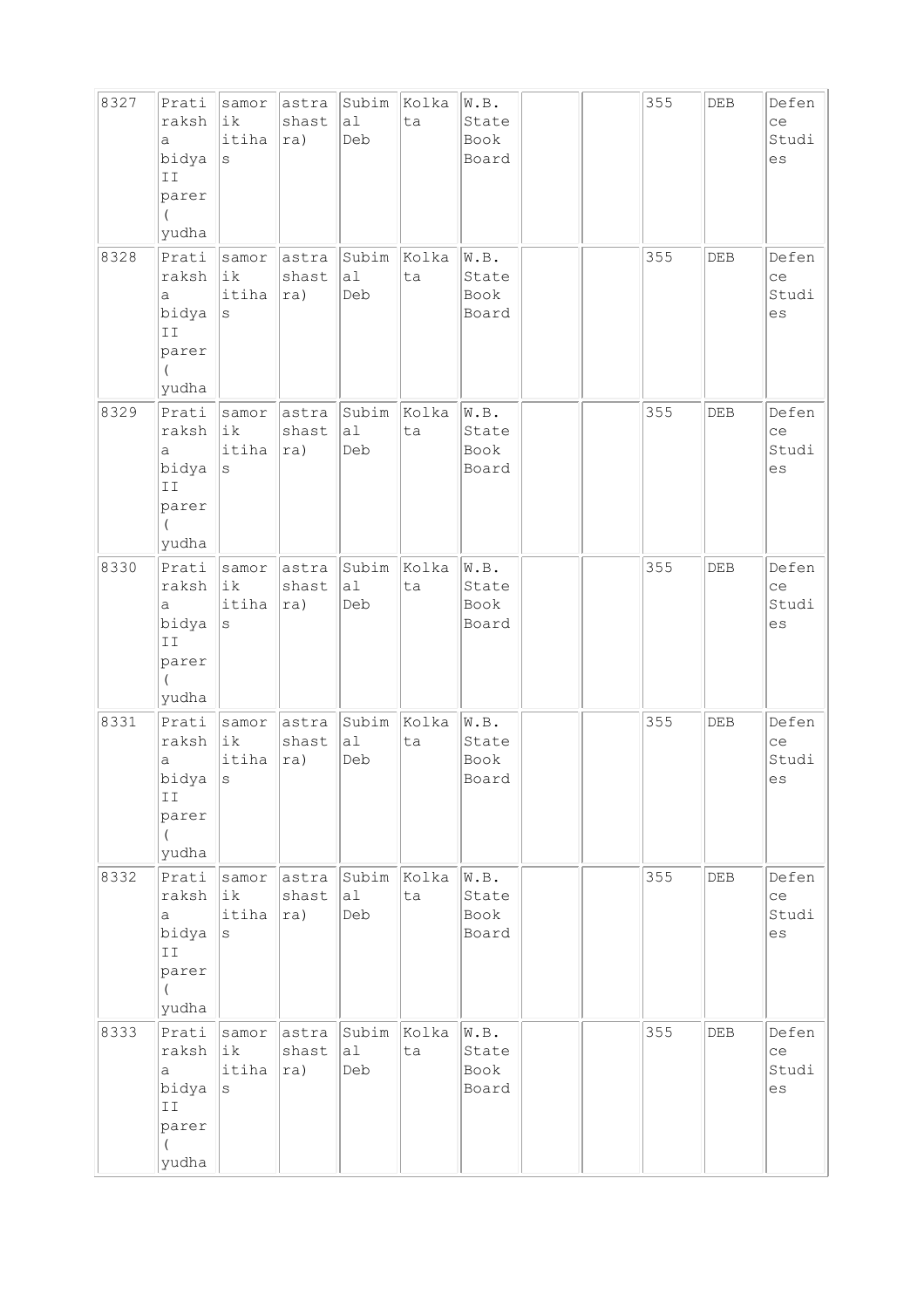| 8334 | Prati<br>raksh<br>а<br>bidya<br>II<br>parer<br>yudha                                            | samor<br>ik<br>itiha<br>$\rm s$      | astra<br>shast<br>ra) | Subim<br>a1<br>${\tt Deb}$ | Kolka<br>ta | W.B.<br>State<br>Book<br>Board |  | 355 | DEB         | Defen<br>ce<br>Studi<br>es |
|------|-------------------------------------------------------------------------------------------------|--------------------------------------|-----------------------|----------------------------|-------------|--------------------------------|--|-----|-------------|----------------------------|
| 8335 | Prati<br>raksh<br>а<br>bidya<br>II<br>parer<br>$\left($<br>yudha                                | samor<br>ik<br>itiha<br>$\rm s$      | astra<br>shast<br>ra) | Subim<br>a1<br>Deb         | Kolka<br>ta | W.B.<br>State<br>Book<br>Board |  | 355 | DEB         | Defen<br>ce<br>Studi<br>es |
| 8336 | Prati<br>raksh<br>a<br>bidya<br>II<br>parer<br>$\overline{ }$<br>yudha                          | samor<br>ik<br>itiha<br>$\rm s$      | astra<br>shast<br>ra) | Subim<br>a1<br>Deb         | Kolka<br>ta | W.B.<br>State<br>Book<br>Board |  | 355 | ${\rm DEB}$ | Defen<br>ce<br>Studi<br>es |
| 8337 | Prati<br>raksh<br>а<br>bidya<br>II<br>parer<br>yudha                                            | samor<br>ik<br>itiha<br>$\rm s$      | astra<br>shast<br>ra) | Subim<br>a1<br>Deb         | Kolka<br>ta | W.B.<br>State<br>Book<br>Board |  | 355 | ${\rm DEB}$ | Defen<br>ce<br>Studi<br>es |
| 8338 | Prati<br>raksh<br>а<br>bidya<br>II<br>parer<br>$\left($<br>yudha                                | samor<br>ik<br>itiha<br>$\mathbb S$  | astra<br>shast<br>ra) | Subim<br>a1<br>Deb         | Kolka<br>ta | W.B.<br>State<br>Book<br>Board |  | 355 | ${\rm DEB}$ | Defen<br>ce<br>Studi<br>es |
| 8339 | Prati<br>raksh<br>a<br>bidya<br>II<br>parer<br>$\left($<br>yudha                                | samor<br>ik<br>itiha<br>$\rm s$      | astra<br>shast<br>ra) | Subim<br>a1<br>Deb         | Kolka<br>ta | W.B.<br>State<br>Book<br>Board |  | 355 | ${\rm DEB}$ | Defen<br>ce<br>Studi<br>es |
| 8340 | Prati<br>raksh<br>а<br>bidya<br>$\mathbbm{I}$ $\mathbbm{I}$<br>parer<br>$\overline{(}$<br>yudha | samor<br>ik<br>itiha<br>$\mathtt{s}$ | astra<br>shast<br>ra) | Subim<br>a1<br>Deb         | Kolka<br>ta | W.B.<br>State<br>Book<br>Board |  | 355 | DEB         | Defen<br>ce<br>Studi<br>es |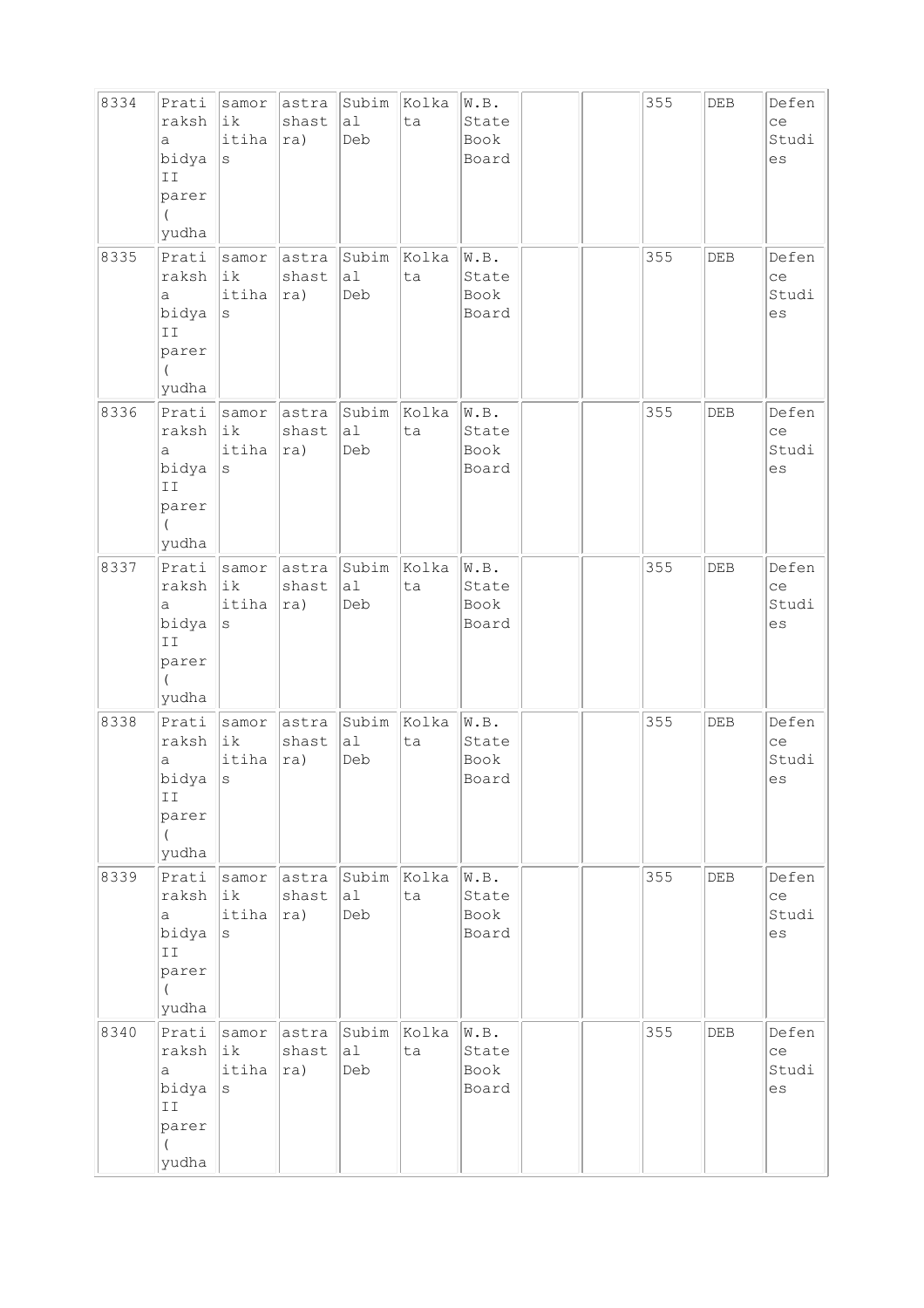| 8341 | Prati<br>raksh<br>а<br>bidya<br>II<br>parer<br>yudha                                            | samor<br>ik<br>itiha<br>$\rm s$      | astra<br>shast<br>ra) | Subim<br>a1<br>${\tt Deb}$ | Kolka<br>ta | W.B.<br>State<br>Book<br>Board |  | 355 | DEB         | Defen<br>ce<br>Studi<br>es |
|------|-------------------------------------------------------------------------------------------------|--------------------------------------|-----------------------|----------------------------|-------------|--------------------------------|--|-----|-------------|----------------------------|
| 8342 | Prati<br>raksh<br>а<br>bidya<br>II<br>parer<br>$\left($<br>yudha                                | samor<br>ik<br>itiha<br>$\rm s$      | astra<br>shast<br>ra) | Subim<br>a1<br>Deb         | Kolka<br>ta | W.B.<br>State<br>Book<br>Board |  | 355 | DEB         | Defen<br>ce<br>Studi<br>es |
| 8343 | Prati<br>raksh<br>a<br>bidya<br>II<br>parer<br>$\overline{ }$<br>yudha                          | samor<br>ik<br>itiha<br>$\rm s$      | astra<br>shast<br>ra) | Subim<br>a1<br>Deb         | Kolka<br>ta | W.B.<br>State<br>Book<br>Board |  | 355 | ${\rm DEB}$ | Defen<br>ce<br>Studi<br>es |
| 8344 | Prati<br>raksh<br>а<br>bidya<br>II<br>parer<br>yudha                                            | samor<br>ik<br>itiha<br>$\rm s$      | astra<br>shast<br>ra) | Subim<br>a1<br>Deb         | Kolka<br>ta | W.B.<br>State<br>Book<br>Board |  | 355 | ${\tt DEB}$ | Defen<br>ce<br>Studi<br>es |
| 8345 | Prati<br>raksh<br>а<br>bidya<br>II<br>parer<br>$\left($<br>yudha                                | samor<br>ik<br>itiha<br>$\mathbb S$  | astra<br>shast<br>ra) | Subim<br>a1<br>Deb         | Kolka<br>ta | W.B.<br>State<br>Book<br>Board |  | 355 | ${\tt DEB}$ | Defen<br>ce<br>Studi<br>es |
| 8346 | Prati<br>raksh<br>a<br>bidya<br>II<br>parer<br>$\left($<br>yudha                                | samor<br>ik<br>itiha<br>$\rm s$      | astra<br>shast<br>ra) | Subim<br>a1<br>Deb         | Kolka<br>ta | W.B.<br>State<br>Book<br>Board |  | 355 | ${\rm DEB}$ | Defen<br>ce<br>Studi<br>es |
| 8347 | Prati<br>raksh<br>а<br>bidya<br>$\mathbbm{I}$ $\mathbbm{I}$<br>parer<br>$\overline{(}$<br>yudha | samor<br>ik<br>itiha<br>$\mathtt{s}$ | astra<br>shast<br>ra) | Subim<br>a1<br>Deb         | Kolka<br>ta | W.B.<br>State<br>Book<br>Board |  | 355 | DEB         | Defen<br>ce<br>Studi<br>es |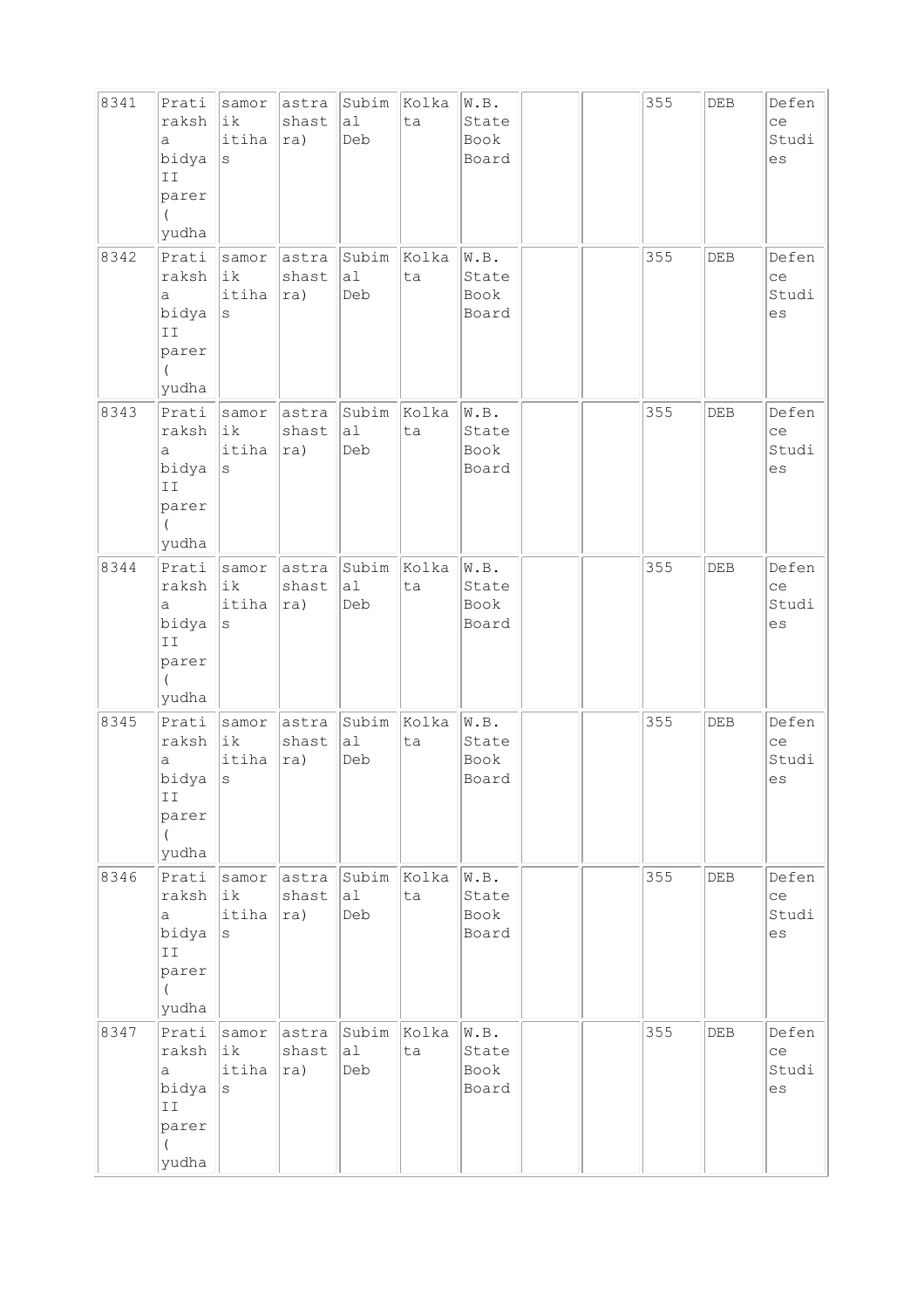| 8348 | Prati<br>raksh<br>а<br>bidya<br>II<br>parer<br>yudha | samor<br> ik<br>itiha<br>$\rm s$ | astra<br>shast<br>ra) | Subim<br>a <sub>1</sub><br>Deb  | Kolka<br>ta | W.B.<br>State<br>Book<br>Board |     |                             | 355                        | DEB  | Defen<br>ce<br>Studi<br>es |
|------|------------------------------------------------------|----------------------------------|-----------------------|---------------------------------|-------------|--------------------------------|-----|-----------------------------|----------------------------|------|----------------------------|
| 8876 | Prati<br>raksh<br>а<br>bidya<br>(Part<br>$- I)$      | Manor<br>anjan<br>Dey            | Kolka<br>ta           | W. B.<br>State<br>Book<br>Board |             |                                | 355 | DEY                         | Defen<br>ce<br>Studi<br>es | 8461 | $\mathbf{1}$               |
| 8877 | Prati<br>raksh<br>a<br>bidya<br>(Part<br>$- I)$      | Manor<br>anjan<br>Dey            | Kolka<br>ta           | W. B.<br>State<br>Book<br>Board |             |                                | 355 | DEY                         | Defen<br>ce<br>Studi<br>es | 8462 | $\mathbf{1}$               |
| 8878 | Prati<br>raksh<br>а<br>bidya<br>(Part<br>$- I)$      | Manor<br>anjan<br>Dey            | Kolka<br>ta           | W. B.<br>State<br>Book<br>Board |             |                                | 355 | $\mathop{\rm DEY}\nolimits$ | Defen<br>ce<br>Studi<br>es | 8463 | $\mathbf{1}$               |
| 8879 | Prati<br>raksh<br>а<br>bidya<br>(Part<br>$- I)$      | Manor<br>anjan<br>Dey            | Kolka<br>ta           | W. B.<br>State<br>Book<br>Board |             |                                | 355 | DEY                         | Defen<br>ce<br>Studi<br>es | 8464 | $\mathbf{1}$               |
| 8880 | Prati<br>raksh<br>а<br>bidya<br>(Part<br>$- I)$      | Manor<br>anjan<br>Dey            | Kolka<br>ta           | W. B.<br>State<br>Book<br>Board |             |                                | 355 | <b>DEY</b>                  | Defen<br>ce<br>Studi<br>es | 8465 | $\mathbf 1$                |
| 8881 | Prati<br>raksh<br>а<br>bidya<br>(Part<br>$- I)$      | Manor<br>anjan<br>Dey            | Kolka<br>ta           | W. B.<br>State<br>Book<br>Board |             |                                | 355 | DEY                         | Defen<br>ce<br>Studi<br>es | 8466 | $\mathbf 1$                |
| 8882 | Prati<br>raksh<br>a<br>bidya<br>(Part<br>$- I)$      | Manor<br>anjan<br>Dey            | Kolka<br>ta           | W. B.<br>State<br>Book<br>Board |             |                                | 355 | $\mathop{\rm DEY}\nolimits$ | Defen<br>ce<br>Studi<br>es | 8467 | $\mathbf{1}$               |
| 8883 | Prati<br>raksh<br>а<br>bidya<br>(Part<br>$- I)$      | Manor<br>anjan<br>Dey            | $ $ Kolka<br>ta       | W. B.<br>State<br>Book<br>Board |             |                                | 355 | DEY                         | Defen<br>ce<br>Studi<br>es | 8468 | $\mathbf{1}$               |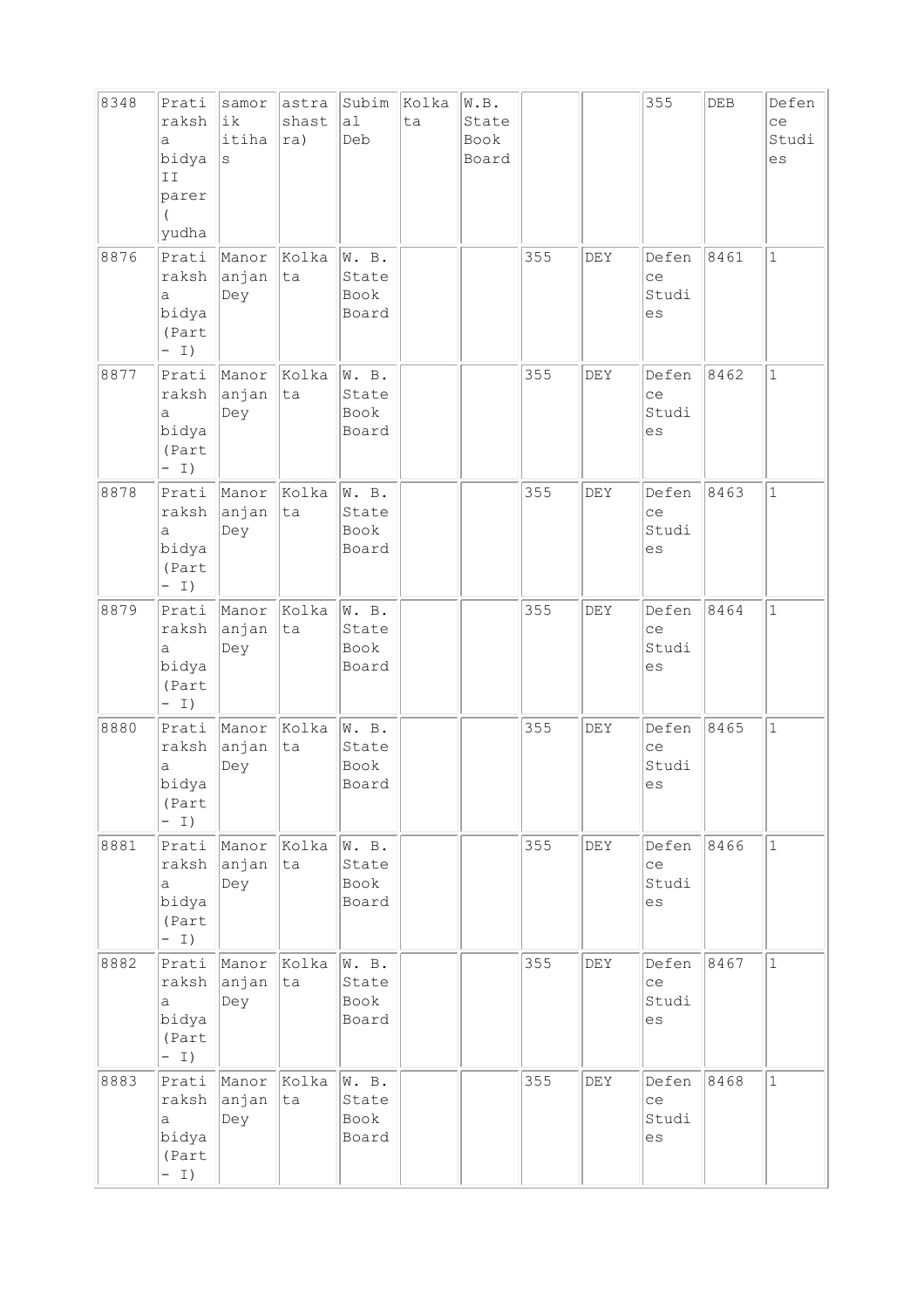| 8884 | Prati<br>raksh<br>а<br>bidya<br>(Part<br>$- I)$ | Manor<br>anjan<br>Dey                                | Kolka<br>ta | W. B.<br>State<br>Book<br>Board |  | 355 | DEY                         | Defen<br>ce<br>Studi<br>es | 8469 | $\mathbf{1}$ |
|------|-------------------------------------------------|------------------------------------------------------|-------------|---------------------------------|--|-----|-----------------------------|----------------------------|------|--------------|
| 8885 | Prati<br>raksh<br>а<br>bidya<br>(Part<br>$- I)$ | Manor<br>anjan<br>Dey                                | Kolka<br>ta | W. B.<br>State<br>Book<br>Board |  | 355 | <b>DEY</b>                  | Defen<br>ce<br>Studi<br>es | 8470 | 1            |
| 8886 | Prati<br>raksh<br>a<br>bidya<br>(Part<br>$- I)$ | Manor<br>anjan<br>Dey                                | Kolka<br>ta | W. B.<br>State<br>Book<br>Board |  | 355 | $\mathop{\rm DEY}\nolimits$ | Defen<br>ce<br>Studi<br>es | 8471 | $\mathbf{1}$ |
| 8887 | Prati<br>raksh<br>а<br>bidya<br>(Part<br>$- I)$ | Manor<br>anjan<br>Dey                                | Kolka<br>ta | W. B.<br>State<br>Book<br>Board |  | 355 | <b>DEY</b>                  | Defen<br>ce<br>Studi<br>es | 8472 | $\mathbf{1}$ |
| 8888 | Prati<br>raksh<br>а<br>bidya<br>(Part<br>$- I)$ | Manor<br>anjan<br>Dey                                | Kolka<br>ta | W. B.<br>State<br>Book<br>Board |  | 355 | DEY                         | Defen<br>ce<br>Studi<br>es | 8473 | $\mathbf{1}$ |
| 8889 | Prati<br>raksh<br>а<br>bidya<br>(Part<br>- I)   | Manor<br>anjan<br>Dey                                | Kolka<br>ta | W. B.<br>State<br>Book<br>Board |  | 355 | <b>DEY</b>                  | Defen<br>ce<br>Studi<br>es | 8474 | $\mathbf 1$  |
| 8890 | а<br>bidya<br>(Part<br>$- I)$                   | Prati Manor<br>raksh anjan<br>Dey                    | Kolka<br>ta | W. B.<br>State<br>Book<br>Board |  | 355 | DEY                         | Defen<br>ce<br>Studi<br>es | 8475 | $1\,$        |
| 8891 | raksh<br>а<br>bidya<br>(Part arma<br>$- I)$     | Prati Priya Kolka<br>darsh ta<br>an<br>Sensh         |             | W. B.<br>State<br>Book<br>Board |  | 355 | ${\tt SEN}$                 | Defen<br>ce<br>Studi<br>es | 8476 | $\mathbf{1}$ |
| 8892 | raksh<br>а<br>bidya<br>(Part<br>$- I)$          | Prati Priya Kolka<br>darsh ta<br>an<br>Sensh<br>arma |             | W. B.<br>State<br>Book<br>Board |  | 355 | SEN                         | Defen<br>ce<br>Studi<br>es | 8477 | $\mathbf{1}$ |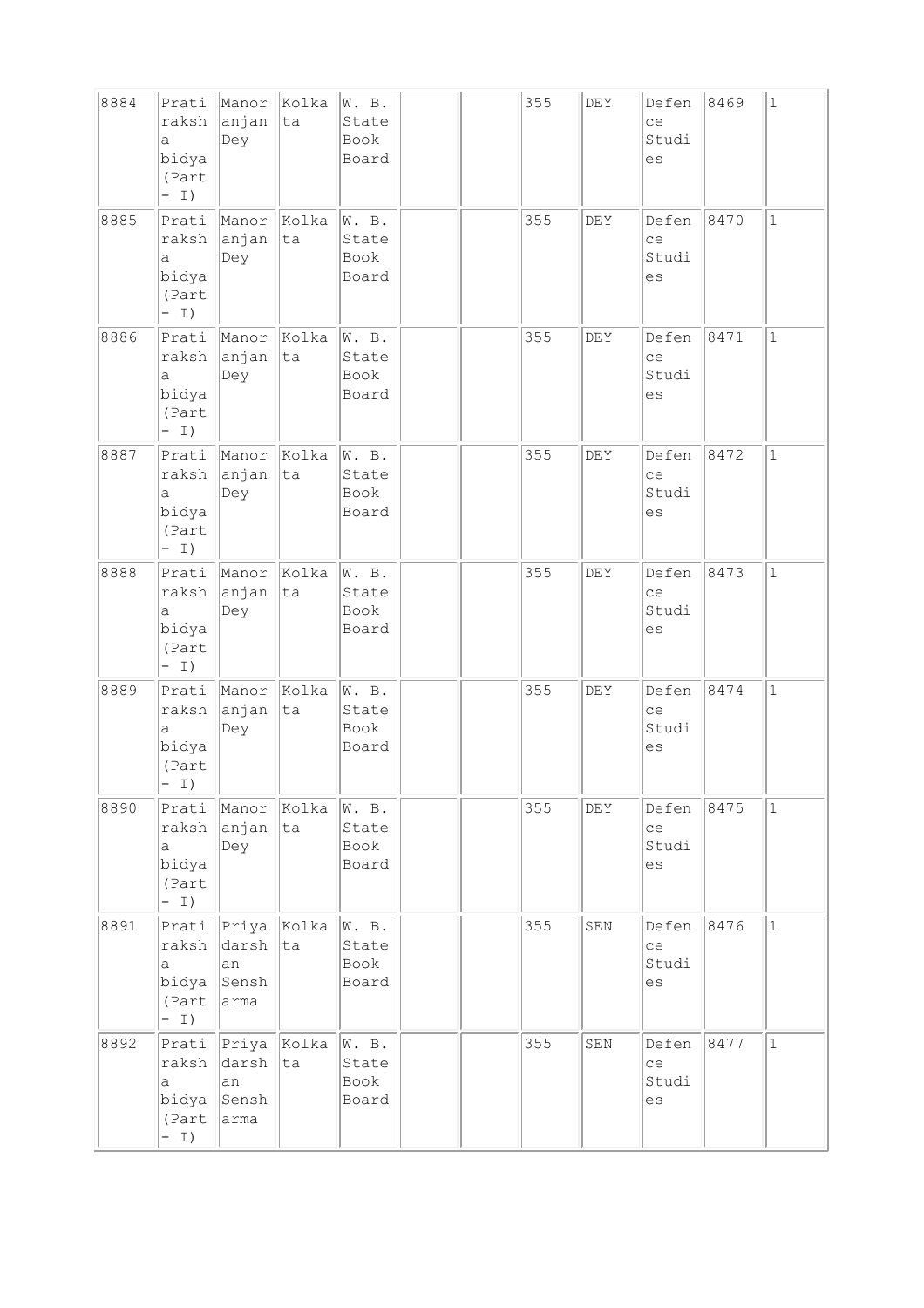| 8893 | а<br>(Part arma<br>$- I)$                                    | Prati Priya Kolka<br>raksh darsh ta<br>an<br>bidya Sensh                | W. B.<br>State<br>Book<br>Board |  | 355 | ${\tt SEN}$ | Defen<br>ce<br>Studi<br>es | 8478 | $\mathbf{1}$ |
|------|--------------------------------------------------------------|-------------------------------------------------------------------------|---------------------------------|--|-----|-------------|----------------------------|------|--------------|
| 8894 | raksh<br>а<br>(Part arma<br>$- I)$                           | Prati $\Pr$ iya Kolka $\ $ W. B.<br>darsh ta<br>an<br>bidya Sensh       | State<br>Book<br>Board          |  | 355 | SEN         | Defen<br>ce<br>Studi<br>es | 8479 | $\mathbf{1}$ |
| 8895 | raksh<br>а<br>(Part arma<br>$- I)$                           | Prati Priya Kolka W. B.<br>darsh ta<br>an<br>bidya Sensh                | State<br>Book<br>Board          |  | 355 | ${\tt SEM}$ | Defen<br>ce<br>Studi<br>es | 8480 | $\mathbf{1}$ |
| 8896 | а<br>(Part arma<br>$- I)$                                    | Prati $\Pr$ iya Kolka $\ $ W. B.<br>raksh darsh ta<br>an<br>bidya Sensh | State<br>Book<br>Board          |  | 355 | SEN         | Defen<br>ce<br>Studi<br>es | 8481 | $\mathbf{1}$ |
| 8897 | raksh<br>а<br>(Part<br>$- I)$                                | Prati Priya Kolka<br>darsh ta<br>an<br>bidya Sensh<br>arma              | W. B.<br>State<br>Book<br>Board |  | 355 | ${\tt SEM}$ | Defen<br>ce<br>Studi<br>es | 8482 | $\mathbf{1}$ |
| 8898 | raksh<br>а<br>(Part<br>$\begin{vmatrix} - & I \end{vmatrix}$ | Prati   Priya   Kolka  <br>darsh ta<br>an<br>bidya Sensh<br> arma       | W. B.<br>State<br>Book<br>Board |  | 355 | SEN         | Defen<br>ce<br>Studi<br>es | 8483 | 1            |
| 8899 | а<br>(Part arma<br>$- I)$                                    | Prati $\Pr$ iya Kolka $\ $ W. B.<br>raksh darsh ta<br>an<br>bidya Sensh | State<br>Book<br>Board          |  | 355 | SEN         | Defen<br>ce<br>Studi<br>es | 8484 | $\mathbf{1}$ |
| 8900 | raksh<br>a<br>(Part arma<br>$- I)$                           | Prati Priya Kolka<br>darsh ta<br>lan<br>bidya Sensh                     | W. B.<br>State<br>Book<br>Board |  | 355 | SEN         | Defen<br>ce<br>Studi<br>es | 8485 | $\mathbf 1$  |
| 8901 | raksh<br>а<br>(Part arma<br>$- I)$                           | Prati   Priya   Kolka  <br>darsh ta<br>an<br>bidya Sensh                | W. B.<br>State<br>Book<br>Board |  | 355 | SEN         | Defen<br>ce<br>Studi<br>es | 8486 | $\mathbf 1$  |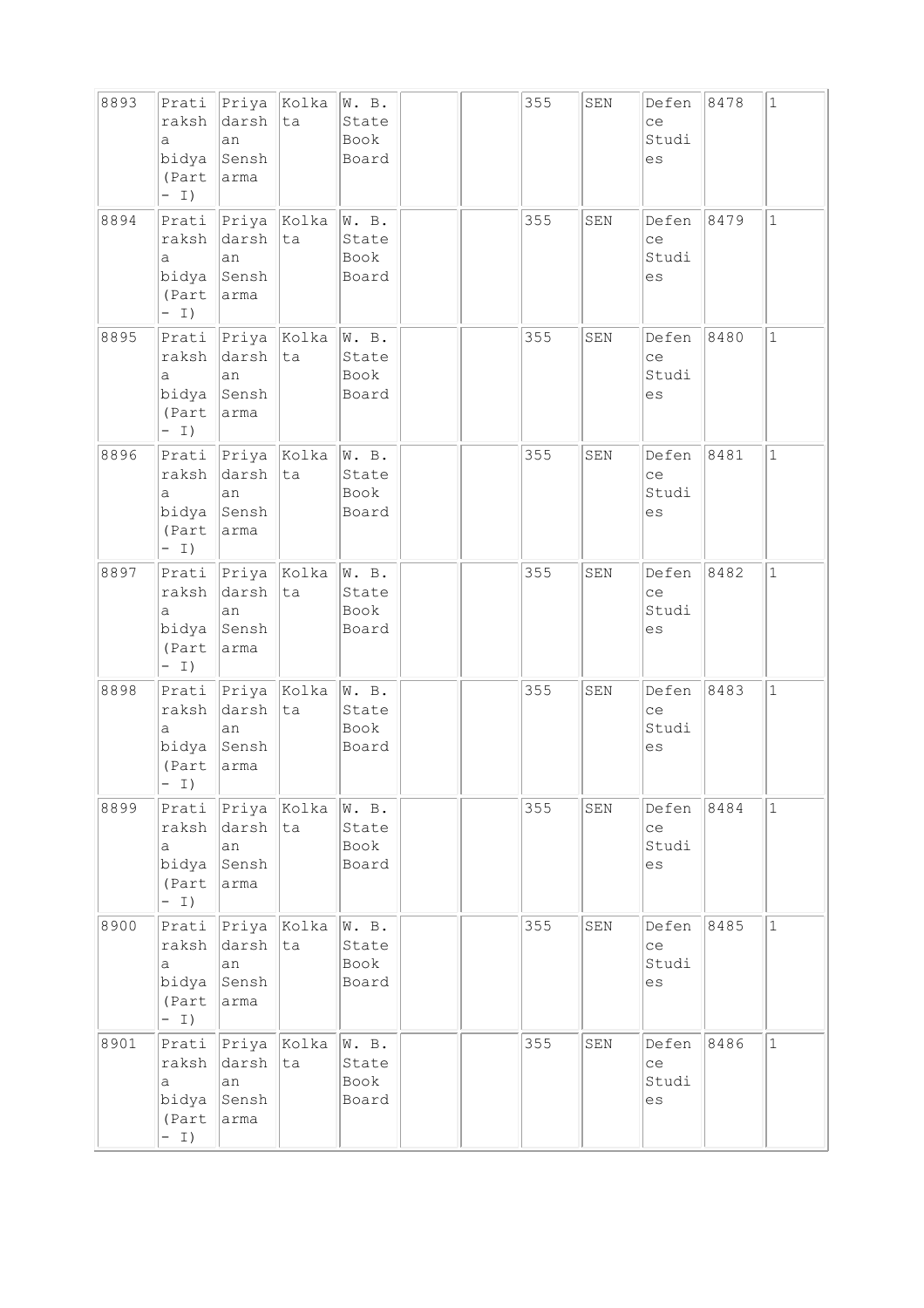| 8902 | а<br>(Part arma<br>$- I)$          | Prati Priya Kolka<br>raksh darsh ta<br>an<br>bidya Sensh                | W. B.<br>State<br>Book<br>Board |  | 355 | ${\tt SEN}$ | Defen<br>ce<br>Studi<br>es | 8487 | $\mathbf{1}$ |
|------|------------------------------------|-------------------------------------------------------------------------|---------------------------------|--|-----|-------------|----------------------------|------|--------------|
| 8903 | raksh<br>а<br>(Part arma<br>$- I)$ | Prati $\Pr$ iya Kolka $\ $ W. B.<br>darsh ta<br>an<br>bidya Sensh       | State<br>Book<br>Board          |  | 355 | SEN         | Defen<br>ce<br>Studi<br>es | 8488 | $\mathbf 1$  |
| 8904 | raksh<br>а<br>(Part arma<br>$- I)$ | Prati Priya Kolka W. B.<br>darsh ta<br>an<br>bidya Sensh                | State<br>Book<br>Board          |  | 355 | ${\tt SEM}$ | Defen<br>ce<br>Studi<br>es | 8489 | $\mathbf{1}$ |
| 8905 | а<br>(Part arma<br>$- I)$          | Prati $\Pr$ iya Kolka $\ $ W. B.<br>raksh darsh ta<br>an<br>bidya Sensh | State<br>Book<br>Board          |  | 355 | SEN         | Defen<br>ce<br>Studi<br>es | 8490 | $\mathbf{1}$ |
| 8906 | raksh<br>а<br>(Part<br>$- I)$      | Prati Priya Kolka<br>darsh ta<br>an<br>bidya Sensh<br>arma              | W. B.<br>State<br>Book<br>Board |  | 355 | ${\tt SEM}$ | Defen<br>ce<br>Studi<br>es | 8491 | $\mathbf{1}$ |
| 8907 | raksh<br>а<br>(Part<br>$- I$ )     | Prati   Priya   Kolka  <br>darsh ta<br>an<br>bidya Sensh<br> arma       | W. B.<br>State<br>Book<br>Board |  | 355 | SEN         | Defen<br>ce<br>Studi<br>es | 8492 | 1            |
| 8908 | а<br>(Part arma<br>$- I)$          | Prati $\Pr$ iya Kolka $\ $ W. B.<br>raksh darsh ta<br>an<br>bidya Sensh | State<br>Book<br>Board          |  | 355 | SEN         | Defen<br>ce<br>Studi<br>es | 8493 | $\mathbf{1}$ |
| 8909 | raksh<br>a<br>(Part arma<br>$- I)$ | Prati Priya Kolka<br>darsh ta<br>lan<br>bidya Sensh                     | W. B.<br>State<br>Book<br>Board |  | 355 | SEN         | Defen<br>ce<br>Studi<br>es | 8494 | $\mathbf 1$  |
| 8910 | raksh<br>а<br>(Part arma<br>$- I)$ | Prati   Priya   Kolka  <br>darsh ta<br>an<br>bidya Sensh                | W. B.<br>State<br>Book<br>Board |  | 355 | SEN         | Defen<br>ce<br>Studi<br>es | 8495 | $\mathbf 1$  |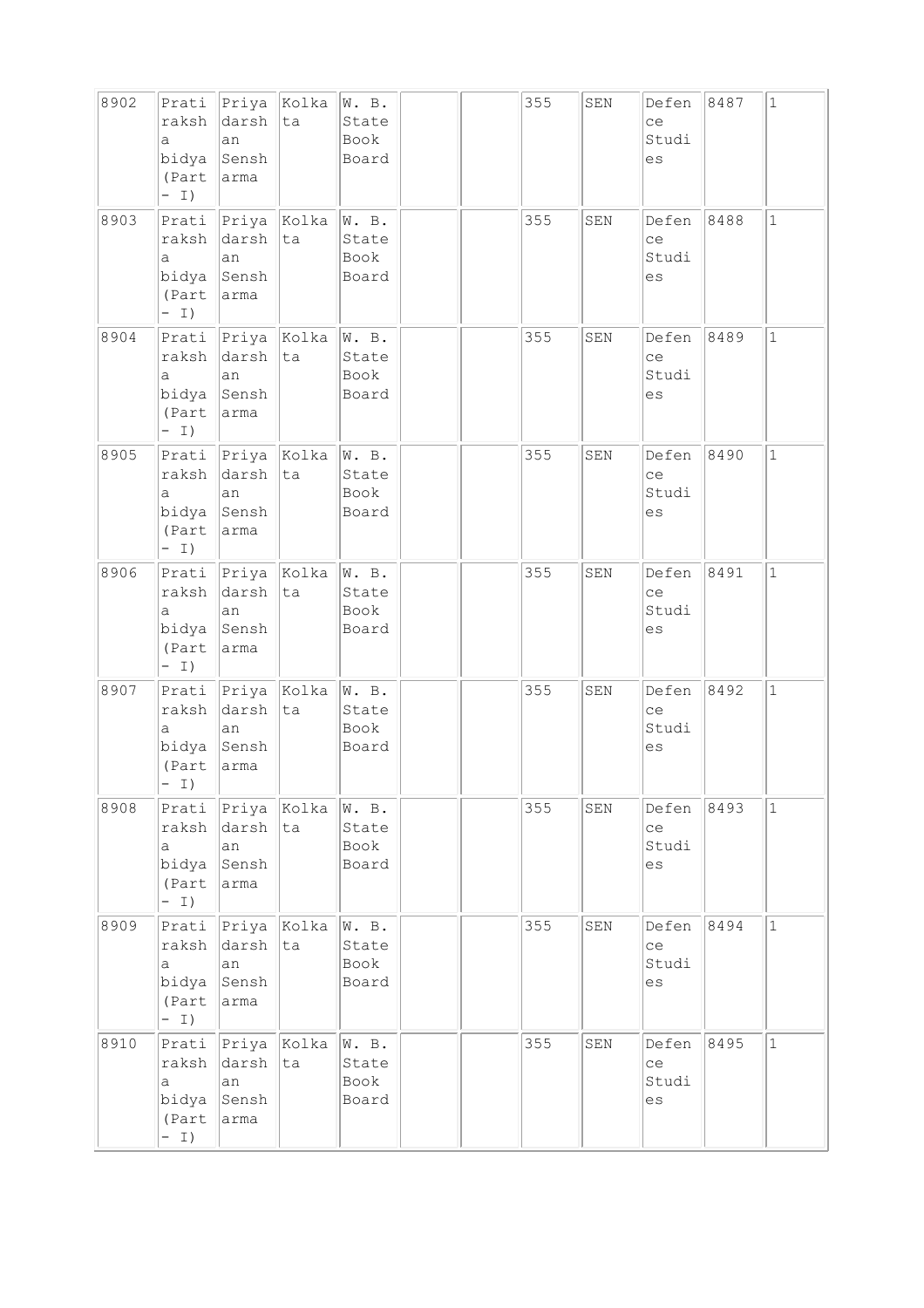| 8911 | Prati<br>raksh<br>a<br>bidya<br>(2nd)<br>paper | Subim<br> a1 <br>Deb             | Kolka<br>ta | W. B.<br>State<br>Book<br>Board |  | 355 | ${\rm DEB}$ | Defen<br>ce<br>Studi<br>es | 8496 | $\mathbf{1}$ |
|------|------------------------------------------------|----------------------------------|-------------|---------------------------------|--|-----|-------------|----------------------------|------|--------------|
| 8912 | Prati<br>raksh<br>a<br>bidya<br>(2nd)<br>paper | Subim<br> a1 <br>Deb             | Kolka<br>ta | W. B.<br>State<br>Book<br>Board |  | 355 | DEB         | Defen<br>ce<br>Studi<br>es | 8497 | $\mathbf{1}$ |
| 8913 | Prati<br>raksh<br>a<br>bidya<br>(2nd)<br>paper | Subim<br>al<br>Deb               | Kolka<br>ta | W. B.<br>State<br>Book<br>Board |  | 355 | ${\rm DEB}$ | Defen<br>ce<br>Studi<br>es | 8498 | $\mathbf{1}$ |
| 8914 | Prati<br>raksh<br>a<br>bidya<br>(2nd)<br>paper | Subim<br> al<br>Deb              | Kolka<br>ta | W. B.<br>State<br>Book<br>Board |  | 355 | DEB         | Defen<br>ce<br>Studi<br>es | 8499 | $\mathbf{1}$ |
| 8915 | Prati<br>raksh<br>а<br>bidya<br>(2nd)<br>paper | Subim<br> a1 <br>Deb             | Kolka<br>ta | W. B.<br>State<br>Book<br>Board |  | 355 | DEB         | Defen<br>ce<br>Studi<br>es | 8500 | $\mathbf{1}$ |
| 8916 | raksh<br>a<br>bidya<br>(2nd)<br>paper          | Prati Subim Kolka<br> a1 <br>Deb | ta          | W. B.<br>State<br>Book<br>Board |  | 355 | DEB         | Defen<br>ce<br>Studi<br>es | 8501 | $\vert$ 1    |
| 8917 | Prati<br>raksh<br>а<br>bidya<br>(2nd)<br>paper | Subim<br> a1 <br>Deb             | Kolka<br>ta | W. B.<br>State<br>Book<br>Board |  | 355 | DEB         | Defen<br>ce<br>Studi<br>es | 8502 | $\mathbf{1}$ |
| 8918 | Prati<br>raksh<br>а<br>bidya<br>(2nd)<br>paper | Subim<br> a1 <br>Deb             | Kolka<br>ta | W. B.<br>State<br>Book<br>Board |  | 355 | ${\rm DEB}$ | Defen<br>ce<br>Studi<br>es | 8503 | $\mathbf{1}$ |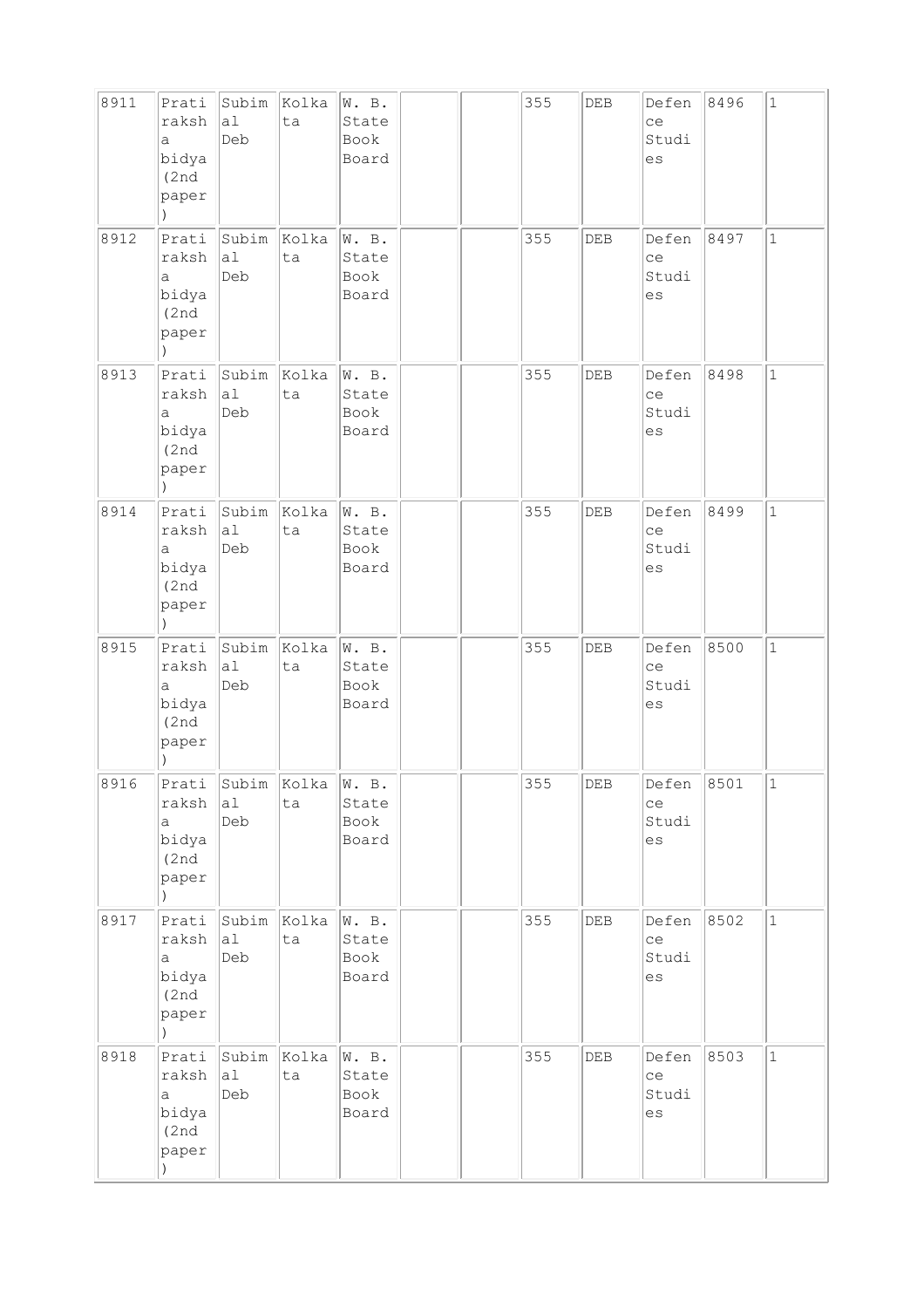| 8919 | Prati<br>raksh<br>a<br>bidya<br>(2nd)<br>paper | Subim<br>al<br>Deb                        | Kolka<br>ta | W. B.<br>State<br>Book<br>Board |  | 355 | ${\rm DEB}$ | Defen<br>ce<br>Studi<br>es | 8504 | $\mathbf{1}$ |
|------|------------------------------------------------|-------------------------------------------|-------------|---------------------------------|--|-----|-------------|----------------------------|------|--------------|
| 8920 | Prati<br>raksh<br>а<br>bidya<br>(2nd)<br>paper | Subim<br>al<br>Deb                        | Kolka<br>ta | W. B.<br>State<br>Book<br>Board |  | 355 | DEB         | Defen<br>ce<br>Studi<br>es | 8505 | $\mathbf{1}$ |
| 8921 | Prati<br>raksh<br>a<br>bidya<br>(2nd)<br>paper | Subim<br>al<br>Deb                        | Kolka<br>ta | W. B.<br>State<br>Book<br>Board |  | 355 | ${\tt DEB}$ | Defen<br>ce<br>Studi<br>es | 8506 | $\mathbf{1}$ |
| 8922 | Prati<br>raksh<br>а<br>bidya<br>(2nd)<br>paper | Subim<br> al<br>Deb                       | Kolka<br>ta | W. B.<br>State<br>Book<br>Board |  | 355 | DEB         | Defen<br>ce<br>Studi<br>es | 8507 | $\mathbf{1}$ |
| 8923 | Prati<br>raksh<br>а<br>bidya<br>(2nd)<br>paper | Subim<br>al<br>Deb                        | Kolka<br>ta | W. B.<br>State<br>Book<br>Board |  | 355 | DEB         | Defen<br>ce<br>Studi<br>es | 8508 | $\mathbf{1}$ |
| 8924 | raksh<br>a<br>bidya<br>(2nd)<br>paper          | Prati Subim Kolka $W$ . B.<br> a1 <br>Deb | ta          | State<br>Book<br>Board          |  | 355 | DEB         | Defen<br>ce<br>Studi<br>es | 8509 | 1            |
| 8925 | Prati<br>raksh<br>а<br>bidya<br>(2nd)<br>paper | Subim<br> a1<br>Deb                       | Kolka<br>ta | W. B.<br>State<br>Book<br>Board |  | 355 | ${\rm DEB}$ | Defen<br>ce<br>Studi<br>es | 8510 | $\mathbf{1}$ |
| 8926 | Prati<br>raksh<br>а<br>bidya<br>(2nd)<br>paper | Subim<br>al<br>Deb                        | Kolka<br>ta | W. B.<br>State<br>Book<br>Board |  | 355 | ${\rm DEB}$ | Defen<br>ce<br>Studi<br>es | 8511 | $\mathbf{1}$ |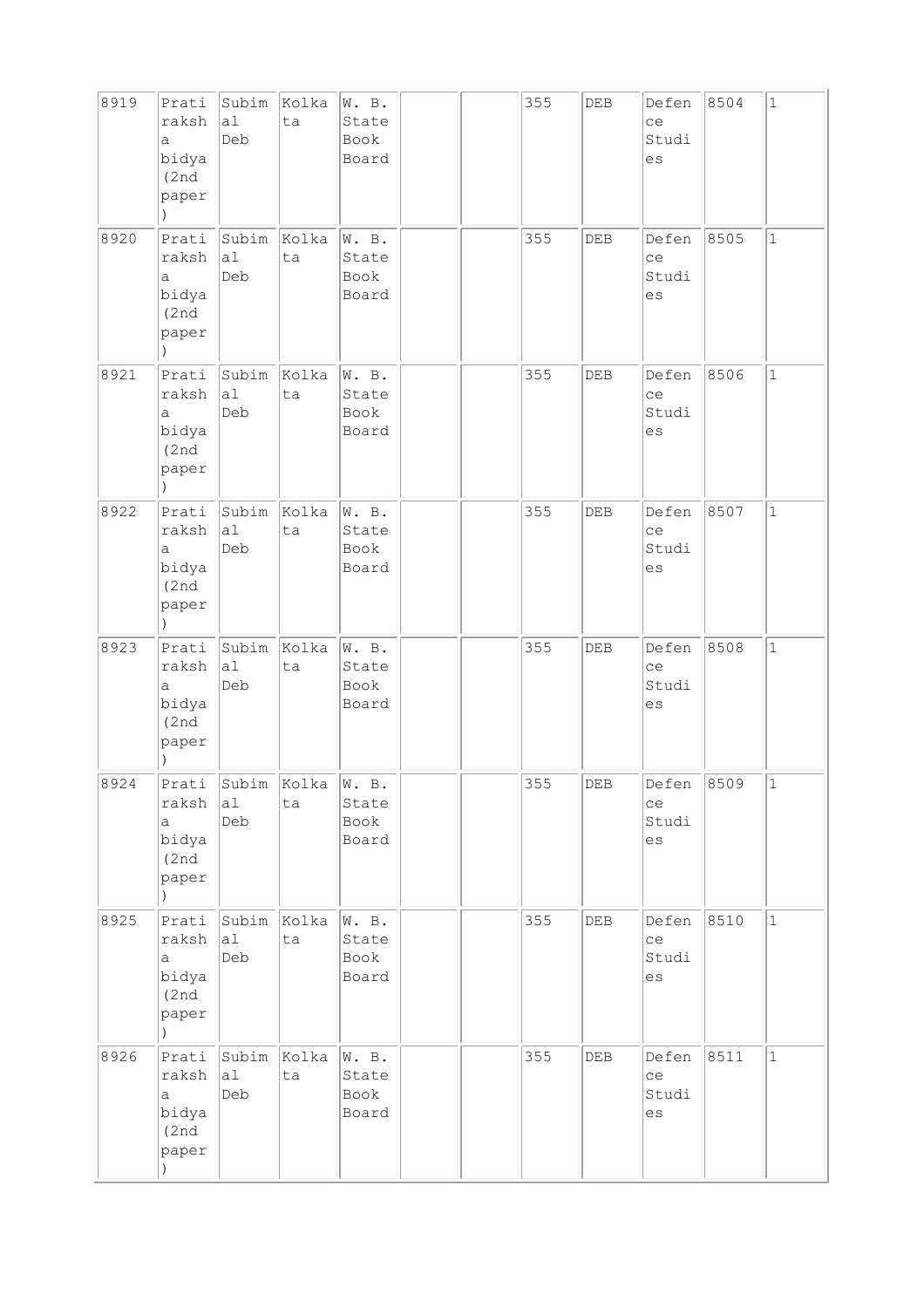| 8927 | Prati<br>raksh<br>а<br>bidya<br>(2nd)<br>paper               | Subim<br>al<br>Deb                                                               | Kolka<br>ta | W. B.<br>State<br>Book<br>Board |  | 355 | DEB                  | Defen<br>ce<br>Studi<br>es | 8512 | $\mathbf{1}$ |
|------|--------------------------------------------------------------|----------------------------------------------------------------------------------|-------------|---------------------------------|--|-----|----------------------|----------------------------|------|--------------|
| 8928 | Prati<br>raksh<br>а<br>bidya<br>(2nd)<br>paper               | Subim<br>al<br>Deb                                                               | Kolka<br>ta | W. B.<br>State<br>Book<br>Board |  | 355 | DEB                  | Defen<br>ce<br>Studi<br>es | 8513 | $\mathbf{1}$ |
| 8929 | Prati<br>raksh<br>a<br>bidya<br>(2nd)<br>paper               | Subim<br>al<br>Deb                                                               | Kolka<br>ta | W. B.<br>State<br>Book<br>Board |  | 355 | DEB                  | Defen<br>ce<br>Studi<br>es | 8514 | $\mathbf{1}$ |
| 8930 | Prati<br>raksh<br>а<br>bidya<br>(2nd)<br>paper               | Subim Kolka<br>al<br>Deb                                                         | ta          | W. B.<br>State<br>Book<br>Board |  | 355 | ${\tt DEB}$          | Defen<br>ce<br>Studi<br>es | 8515 | $\mathbf{1}$ |
| 9578 | Bangl<br>ar<br>samar<br>ik<br>itiha<br>ser<br>gorar<br>katha | $ Priod $ Calcu<br>arsha<br>In<br>Sensh<br>arma                                  | tta         | W. B.<br>State<br>Book<br>Board |  | 355 | SEN                  | Defen<br>ce<br>Studi<br>es | 9163 | $\mathbf{1}$ |
| 9579 | raksh<br>а<br>bidya<br>$- 1st$<br>patra                      | Prati Priod Calcu W. B.<br>arsha tta<br>n<br>Sensh<br>arma                       |             | State<br>Book<br>Board          |  | 355 | SEN                  | Defen<br>ce<br>Studi<br>es | 9164 | $\mathbf 1$  |
| 9580 | raksh<br>a<br>- 1st<br>patra                                 | Prati $\ $ Priod $\ $ Calcu $\ $ W. B.<br>arsha tta<br>n<br>bidya Sensh<br> arma |             | State<br>Book<br>Board          |  | 355 | SEN                  | Defen<br>ce<br>Studi<br>es | 9165 | $\mathbf 1$  |
| 9581 | а<br>bidya<br>- 1st<br>patra                                 | Prati Priod Calcu<br>raksh arsha tta<br>n<br>Sensh<br> arma                      |             | W. B.<br>State<br>Book<br>Board |  | 355 | $\operatorname{SEN}$ | Defen<br>ce<br>Studi<br>es | 9166 | $\mathbf{1}$ |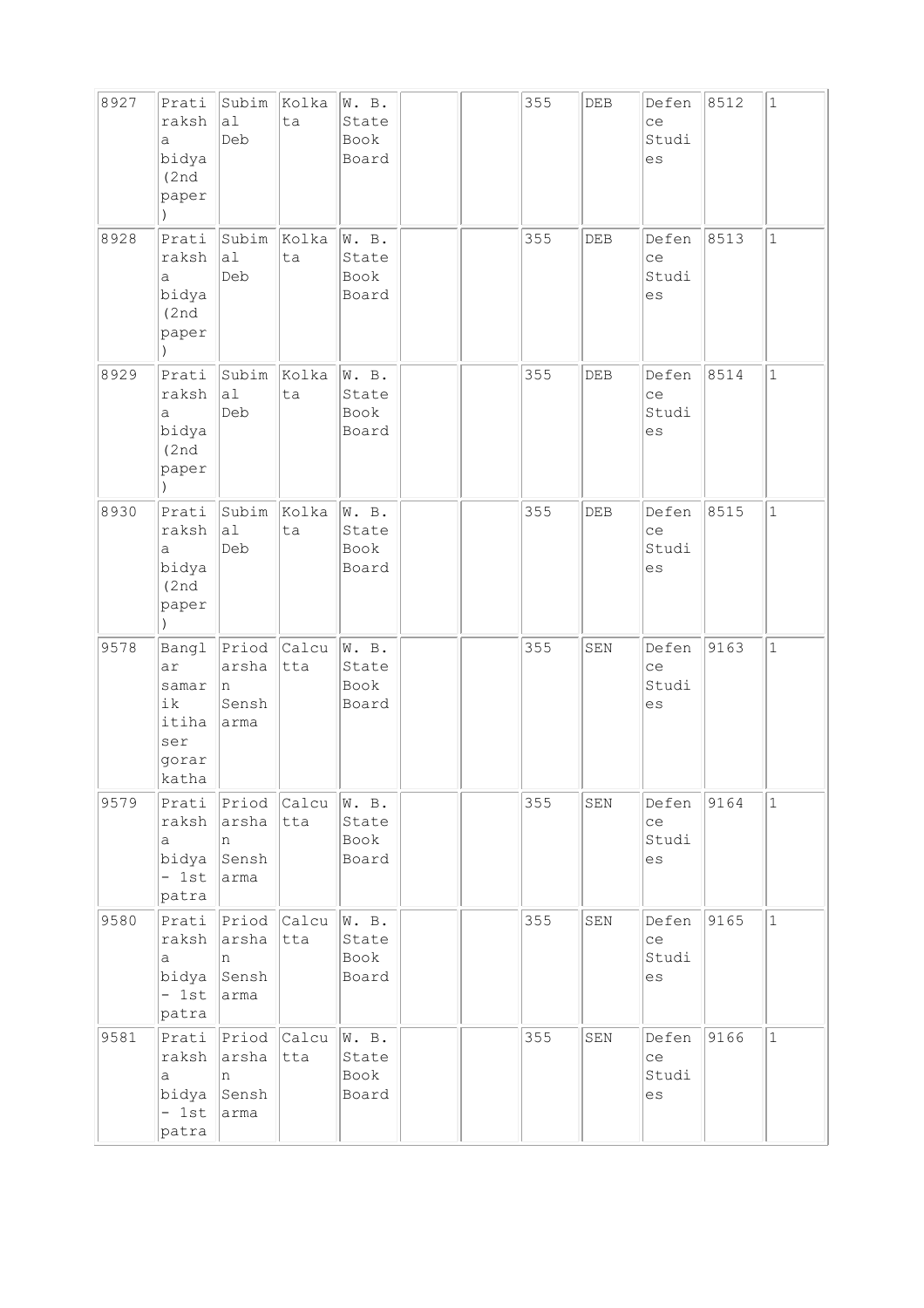| 9582  | Prati<br>raksh<br>a<br>bidya<br>$- 1st$<br>patra | Monor<br>anjan<br>Dey                                                       | Calcu<br>tta       | W. B.<br>State<br>Book<br>Board |  | 355 | ${\tt SEN}$ | Defen<br>ce<br>Studi<br>es | 9167 | $\mathbf{1}$ |
|-------|--------------------------------------------------|-----------------------------------------------------------------------------|--------------------|---------------------------------|--|-----|-------------|----------------------------|------|--------------|
| 9583  | Prati<br>raksh<br>а<br>bidya<br>$- 1st$<br>patra | Monor<br>anjan<br>Dey                                                       | Calcu<br>tta       | W. B.<br>State<br>Book<br>Board |  | 355 | ${\tt SEM}$ | Defen<br>ce<br>Studi<br>es | 9168 | $\mathbf 1$  |
| 9584  | Prati<br>raksh<br>a<br>bidya<br>$-2nd$<br>patra  | Subim<br>a1<br>Deb                                                          | Calcu<br>tta       | W. B.<br>State<br>Book<br>Board |  | 355 | DEB         | Defen<br>ce<br>Studi<br>es | 9169 | $\mathbf{1}$ |
| 9585  | Prati<br>raksh<br>а<br>bidya<br>$-2nd$<br>patra  | Subim<br> a <br>Deb                                                         | Calcu<br>tta       | W. B.<br>State<br>Book<br>Board |  | 355 | DEB         | Defen<br>ce<br>Studi<br>es | 9170 | $\mathbf 1$  |
| 9586  | Prati<br>raksh<br>а<br>bidya<br>$-2nd$<br>patra  | Subim<br>a1<br>Deb                                                          | Calcu<br>tta       | W. B.<br>State<br>Book<br>Board |  | 355 | DEB         | Defen<br>ce<br>Studi<br>es | 9171 | $\mathbf{1}$ |
| 10115 | Proti<br>raksh<br>a<br>bidya                     | Priyo<br>darsh<br>an<br>Sensh<br>arma                                       | Calcu<br>tta       | WB.<br>SBB.                     |  | 355 | SEN         | Defen<br>ce<br>Studi<br>es | 9700 | $\mathbf 1$  |
| 10116 | Proti<br>raksh<br>а<br>bidya                     | $ \text{Privo} \text{Calcu} $<br>darsh<br>an<br>Sensh<br>arma               | tta                | WB.<br>SBB.                     |  | 355 | SEN         | Defen<br>ce<br>Studi<br>es | 9701 | 1            |
| 10117 | Proti<br>raksh<br>a<br>bidya                     | Priyo<br>darsh tta<br>an<br>Sensh<br>arma                                   | Calcu              | WB.<br>SBB.                     |  | 355 | ${\tt SEN}$ | Defen<br>ce<br>Studi<br>es | 9702 | $\mathbf{1}$ |
| 10118 | Proti<br>raksh<br>a<br>bidya                     | darsh<br>an<br>Sensh<br>arma                                                | Priyo Calcu<br>tta | WB.<br>SBB.                     |  | 355 | SEN         | Defen<br>ce<br>Studi<br>es | 9703 | $\mathbf{1}$ |
| 10119 | Proti<br>raksh<br>а<br>bidya                     | $\left \right $ Priyo $\left \right $ Calcu<br>darsh<br>an<br>Sensh<br>arma | tta                | WB.<br>SBB.                     |  | 355 | ${\tt SEN}$ | Defen<br>ce<br>Studi<br>es | 9704 | $\mathbf{1}$ |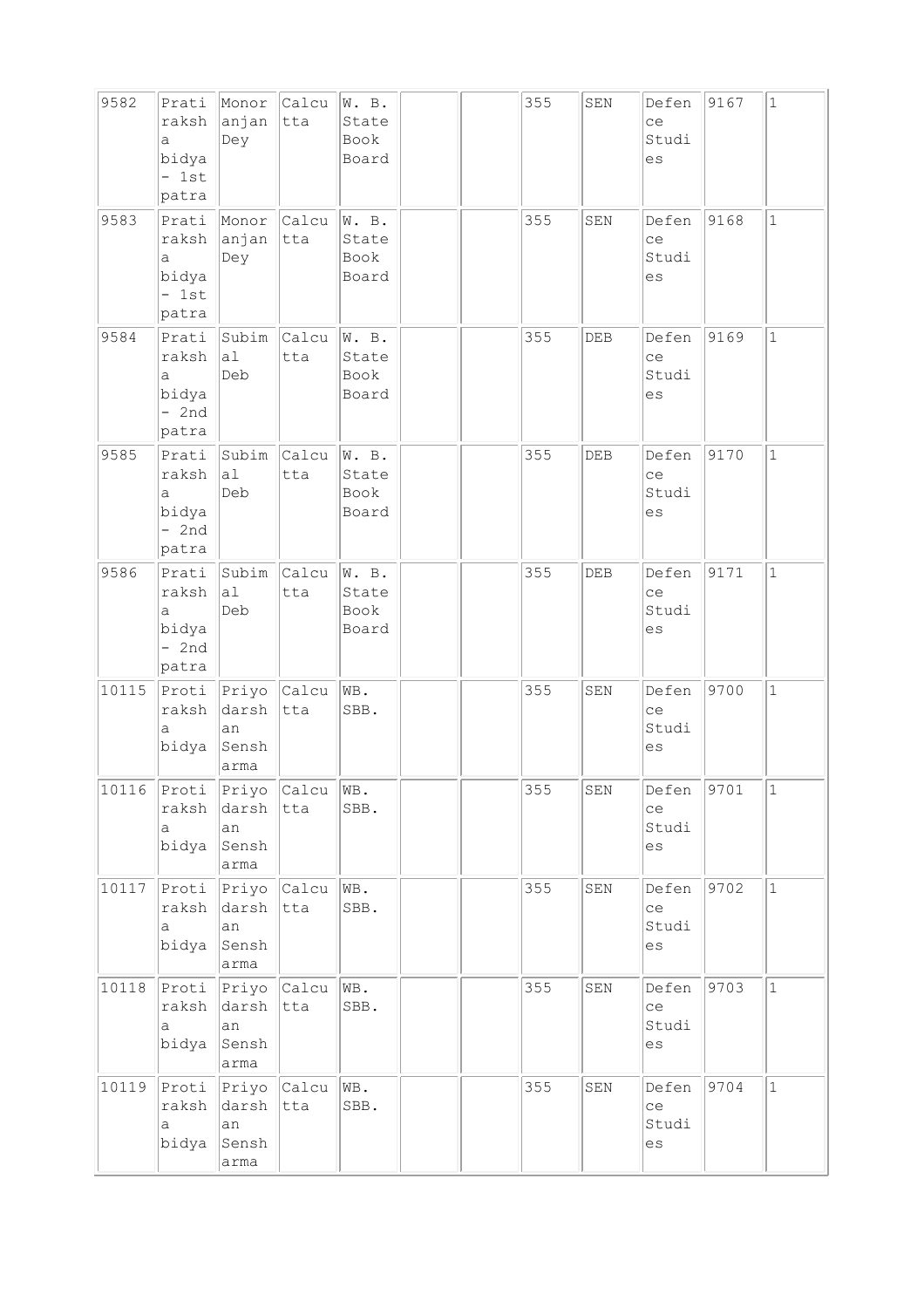| 10120 | Proti<br>raksh<br>а<br>bidya | Priyo Calcu<br>darsh<br>an<br>Sensh<br>arma                 | tta | WB.<br>SBB. |  | 355 | SEN | Defen<br>ce<br>Studi<br>es | 9705 | $\mathbf{1}$ |
|-------|------------------------------|-------------------------------------------------------------|-----|-------------|--|-----|-----|----------------------------|------|--------------|
| 10121 | Proti<br>raksh<br>а<br>bidya | $\vert$ Priyo $\vert$ Calcu<br>darsh<br>an<br>Sensh<br>arma | tta | WB.<br>SBB. |  | 355 | SEN | Defen<br>ce<br>Studi<br>es | 9706 | $\mathbf{1}$ |
| 10122 | Proti<br>raksh<br>a<br>bidya | Priyo Calcu<br>darsh tta<br>an<br>Sensh<br>arma             |     | WB.<br>SBB. |  | 355 | SEN | Defen<br>ce<br>Studi<br>es | 9707 | $\mathbf{1}$ |
| 10123 | Proti<br>raksh<br>а<br>bidya | Priyo Calcu<br>darsh tta<br>an<br>Sensh<br>arma             |     | WB.<br>SBB. |  | 355 | SEN | Defen<br>ce<br>Studi<br>es | 9708 | $\mathbf{1}$ |
| 10124 | Proti<br>raksh<br>а<br>bidya | Priyo Calcu<br>darsh<br>an<br>Sensh<br>arma                 | tta | WB.<br>SBB. |  | 355 | SEN | Defen<br>ce<br>Studi<br>es | 9709 | $\mathbf{1}$ |
| 10125 | Proti<br>raksh<br>a<br>bidya | Priyo Calcu<br>darsh<br>an<br>Sensh<br>arma                 | tta | WB.<br>SBB. |  | 355 | SEN | Defen<br>ce<br>Studi<br>es | 9710 | $\mathbf{1}$ |
| 10126 | raksh<br>а<br>bidya          | Proti Priyo Calcu<br>darsh<br>an<br>Sensh<br>arma           | tta | WB.<br>SBB. |  | 355 | SEN | Defen<br>ce<br>Studi<br>es | 9711 | $\mathbf{1}$ |
| 10127 | raksh<br>а<br>bidya          | Proti Priyo Calcu<br>darsh tta<br>an<br>Sensh<br>arma       |     | WB.<br>SBB. |  |     | 355 | Defen<br>ce<br>Studi<br>es | 9712 | $\mathbf 1$  |
| 10128 | raksh<br>а<br>bidya          | Proti Priyo Calcu  <br>darsh tta<br>an<br>Sensh<br>arma     |     | WB.<br>SBB. |  | 355 | SEN | Defen<br>ce<br>Studi<br>es | 9713 | $\mathbf 1$  |
| 10129 | raksh<br>а<br>bidya          | Proti Priyo Calcu<br>darsh tta<br>an<br>Sensh<br>arma       |     | WB.<br>SBB. |  | 355 | SEN | Defen<br>ce<br>Studi<br>es | 9714 | $\mathbf{1}$ |
| 10130 | Proti<br>raksh<br>a<br>bidya | Priyo Calcu<br>darsh tta<br>an<br>Sensh<br>arma             |     | WB.<br>SBB. |  | 355 | SEN | Defen<br>ce<br>Studi<br>es | 9715 | $\mathbf{1}$ |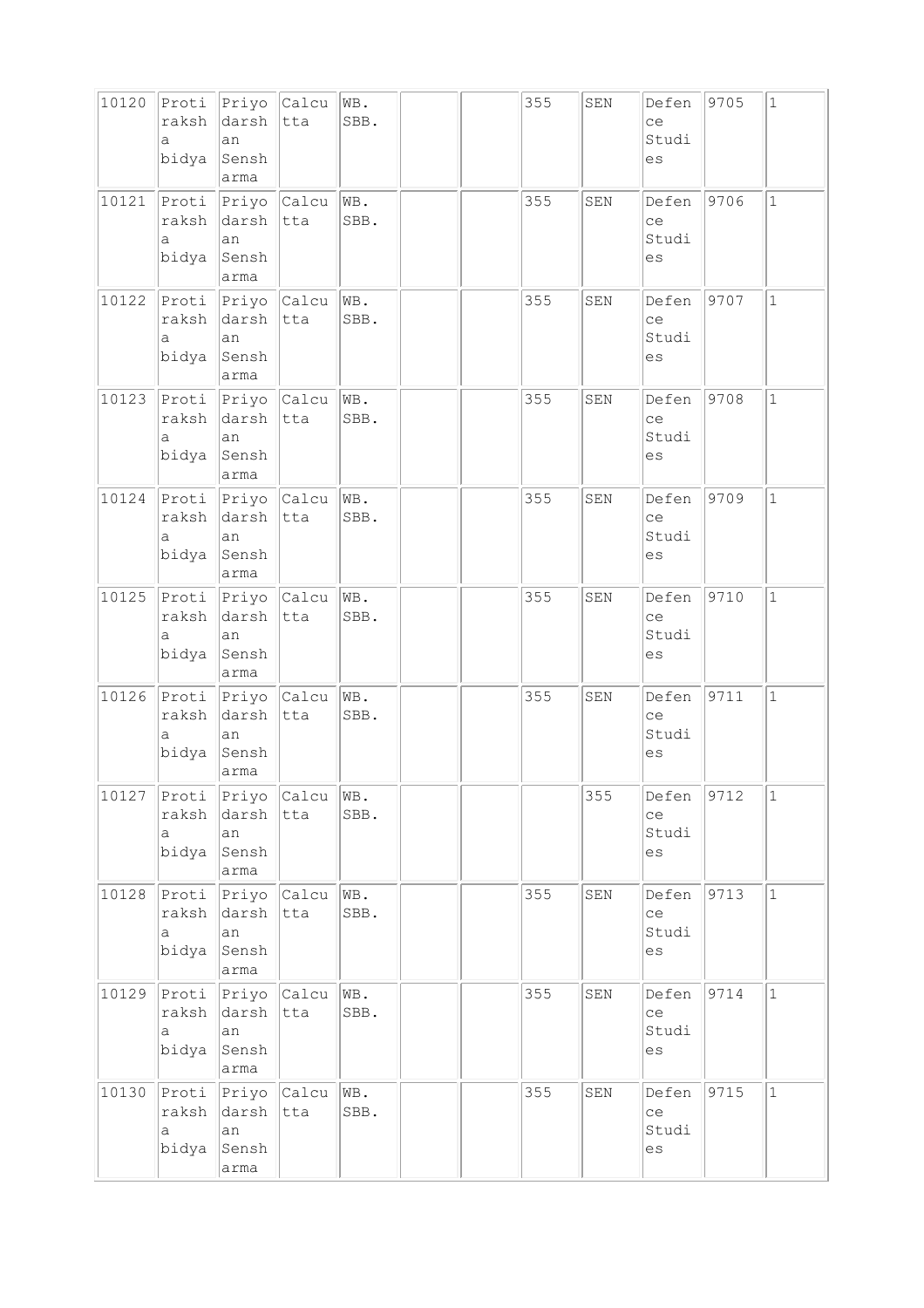| 10131 | Proti<br>raksh<br>a<br>bidya | Priyo<br>darsh<br>an<br>Sensh<br>arma                 | $ $ Calcu<br>tta  | WB.<br>SBB.                                                      |  | 355 | SEN         | Defen<br>ce<br>Studi<br>es  | 9716  | $1\,$        |
|-------|------------------------------|-------------------------------------------------------|-------------------|------------------------------------------------------------------|--|-----|-------------|-----------------------------|-------|--------------|
| 10132 | Proti<br>raksh<br>а<br>bidya | Priyo<br>darsh<br>an<br>Sensh<br>arma                 | Calcu<br> tta     | WB.<br>SBB.                                                      |  | 355 | ${\tt SEN}$ | Defen<br>ce<br>Studi<br>es  | 9717  | $1\,$        |
| 11646 | Proti<br>rakhh<br>a<br>bidya | Priya<br>darsa<br>n Sen<br>Sharm<br>a                 | $ $ Calcu<br> tta | Pasch<br>im<br>Banga<br>Rajya<br>Pusta<br>k<br>Parsh<br>ad       |  | 350 | ${\tt SEN}$ | Defen<br>ce<br>Studi<br>es  | 12131 | $\mathbf{1}$ |
| 11647 | Proti<br>rakhh<br>а<br>bidya | Priya<br>darsa<br>n Sen<br>Sharm<br>a                 | $ $ Calcu<br> tta | Pasch<br>im<br>Banga<br>Rajya<br>Pusta<br>k<br>Parsh<br>ad       |  | 350 | SEN         | Defen<br>ce<br>Studi<br>es  | 12132 | $\mathbf{1}$ |
| 11648 | Proti<br>rakhh<br>а<br>bidya | $\ $ Priya $\ $ Calcu<br>darsa<br>n Sen<br>Sharm<br>а | tta               | Pasch<br>im<br>Banga<br>Rajya<br>Pusta<br>$\rm k$<br>Parsh<br>ad |  | 350 | ${\tt SEN}$ | Defen<br>ce<br>Studi<br>es  | 12133 | $1\,$        |
| 11649 | Proti<br>а<br>bidya          | Priya Calcu<br>rakhh darsa tta<br>n Sen<br>Sharm<br>а |                   | Pasch<br>im<br>Banga<br>Rajya<br>Pusta<br>k<br>Parsh<br>ad       |  | 350 | ${\tt SEN}$ | Defen<br>ce.<br>Studi<br>es | 12134 | $\mathbf{1}$ |
| 11650 | Proti<br>rakhh<br>а<br>bidya | $\ $ Priya $\ $ Calcu<br>darsa<br>n Sen<br>Sharm<br>а | tta               | Pasch<br>im<br>Banga<br>Rajya<br>Pusta<br>k<br>Parsh<br>ad       |  | 350 | ${\tt SEN}$ | Defen<br>ce<br>Studi<br>es  | 12135 | $1\,$        |
| 11651 | Proti<br>rakhh<br>a<br>bidya | Priya Calcu<br>darsa<br>n Sen<br>Sharm<br>а           | tta               | Pasch<br>im<br>Banga<br>Rajya<br>Pusta<br>k<br>Parsh             |  | 350 | ${\tt SEN}$ | Defen<br>ce<br>Studi<br>es  | 12136 | $\vert$ 1    |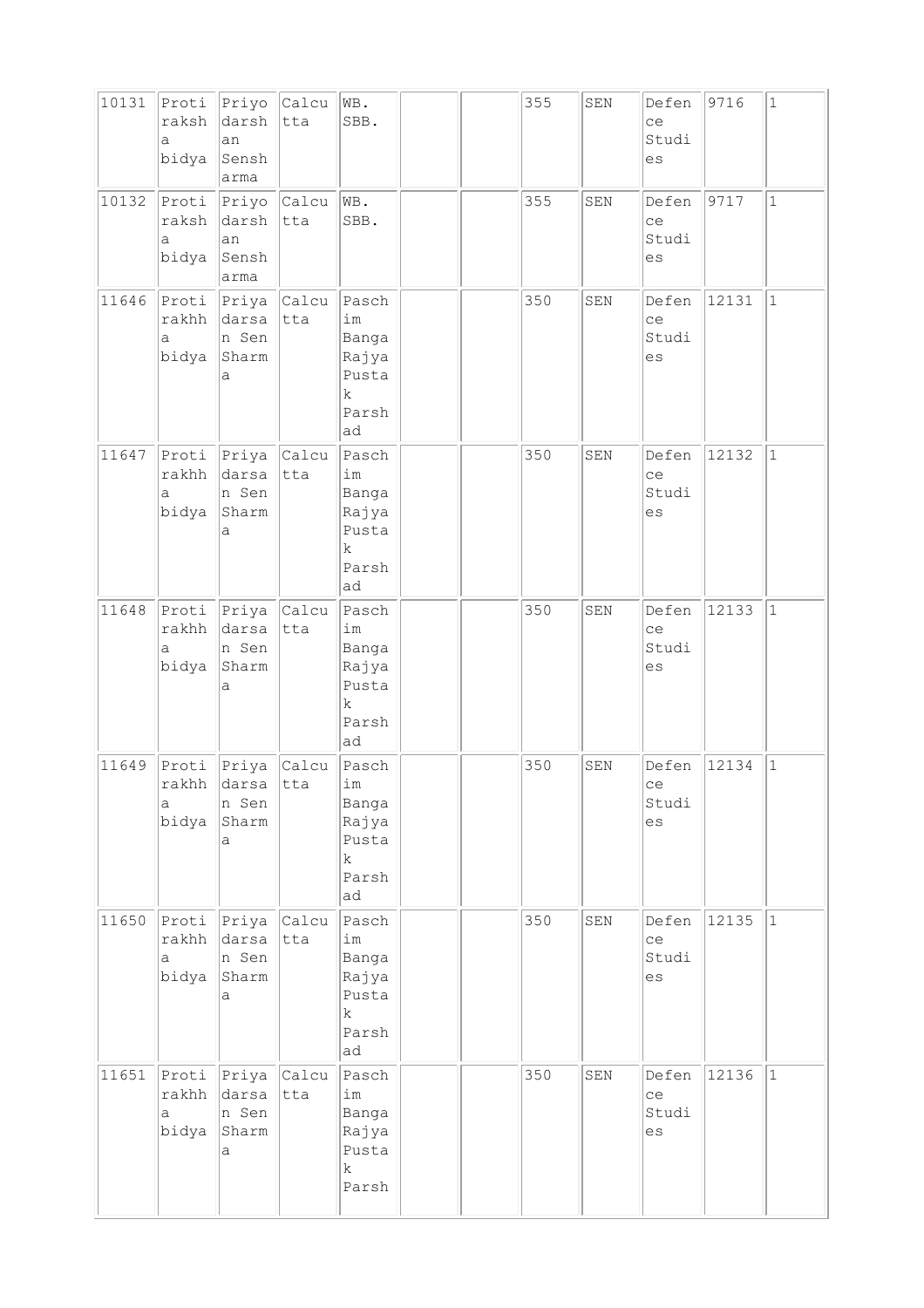|       |                              |                                                       |                     | ad                                                                   |  |     |     |                            |       |              |
|-------|------------------------------|-------------------------------------------------------|---------------------|----------------------------------------------------------------------|--|-----|-----|----------------------------|-------|--------------|
| 11652 | Proti<br>rakhh<br>а<br>bidya | Priya <br>darsa<br>n Sen<br>Sharm<br>a                | <b>Calcu</b><br>tta | Pasch<br>im<br>Banga<br>Rajya<br>Pusta<br>$\rm k$<br>Parsh<br>ad     |  | 350 | SEN | Defen<br>ce<br>Studi<br>es | 12137 | $\mathbf{1}$ |
| 11653 | Proti<br>rakhh<br>a<br>bidya | Priya Calcu<br>darsa<br>n Sen<br>Sharm<br>a           | tta                 | Pasch<br>im<br>Banga<br>Rajya<br>Pusta<br>$\mathbf k$<br>Parsh<br>ad |  | 350 | SEN | Defen<br>ce<br>Studi<br>es | 12138 | $\mathbf{1}$ |
| 11654 | Proti<br>rakhh<br>а<br>bidya | Priya<br>darsa<br>n Sen<br>Sharm<br>а                 | <b>Calcu</b><br>tta | Pasch<br>im<br>Banga<br>Rajya<br>Pusta<br>k<br>Parsh<br>ad           |  | 350 | SEN | Defen<br>ce<br>Studi<br>es | 12139 | $\mathbf{1}$ |
| 11655 | Proti<br>rakhh<br>a<br>bidya | Priya<br>darsa<br>n Sen<br>Sharm<br>а                 | <b>Calcu</b><br>tta | Pasch<br>im<br>Banga<br>Rajya<br>Pusta<br>$\rm k$<br>Parsh<br>ad     |  | 350 | SEN | Defen<br>ce<br>Studi<br>es | 12140 | $\mathbf{1}$ |
| 11656 | Proti<br>rakhh<br>a<br>bidya | Priya Calcu<br>darsa<br>In Sen<br>Sharm<br>а          | tta                 | Pasch<br>im<br>Banga<br>Rajya<br>Pusta<br>k<br>Parsh<br>ad           |  | 350 | SEN | Defen<br>ce<br>Studi<br>es | 12141 | $\mathbf{1}$ |
| 11657 | Proti<br>rakhh<br>а<br>bidya | $\ $ Priya $\ $ Calcu<br>darsa<br>n Sen<br>Sharm<br>а | tta                 | Pasch<br>im<br>Banga<br>Rajya<br>Pusta<br>$\rm k$<br>Parsh<br>ad     |  | 350 | SEN | Defen<br>ce<br>Studi<br>es | 12142 | $\mathbf{1}$ |
| 11658 | Proti<br>rakhh<br>a<br>bidya | Priya Calcu<br>darsa<br>n Sen<br>Sharm<br>а           | tta                 | Pasch<br>im<br>Banga<br>Rajya<br>Pusta<br>k<br>Parsh<br>ad           |  | 350 | SEN | Defen<br>ce<br>Studi<br>es | 12143 | $\mathbf{1}$ |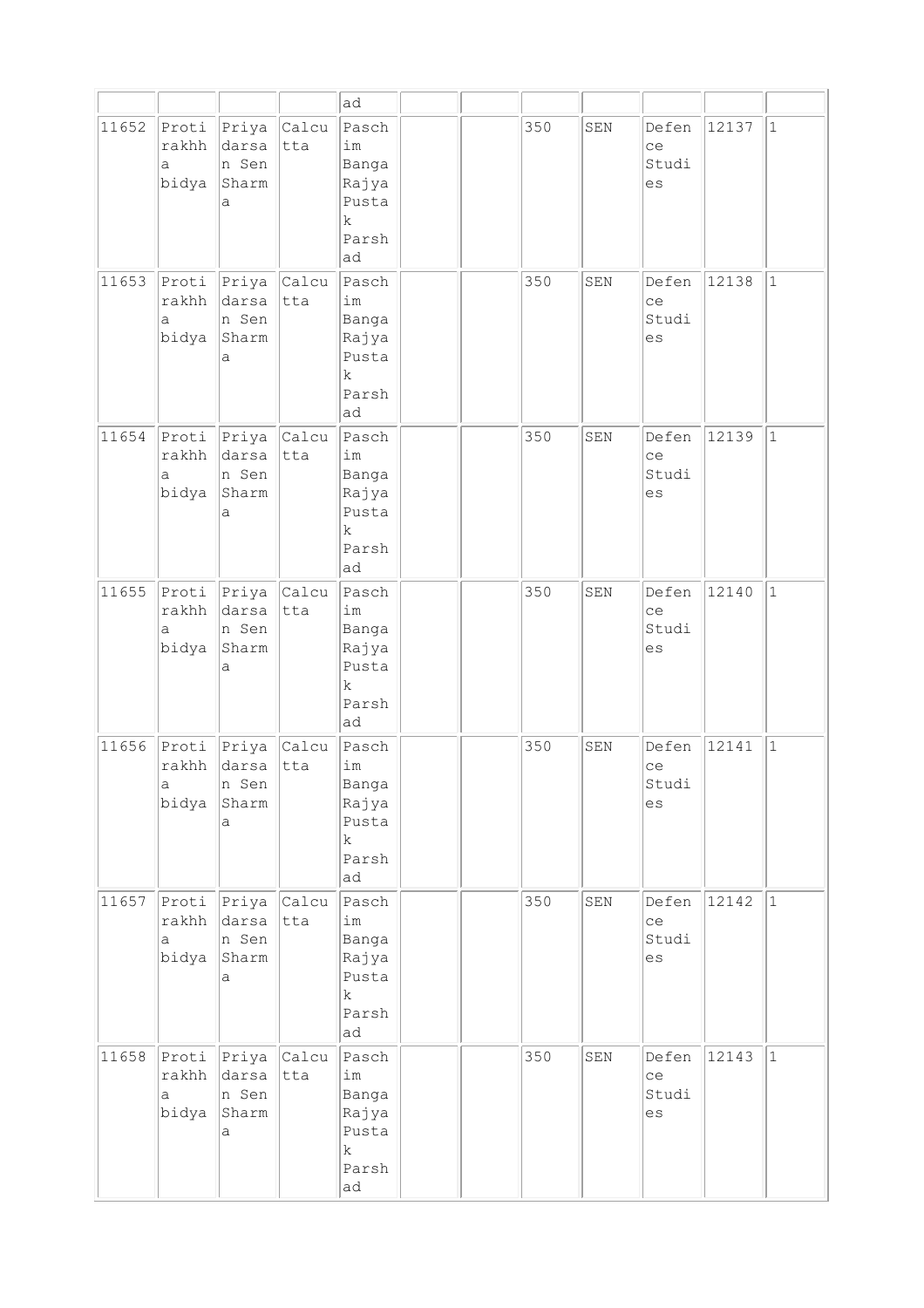| 11659 | Proti<br>rakhh<br>a<br>bidya     | Priya<br>darsa<br>n Sen<br>Sharm<br>a                           | $ $ Calcu<br>tta | Pasch<br>im<br>Banga<br>Rajya<br>Pusta<br>$\mathbf k$<br>Parsh<br>ad |  | 350 | ${\tt SEN}$ | Defen<br>ce<br>Studi<br>es | 12144 | $\mathbf{1}$ |
|-------|----------------------------------|-----------------------------------------------------------------|------------------|----------------------------------------------------------------------|--|-----|-------------|----------------------------|-------|--------------|
| 11660 | Proti<br>rakhh<br>а<br>bidya     | Priya Calcu<br>darsa<br>n Sen<br>Sharm<br>a                     | tta              | Pasch<br>im<br>Banga<br>Rajya<br>Pusta<br>$\rm k$<br>Parsh<br>ad     |  | 350 | ${\tt SEM}$ | Defen<br>ce<br>Studi<br>es | 12145 | $\mathbf{1}$ |
| 11661 | Proti<br>rakhh<br>a<br>bidya     | Priya Calcu<br>darsa<br>n Sen<br>Sharm<br>а                     | tta              | Pasch<br>im<br>Banga<br>Rajya<br>Pusta<br>k<br>Parsh<br>ad           |  | 350 | SEN         | Defen<br>ce<br>Studi<br>es | 12146 | $\mathbf{1}$ |
| 11662 | $ $ Proti<br>rakhh<br>а<br>bidya | $\ $ Priya $\ $ Calcu<br>darsa<br>n Sen<br>Sharm<br>а           | tta              | Pasch<br>im<br>Banga<br>Rajya<br>Pusta<br>k<br>Parsh<br>ad           |  | 350 | SEN         | Defen<br>ce<br>Studi<br>es | 12147 | $\mathbf{1}$ |
| 11663 | Proti<br>rakhh<br>а<br>bidya     | $\ $ Priya $\ $ Calcu<br>darsa<br>n Sen<br>Sharm<br>$\mathsf a$ | tta              | Pasch<br>im<br>Banga<br>Rajya<br>Pusta<br>$\mathbf k$<br>Parsh<br>ad |  | 350 | SEN         | Defen<br>ce<br>Studi<br>es | 12148 | $\mathbf{1}$ |
| 11664 | Proti<br>rakhh<br>a<br>bidya     | Priya<br>darsa<br>n Sen<br>Sharm<br>a                           | Calcu<br>tta     | Pasch<br>im<br>Banga<br>Rajya<br>Pusta<br>$\mathbf k$<br>Parsh<br>ad |  | 350 | SEN         | Defen<br>ce<br>Studi<br>es | 12149 | $\mathbf{1}$ |
| 11665 | Proti<br>rakhh<br>а<br>bidya     | Priya<br>darsa<br>n Sen<br>Sharm<br>а                           | Calcu<br>tta     | Pasch<br>im<br>Banga<br>Rajya<br>Pusta<br>$\mathbf k$<br>Parsh<br>ad |  | 350 | ${\tt SEN}$ | Defen<br>ce<br>Studi<br>es | 12150 | $\mathbf{1}$ |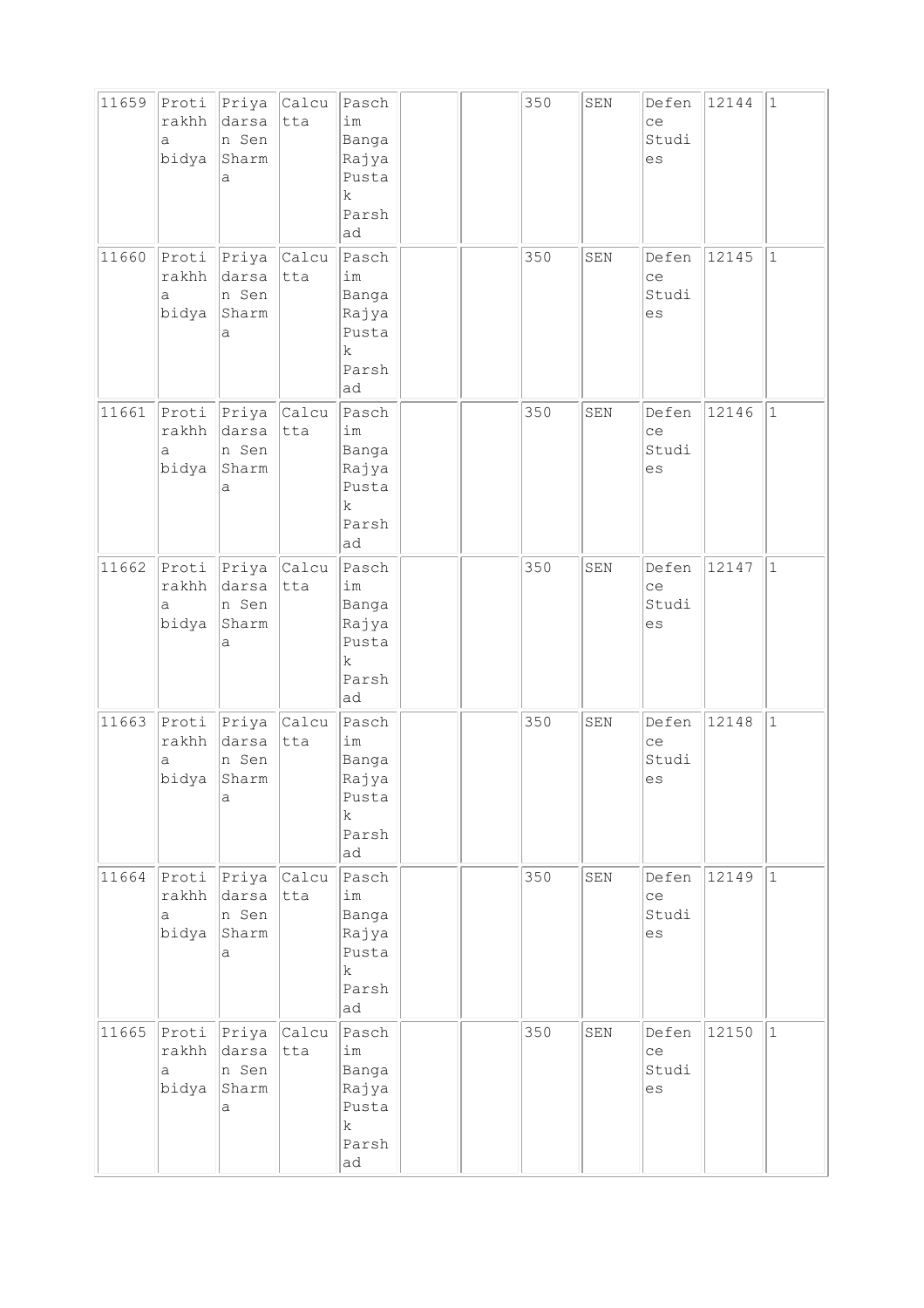| 11666 | Proti<br>rakhh<br>a<br>bidya     | $\ $ Priya $\ $ Calcu $\ $<br>darsa tta<br>n Sen<br>Sharm<br>а |              | Pasch<br>im<br>Banga<br>Rajya<br>Pusta<br>$\mathbf k$<br>Parsh<br>ad |  | 350 | SEN         | Defen<br>ce<br>Studi<br>es | 12151 | $1\,$        |
|-------|----------------------------------|----------------------------------------------------------------|--------------|----------------------------------------------------------------------|--|-----|-------------|----------------------------|-------|--------------|
| 11667 | Proti<br>rakhh<br>а<br>bidya     | Priya Calcu<br>darsa<br>n Sen<br>Sharm<br>а                    | tta          | Pasch<br>im<br>Banga<br>Rajya<br>Pusta<br>k<br>Parsh<br>ad           |  | 350 | SEN         | Defen<br>ce<br>Studi<br>es | 12152 | $\mathbf{1}$ |
| 11668 | Proti<br>rakhh<br>a<br>bidya     | Priya Calcu<br>darsa  tta<br>n Sen<br>Sharm<br>а               |              | Pasch<br>im<br>Banga<br>Rajya<br>Pusta<br>$\mathbf k$<br>Parsh<br>ad |  | 350 | SEN         | Defen<br>ce<br>Studi<br>es | 12153 | $\mathbf{1}$ |
| 11669 | $ $ Proti<br>rakhh<br>а<br>bidya | $\ $ Priya $\ $ Calcu<br>darsa<br>n Sen<br>Sharm<br>а          | tta          | Pasch<br>im<br>Banga<br>Rajya<br>Pusta<br>k<br>Parsh<br>ad           |  | 350 | SEN         | Defen<br>ce<br>Studi<br>es | 12154 | $\mathbf{1}$ |
| 11670 | Proti<br>rakhh<br>а<br>bidya     | $ Priya $ Calcu<br>darsa<br>n Sen<br>Sharm<br>$\mathsf a$      | tta          | Pasch<br>im<br>Banga<br>Rajya<br>Pusta<br>$\mathbf k$<br>Parsh<br>ad |  | 350 | ${\tt SEM}$ | Defen<br>ce<br>Studi<br>es | 12155 | $1\,$        |
| 11671 | Proti<br>rakhh<br>a<br>bidya     | Priya<br>darsa<br>n Sen<br>Sharm<br>a                          | Calcu<br>tta | Pasch<br>im<br>Banga<br>Rajya<br>Pusta<br>$\mathbf k$<br>Parsh<br>ad |  | 350 | SEN         | Defen<br>ce<br>Studi<br>es | 12156 | $1\,$        |
| 11672 | Proti<br>rakhh<br>a<br>bidya     | Priya<br>darsa<br>n Sen<br>Sharm<br>a                          | Calcu<br>tta | Pasch<br>im<br>Banga<br>Rajya<br>Pusta<br>$\mathbf k$<br>Parsh<br>ad |  | 350 | ${\tt SEN}$ | Defen<br>ce<br>Studi<br>es | 12157 | $\mathbf{1}$ |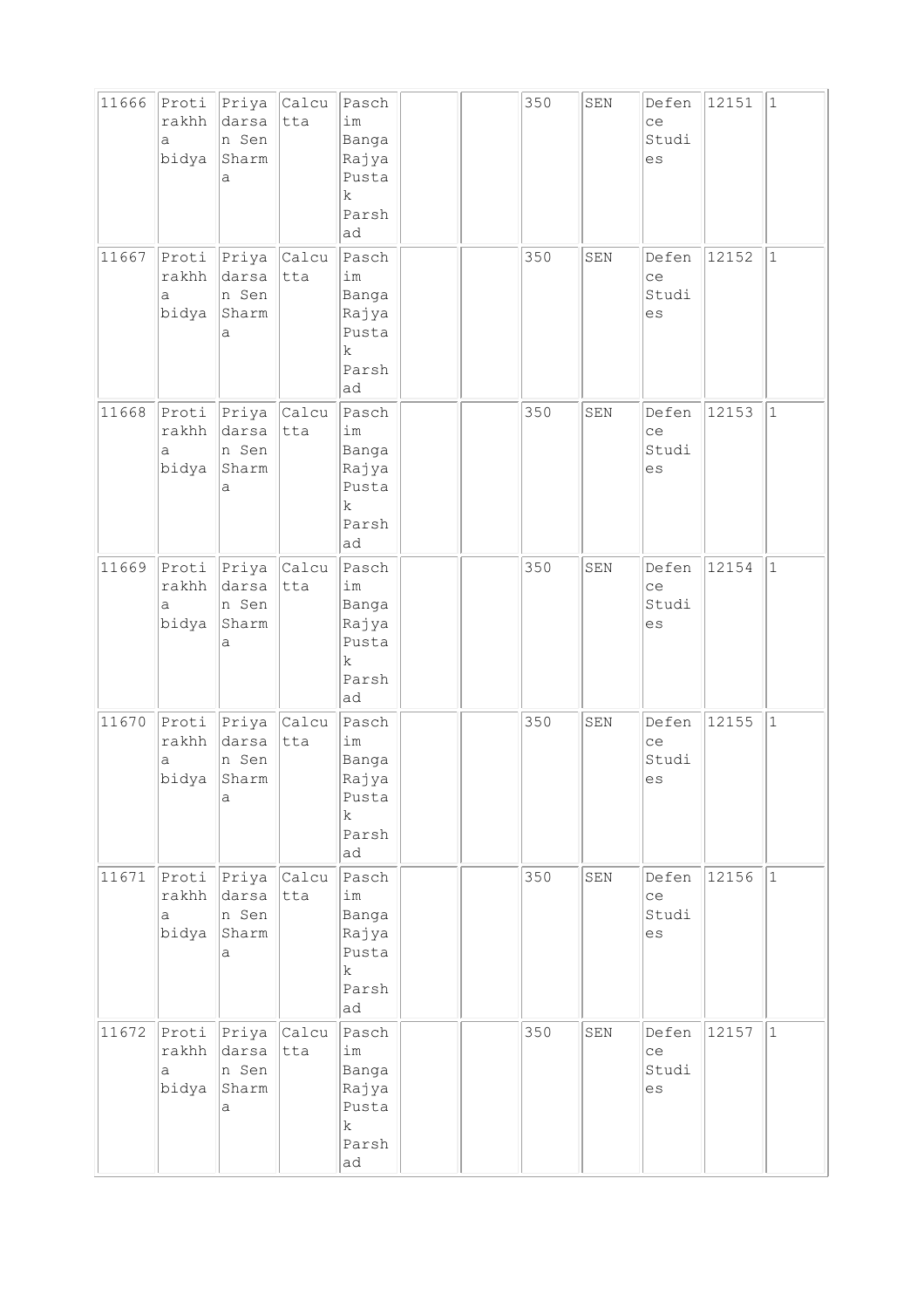| 11673 | Proti<br>rakhh<br>a<br>bidya | $\left \right $ Priya $\left \right $ Calcu $\left \right $<br>darsa<br>n Sen<br>Sharm<br>а | tta          | Pasch<br>im<br>Banga<br>Rajya<br>Pusta<br>$\mathbf k$<br>Parsh<br>ad |  | 350 | ${\tt SEN}$ | Defen<br>ce<br>Studi<br>es | 12158 | $1\,$        |
|-------|------------------------------|---------------------------------------------------------------------------------------------|--------------|----------------------------------------------------------------------|--|-----|-------------|----------------------------|-------|--------------|
| 11674 | Proti<br>rakhh<br>а<br>bidya | Priya Calcu<br>darsa<br>n Sen<br>Sharm<br>а                                                 | tta          | Pasch<br>im<br>Banga<br>Rajya<br>Pusta<br>k<br>Parsh<br>ad           |  | 350 | SEN         | Defen<br>ce<br>Studi<br>es | 12159 | $\mathbf{1}$ |
| 11675 | Proti<br>rakhh<br>a<br>bidya | Priya Calcu<br>darsa  tta<br>n Sen<br>Sharm<br>а                                            |              | Pasch<br>im<br>Banga<br>Rajya<br>Pusta<br>$\mathbf k$<br>Parsh<br>ad |  | 350 | SEN         | Defen<br>ce<br>Studi<br>es | 12160 | $\mathbf{1}$ |
| 11676 | Proti<br>rakhh<br>а<br>bidya | Priya Calcu<br>darsa<br>n Sen<br>Sharm<br>а                                                 | tta          | Pasch<br>im<br>Banga<br>Rajya<br>Pusta<br>k<br>Parsh<br>ad           |  | 350 | SEN         | Defen<br>ce<br>Studi<br>es | 12161 | $\mathbf{1}$ |
| 11677 | Proti<br>rakhh<br>а<br>bidya | $ Priya $ Calcu<br>darsa<br>n Sen<br>Sharm<br>$\mathsf a$                                   | tta          | Pasch<br>im<br>Banga<br>Rajya<br>Pusta<br>$\mathbf k$<br>Parsh<br>ad |  | 350 | ${\tt SEM}$ | Defen<br>ce<br>Studi<br>es | 12162 | $1\,$        |
| 11678 | Proti<br>rakhh<br>a<br>bidya | Priya<br>darsa<br>n Sen<br>Sharm<br>a                                                       | Calcu<br>tta | Pasch<br>im<br>Banga<br>Rajya<br>Pusta<br>$\mathbf k$<br>Parsh<br>ad |  | 350 | SEN         | Defen<br>ce<br>Studi<br>es | 12163 | $1\,$        |
| 11679 | Proti<br>rakhh<br>a<br>bidya | Priya<br>darsa<br>n Sen<br>Sharm<br>a                                                       | Calcu<br>tta | Pasch<br>im<br>Banga<br>Rajya<br>Pusta<br>$\mathbf k$<br>Parsh<br>ad |  | 350 | ${\tt SEN}$ | Defen<br>ce<br>Studi<br>es | 12164 | $\mathbf{1}$ |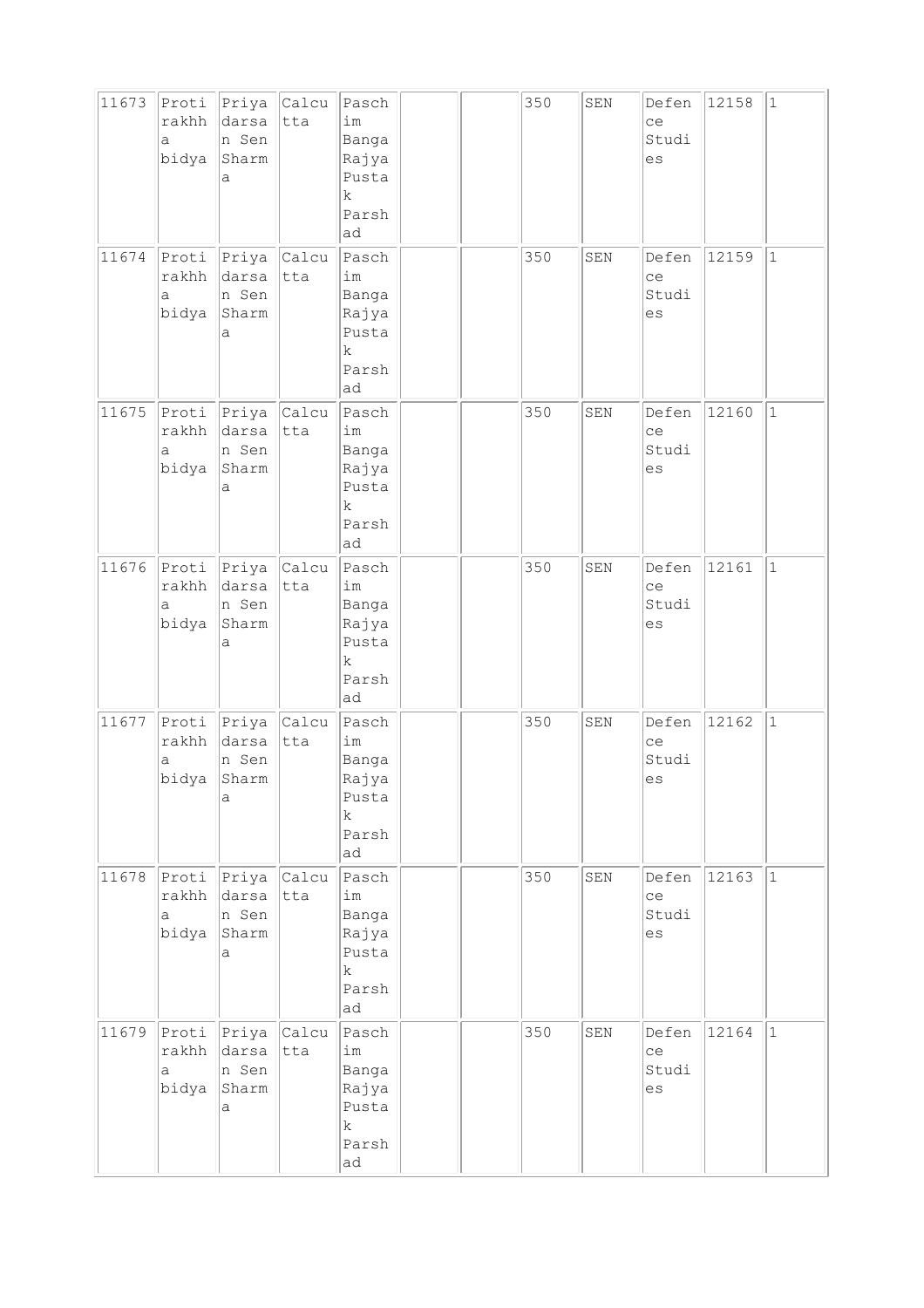| 11680 | Proti<br>rakhh<br>a<br>bidya            | Priya<br>darsa<br>n Sen<br>Sharm<br>a                 | $ $ Calcu<br>tta | Pasch<br>im<br>Banga<br>Rajya<br>Pusta<br>$\mathbf k$<br>Parsh<br>ad         |  | 350 | ${\tt SEN}$ | Defen<br>ce<br>Studi<br>es | 12165 | $\mathbf{1}$ |
|-------|-----------------------------------------|-------------------------------------------------------|------------------|------------------------------------------------------------------------------|--|-----|-------------|----------------------------|-------|--------------|
| 11681 | Proti<br>rakhh<br>а<br>bidya            | $\ $ Priya $\ $ Calcu<br>darsa<br>n Sen<br>Sharm<br>a | tta              | Pasch<br>im<br>Banga<br>Rajya<br>Pusta<br>$\rm k$<br>Parsh<br>ad             |  | 350 | ${\tt SEM}$ | Defen<br>ce<br>Studi<br>es | 12166 | $\mathbf{1}$ |
| 11682 | Proti<br>rakhh<br>a<br>bidya            | Priya Calcu<br>darsa<br>n Sen<br>Sharm<br>а           | tta              | Pasch<br>im<br>Banga<br>Rajya<br>Pusta<br>k<br>Parsh<br>ad                   |  | 350 | SEN         | Defen<br>ce<br>Studi<br>es | 12167 | $\mathbf{1}$ |
| 11683 | Proti<br>rakhh<br>а<br>bidya            | Priya Calcu<br>darsa<br>n Sen<br>Sharm<br>а           | tta              | Pasch<br>im<br>Banga<br>Rajya<br>Pusta<br>k<br>Parsh<br>ad                   |  | 350 | SEN         | Defen<br>ce<br>Studi<br>es | 12168 | $\mathbf{1}$ |
| 11684 | Proti<br>rakhh<br>а<br>bidya            | Subim<br>a1<br>Deb                                    | Calcu<br>tta     | $\vert$ Pasch<br>im<br>Banga<br>Rajya<br>Pusta<br>$\mathbf k$<br>Parsh<br>ad |  | 350 | DEB         | Defen<br>ce<br>Studi<br>es | 12169 | $\mathbf{1}$ |
| 11685 | Proti<br>rakhh<br>a<br>bidya            | Subim<br>a1<br>Deb                                    | Calcu<br>tta     | Pasch<br>im<br>Banga<br>Rajya<br>Pusta<br>$\mathbf k$<br>Parsh<br>ad         |  | 350 | DEB         | Defen<br>ce<br>Studi<br>es | 12170 | $\mathbf{1}$ |
| 11686 | Proti<br>rakhh<br>$\mathsf{a}$<br>bidya | Subim<br>a1<br>Deb                                    | Calcu<br>tta     | Pasch<br>im<br>Banga<br>Rajya<br>Pusta<br>$\rm k$<br>Parsh<br>ad             |  | 350 | DEB         | Defen<br>ce<br>Studi<br>es | 12171 | $\mathbf{1}$ |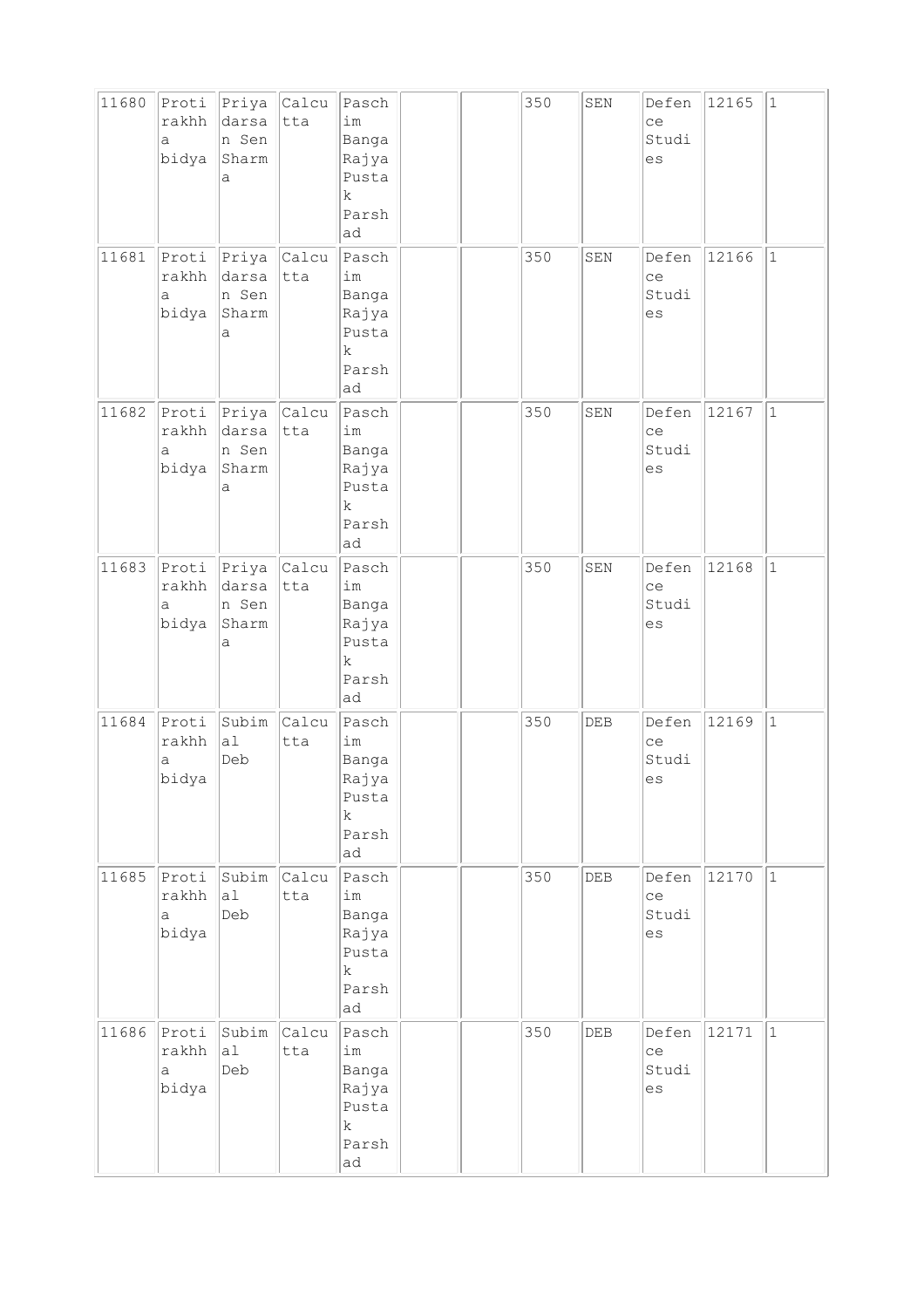| 11687 | Proti<br>rakhh<br>a<br>bidya           | Subim<br>a1<br>Deb  | Calcu<br>tta | Pasch<br>im<br>Banga<br>Rajya<br>Pusta<br>k<br>Parsh<br>ad           |  | 350 | DEB         | Defen<br>ce<br>Studi<br>es | 12172 | $1\,$        |
|-------|----------------------------------------|---------------------|--------------|----------------------------------------------------------------------|--|-----|-------------|----------------------------|-------|--------------|
| 11688 | Proti<br>rakhh<br>а<br>bidya           | Subim<br>a1<br>Deb  | Calcu<br>tta | Pasch<br>im<br>Banga<br>Rajya<br>Pusta<br>$\mathbf k$<br>Parsh<br>ad |  | 350 | DEB         | Defen<br>ce<br>Studi<br>es | 12173 | $\mathbf{1}$ |
| 11689 | Proti<br>rakhh<br>a<br>bidya           | Subim<br>a1<br>Deb  | Calcu<br>tta | Pasch<br>im<br>Banga<br>Rajya<br>Pusta<br>k<br>Parsh<br>ad           |  | 350 | DEB         | Defen<br>ce<br>Studi<br>es | 12174 | $\mathbf{1}$ |
| 11690 | Proti<br>rakhh<br>а<br>bidya           | Subim<br>a1<br>Deb  | Calcu<br>tta | Pasch<br>im<br>Banga<br>Rajya<br>Pusta<br>k<br>Parsh<br>ad           |  | 350 | DEB         | Defen<br>ce<br>Studi<br>es | 12175 | $\mathbf{1}$ |
| 11691 | Proti<br>rakhh<br>а<br>bidya           | Subim<br> a1<br>Deb | Calcu<br>tta | Pasch<br>im<br>Banga<br>Rajya<br>Pusta<br>$\mathbf k$<br>Parsh<br>ad |  | 350 | DEB         | Defen<br>ce<br>Studi<br>es | 12176 | $\mathbf{1}$ |
| 11692 | Proti<br>rakhh<br>a<br>bidya           | Subim<br>a1<br>Deb  | Calcu<br>tta | Pasch<br>im<br>Banga<br>Rajya<br>Pusta<br>$\mathbf k$<br>Parsh<br>ad |  | 350 | DEB         | Defen<br>ce<br>Studi<br>es | 12177 | $\mathbf{1}$ |
| 11693 | Proti<br>rakhh<br>$\mathsf a$<br>bidya | Subim<br>al<br>Deb  | Calcu<br>tta | Pasch<br>im<br>Banga<br>Rajya<br>Pusta<br>$\mathbf k$<br>Parsh<br>ad |  | 350 | ${\tt DEB}$ | Defen<br>ce<br>Studi<br>es | 12178 | $\mathbf{1}$ |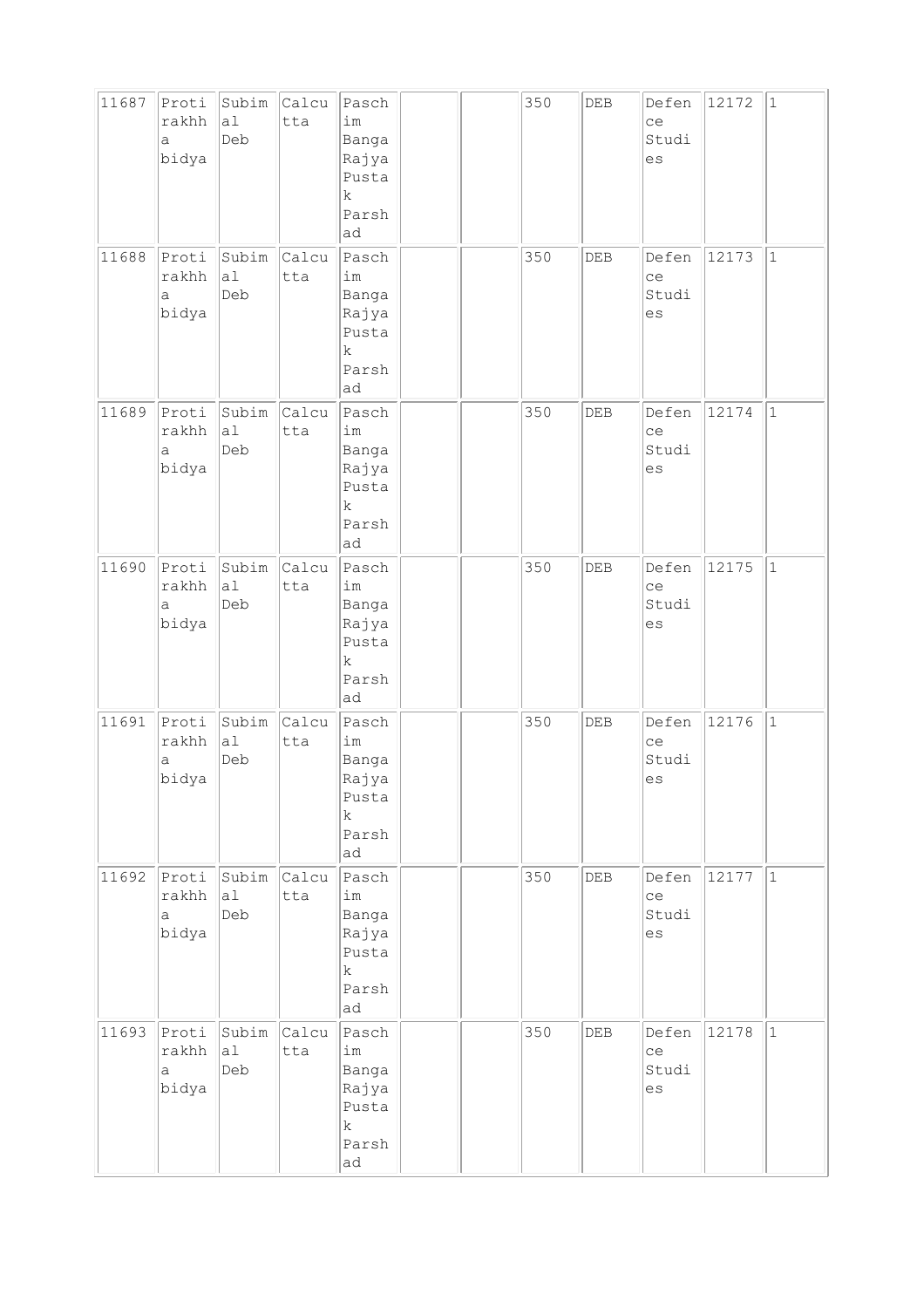| 11694 | Proti<br>rakhh<br>a<br>bidya           | Subim<br>a1<br>Deb  | Calcu<br>tta | Pasch<br>im<br>Banga<br>Rajya<br>Pusta<br>k<br>Parsh<br>ad           |  | 350 | DEB         | Defen<br>ce<br>Studi<br>es | 12179 | $1\,$        |
|-------|----------------------------------------|---------------------|--------------|----------------------------------------------------------------------|--|-----|-------------|----------------------------|-------|--------------|
| 11695 | Proti<br>rakhh<br>а<br>bidya           | Subim<br>a1<br>Deb  | Calcu<br>tta | Pasch<br>im<br>Banga<br>Rajya<br>Pusta<br>$\mathbf k$<br>Parsh<br>ad |  | 350 | DEB         | Defen<br>ce<br>Studi<br>es | 12180 | $\mathbf{1}$ |
| 11696 | Proti<br>rakhh<br>a<br>bidya           | Subim<br>a1<br>Deb  | Calcu<br>tta | Pasch<br>im<br>Banga<br>Rajya<br>Pusta<br>k<br>Parsh<br>ad           |  | 350 | DEB         | Defen<br>ce<br>Studi<br>es | 12181 | $\mathbf{1}$ |
| 11697 | Proti<br>rakhh<br>а<br>bidya           | Subim<br>a1<br>Deb  | Calcu<br>tta | Pasch<br>im<br>Banga<br>Rajya<br>Pusta<br>k<br>Parsh<br>ad           |  | 350 | DEB         | Defen<br>ce<br>Studi<br>es | 12182 | $\mathbf{1}$ |
| 11698 | Proti<br>rakhh<br>а<br>bidya           | Subim<br> a1<br>Deb | Calcu<br>tta | Pasch<br>im<br>Banga<br>Rajya<br>Pusta<br>$\mathbf k$<br>Parsh<br>ad |  | 350 | DEB         | Defen<br>ce<br>Studi<br>es | 12183 | $\mathbf{1}$ |
| 11699 | Proti<br>rakhh<br>a<br>bidya           | Subim<br>a1<br>Deb  | Calcu<br>tta | Pasch<br>im<br>Banga<br>Rajya<br>Pusta<br>$\mathbf k$<br>Parsh<br>ad |  | 350 | DEB         | Defen<br>ce<br>Studi<br>es | 12184 | $\mathbf{1}$ |
| 11700 | Proti<br>rakhh<br>$\mathsf a$<br>bidya | Subim<br>a1<br>Deb  | Calcu<br>tta | Pasch<br>im<br>Banga<br>Rajya<br>Pusta<br>$\mathbf k$<br>Parsh<br>ad |  | 350 | ${\rm DEB}$ | Defen<br>ce<br>Studi<br>es | 12185 | $\mathbf{1}$ |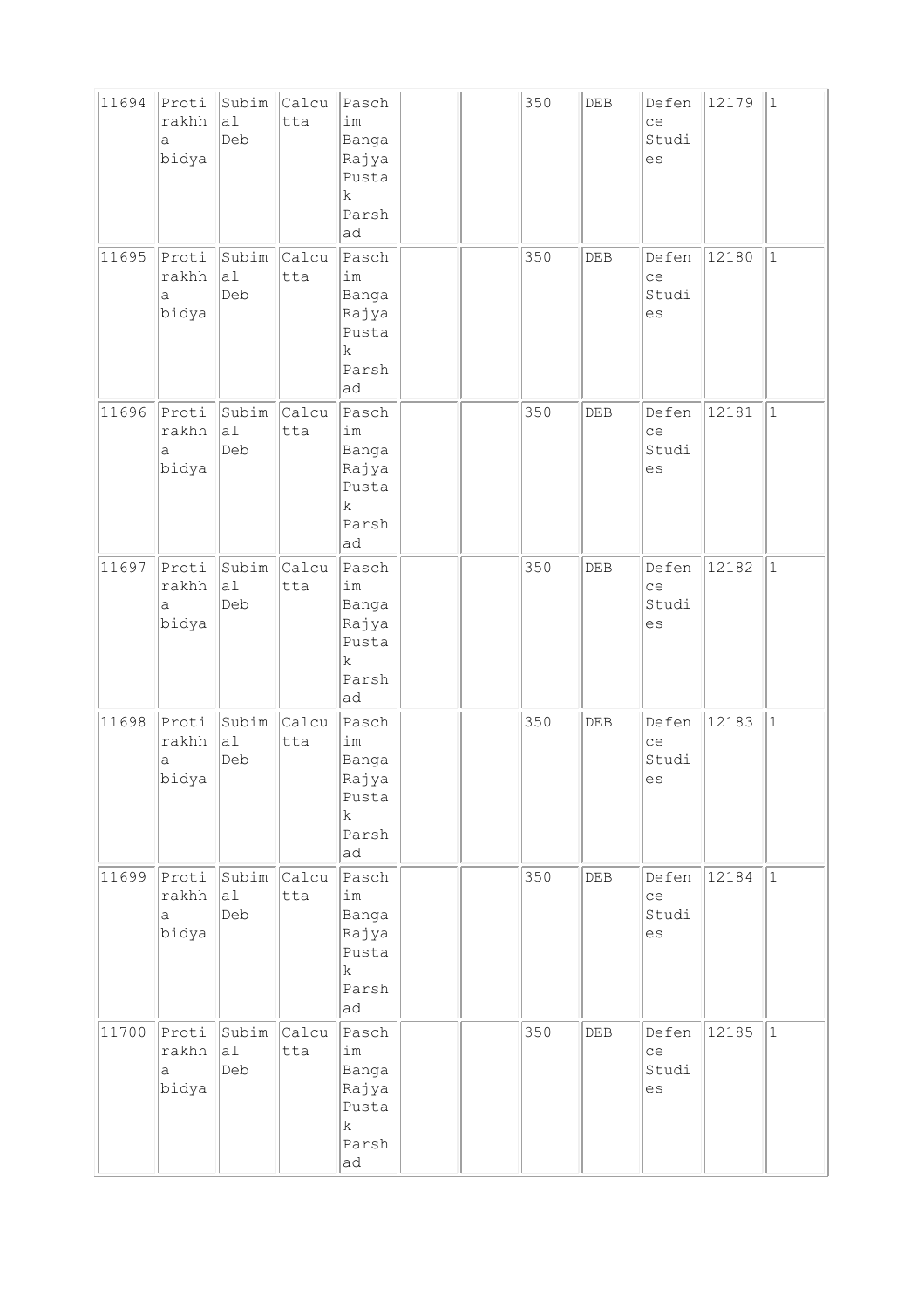| 11701 | Proti<br>rakhh<br>a<br>bidya           | Subim<br>a1<br>Deb  | Calcu<br>tta | Pasch<br>im<br>Banga<br>Rajya<br>Pusta<br>k<br>Parsh<br>ad           |  | 350 | DEB         | Defen<br>ce<br>Studi<br>es | 12186 | $1\,$        |
|-------|----------------------------------------|---------------------|--------------|----------------------------------------------------------------------|--|-----|-------------|----------------------------|-------|--------------|
| 11702 | Proti<br>rakhh<br>а<br>bidya           | Subim<br>a1<br>Deb  | Calcu<br>tta | Pasch<br>im<br>Banga<br>Rajya<br>Pusta<br>$\mathbf k$<br>Parsh<br>ad |  | 350 | DEB         | Defen<br>ce<br>Studi<br>es | 12187 | $\mathbf{1}$ |
| 11703 | Proti<br>rakhh<br>a<br>bidya           | Subim<br>a1<br>Deb  | Calcu<br>tta | Pasch<br>im<br>Banga<br>Rajya<br>Pusta<br>k<br>Parsh<br>ad           |  | 350 | DEB         | Defen<br>ce<br>Studi<br>es | 12188 | $\mathbf{1}$ |
| 11704 | Proti<br>rakhh<br>а<br>bidya           | Subim<br>a1<br>Deb  | Calcu<br>tta | Pasch<br>im<br>Banga<br>Rajya<br>Pusta<br>k<br>Parsh<br>ad           |  | 350 | DEB         | Defen<br>ce<br>Studi<br>es | 12189 | $\mathbf{1}$ |
| 11705 | Proti<br>rakhh<br>а<br>bidya           | Subim<br> a1<br>Deb | Calcu<br>tta | Pasch<br>im<br>Banga<br>Rajya<br>Pusta<br>$\mathbf k$<br>Parsh<br>ad |  | 350 | DEB         | Defen<br>ce<br>Studi<br>es | 12190 | $\mathbf{1}$ |
| 11706 | Proti<br>rakhh<br>a<br>bidya           | Subim<br>a1<br>Deb  | Calcu<br>tta | Pasch<br>im<br>Banga<br>Rajya<br>Pusta<br>$\mathbf k$<br>Parsh<br>ad |  | 350 | DEB         | Defen<br>ce<br>Studi<br>es | 12191 | $\mathbf{1}$ |
| 11707 | Proti<br>rakhh<br>$\mathsf a$<br>bidya | Subim<br>al<br>Deb  | Calcu<br>tta | Pasch<br>im<br>Banga<br>Rajya<br>Pusta<br>$\mathbf k$<br>Parsh<br>ad |  | 350 | ${\tt DEB}$ | Defen<br>ce<br>Studi<br>es | 12192 | $\mathbf{1}$ |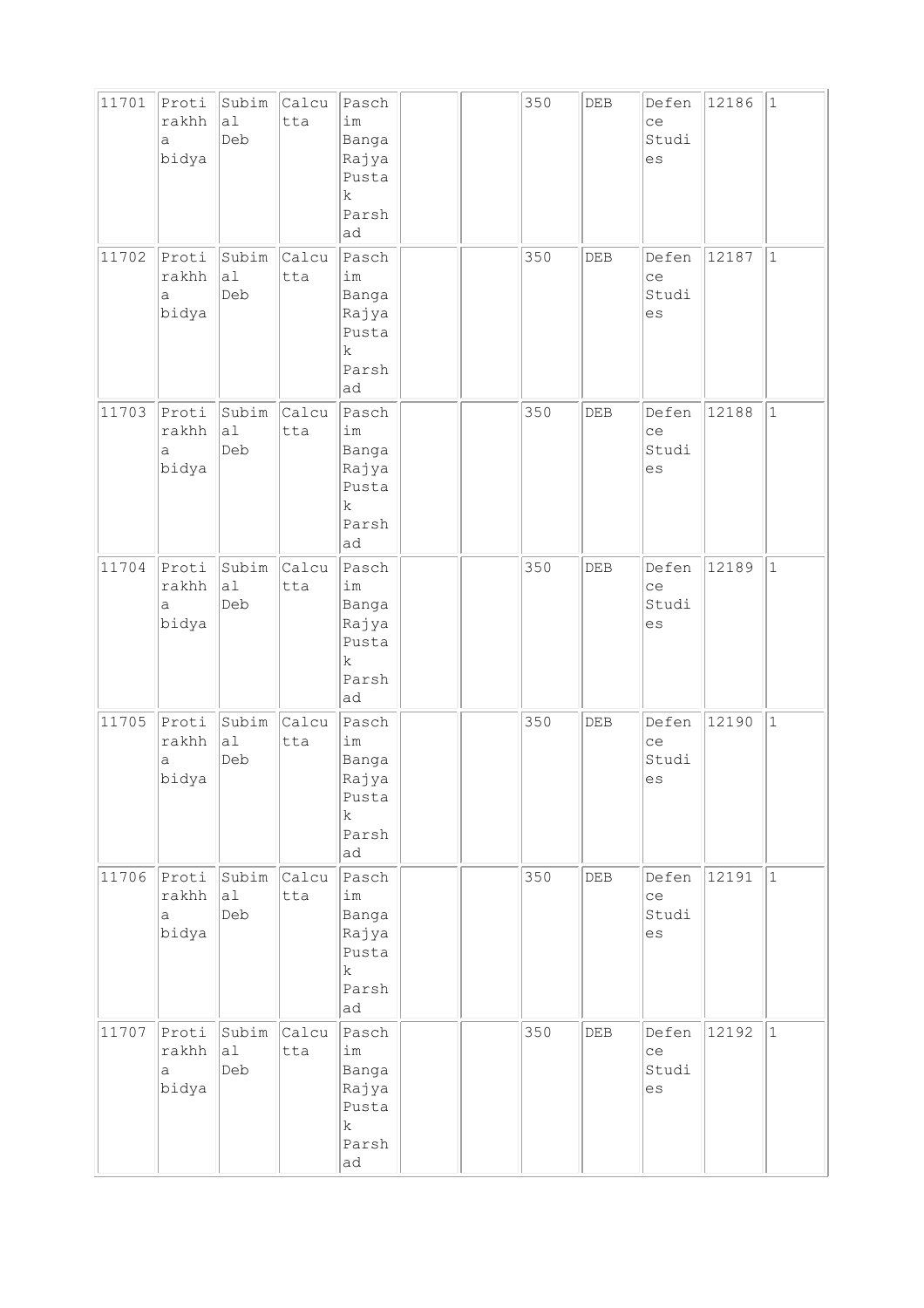| 11708 | Proti<br>rakhh<br>a<br>bidya           | Subim<br>a1<br>Deb   | Calcu<br>tta | Pasch<br>im<br>Banga<br>Rajya<br>Pusta<br>k<br>Parsh<br>ad           |  | 350 | DEB         | Defen<br>ce<br>Studi<br>es | 12193 | $1\,$        |
|-------|----------------------------------------|----------------------|--------------|----------------------------------------------------------------------|--|-----|-------------|----------------------------|-------|--------------|
| 11709 | Proti<br>rakhh<br>а<br>bidya           | Subim<br>a1<br>Deb   | Calcu<br>tta | Pasch<br>im<br>Banga<br>Rajya<br>Pusta<br>$\mathbf k$<br>Parsh<br>ad |  | 350 | DEB         | Defen<br>ce<br>Studi<br>es | 12194 | $\mathbf{1}$ |
| 11710 | Proti<br>rakhh<br>a<br>bidya           | Subim<br>a1<br>Deb   | Calcu<br>tta | Pasch<br>im<br>Banga<br>Rajya<br>Pusta<br>k<br>Parsh<br>ad           |  | 350 | DEB         | Defen<br>ce<br>Studi<br>es | 12195 | $\mathbf{1}$ |
| 11711 | Proti<br>rakhh<br>а<br>bidya           | Subim<br>a1<br>Deb   | Calcu<br>tta | Pasch<br>im<br>Banga<br>Rajya<br>Pusta<br>k<br>Parsh<br>ad           |  | 350 | DEB         | Defen<br>ce<br>Studi<br>es | 12196 | $\mathbf{1}$ |
| 11712 | Proti<br>rakhh<br>а<br>bidya           | Subim<br> a1 <br>Deb | Calcu<br>tta | Pasch<br>im<br>Banga<br>Rajya<br>Pusta<br>$\mathbf k$<br>Parsh<br>ad |  | 350 | ${\tt DEB}$ | Defen<br>ce<br>Studi<br>es | 12197 | $\mathbf{1}$ |
| 11713 | Proti<br>rakhh<br>a<br>bidya           | Subim<br>a1<br>Deb   | Calcu<br>tta | Pasch<br>im<br>Banga<br>Rajya<br>Pusta<br>$\mathbf k$<br>Parsh<br>ad |  | 350 | DEB         | Defen<br>ce<br>Studi<br>es | 12198 | $\mathbf{1}$ |
| 11714 | Proti<br>rakhh<br>$\mathsf a$<br>bidya | Subim<br>al<br>Deb   | Calcu<br>tta | Pasch<br>im<br>Banga<br>Rajya<br>Pusta<br>$\mathbf k$<br>Parsh<br>ad |  | 350 | ${\tt DEB}$ | Defen<br>ce<br>Studi<br>es | 12199 | $\mathbf{1}$ |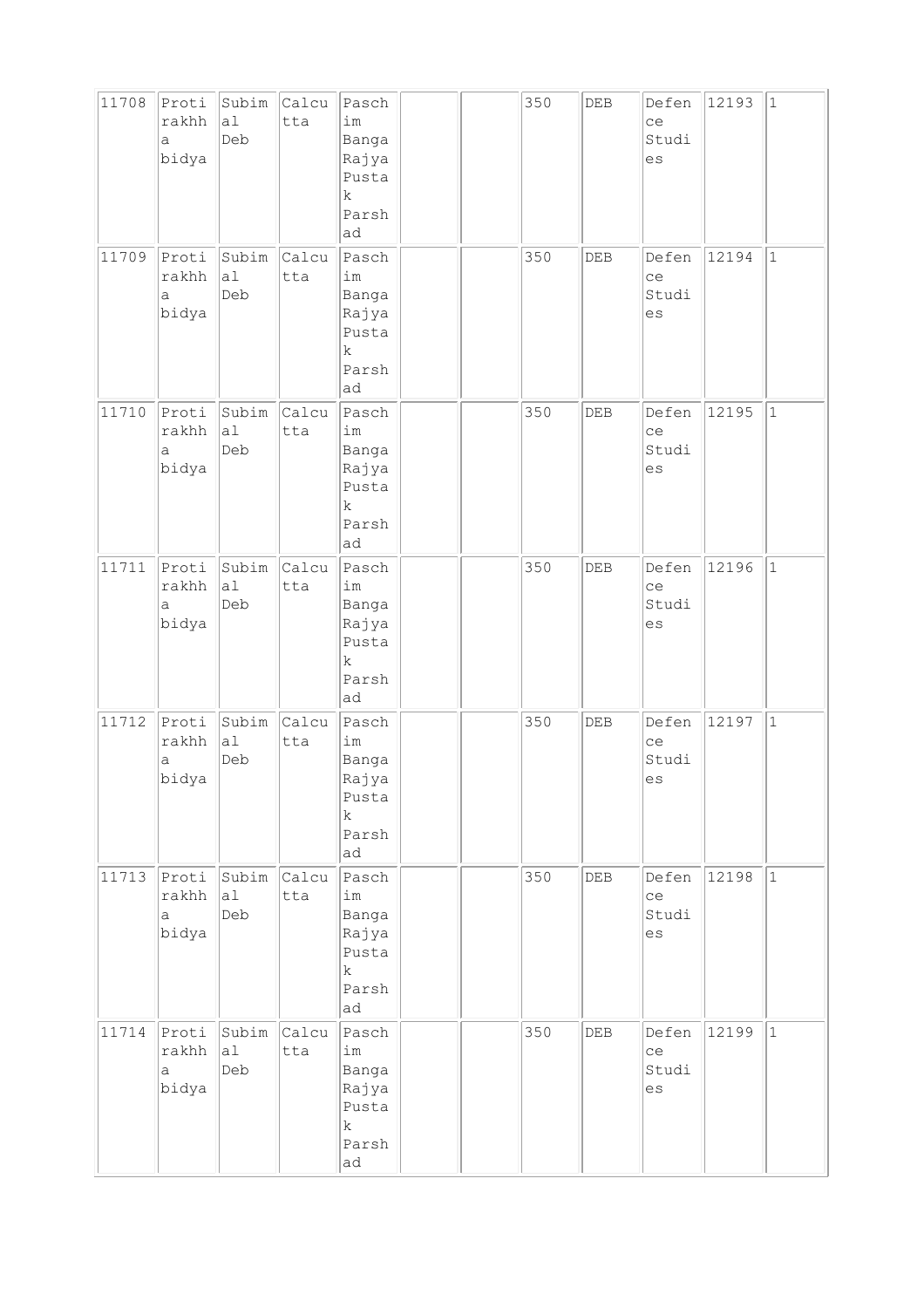| 11715 | Proti<br>rakhh<br>a<br>bidya           | Subim<br>a1<br>Deb  | Calcu<br>tta | Pasch<br>im<br>Banga<br>Rajya<br>Pusta<br>k<br>Parsh<br>ad           |  | 350 | DEB         | Defen<br>ce<br>Studi<br>es | 12200 | $1\,$        |
|-------|----------------------------------------|---------------------|--------------|----------------------------------------------------------------------|--|-----|-------------|----------------------------|-------|--------------|
| 11716 | Proti<br>rakhh<br>а<br>bidya           | Subim<br>a1<br>Deb  | Calcu<br>tta | Pasch<br>im<br>Banga<br>Rajya<br>Pusta<br>$\mathbf k$<br>Parsh<br>ad |  | 350 | DEB         | Defen<br>ce<br>Studi<br>es | 12201 | $\mathbf{1}$ |
| 11717 | Proti<br>rakhh<br>a<br>bidya           | Subim<br>a1<br>Deb  | Calcu<br>tta | Pasch<br>im<br>Banga<br>Rajya<br>Pusta<br>k<br>Parsh<br>ad           |  | 350 | DEB         | Defen<br>ce<br>Studi<br>es | 12202 | $\mathbf{1}$ |
| 11718 | Proti<br>rakhh<br>а<br>bidya           | Subim<br>a1<br>Deb  | Calcu<br>tta | Pasch<br>im<br>Banga<br>Rajya<br>Pusta<br>k<br>Parsh<br>ad           |  | 350 | DEB         | Defen<br>ce<br>Studi<br>es | 12203 | $\mathbf{1}$ |
| 11719 | Proti<br>rakhh<br>а<br>bidya           | Subim<br> a1<br>Deb | Calcu<br>tta | Pasch<br>im<br>Banga<br>Rajya<br>Pusta<br>$\mathbf k$<br>Parsh<br>ad |  | 350 | DEB         | Defen<br>ce<br>Studi<br>es | 12204 | $\mathbf{1}$ |
| 11720 | Proti<br>rakhh<br>a<br>bidya           | Subim<br>a1<br>Deb  | Calcu<br>tta | Pasch<br>im<br>Banga<br>Rajya<br>Pusta<br>$\mathbf k$<br>Parsh<br>ad |  | 350 | DEB         | Defen<br>ce<br>Studi<br>es | 12205 | $1\,$        |
| 11721 | Proti<br>rakhh<br>$\mathsf a$<br>bidya | Subim<br>a1<br>Deb  | Calcu<br>tta | Pasch<br>im<br>Banga<br>Rajya<br>Pusta<br>$\mathbf k$<br>Parsh<br>ad |  | 350 | ${\rm DEB}$ | Defen<br>ce<br>Studi<br>es | 12206 | $\mathbf 1$  |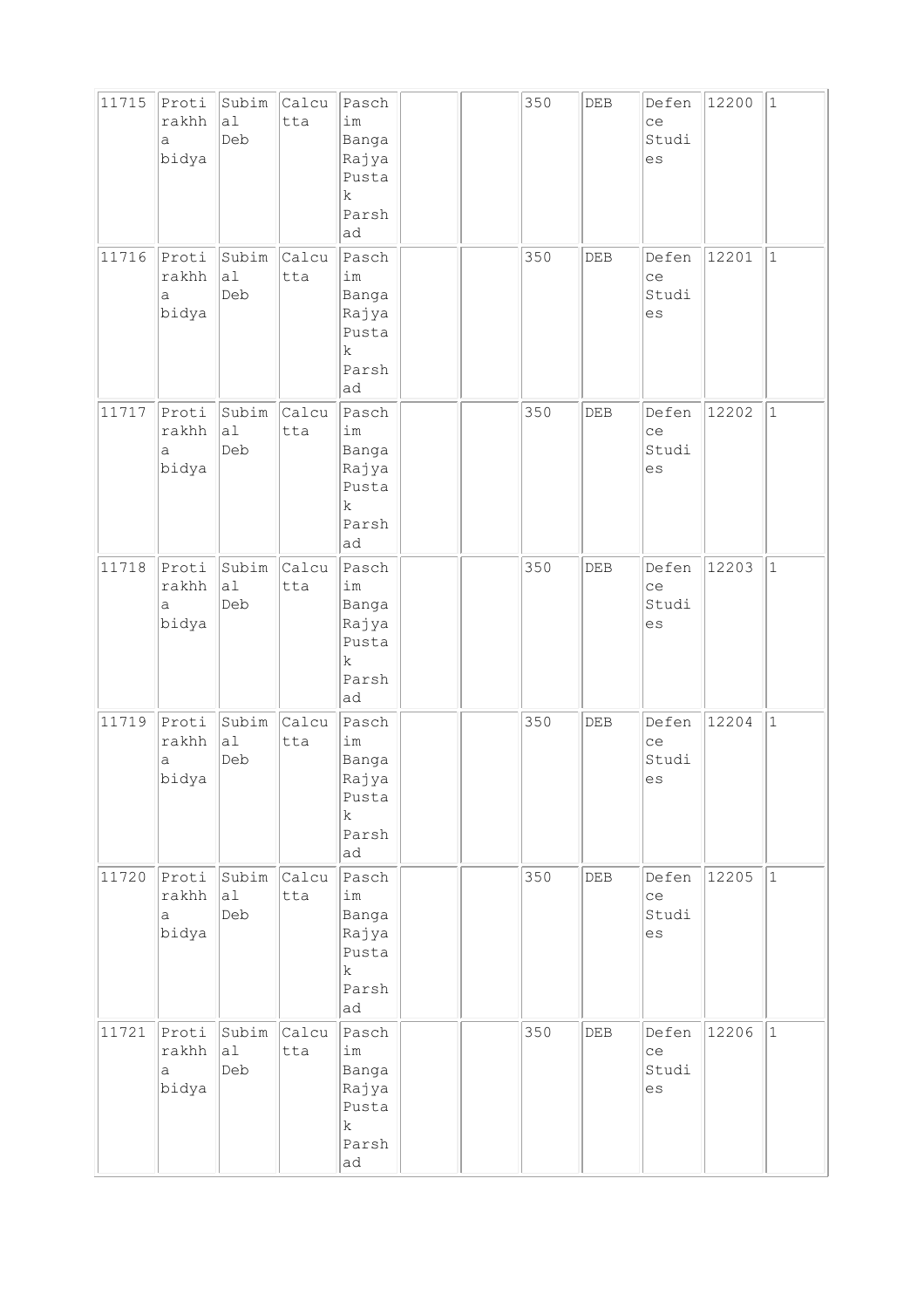| 11722 | rakhh<br>а<br>bidya<br>byaba<br>harik          | Proti Priya Calcu<br>darsa tta<br>n Sen<br>Sharm<br>a               |  |  | 350 | SHA          | Defen<br>ce<br>Studi<br>es          | 12207 | $ 1\rangle$   |
|-------|------------------------------------------------|---------------------------------------------------------------------|--|--|-----|--------------|-------------------------------------|-------|---------------|
| 11723 | rakhh<br>а<br>bidya<br>byaba<br>harik          | Proti Priya Calcu<br>darsa tta<br>n Sen<br>Sharm<br>a               |  |  | 350 | SHA          | Defen<br>ce<br>Studi<br>es          | 12208 | $\mathbf{1}$  |
| 11724 | a<br>bidya<br>byaba<br>harik                   | Proti Priya Calcu<br>rakhh darsa tta<br>n Sen<br>Sharm<br>a         |  |  | 350 | SHA          | Defen<br>ce<br>Studi<br>es          | 12209 | $\mathbf{1}$  |
| 11725 | а<br>bidya<br>byaba<br>harik                   | Proti Priya Calcu<br>rakhh darsa tta<br>n Sen<br>Sharm<br>a         |  |  | 350 | SHA          | Defen<br>ce<br>Studi<br>es          | 12210 | $\vert$ 1     |
| 11726 | rakhh<br>а<br>byaba<br>harik                   | Proti Priya Calcu<br>darsa tta<br>n Sen<br>bidya Sharm<br>a         |  |  | 350 | SHA          | Defen<br>ce<br>Studi<br>es          | 12211 | $\mathbf{1}$  |
| 11727 | a<br>bidya<br>byaba<br>harik                   | Proti Priya Calcu<br>rakhh darsa tta<br>n Sen<br>Sharm<br>a         |  |  | 350 | $_{\rm SHA}$ | Defen $ 12212$<br>ce<br>Studi<br>es |       | $\parallel$ 1 |
| 11728 | a<br>:<br>byaba<br>harik                       | Proti Priya Calcu<br>rakhh darsa tta<br>n Sen<br>bidya Sharm<br>la. |  |  | 350 | SHA          | Defen<br>ce<br>Studi<br>es          | 12213 | $\mathbf{1}$  |
| 11729 | а<br>bidya<br>$\ddot{\cdot}$<br>byaba<br>harik | Proti Priya Calcu<br>rakhh darsa tta<br>n Sen<br>Sharm<br>a         |  |  | 350 | $_{\rm SHA}$ | Defen<br>ce<br>Studi<br>es          | 12214 | $\vert$ 1     |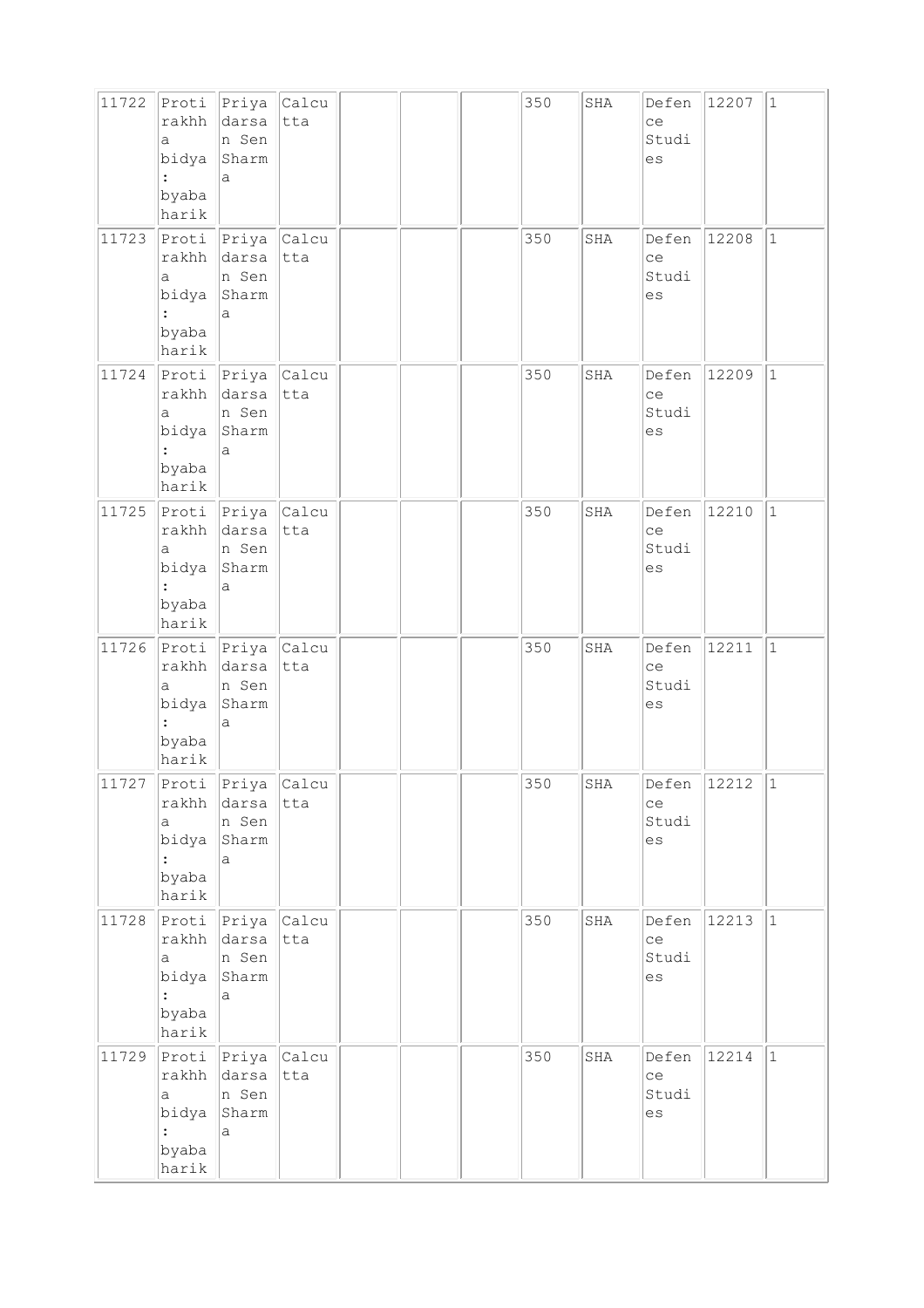| 11730 | rakhh<br>а<br>bidya<br>byaba<br>harik          | Proti Priya Calcu<br>darsa tta<br>n Sen<br>Sharm<br>a               |  |  | 350 | SHA          | Defen<br>ce<br>Studi<br>es          | 12215 | $\vert$ 1    |
|-------|------------------------------------------------|---------------------------------------------------------------------|--|--|-----|--------------|-------------------------------------|-------|--------------|
| 11731 | rakhh<br>а<br>bidya<br>byaba<br>harik          | Proti Priya Calcu<br>darsa tta<br>n Sen<br>Sharm<br>a               |  |  | 350 | SHA          | Defen<br>ce<br>Studi<br>es          | 12216 | $\mathbf{1}$ |
| 11732 | a<br>bidya<br>byaba<br>harik                   | Proti Priya Calcu<br>rakhh darsa tta<br>n Sen<br>Sharm<br>a         |  |  | 350 | SHA          | Defen<br>ce<br>Studi<br>es          | 12217 | $\mathbf{1}$ |
| 11733 | а<br>bidya<br>byaba<br>harik                   | Proti Priya Calcu<br>rakhh darsa tta<br>n Sen<br>Sharm<br>a         |  |  | 350 | SHA          | Defen<br>ce<br>Studi<br>es          | 12218 | $\mathbf{1}$ |
| 11734 | rakhh<br>а<br>byaba<br>harik                   | Proti Priya Calcu<br>darsa tta<br>n Sen<br>bidya Sharm<br>a         |  |  | 350 | SHA          | Defen<br>ce<br>Studi<br>es          | 12219 | $\vert$ 1    |
| 11735 | a<br>bidya<br>byaba<br>harik                   | Proti Priya Calcu<br>rakhh darsa tta<br>n Sen<br>Sharm<br>a         |  |  | 350 | $_{\rm SHA}$ | Defen $ 12220$<br>ce<br>Studi<br>es |       | $\vert$ 1    |
| 11736 | a<br>:<br>byaba<br>harik                       | Proti Priya Calcu<br>rakhh darsa tta<br>n Sen<br>bidya Sharm<br>la. |  |  | 350 | SHA          | Defen<br>ce<br>Studi<br>es          | 12221 | $\mathbf{1}$ |
| 11737 | а<br>bidya<br>$\ddot{\cdot}$<br>byaba<br>harik | Proti Priya Calcu<br>rakhh darsa tta<br>n Sen<br>Sharm<br>a         |  |  | 350 | SHA          | Defen<br>ce<br>Studi<br>es          | 12222 | $ 1\rangle$  |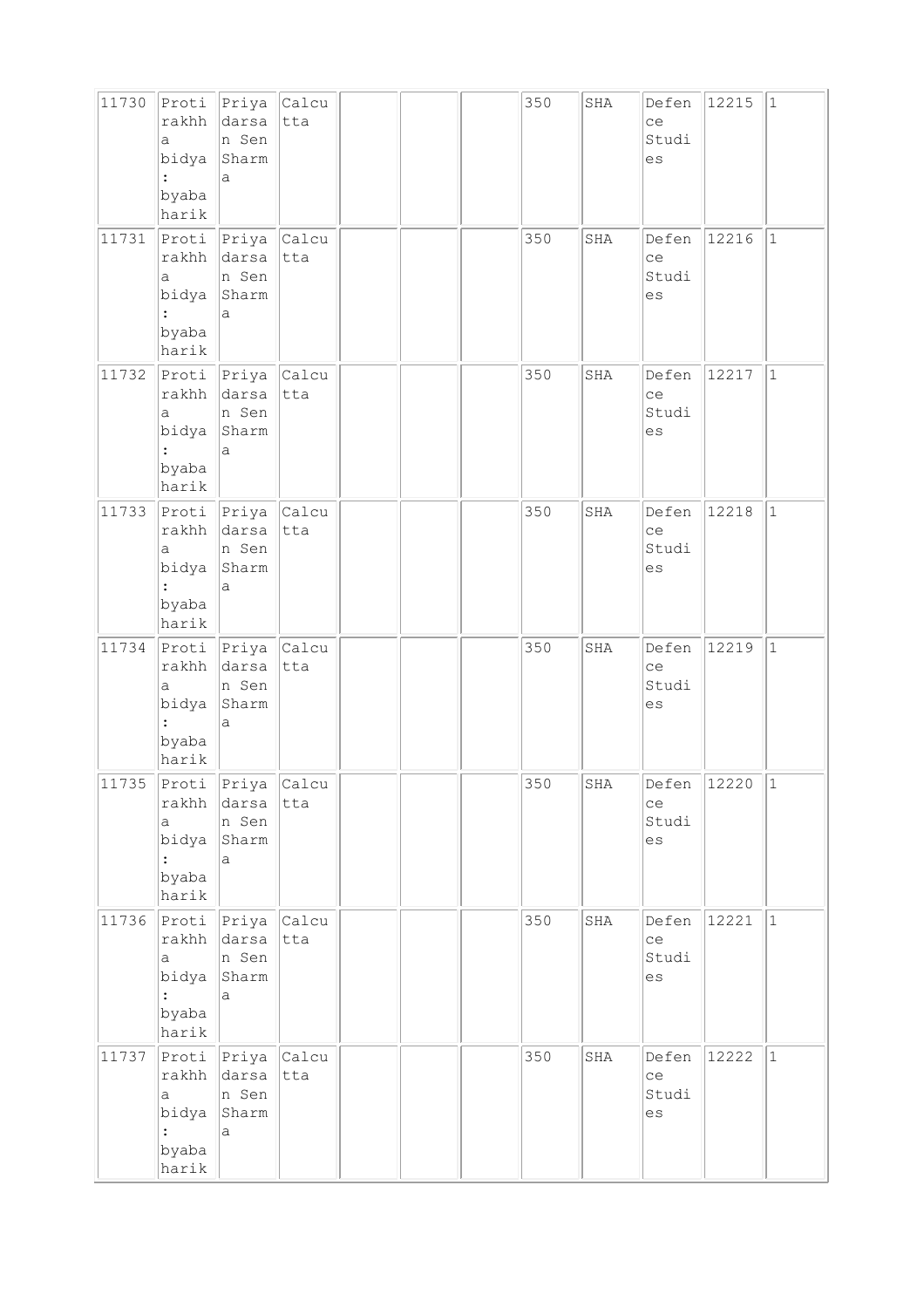| 11738 | rakhh<br>а<br>bidya<br>byaba<br>harik                         | Proti Priya Calcu<br>darsa tta<br>n Sen<br>Sharm<br>a       |     |  | 350 | SHA          | Defen<br>ce<br>Studi<br>es | 12223 | $ 1\rangle$   |
|-------|---------------------------------------------------------------|-------------------------------------------------------------|-----|--|-----|--------------|----------------------------|-------|---------------|
| 11739 | а<br>bidya<br>:<br>byaba<br>harik                             | Proti Priya Calcu<br>rakhh darsa tta<br>n Sen<br>Sharm<br>a |     |  | 350 | SHA          | Defen<br>ce<br>Studi<br>es | 12224 | $\mathbf{1}$  |
| 11740 | rakhh<br>a<br>bidya Sharm<br>$\ddot{\cdot}$<br>byaba<br>harik | Proti Priya Calcu<br>darsa tta<br>n Sen<br>a                |     |  | 350 | SHA          | Defen<br>ce<br>Studi<br>es | 12225 | $\mathbf{1}$  |
| 11741 | а<br>bidya<br>byaba<br>harik                                  | Proti Priya Calcu<br>rakhh darsa tta<br>n Sen<br>Sharm<br>a |     |  | 350 | SHA          | Defen<br>ce<br>Studi<br>es | 12226 | $\vert$ 1     |
| 11742 | rakhh<br>а<br>bidya<br>byaba<br>harik                         | Proti Priya Calcu<br>darsa<br>n Sen<br>Sharm<br>a           | tta |  | 350 | SHA          | Defen<br>ce<br>Studi<br>es | 12227 | $\mathbf{1}$  |
| 11743 | a<br>bidya Sharm<br>$\ddot{\cdot}$<br>byaba<br>harik          | Proti Priya Calcu<br>rakhh darsa tta<br>n Sen<br>a          |     |  | 350 | SHA          | Defen<br>ce<br>Studi<br>es | 12228 | $\parallel$ 1 |
| 11744 | а<br>bidya Sharm<br>$\ddot{\cdot}$<br>byaba<br>harik          | Proti Priya Calcu<br>rakhh darsa tta<br>n Sen<br>a          |     |  | 350 | SHA          | Defen<br>ce<br>Studi<br>es | 12229 | $\mathbf{1}$  |
| 11745 | а<br>bidya Sharm<br>$\ddot{\cdot}$<br>byaba<br>harik          | Proti Priya Calcu<br>rakhh darsa tta<br>n Sen<br>a          |     |  | 350 | $_{\rm SHA}$ | Defen<br>ce<br>Studi<br>es | 12230 | $\vert$ 1     |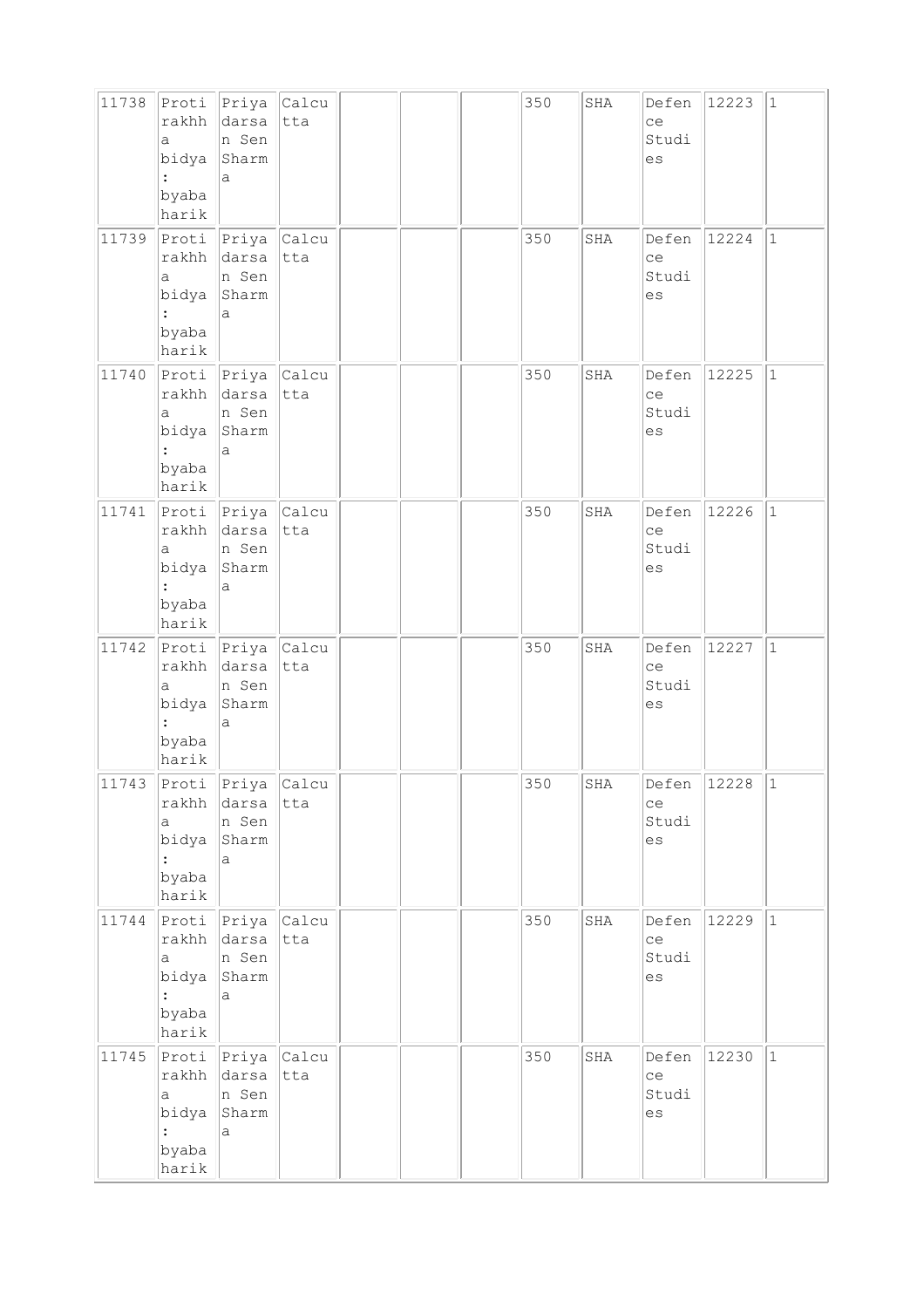| 11746 | rakhh<br>а<br>bidya<br>byaba<br>harik                   | Proti Priya Calcu<br>darsa tta<br>n Sen<br>Sharm<br>a       |     |  | 350 | SHA          | Defen<br>ce<br>Studi<br>es | 12231   | $\vert$ 1    |
|-------|---------------------------------------------------------|-------------------------------------------------------------|-----|--|-----|--------------|----------------------------|---------|--------------|
| 11747 | а<br>bidya<br>:<br>byaba<br>harik                       | Proti Priya Calcu<br>rakhh darsa tta<br>n Sen<br>Sharm<br>a |     |  | 350 | SHA          | Defen<br>ce<br>Studi<br>es | 12232   | $\mathbf{1}$ |
| 11748 | rakhh<br>a<br>bidya<br>$\ddot{\cdot}$<br>byaba<br>harik | Proti Priya Calcu<br>darsa tta<br>n Sen<br>Sharm<br>a       |     |  | 350 | SHA          | Defen<br>ce<br>Studi<br>es | 12233   | $\mathbf{1}$ |
| 11749 | а<br>bidya<br>byaba<br>harik                            | Proti Priya Calcu<br>rakhh darsa tta<br>n Sen<br>Sharm<br>a |     |  | 350 | SHA          | Defen<br>ce<br>Studi<br>es | 12234   | $\mathbf{1}$ |
| 11750 | rakhh<br>а<br>bidya<br>byaba<br>harik                   | Proti Priya Calcu<br>darsa<br>n Sen<br>Sharm<br>a           | tta |  | 350 | SHA          | Defen<br>ce<br>Studi<br>es | 12235   | $\mathbf{1}$ |
| 11751 | a<br>bidya Sharm<br>$\ddot{\cdot}$<br>byaba<br>harik    | Proti Priya Calcu<br>rakhh darsa tta<br>n Sen<br>a          |     |  | 350 | SHA          | Defen<br>ce<br>Studi<br>es | 12236 1 |              |
| 11752 | а<br>bidya Sharm<br>$\ddot{\cdot}$<br>byaba<br>harik    | Proti Priya Calcu<br>rakhh darsa tta<br>n Sen<br>a          |     |  | 350 | SHA          | Defen<br>ce<br>Studi<br>es | 12237   | $\mathbf{1}$ |
| 11753 | а<br>bidya Sharm<br>$\ddot{\cdot}$<br>byaba<br>harik    | Proti Priya Calcu<br>rakhh darsa tta<br>n Sen<br>a          |     |  | 350 | $_{\rm SHA}$ | Defen<br>ce<br>Studi<br>es | 12238   | $\vert$ 1    |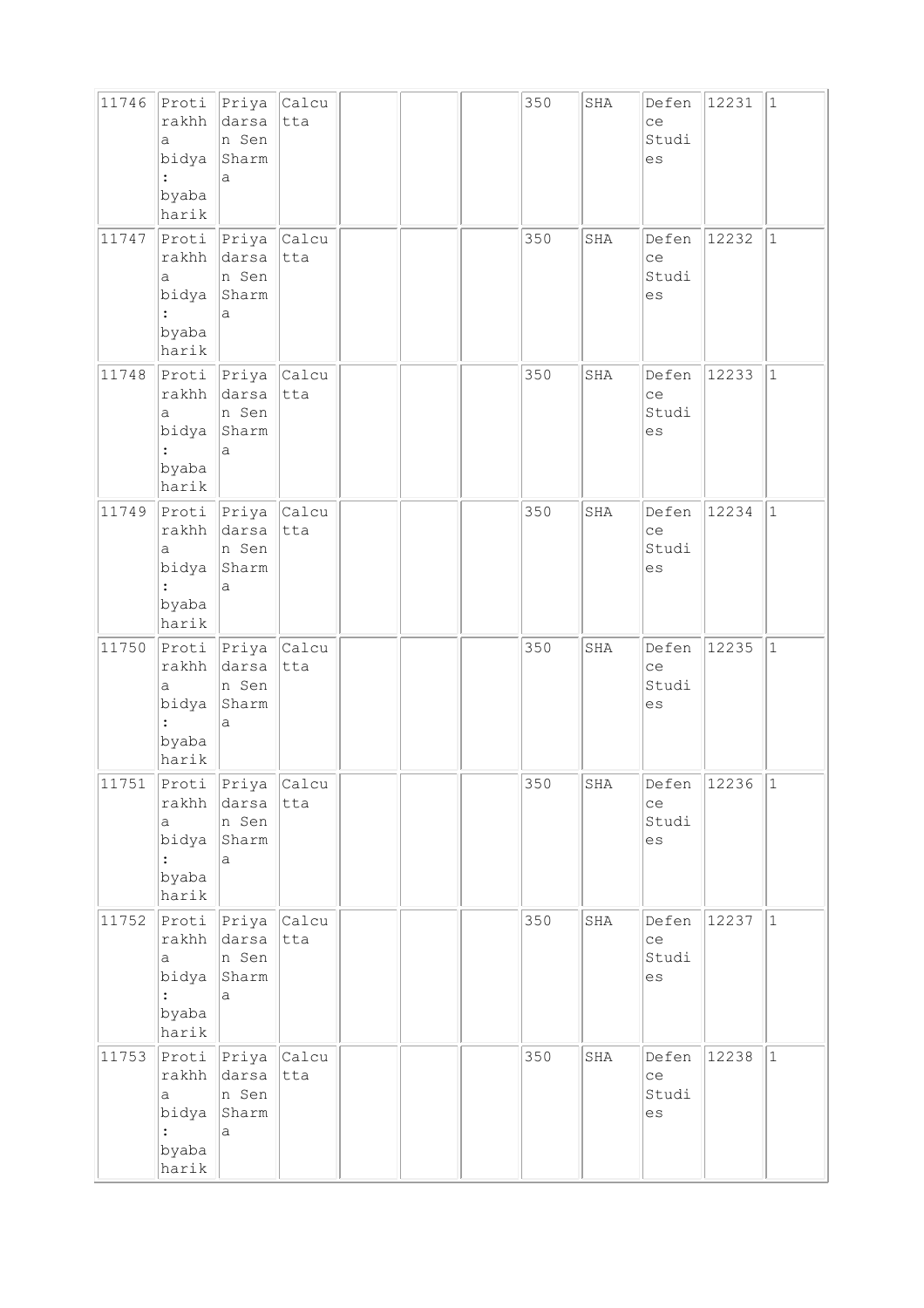| 11754 | Proti<br>rakhh<br>а<br>bidya<br>byaba<br>harik     | Priya Calcu<br>darsa<br>n Sen<br>Sharm<br>a                                 | tta           |             |                                                            | 350 | SHA | Defen<br>ce<br>Studi<br>es         | 12239                      | $ 1\rangle$   |
|-------|----------------------------------------------------|-----------------------------------------------------------------------------|---------------|-------------|------------------------------------------------------------|-----|-----|------------------------------------|----------------------------|---------------|
| 11755 | $ $ Proti<br>rakhh<br>а<br>bidya<br>byaba<br>harik | $\left \right $ Priya $\left \right $ Calcu<br>darsa<br>n Sen<br>Sharm<br>a | tta           |             |                                                            | 350 | SHA | Defen<br>ce<br>Studi<br>es         | 12240                      | $ 1\rangle$   |
| 11756 | Proti<br>rakhh<br>a<br>bidya<br>byaba<br>harik     | Priya Calcu<br>darsa tta<br>n Sen<br>Sharm<br>a                             |               |             |                                                            | 350 | SHA | Defen<br>ce<br>Studi<br>es         | 12241                      | $ 1\rangle$   |
| 11757 | rakhh<br>а<br>bidya<br>byaba<br>harik              | Proti Priya Calcu<br>darsa tta<br>n Sen<br>Sharm<br>a                       |               |             |                                                            | 350 | SHA | Defen<br>ce<br>Studi<br>es         | 12242                      | $\vert$ 1     |
| 11758 | Proti<br>rakhh<br>а<br>bidya<br>byaba<br>harik     | $\ $ Priya $\ $ Calcu<br>darsa<br>n Sen<br>Sharm<br>a                       | tta           |             |                                                            | 350 | SHA | Defen<br>ce<br>Studi<br>es         | 12243                      | $\vert$ 1     |
| 11759 | a<br>bidya<br>byaba<br>harik                       | Proti Priya Calcu<br>rakhh darsa<br>n Sen<br>Sharm<br>a                     | tta           |             |                                                            | 350 | SHA | $Defen$ 12244<br>ce<br>Studi<br>es |                            | $\parallel$ 1 |
| 12481 | Proti<br>rakha<br>bidya                            | Priyo Sensh<br>darsh<br>an                                                  | arma          | Kolka<br>ta | Pasch<br>imban<br>go<br>Rajyo<br>Pusta<br>k<br>Parsh<br>ad |     | 350 | ${\tt SEM}$                        | Defen<br>ce<br>Studi<br>es | 12966         |
| 12482 | Proti<br>rakha<br>bidya                            | Priyo<br>darsh<br>an                                                        | Sensh<br>arma | Kolka<br>ta | Pasch<br>imban<br>go<br>Rajyo<br>Pusta<br>k<br>Parsh       |     | 350 | SEN                                | Defen<br>ce<br>Studi<br>es | 12967         |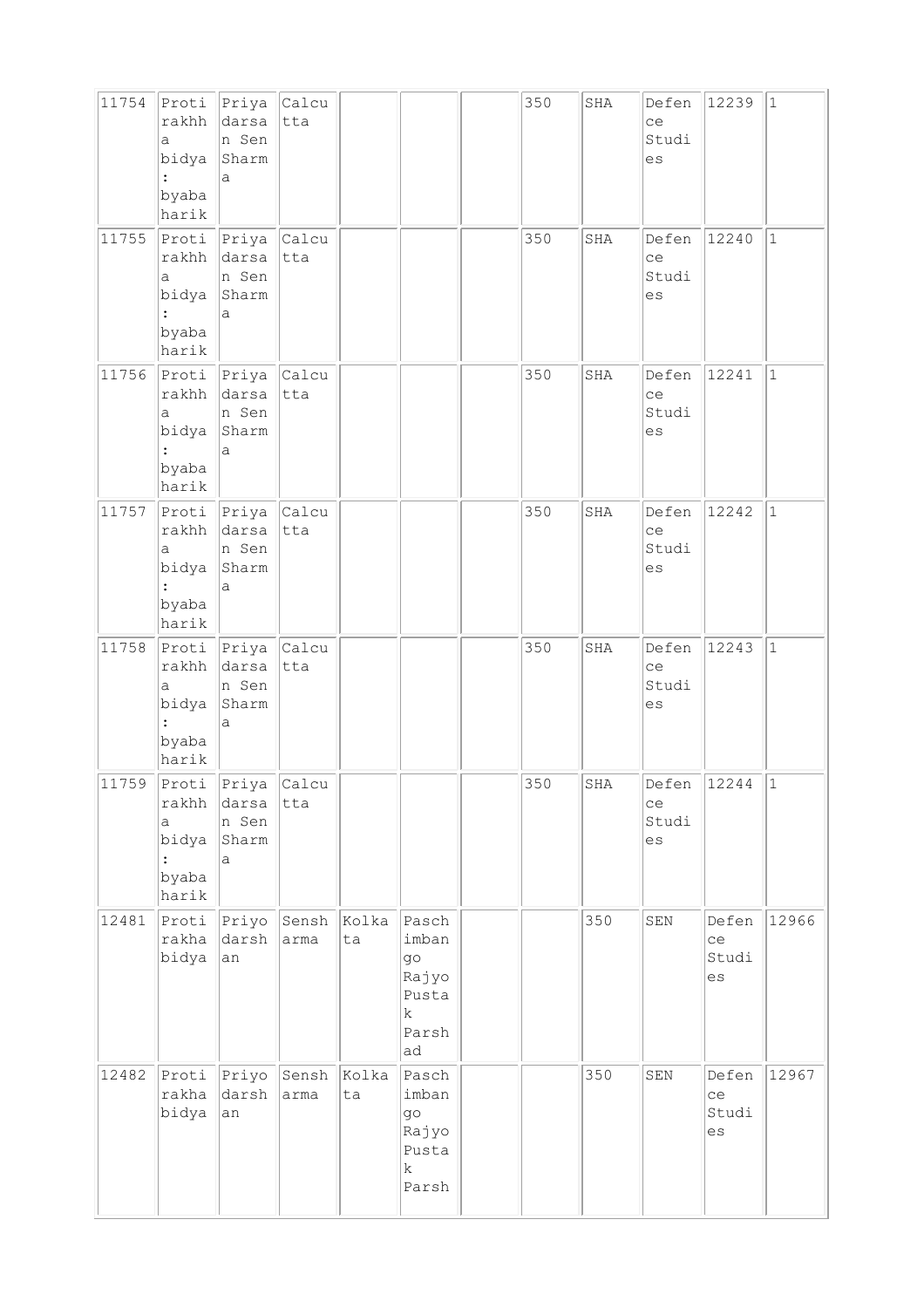|       |                         |                      |               |             | ad                                                                   |  |     |     |                            |       |
|-------|-------------------------|----------------------|---------------|-------------|----------------------------------------------------------------------|--|-----|-----|----------------------------|-------|
| 12483 | Proti<br>rakha<br>bidya | Priyo<br>darsh<br>an | Sensh<br>arma | Kolka<br>ta | Pasch<br>imban<br>go<br>Rajyo<br>Pusta<br>$\rm k$<br>Parsh<br>ad     |  | 350 | SEN | Defen<br>ce<br>Studi<br>es | 12968 |
| 12484 | Proti<br>rakha<br>bidya | Priyo<br>darsh<br>an | Sensh<br>arma | Kolka<br>ta | Pasch<br>imban<br>go<br>Rajyo<br>Pusta<br>$\mathbf k$<br>Parsh<br>ad |  | 350 | SEN | Defen<br>ce<br>Studi<br>es | 12969 |
| 12485 | Proti<br>rakha<br>bidya | Priyo<br>darsh<br>an | Sensh<br>arma | Kolka<br>ta | Pasch<br>imban<br>go<br>Rajyo<br>Pusta<br>$\mathbf k$<br>Parsh<br>ad |  | 350 | SEN | Defen<br>ce<br>Studi<br>es | 12970 |
| 12486 | Proti<br>rakha<br>bidya | Priyo<br>darsh<br>an | Sensh<br>arma | Kolka<br>ta | Pasch<br>imban<br>go<br>Rajyo<br>Pusta<br>$\rm k$<br>Parsh<br>ad     |  | 350 | SEN | Defen<br>ce<br>Studi<br>es | 12971 |
| 12487 | Proti<br>rakha<br>bidya | Priyo<br>darsh<br>an | Sensh<br>arma | Kolka<br>ta | Pasch<br>imban<br>go<br>Rajyo<br>Pusta<br>$\mathbf k$<br>Parsh<br>ad |  | 350 | SEN | Defen<br>ce<br>Studi<br>es | 12972 |
| 12488 | Proti<br>rakha<br>bidya | Priyo<br>darsh<br>an | Sensh<br>arma | Kolka<br>ta | Pasch<br>imban<br> go<br>Rajyo<br>Pusta<br>k<br>Parsh<br>ad          |  | 350 | SEN | Defen<br>ce<br>Studi<br>es | 12973 |
| 12489 | Proti<br>rakha<br>bidya | Priyo<br>darsh<br>an | Sensh<br>arma | Kolka<br>ta | Pasch<br>imban<br>$g\circ$<br>Rajyo<br>Pusta<br>k<br>Parsh<br>ad     |  | 350 | SEN | Defen<br>ce<br>Studi<br>es | 12974 |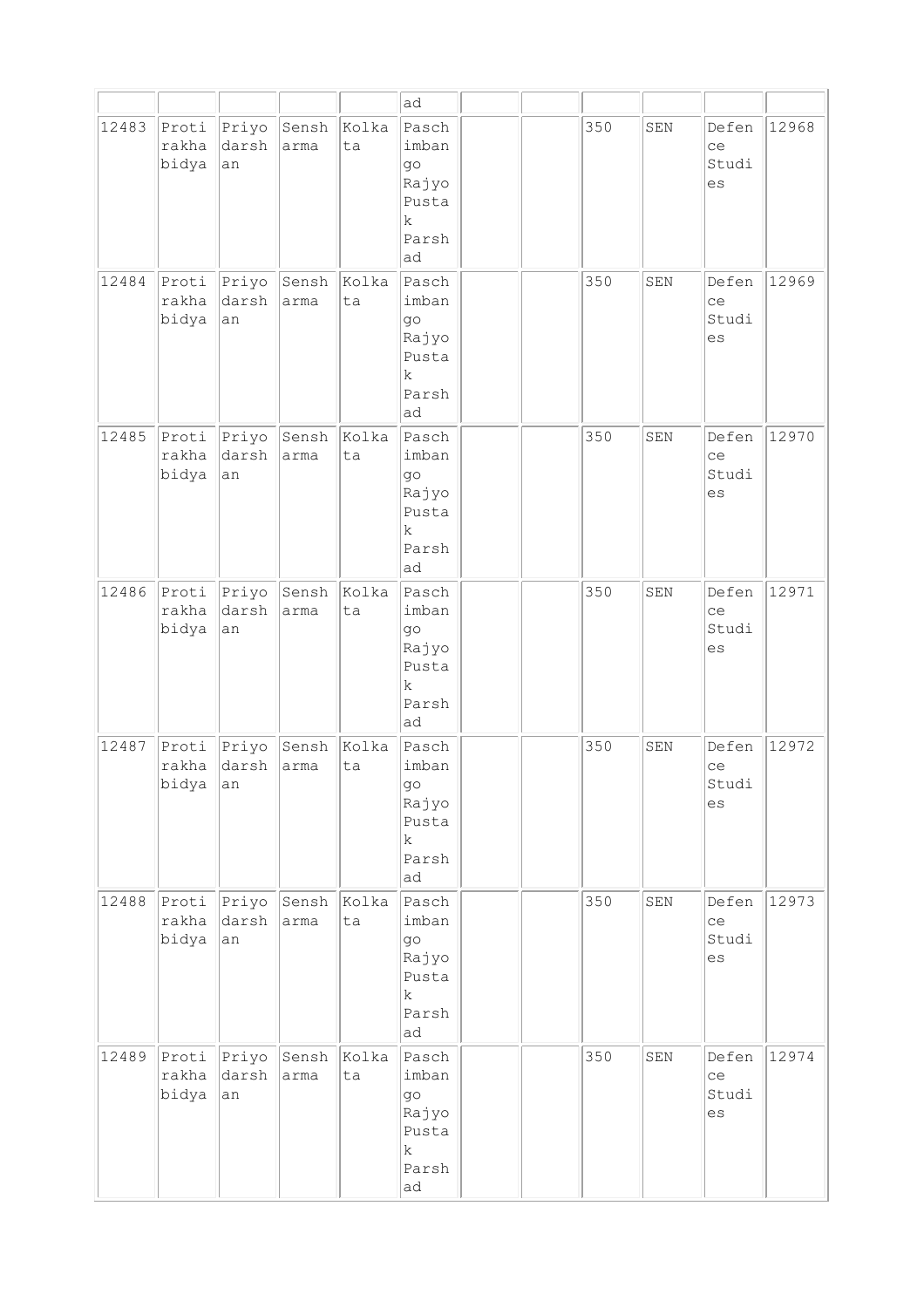| 12490 | Proti<br>rakha<br>bidya | Priyo<br>darsh<br>an | Sensh<br>arma | Kolka<br>ta | Pasch<br>imban<br>$g \circ$<br>Rajyo<br>Pusta<br>k<br>Parsh<br>ad    |  | 350 | SEN | Defen<br>ce<br>Studi<br>es | 12975 |
|-------|-------------------------|----------------------|---------------|-------------|----------------------------------------------------------------------|--|-----|-----|----------------------------|-------|
| 12491 | Proti<br>rakha<br>bidya | Priyo<br>darsh<br>an | Sensh<br>arma | Kolka<br>ta | Pasch<br>imban<br>go<br>Rajyo<br>Pusta<br>$\mathbf k$<br>Parsh<br>ad |  | 350 | SEN | Defen<br>ce<br>Studi<br>es | 12976 |
| 12492 | Proti<br>rakha<br>bidya | Priyo<br>darsh<br>an | Sensh<br>arma | Kolka<br>ta | Pasch<br>imban<br>go<br>Rajyo<br>Pusta<br>k<br>Parsh<br>ad           |  | 350 | SEN | Defen<br>ce<br>Studi<br>es | 12977 |
| 12493 | Proti<br>rakha<br>bidya | Priyo<br>darsh<br>an | Sensh<br>arma | Kolka<br>ta | Pasch<br>imban<br>$g \circ$<br>Rajyo<br>Pusta<br>k<br>Parsh<br>ad    |  | 350 | SEN | Defen<br>ce<br>Studi<br>es | 12978 |
| 12494 | Proti<br>rakha<br>bidya | Priyo<br>darsh<br>an | Sensh<br>arma | Kolka<br>ta | Pasch<br>imban<br>go<br>Rajyo<br>Pusta<br>k<br>Parsh<br>ad           |  | 350 | SEN | Defen<br>ce<br>Studi<br>es | 12979 |
| 12495 | Proti<br>rakha<br>bidya | Priyo<br>darsh<br>an | Sensh<br>arma | Kolka<br>ta | Pasch<br>imban<br>go<br>Rajyo<br>Pusta<br>$\mathbf k$<br>Parsh<br>ad |  | 350 | SEN | Defen<br>ce<br>Studi<br>es | 12980 |
| 12496 | Proti<br>rakha<br>bidya | Priyo<br>darsh<br>an | Sensh<br>arma | Kolka<br>ta | Pasch<br>imban<br>go<br>Rajyo<br>Pusta<br>k<br>Parsh<br>ad           |  | 350 | SEN | Defen<br>ce<br>Studi<br>es | 12981 |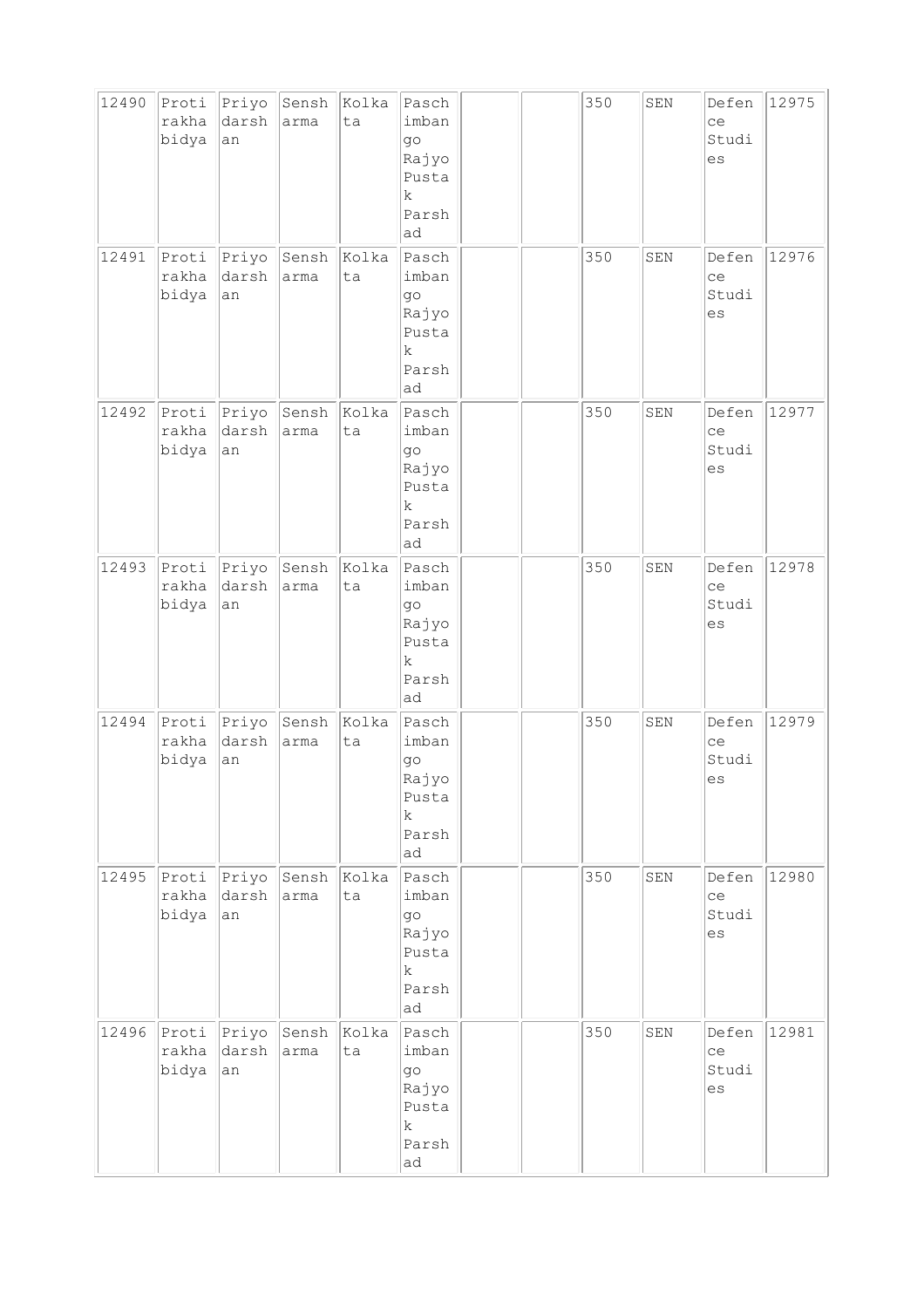| 12497 | Proti<br>rakha<br>bidya | Priyo<br>darsh<br>an | Sensh<br>arma | Kolka<br>ta | Pasch<br>imban<br>$g \circ$<br>Rajyo<br>Pusta<br>k<br>Parsh<br>ad    |  | 350 | SEN | Defen<br>ce<br>Studi<br>es | 12982 |
|-------|-------------------------|----------------------|---------------|-------------|----------------------------------------------------------------------|--|-----|-----|----------------------------|-------|
| 12498 | Proti<br>rakha<br>bidya | Priyo<br>darsh<br>an | Sensh<br>arma | Kolka<br>ta | Pasch<br>imban<br>go<br>Rajyo<br>Pusta<br>$\mathbf k$<br>Parsh<br>ad |  | 350 | SEN | Defen<br>ce<br>Studi<br>es | 12983 |
| 12499 | Proti<br>rakha<br>bidya | Priyo<br>darsh<br>an | Sensh<br>arma | Kolka<br>ta | $\vert$ Pasch<br>imban<br>go<br>Rajyo<br>Pusta<br>k<br>Parsh<br>ad   |  | 350 | SEN | Defen<br>ce<br>Studi<br>es | 12984 |
| 12500 | Proti<br>rakha<br>bidya | Priyo<br>darsh<br>an | Sensh<br>arma | Kolka<br>ta | Pasch<br>imban<br>go<br>Rajyo<br>Pusta<br>k<br>Parsh<br>ad           |  | 350 | SEN | Defen<br>ce<br>Studi<br>es | 12985 |
| 12501 | Proti<br>rakha<br>bidya | Priyo<br>darsh<br>an | Sensh<br>arma | Kolka<br>ta | Pasch<br>imban<br>go<br>Rajyo<br>Pusta<br>k<br>Parsh<br>ad           |  | 350 | SEN | Defen<br>ce<br>Studi<br>es | 12986 |
| 12502 | Proti<br>rakha<br>bidya | Priyo<br>darsh<br>an | Sensh<br>arma | Kolka<br>ta | Pasch<br>imban<br>go<br>Rajyo<br>Pusta<br>$\mathbf k$<br>Parsh<br>ad |  | 350 | SEN | Defen<br>ce<br>Studi<br>es | 12987 |
| 12503 | Proti<br>rakha<br>bidya | Priyo<br>darsh<br>an | Sensh<br>arma | Kolka<br>ta | Pasch<br>imban<br>go<br>Rajyo<br>Pusta<br>k<br>Parsh<br>ad           |  | 350 | SEN | Defen<br>ce<br>Studi<br>es | 12988 |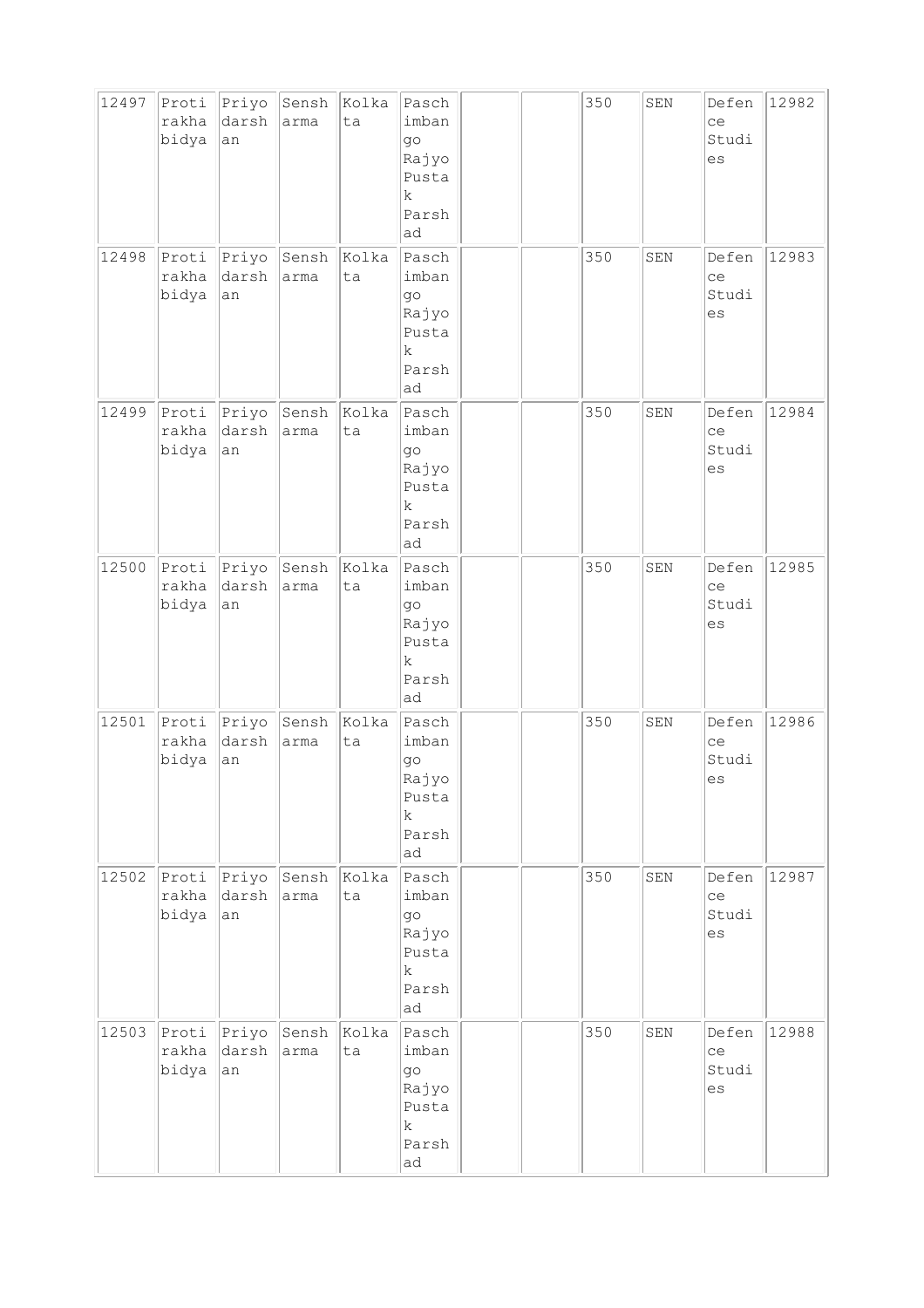| 12504 | Proti<br>rakha<br>bidya | Priyo<br>darsh<br>an | Sensh<br>arma | Kolka<br>ta | Pasch<br>imban<br>$g \circ$<br>Rajyo<br>Pusta<br>k<br>Parsh<br>ad    |  | 350 | SEN | Defen<br>ce<br>Studi<br>es | 12989 |
|-------|-------------------------|----------------------|---------------|-------------|----------------------------------------------------------------------|--|-----|-----|----------------------------|-------|
| 12505 | Proti<br>rakha<br>bidya | Priyo<br>darsh<br>an | Sensh<br>arma | Kolka<br>ta | Pasch<br>imban<br>go<br>Rajyo<br>Pusta<br>$\mathbf k$<br>Parsh<br>ad |  | 350 | SEN | Defen<br>ce<br>Studi<br>es | 12990 |
| 12506 | Proti<br>rakha<br>bidya | Priyo<br>darsh<br>an | Sensh<br>arma | Kolka<br>ta | $\vert$ Pasch<br>imban<br>go<br>Rajyo<br>Pusta<br>k<br>Parsh<br>ad   |  | 350 | SEN | Defen<br>ce<br>Studi<br>es | 12991 |
| 12507 | Proti<br>rakha<br>bidya | Priyo<br>darsh<br>an | Sensh<br>arma | Kolka<br>ta | Pasch<br>imban<br>$g \circ$<br>Rajyo<br>Pusta<br>k<br>Parsh<br>ad    |  | 350 | SEN | Defen<br>ce<br>Studi<br>es | 12992 |
| 12508 | Proti<br>rakha<br>bidya | Priyo<br>darsh<br>an | Sensh<br>arma | Kolka<br>ta | Pasch<br>imban<br>go<br>Rajyo<br>Pusta<br>k<br>Parsh<br>ad           |  | 350 | SEN | Defen<br>ce<br>Studi<br>es | 12993 |
| 12509 | Proti<br>rakha<br>bidya | Priyo<br>darsh<br>an | Sensh<br>arma | Kolka<br>ta | Pasch<br>imban<br>go<br>Rajyo<br>Pusta<br>$\mathbf k$<br>Parsh<br>ad |  | 350 | SEN | Defen<br>ce<br>Studi<br>es | 12994 |
| 12510 | Proti<br>rakha<br>bidya | Priyo<br>darsh<br>an | Sensh<br>arma | Kolka<br>ta | Pasch<br>imban<br>go<br>Rajyo<br>Pusta<br>k<br>Parsh<br>ad           |  | 350 | SEN | Defen<br>ce<br>Studi<br>es | 12995 |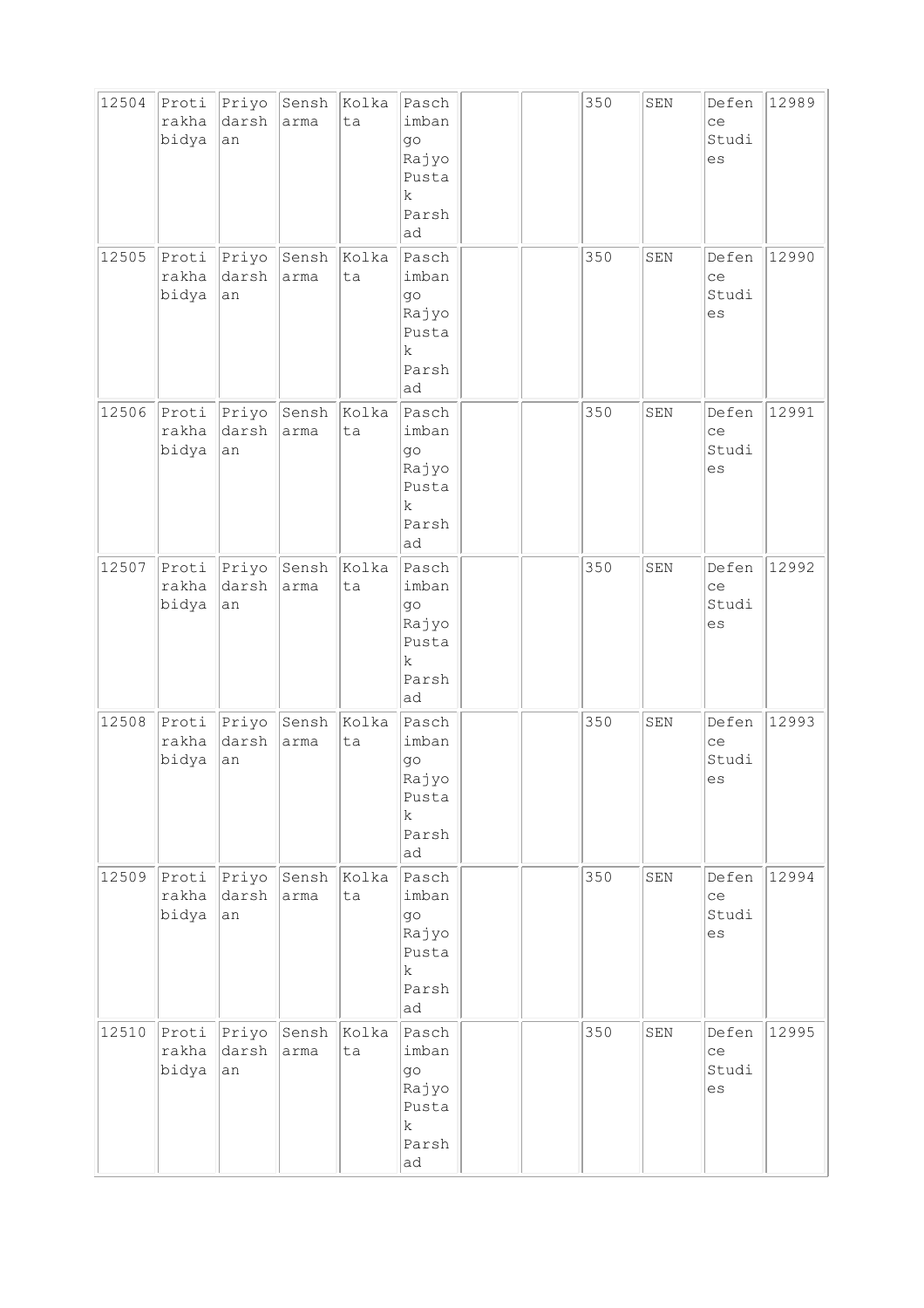| 12511 | Proti<br>rakha<br>bidya | Priyo<br>darsh<br>an | Sensh<br>arma | Kolka<br>ta | Pasch<br>imban<br>$g \circ$<br>Rajyo<br>Pusta<br>k<br>Parsh<br>ad    |  | 350 | SEN | Defen<br>ce<br>Studi<br>es | 12996 |
|-------|-------------------------|----------------------|---------------|-------------|----------------------------------------------------------------------|--|-----|-----|----------------------------|-------|
| 12512 | Proti<br>rakha<br>bidya | Priyo<br>darsh<br>an | Sensh<br>arma | Kolka<br>ta | Pasch<br>imban<br>go<br>Rajyo<br>Pusta<br>$\mathbf k$<br>Parsh<br>ad |  | 350 | SEN | Defen<br>ce<br>Studi<br>es | 12997 |
| 12513 | Proti<br>rakha<br>bidya | Priyo<br>darsh<br>an | Sensh<br>arma | Kolka<br>ta | $\vert$ Pasch<br>imban<br>go<br>Rajyo<br>Pusta<br>k<br>Parsh<br>ad   |  | 350 | SEN | Defen<br>ce<br>Studi<br>es | 12998 |
| 12514 | Proti<br>rakha<br>bidya | Priyo<br>darsh<br>an | Sensh<br>arma | Kolka<br>ta | Pasch<br>imban<br>go<br>Rajyo<br>Pusta<br>k<br>Parsh<br>ad           |  | 350 | SEN | Defen<br>ce<br>Studi<br>es | 12999 |
| 12515 | Proti<br>rakha<br>bidya | Priyo<br>darsh<br>an | Sensh<br>arma | Kolka<br>ta | Pasch<br>imban<br>go<br>Rajyo<br>Pusta<br>k<br>Parsh<br>ad           |  | 350 | SEN | Defen<br>ce<br>Studi<br>es | 13000 |
| 12516 | Proti<br>rakha<br>bidya | Priyo<br>darsh<br>an | Sensh<br>arma | Kolka<br>ta | Pasch<br>imban<br>go<br>Rajyo<br>Pusta<br>$\mathbf k$<br>Parsh<br>ad |  | 350 | SEN | Defen<br>ce<br>Studi<br>es | 13001 |
| 12517 | Proti<br>rakha<br>bidya | Priyo<br>darsh<br>an | Sensh<br>arma | Kolka<br>ta | Pasch<br>imban<br>go<br>Rajyo<br>Pusta<br>k<br>Parsh<br>ad           |  | 350 | SEN | Defen<br>ce<br>Studi<br>es | 13002 |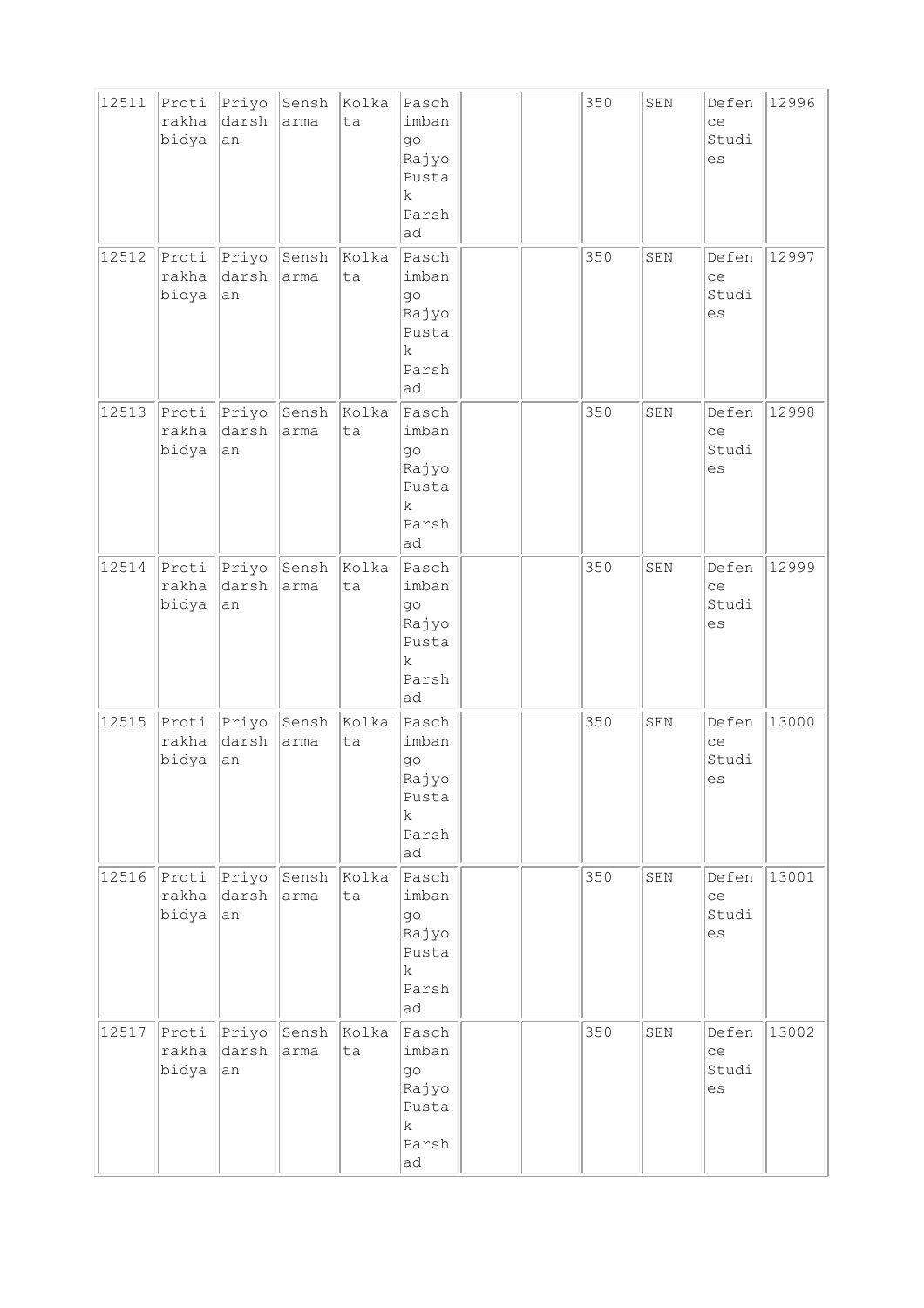| 12518 | Proti<br>rakha<br>bidya | Priyo<br>darsh<br>an | Sensh<br>arma | Kolka<br>ta | Pasch<br>imban<br>$g \circ$<br>Rajyo<br>Pusta<br>k<br>Parsh<br>ad    |  | 350 | SEN | Defen<br>ce<br>Studi<br>es | 13003 |
|-------|-------------------------|----------------------|---------------|-------------|----------------------------------------------------------------------|--|-----|-----|----------------------------|-------|
| 12519 | Proti<br>rakha<br>bidya | Priyo<br>darsh<br>an | Sensh<br>arma | Kolka<br>ta | Pasch<br>imban<br>go<br>Rajyo<br>Pusta<br>$\mathbf k$<br>Parsh<br>ad |  | 350 | SEN | Defen<br>ce<br>Studi<br>es | 13004 |
| 12520 | Proti<br>rakha<br>bidya | Priyo<br>darsh<br>an | Sensh<br>arma | Kolka<br>ta | $\vert$ Pasch<br>imban<br>go<br>Rajyo<br>Pusta<br>k<br>Parsh<br>ad   |  | 350 | SEN | Defen<br>ce<br>Studi<br>es | 13005 |
| 12521 | Proti<br>rakha<br>bidya | Priyo<br>darsh<br>an | Sensh<br>arma | Kolka<br>ta | Pasch<br>imban<br>go<br>Rajyo<br>Pusta<br>k<br>Parsh<br>ad           |  | 350 | SEN | Defen<br>ce<br>Studi<br>es | 13006 |
| 12522 | Proti<br>rakha<br>bidya | Priyo<br>darsh<br>an | Sensh<br>arma | Kolka<br>ta | Pasch<br>imban<br>go<br>Rajyo<br>Pusta<br>k<br>Parsh<br>ad           |  | 350 | SEN | Defen<br>ce<br>Studi<br>es | 13007 |
| 12523 | Proti<br>rakha<br>bidya | Priyo<br>darsh<br>an | Sensh<br>arma | Kolka<br>ta | Pasch<br>imban<br>go<br>Rajyo<br>Pusta<br>$\mathbf k$<br>Parsh<br>ad |  | 350 | SEN | Defen<br>ce<br>Studi<br>es | 13008 |
| 12524 | Proti<br>rakha<br>bidya | Priyo<br>darsh<br>an | Sensh<br>arma | Kolka<br>ta | Pasch<br>imban<br>go<br>Rajyo<br>Pusta<br>k<br>Parsh<br>ad           |  | 350 | SEN | Defen<br>ce<br>Studi<br>es | 13009 |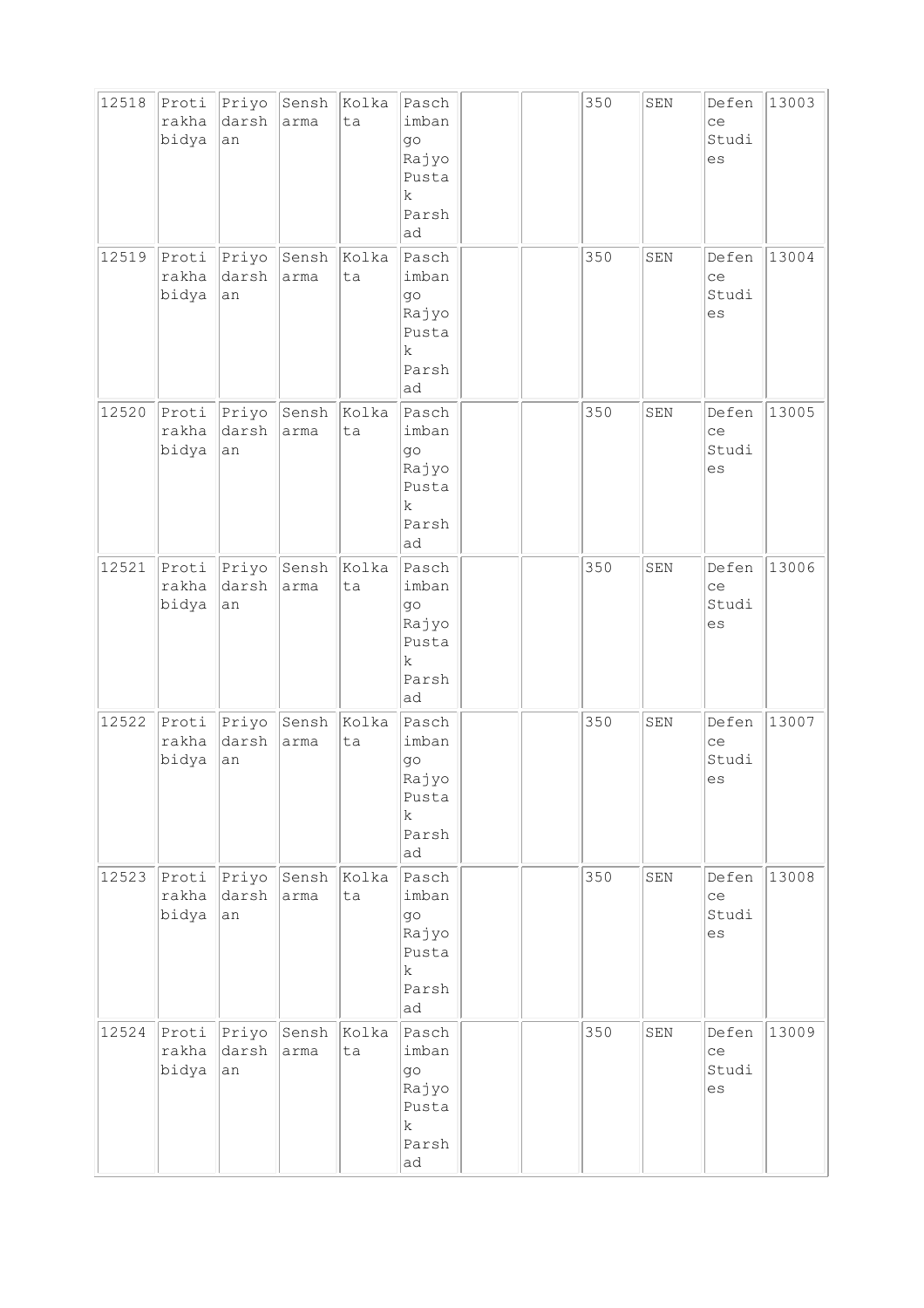| 12525 | Proti<br>rakha<br>bidya | Priyo<br>darsh<br>an | Sensh<br>arma | Kolka<br>ta | Pasch<br>imban<br>$g \circ$<br>Rajyo<br>Pusta<br>k<br>Parsh<br>ad    |  | 350 | SEN | Defen<br>ce<br>Studi<br>es | 13010 |
|-------|-------------------------|----------------------|---------------|-------------|----------------------------------------------------------------------|--|-----|-----|----------------------------|-------|
| 12526 | Proti<br>rakha<br>bidya | Priyo<br>darsh<br>an | Sensh<br>arma | Kolka<br>ta | Pasch<br>imban<br>go<br>Rajyo<br>Pusta<br>k<br>Parsh<br>ad           |  | 350 | SEN | Defen<br>ce<br>Studi<br>es | 13011 |
| 12527 | Proti<br>rakha<br>bidya | Priyo<br>darsh<br>an | Sensh<br>arma | Kolka<br>ta | Pasch<br>imban<br>go<br>Rajyo<br>Pusta<br>$\mathbf k$<br>Parsh<br>ad |  | 350 | SEN | Defen<br>ce<br>Studi<br>es | 13012 |
| 12528 | Proti<br>rakha<br>bidya | Priyo<br>darsh<br>an | Sensh<br>arma | Kolka<br>ta | Pasch<br>imban<br>go<br>Rajyo<br>Pusta<br>k<br>Parsh<br>ad           |  | 350 | SEN | Defen<br>ce<br>Studi<br>es | 13013 |
| 12529 | Proti<br>rakha<br>bidya | Priyo<br>darsh<br>an | Sensh<br>arma | Kolka<br>ta | Pasch<br>imban<br>go<br>Rajyo<br>Pusta<br>$\mathbf k$<br>Parsh<br>ad |  | 350 | SEN | Defen<br>ce<br>Studi<br>es | 13014 |
| 12530 | Proti<br>rakha<br>bidya | Priyo<br>darsh<br>an | Sensh<br>arma | Kolka<br>ta | Pasch<br>imban<br>go<br>Rajyo<br>Pusta<br>$\mathbf k$<br>Parsh<br>ad |  | 350 | SEN | Defen<br>ce<br>Studi<br>es | 13015 |
| 12531 | Proti<br>rakha<br>bidya | Priyo<br>darsh<br>an | Sensh<br>arma | Kolka<br>ta | Pasch<br>imban<br>go<br>Rajyo<br>Pusta<br>k<br>Parsh<br>ad           |  | 350 | SEN | Defen<br>ce<br>Studi<br>es | 13016 |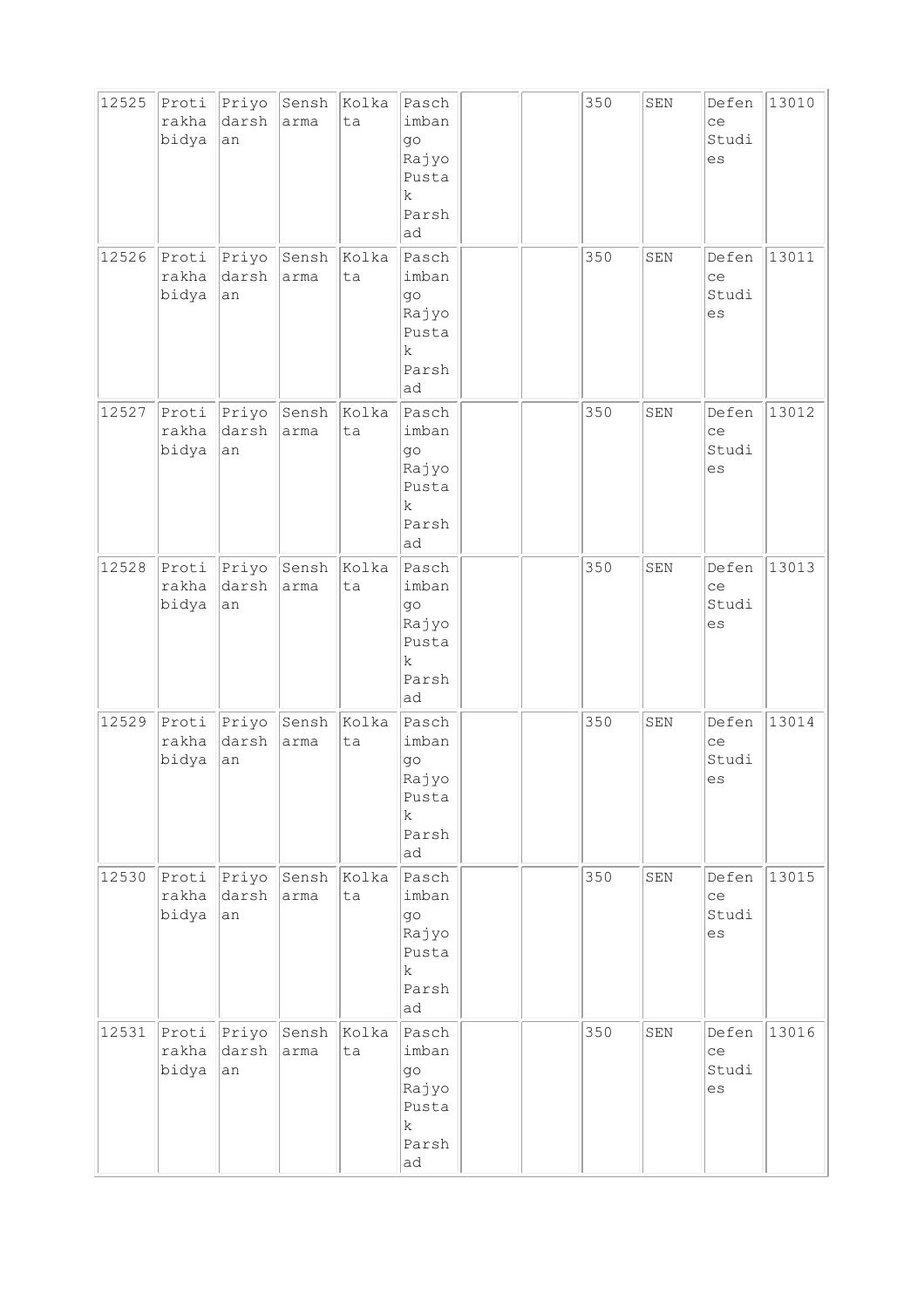| 12532 | Proti<br>rakha<br>bidya | Priyo<br>darsh<br>an | Sensh<br>arma | Kolka<br>ta | Pasch<br>imban<br>$g \circ$<br>Rajyo<br>Pusta<br>k<br>Parsh<br>ad    |  | 350 | SEN | Defen<br>ce<br>Studi<br>es | 13017 |
|-------|-------------------------|----------------------|---------------|-------------|----------------------------------------------------------------------|--|-----|-----|----------------------------|-------|
| 12533 | Proti<br>rakha<br>bidya | Priyo<br>darsh<br>an | Sensh<br>arma | Kolka<br>ta | Pasch<br>imban<br>go<br>Rajyo<br>Pusta<br>$\mathbf k$<br>Parsh<br>ad |  | 350 | SEN | Defen<br>ce<br>Studi<br>es | 13018 |
| 12534 | Proti<br>rakha<br>bidya | Priyo<br>darsh<br>an | Sensh<br>arma | Kolka<br>ta | Pasch<br>imban<br>go<br>Rajyo<br>Pusta<br>$\mathbf k$<br>Parsh<br>ad |  | 350 | SEN | Defen<br>ce<br>Studi<br>es | 13019 |
| 12535 | Proti<br>rakha<br>bidya | Priyo<br>darsh<br>an | Sensh<br>arma | Kolka<br>ta | Pasch<br>imban<br>go<br>Rajyo<br>Pusta<br>k<br>Parsh<br>ad           |  | 350 | SEN | Defen<br>ce<br>Studi<br>es | 13020 |
| 12536 | Proti<br>rakha<br>bidya | Priyo<br>darsh<br>an | Sensh<br>arma | Kolka<br>ta | Pasch<br>imban<br>go<br>Rajyo<br>Pusta<br>k<br>Parsh<br>ad           |  | 350 | SEN | Defen<br>ce<br>Studi<br>es | 13021 |
| 12537 | Proti<br>rakha<br>bidya | Priyo<br>darsh<br>an | Sensh<br>arma | Kolka<br>ta | Pasch<br>imban<br>go<br>Rajyo<br>Pusta<br>$\mathbf k$<br>Parsh<br>ad |  | 350 | SEN | Defen<br>ce<br>Studi<br>es | 13022 |
| 12538 | Proti<br>rakha<br>bidya | Priyo<br>darsh<br>an | Sensh<br>arma | Kolka<br>ta | Pasch<br>imban<br>go<br>Rajyo<br>Pusta<br>k<br>Parsh<br>ad           |  | 350 | SEN | Defen<br>ce<br>Studi<br>es | 13023 |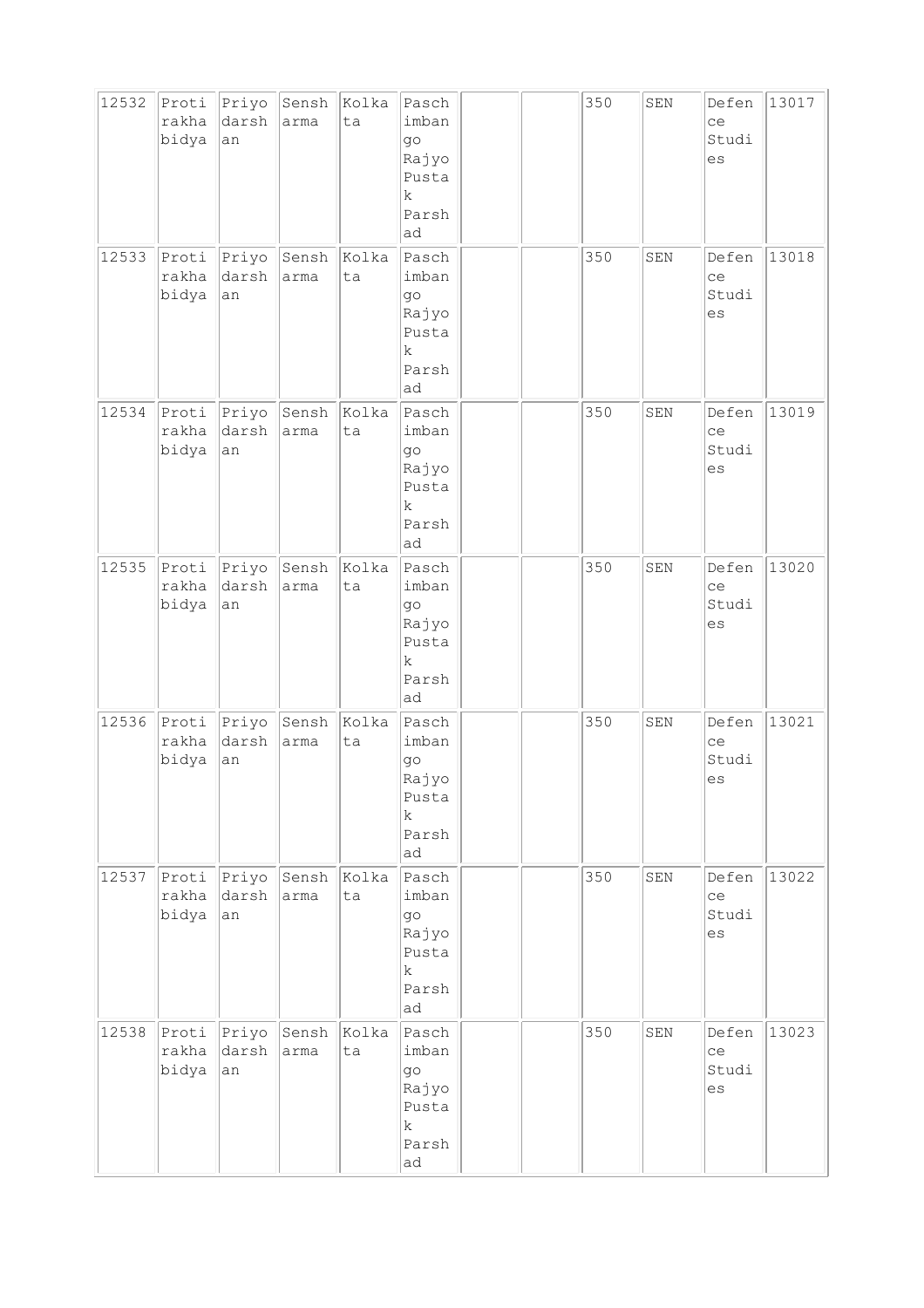| 12539 | Proti<br>rakha<br>bidya | Priyo<br>darsh<br>an | Sensh<br>arma | Kolka<br>ta | Pasch<br>imban<br>$g \circ$<br>Rajyo<br>Pusta<br>k<br>Parsh<br>ad            |  | 350 | SEN | Defen<br>ce<br>Studi<br>es | 13024 |
|-------|-------------------------|----------------------|---------------|-------------|------------------------------------------------------------------------------|--|-----|-----|----------------------------|-------|
| 12540 | Proti<br>rakha<br>bidya | Priyo<br>darsh<br>an | Sensh<br>arma | Kolka<br>ta | Pasch<br>imban<br>go<br>Rajyo<br>Pusta<br>$\mathbf k$<br>Parsh<br>ad         |  | 350 | SEN | Defen<br>ce<br>Studi<br>es | 13025 |
| 12541 | Proti<br>rakha<br>bidya | Priyo<br>darsh<br>an | Sensh<br>arma | Kolka<br>ta | $\vert$ Pasch<br>imban<br>go<br>Rajyo<br>Pusta<br>$\mathbf k$<br>Parsh<br>ad |  | 350 | SEN | Defen<br>ce<br>Studi<br>es | 13026 |
| 12542 | Proti<br>rakha<br>bidya | Priyo<br>darsh<br>an | Sensh<br>arma | Kolka<br>ta | Pasch<br>imban<br>go<br>Rajyo<br>Pusta<br>k<br>Parsh<br>ad                   |  | 350 | SEN | Defen<br>ce<br>Studi<br>es | 13027 |
| 12543 | Proti<br>rakha<br>bidya | Priyo<br>darsh<br>an | Sensh<br>arma | Kolka<br>ta | Pasch<br>imban<br>go<br>Rajyo<br>Pusta<br>k<br>Parsh<br>ad                   |  | 350 | SEN | Defen<br>ce<br>Studi<br>es | 13028 |
| 12544 | Proti<br>rakha<br>bidya | Priyo<br>darsh<br>an | Sensh<br>arma | Kolka<br>ta | Pasch<br>imban<br>go<br>Rajyo<br>Pusta<br>$\mathbf k$<br>Parsh<br>ad         |  | 350 | SEN | Defen<br>ce<br>Studi<br>es | 13029 |
| 12545 | Proti<br>rakha<br>bidya | Priyo<br>darsh<br>an | Sensh<br>arma | Kolka<br>ta | Pasch<br>imban<br>go<br>Rajyo<br>Pusta<br>k<br>Parsh<br>ad                   |  | 350 | SEN | Defen<br>ce<br>Studi<br>es | 13030 |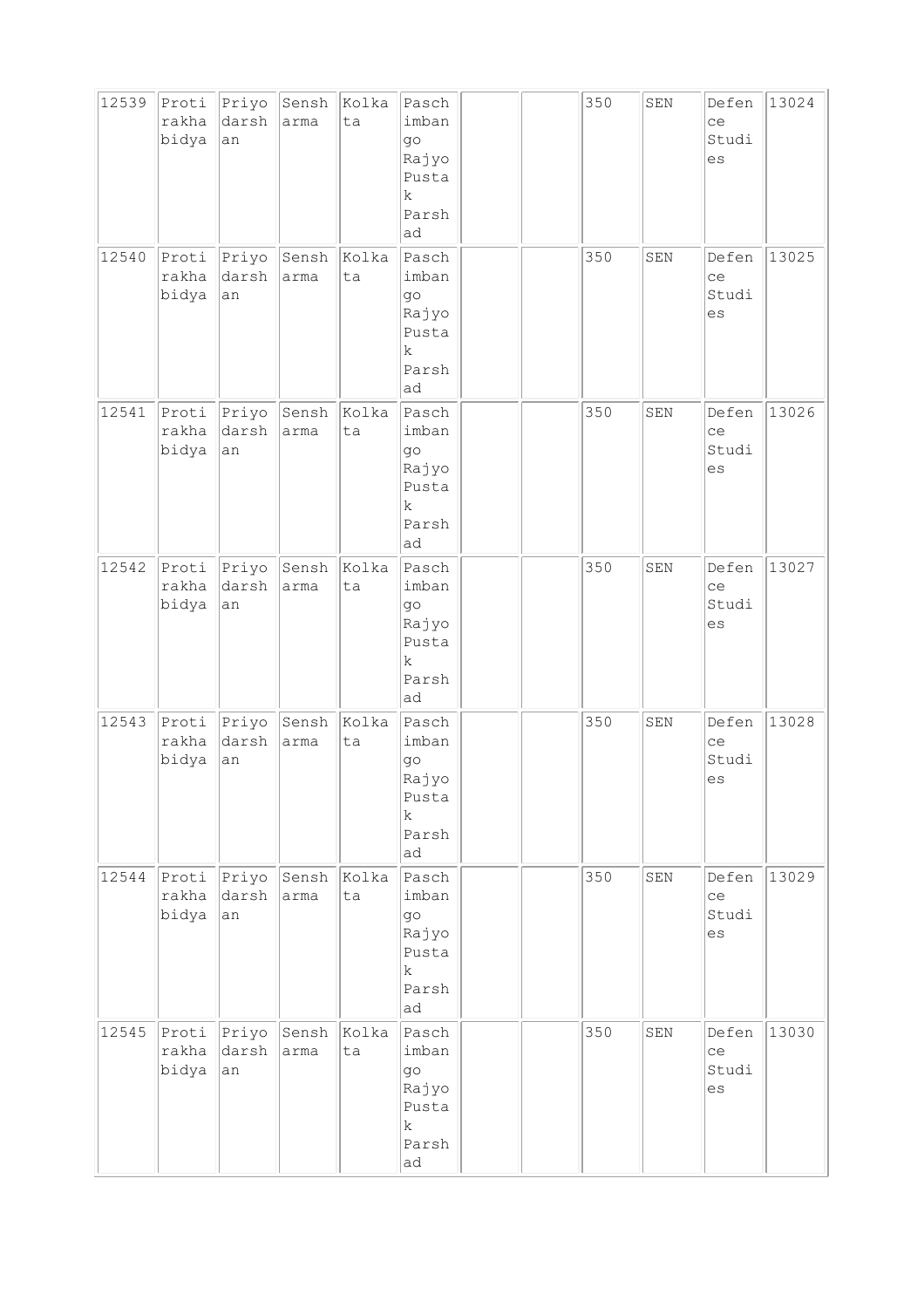| 12546 | Proti<br>rakha<br>bidya | Priyo<br>darsh<br>an | Sensh<br>arma | Kolka<br>ta | Pasch<br>imban<br>$g \circ$<br>Rajyo<br>Pusta<br>k<br>Parsh<br>ad            |  | 350 | SEN | Defen<br>ce<br>Studi<br>es | 13031 |
|-------|-------------------------|----------------------|---------------|-------------|------------------------------------------------------------------------------|--|-----|-----|----------------------------|-------|
| 12547 | Proti<br>rakha<br>bidya | Priyo<br>darsh<br>an | Sensh<br>arma | Kolka<br>ta | Pasch<br>imban<br>go<br>Rajyo<br>Pusta<br>$\mathbf k$<br>Parsh<br>ad         |  | 350 | SEN | Defen<br>ce<br>Studi<br>es | 13032 |
| 12548 | Proti<br>rakha<br>bidya | Priyo<br>darsh<br>an | Sensh<br>arma | Kolka<br>ta | $\vert$ Pasch<br>imban<br>go<br>Rajyo<br>Pusta<br>$\mathbf k$<br>Parsh<br>ad |  | 350 | SEN | Defen<br>ce<br>Studi<br>es | 13033 |
| 12549 | Proti<br>rakha<br>bidya | Priyo<br>darsh<br>an | Sensh<br>arma | Kolka<br>ta | Pasch<br>imban<br>go<br>Rajyo<br>Pusta<br>k<br>Parsh<br>ad                   |  | 350 | SEN | Defen<br>ce<br>Studi<br>es | 13034 |
| 12550 | Proti<br>rakha<br>bidya | Priyo<br>darsh<br>an | Sensh<br>arma | Kolka<br>ta | Pasch<br>imban<br>go<br>Rajyo<br>Pusta<br>k<br>Parsh<br>ad                   |  | 350 | SEN | Defen<br>ce<br>Studi<br>es | 13035 |
| 12551 | Proti<br>rakha<br>bidya | Priyo<br>darsh<br>an | Sensh<br>arma | Kolka<br>ta | Pasch<br>imban<br>go<br>Rajyo<br>Pusta<br>$\mathbf k$<br>Parsh<br>ad         |  | 350 | SEN | Defen<br>ce<br>Studi<br>es | 13036 |
| 12552 | Proti<br>rakha<br>bidya | Priyo<br>darsh<br>an | Sensh<br>arma | Kolka<br>ta | Pasch<br>imban<br>go<br>Rajyo<br>Pusta<br>k<br>Parsh<br>ad                   |  | 350 | SEN | Defen<br>ce<br>Studi<br>es | 13037 |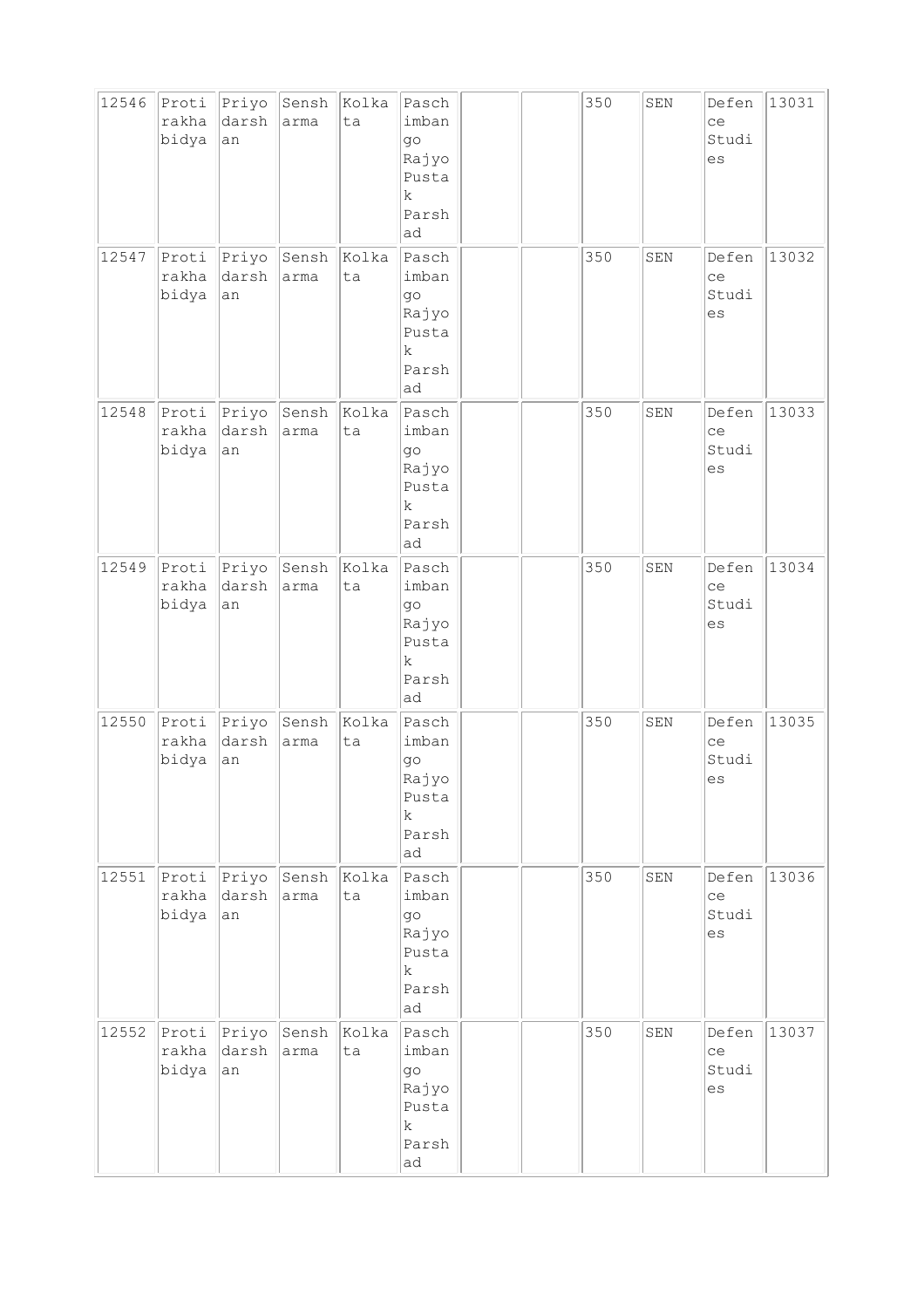| 12553 | Proti<br>rakha<br>bidya | Priyo<br>darsh<br>an | Sensh<br>arma | Kolka<br>ta | Pasch<br>imban<br>$g \circ$<br>Rajyo<br>Pusta<br>k<br>Parsh<br>ad    |  | 350 | SEN | Defen<br>ce<br>Studi<br>es | 13038 |
|-------|-------------------------|----------------------|---------------|-------------|----------------------------------------------------------------------|--|-----|-----|----------------------------|-------|
| 12554 | Proti<br>rakha<br>bidya | Priyo<br>darsh<br>an | Sensh<br>arma | Kolka<br>ta | Pasch<br>imban<br>go<br>Rajyo<br>Pusta<br>k<br>Parsh<br>ad           |  | 350 | SEN | Defen<br>ce<br>Studi<br>es | 13039 |
| 12555 | Proti<br>rakha<br>bidya | Priyo<br>darsh<br>an | Sensh<br>arma | Kolka<br>ta | Pasch<br>imban<br>go<br>Rajyo<br>Pusta<br>$\mathbf k$<br>Parsh<br>ad |  | 350 | SEN | Defen<br>ce<br>Studi<br>es | 13040 |
| 12556 | Proti<br>rakha<br>bidya | Priyo<br>darsh<br>an | Sensh<br>arma | Kolka<br>ta | Pasch<br>imban<br>$g \circ$<br>Rajyo<br>Pusta<br>k<br>Parsh<br>ad    |  | 350 | SEN | Defen<br>ce<br>Studi<br>es | 13041 |
| 12557 | Proti<br>rakha<br>bidya | Priyo<br>darsh<br>an | Sensh<br>arma | Kolka<br>ta | Pasch<br>imban<br>go<br>Rajyo<br>Pusta<br>$\mathbf k$<br>Parsh<br>ad |  | 350 | SEN | Defen<br>ce<br>Studi<br>es | 13042 |
| 12558 | Proti<br>rakha<br>bidya | Priyo<br>darsh<br>an | Sensh<br>arma | Kolka<br>ta | Pasch<br>imban<br>go<br>Rajyo<br>Pusta<br>$\mathbf k$<br>Parsh<br>ad |  | 350 | SEN | Defen<br>ce<br>Studi<br>es | 13043 |
| 12559 | Proti<br>rakha<br>bidya | Priyo<br>darsh<br>an | Sensh<br>arma | Kolka<br>ta | Pasch<br>imban<br>go<br>Rajyo<br>Pusta<br>$\mathbf k$<br>Parsh<br>ad |  | 350 | SEN | Defen<br>ce<br>Studi<br>es | 13044 |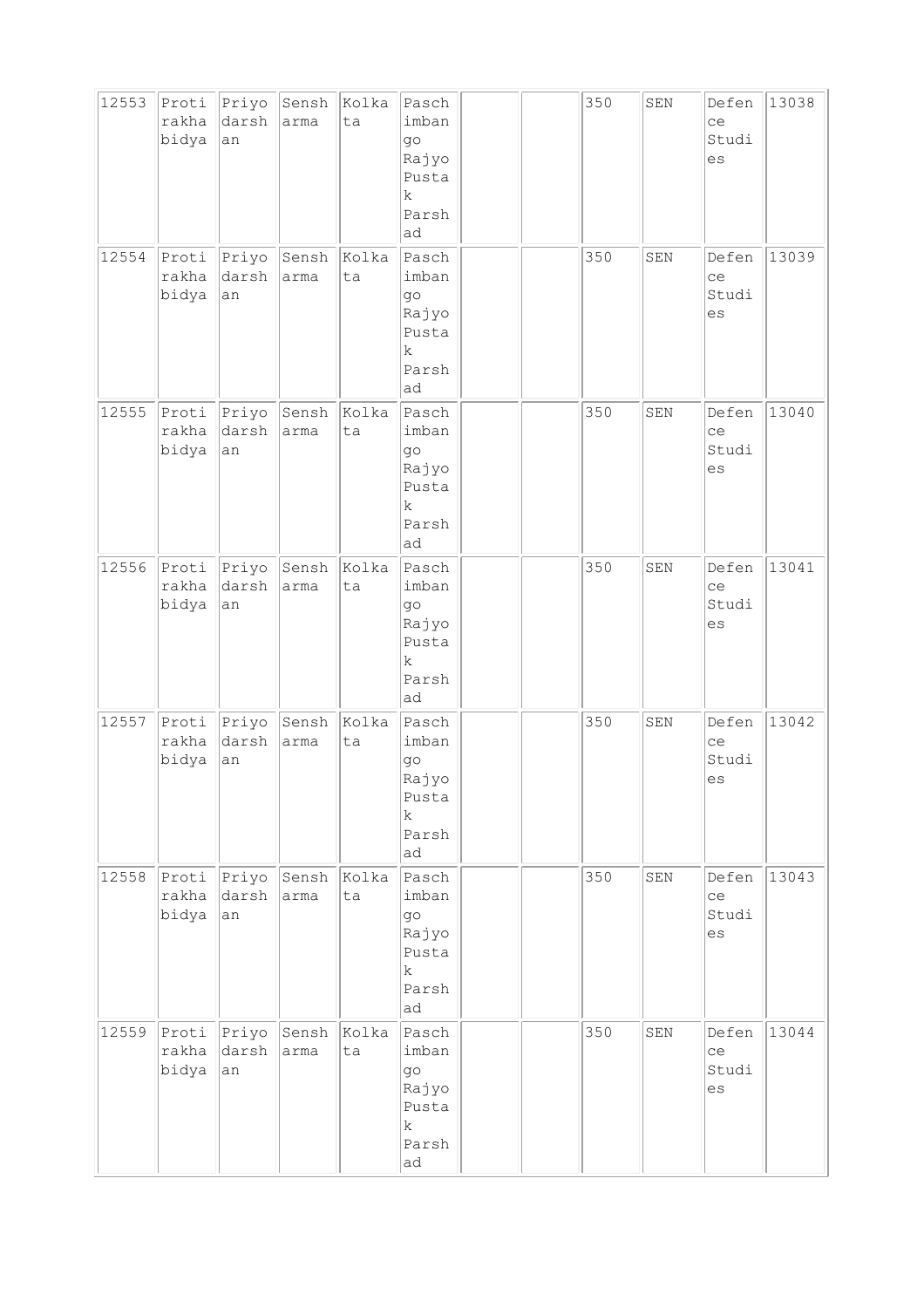| 12560 | Proti<br>rakha<br>bidya | Priyo<br>darsh<br>an | Sensh<br>arma | Kolka<br>ta | Pasch<br>imban<br>go<br>Rajyo<br>Pusta<br>k<br>Parsh<br>ad |  | 350 | SEN         | Defen<br>ce<br>Studi<br>es | 13045 |
|-------|-------------------------|----------------------|---------------|-------------|------------------------------------------------------------|--|-----|-------------|----------------------------|-------|
| 12561 | Proti<br>rakha<br>bidya | Priyo<br>darsh<br>an | Sensh<br>arma | Kolka<br>ta | Pasch<br>imban<br>go<br>Rajyo<br>Pusta<br>k<br>Parsh<br>ad |  | 350 | SEN         | Defen<br>ce<br>Studi<br>es | 13046 |
| 12562 | Proti<br>rakha<br>bidya | Priyo<br>darsh<br>an | Sensh<br>arma | Kolka<br>ta | Pasch<br>imban<br>go<br>Rajyo<br>Pusta<br>k<br>Parsh<br>ad |  | 350 | SEN         | Defen<br>ce<br>Studi<br>es | 13047 |
| 12563 | Proti<br>rakha<br>bidya | Priyo<br>darsh<br>an | Sensh<br>arma | Kolka<br>ta | Pasch<br>imban<br>go<br>Rajyo<br>Pusta<br>k<br>Parsh<br>ad |  | 350 | SEN         | Defen<br>ce<br>Studi<br>es | 13048 |
| 12564 | Proti<br>rakha<br>bidya | Priyo<br>darsh<br>an | Sensh<br>arma | Kolka<br>ta | Pasch<br>imban<br>go<br>Rajyo<br>Pusta<br>k<br>Parsh<br>ad |  | 350 | SEN         | Defen<br>ce<br>Studi<br>es | 13049 |
| 12565 | Proti<br>rakha<br>bidya | Priyo<br>darsh<br>an | Sensh<br>arma | Kolka<br>ta | Pasch<br>imban<br>go<br>Rajyo<br>Pusta<br>k<br>Parsh<br>ad |  | 350 | SEN         | Defen<br>ce<br>Studi<br>es | 13050 |
| 12566 | Proti<br>rakha<br>bidya | Priyo<br>darsh<br>an | Sensh<br>arma | Kolka<br>ta | Pasch<br>imban<br>go<br>Rajyo<br>Pusta<br>k<br>Parsh<br>ad |  | 350 | ${\tt SEN}$ | Defen<br>ce<br>Studi<br>es | 13051 |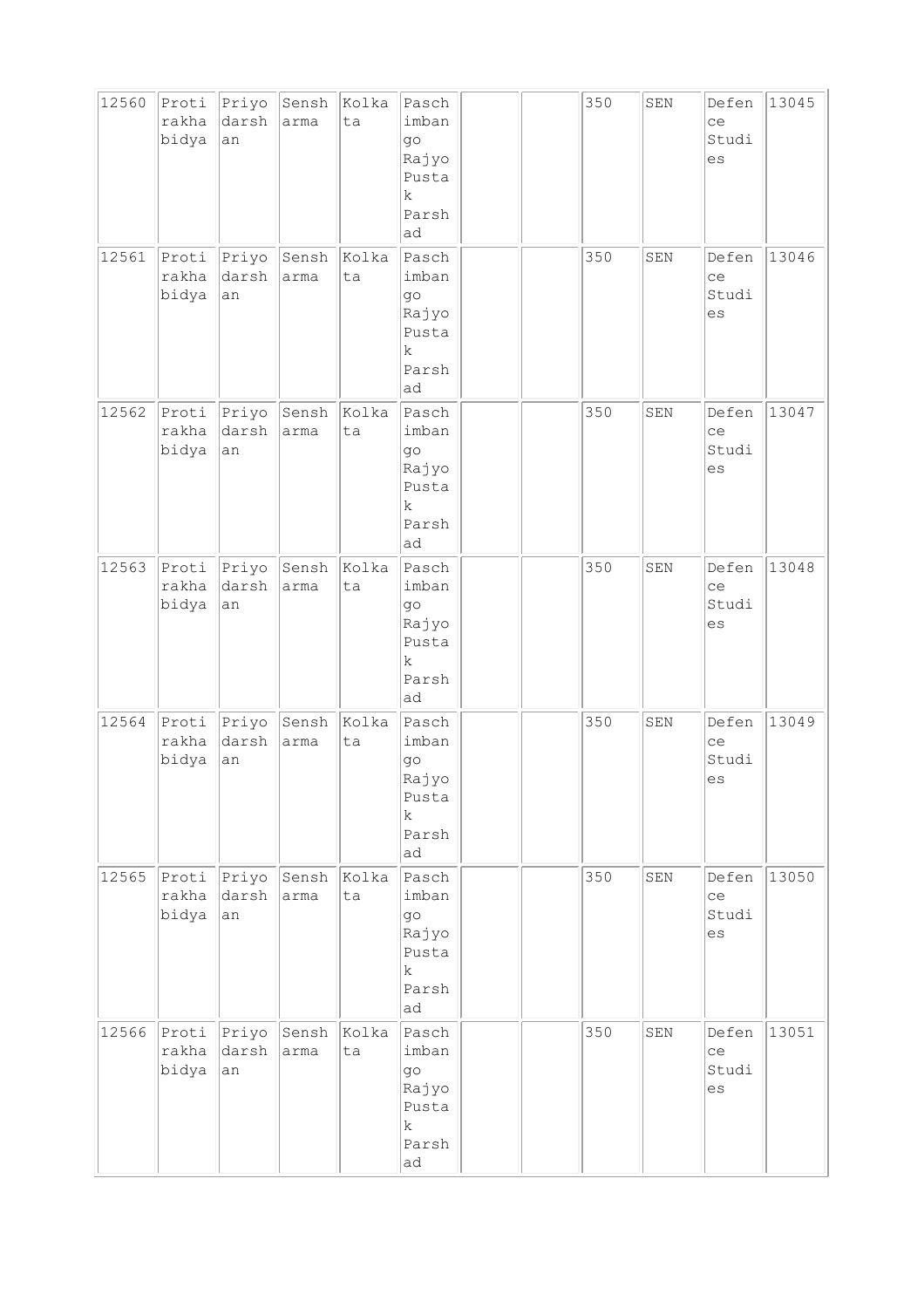| 12567 | Proti<br>rakha<br>bidya                | Priyo<br>darsh<br>an                           | Sensh<br>arma | Kolka<br>ta                                                            | Pasch<br>imban<br>go<br>Rajyo<br>Pusta<br>k<br>Parsh<br>ad |     | 350 | SEN                        | Defen<br>ce<br>Studi<br>es | 13052        |
|-------|----------------------------------------|------------------------------------------------|---------------|------------------------------------------------------------------------|------------------------------------------------------------|-----|-----|----------------------------|----------------------------|--------------|
| 12568 | Proti<br>rakha<br>bidya                | Priyo <br>darsh<br>an                          | Sensh<br>arma | Kolka<br>ta                                                            | Pasch<br>imban<br>go<br>Rajyo<br>Pusta<br>k<br>Parsh<br>ad |     | 350 | SEN                        | Defen<br>ce<br>Studi<br>es | 13053        |
| 12569 | Proti<br>rakha<br>bidya                | Priyo<br>darsh<br>an                           | Sensh<br>arma | Kolka<br>ta                                                            | Pasch<br>imban<br>go<br>Rajyo<br>Pusta<br>k<br>Parsh<br>ad |     | 350 | SEN                        | Defen<br>ce<br>Studi<br>es | 13054        |
| 12570 | Proti<br>rakha<br>bidya                | Priyo<br>darsh<br>an                           | Sensh<br>arma | Kolka<br>ta                                                            | Pasch<br>imban<br>go<br>Rajyo<br>Pusta<br>k<br>Parsh<br>ad |     | 350 | SEN                        | Defen<br>ce<br>Studi<br>es | 13055        |
| 12571 | Akash<br>ar<br>gupta<br>char-<br>radar | Sushi<br>1<br>Chand<br>ra<br>Ghosh             | Kolka<br>ta   | Pasch<br>imban<br>go<br>Rajyo<br>Pusta<br>$\mathbf k$<br>Parsh<br>ad   |                                                            | 350 | GHO | Defen<br>ce<br>Studi<br>es | 13056                      | $\mathbf{1}$ |
| 12572 | Akash<br>ar<br>gupta<br>char-<br>radar | Sushi<br>$\mathbf{1}$<br>Chand<br> ra<br>Ghosh | Kolka<br>ta   | Pasch<br>imban<br>$q\circ$<br>Rajyo<br>Pusta<br>$\rm k$<br>Parsh<br>ad |                                                            | 350 | GHO | Defen<br>ce<br>Studi<br>es | 13057                      | $\mathbf{1}$ |
| 12573 | Akash<br>ar<br>gupta<br>char-<br>radar | Sushi<br>ı<br>Chand<br> ra<br>Ghosh            | Kolka<br>ta   | Pasch<br>imban<br>go<br>Rajyo<br>Pusta<br>$\mathbf k$<br>Parsh<br>ad   |                                                            | 350 | GHO | Defen<br>ce<br>Studi<br>es | 13058                      | $\mathbf{1}$ |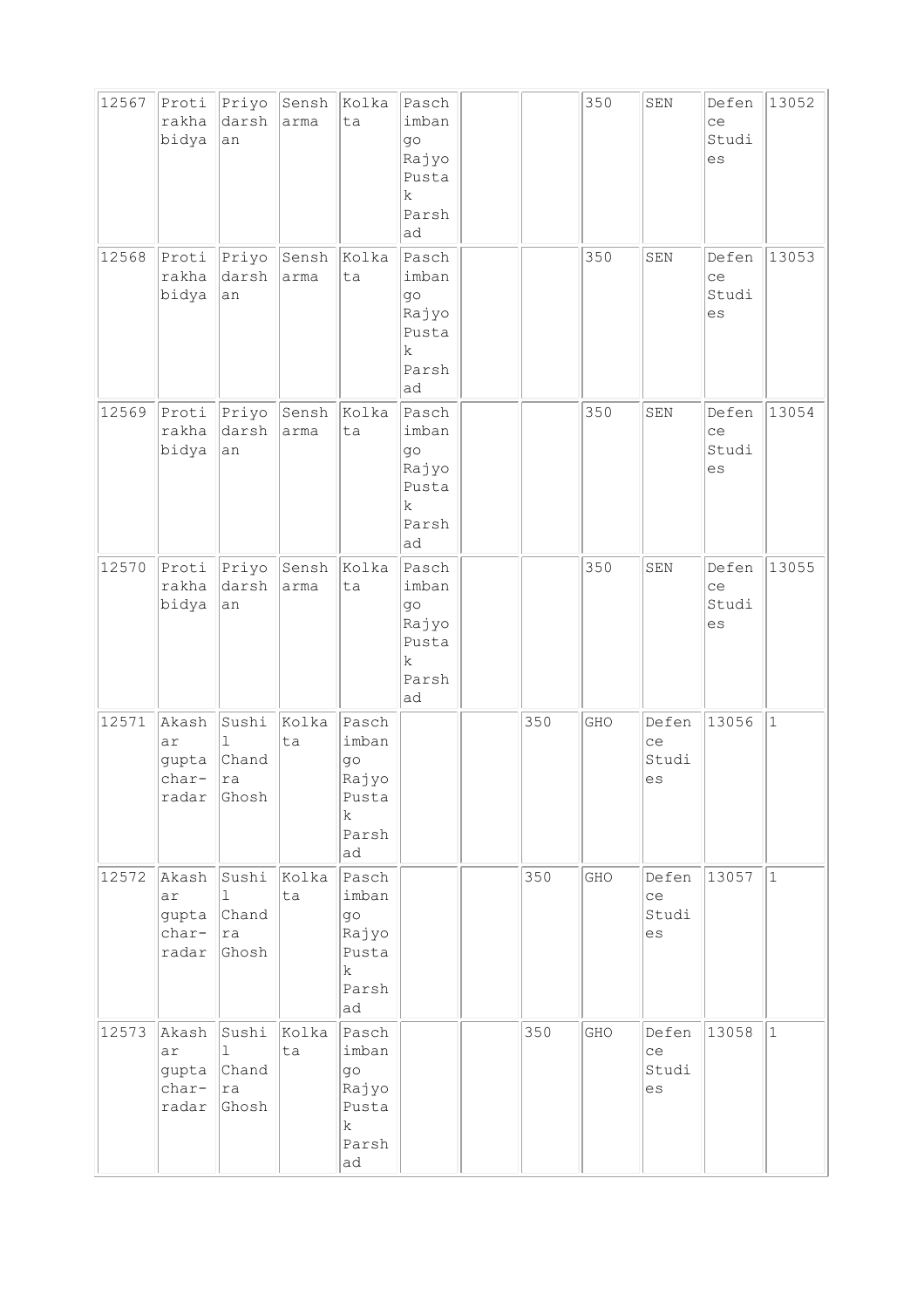| 12574 | Akash<br>ar<br>gupta<br>char-<br>radar | Sushi<br>$\mathbb{L}$<br>Chand<br> ra<br>Ghosh | Kolka<br>ta | Pasch<br>imban<br>go<br>Rajyo<br>Pusta<br>k<br>Parsh<br>ad        |  | 350 | GHO | Defen<br>ce<br>Studi<br>es | 13059 | $\mathbf{1}$ |
|-------|----------------------------------------|------------------------------------------------|-------------|-------------------------------------------------------------------|--|-----|-----|----------------------------|-------|--------------|
| 12575 | Akash<br>ar<br>char-<br>radar          | Sushi<br>ı<br>gupta Chand<br> ra<br>Ghosh      | Kolka<br>ta | Pasch<br>imban<br>go<br>Rajyo<br>Pusta<br>k<br>Parsh<br>ad        |  | 350 | GHO | Defen<br>ce<br>Studi<br>es | 13060 | $\mathbf 1$  |
| 12576 | Akash<br>ar<br>gupta<br>char-<br>radar | Sushi<br>1.<br>Chand<br> ra<br>Ghosh           | Kolka<br>ta | Pasch<br>imban<br>go<br>Rajyo<br>Pusta<br>k<br>Parsh<br>ad        |  | 350 | GHO | Defen<br>ce<br>Studi<br>es | 13061 | $\mathbf 1$  |
| 12577 | Akash<br>ar<br>char-<br>radar          | Sushi<br>1<br>gupta Chand<br> ra<br>Ghosh      | Kolka<br>ta | Pasch<br>imban<br>go<br>Rajyo<br>Pusta<br>k.<br>Parsh<br>ad       |  | 350 | GHO | Defen<br>ce<br>Studi<br>es | 13062 | $\mathbf{1}$ |
| 12578 | Akash<br>ar<br>gupta<br>char-<br>radar | Sushi<br>$\mathbf{1}$<br>Chand<br>ra<br>Ghosh  | Kolka<br>ta | Pasch<br>imban<br>go<br>Rajyo<br>Pusta<br>k<br>Parsh<br>ad        |  | 350 | GHO | Defen<br>ce<br>Studi<br>es | 13063 | $\mathbf{1}$ |
| 12579 | Akash<br>ar<br>gupta<br>char-<br>radar | Sushi<br>$\mathbb{L}$<br>Chand<br> ra<br>Ghosh | Kolka<br>ta | Pasch<br>imban<br>$g \circ$<br>Rajyo<br>Pusta<br>k<br>Parsh<br>ad |  | 350 | GHO | Defen<br>ce<br>Studi<br>es | 13064 | $\mathbf{1}$ |
| 12580 | Akash<br>ar<br>char-<br>radar          | Sushi<br>ı<br>gupta Chand<br> ra<br>Ghosh      | Kolka<br>ta | Pasch<br>imban<br>$g \circ$<br>Rajyo<br>Pusta<br>k<br>Parsh<br>ad |  | 350 | GHO | Defen<br>ce<br>Studi<br>es | 13065 | $\mathbf 1$  |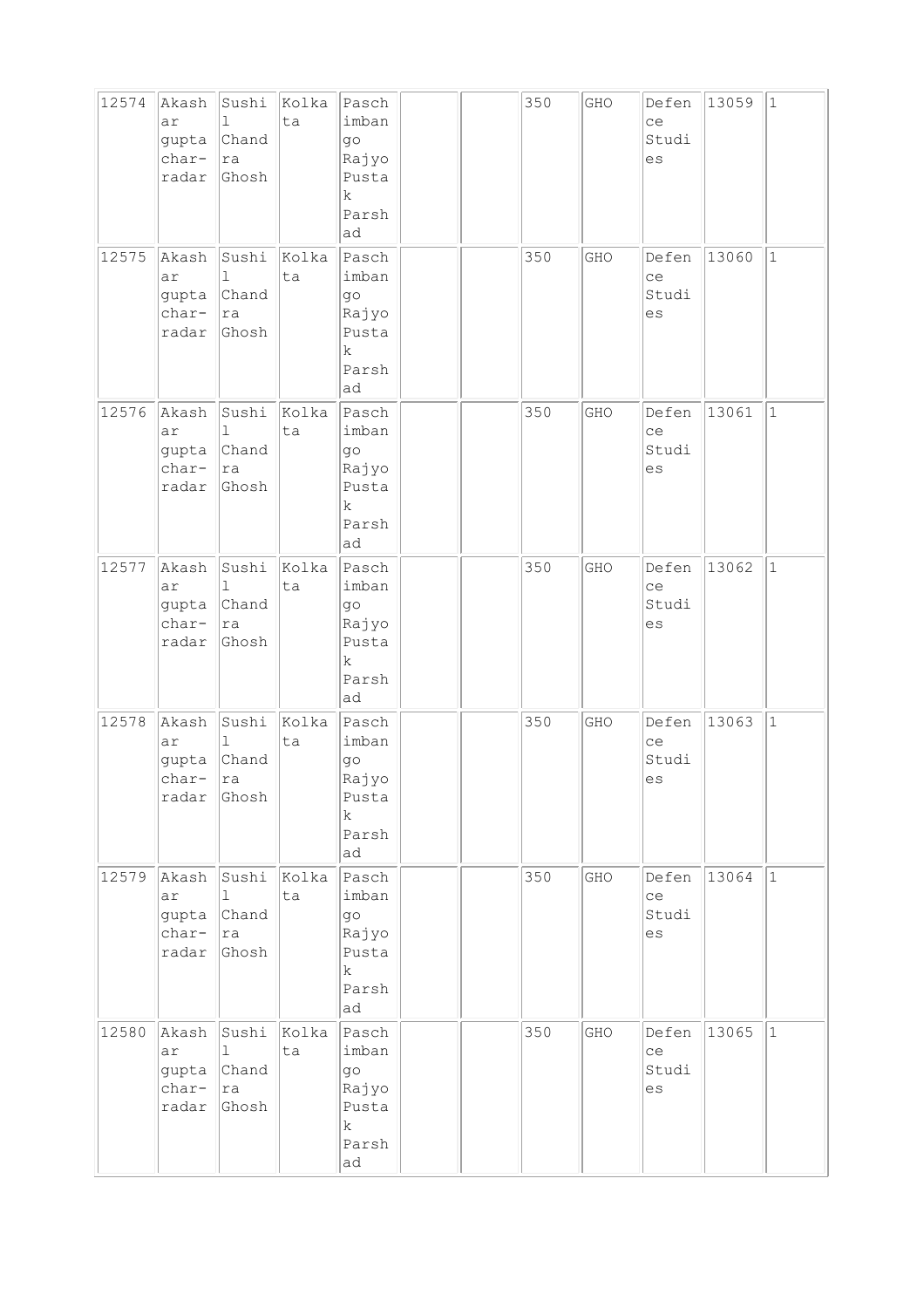| 12581 | Akash<br>ar<br>gupta<br>char-<br>radar | Sushi<br>$\mathbb{L}$<br>Chand<br> ra<br>Ghosh                | Kolka<br>ta       | Pasch<br>imban<br>$q\circ$<br>Rajyo<br>Pusta<br>k.<br>Parsh<br>ad    |  | 350 | GHO | Defen<br>ce<br>Studi<br>es | 13066 | $\mathbf{1}$ |
|-------|----------------------------------------|---------------------------------------------------------------|-------------------|----------------------------------------------------------------------|--|-----|-----|----------------------------|-------|--------------|
| 12582 | Akash<br>ar<br>gupta<br>char-<br>radar | Sushi<br>ı<br>Chand<br> ra<br>Ghosh                           | Kolka<br>ta       | Pasch<br>imban<br>go<br>Rajyo<br>Pusta<br>k<br>Parsh<br>ad           |  | 350 | GHO | Defen<br>ce<br>Studi<br>es | 13067 | $\mathbf 1$  |
| 12583 | Akash<br>ar<br>gupta<br>char-<br>radar | Sushi<br>$\mathbf{1}$<br>Chand<br> ra<br>Ghosh                | Kolka<br>ta       | Pasch<br>imban<br>go<br>Rajyo<br>Pusta<br>k<br>Parsh<br>ad           |  | 350 | GHO | Defen<br>ce<br>Studi<br>es | 13068 | $\mathbf 1$  |
| 12584 | Akash<br>ar<br>char-<br>radar          | Sushi<br>ı<br>gupta Chand<br> ra<br>Ghosh                     | Kolka<br>ta       | Pasch<br>imban<br>go<br>Rajyo<br>Pusta<br>k.<br>Parsh<br>ad          |  | 350 | GHO | Defen<br>ce<br>Studi<br>es | 13069 | $\mathbf{1}$ |
| 12585 | Akash<br>ar<br>gupta<br>char-<br>radar | Sushi<br>$\mathbf{1}$<br>Chand<br>ra<br>Ghosh                 | Kolka<br>ta       | Pasch<br>imban<br>go<br>Rajyo<br>Pusta<br>$\mathbf k$<br>Parsh<br>ad |  | 350 | GHO | Defen<br>ce<br>Studi<br>es | 13070 | $1\,$        |
| 12586 | Akash<br>ar<br>gupta<br>char-<br>radar | $\mathbf{1}$<br>Chand<br>$\lVert \texttt{ra} \rVert$<br>Ghosh | Sushi Kolka<br>ta | Pasch<br>imban<br>go<br>Rajyo<br>Pusta<br>k<br>Parsh<br>ad           |  | 350 | GHO | Defen<br>ce<br>Studi<br>es | 13071 | $\vert$ 1    |
| 12587 | Akash<br>ar<br>char-<br>radar          | Sushi<br>ı<br>gupta Chand<br> ra<br>Ghosh                     | Kolka<br>ta       | Pasch<br>imban<br>go<br>Rajyo<br>Pusta<br>k<br>Parsh<br>ad           |  | 350 | GHO | Defen<br>ce<br>Studi<br>es | 13072 | $\mathbf{1}$ |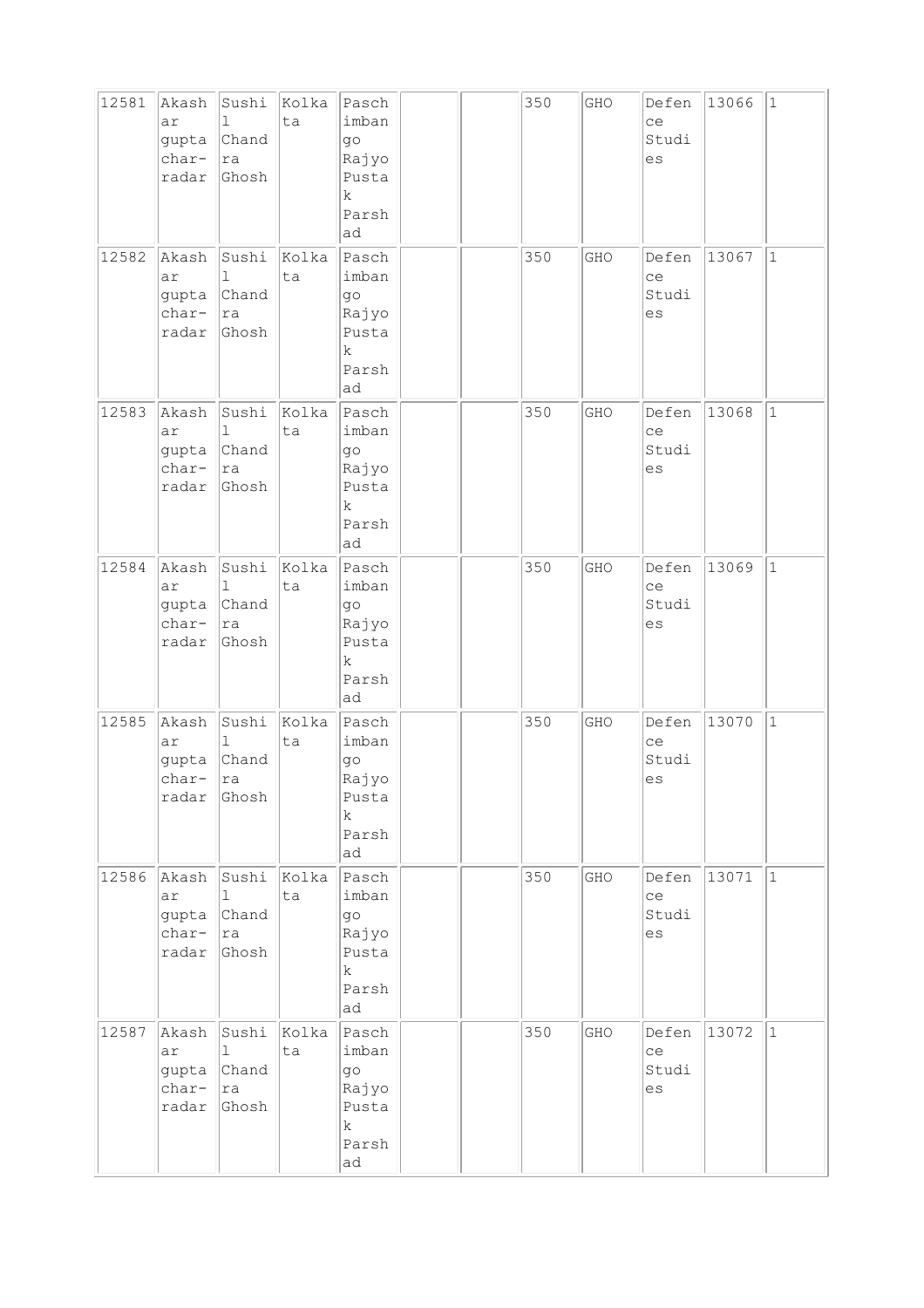| 12588 | Akash<br>ar<br>gupta<br>char-<br>radar                          | Sushi<br>$\mathbb{L}$<br>Chand<br> ra<br>Ghosh    | Kolka<br>ta | Pasch<br>imban<br>$q\circ$<br>Rajyo<br>Pusta<br>k.<br>Parsh<br>ad    |  | 350 | GHO         | Defen<br>ce<br>Studi<br>es | 13073 | $\mathbf{1}$ |
|-------|-----------------------------------------------------------------|---------------------------------------------------|-------------|----------------------------------------------------------------------|--|-----|-------------|----------------------------|-------|--------------|
| 12589 | Akash<br>ar<br>gupta<br>char-<br>radar                          | Sushi<br>ı<br>Chand<br> ra<br>Ghosh               | Kolka<br>ta | Pasch<br>imban<br>go<br>Rajyo<br>Pusta<br>k<br>Parsh<br>ad           |  | 350 | GHO         | Defen<br>ce<br>Studi<br>es | 13074 | $\mathbf{1}$ |
| 12590 | Akash<br>ar<br>gupta<br>char-<br>radar                          | Sushi<br>$\mathbf{1}$<br>Chand<br> ra<br>Ghosh    | Kolka<br>ta | Pasch<br>imban<br>go<br>Rajyo<br>Pusta<br>k<br>Parsh<br>ad           |  | 350 | GHO         | Defen<br>ce<br>Studi<br>es | 13075 | $\mathbf 1$  |
| 12591 | Hitla<br>lar<br>ydge<br>prath<br>omdas<br>mas                   | Prafu<br>110<br>Kr.<br>Chakr<br>abort<br>l y      | Kolka<br>ta | Pasch<br>imban<br>go<br>Rajyo<br>Pusta<br>k.<br>Parsh<br>ad          |  | 350 | CHA         | Defen<br>ce<br>Studi<br>es | 13076 | $\mathbf{1}$ |
| 12592 | Hitla<br>lar<br>ydge<br>$\ddot{\cdot}$<br>prath<br>omdas<br>mas | Prafu<br>110<br>Kr.<br>Chakr<br>abort<br>lУ       | Kolka<br>ta | Pasch<br>imban<br>go<br>Rajyo<br>Pusta<br>$\mathbf k$<br>Parsh<br>ad |  | 350 | $\rm CHA$   | Defen<br>ce<br>Studi<br>es | 13077 | $\mathbf{1}$ |
| 12593 | Hitla<br>lar<br>ydge<br>prath<br>omdas<br>mas                   | Prafu Kolka<br>110<br>Kr.<br>Chakr<br>abort<br> y | ta          | Pasch<br>imban<br>go<br>Rajyo<br>Pusta<br>k.<br>Parsh<br>ad          |  | 350 | CHA         | Defen<br>ce<br>Studi<br>es | 13078 | $\mathbf{1}$ |
| 12594 | Bangl<br>ar<br>samor<br>ik<br>itiha<br>sar<br>gorar<br>kotha    | Prida<br>rshan<br>Sensh<br>arma                   | Kolka<br>ta | Pasch<br>imban<br>go<br>Rajyo<br>Pusta<br>k<br>Parsh<br>ad           |  | 350 | ${\tt SEM}$ | Defen<br>ce<br>Studi<br>es | 13079 | $\mathbf{1}$ |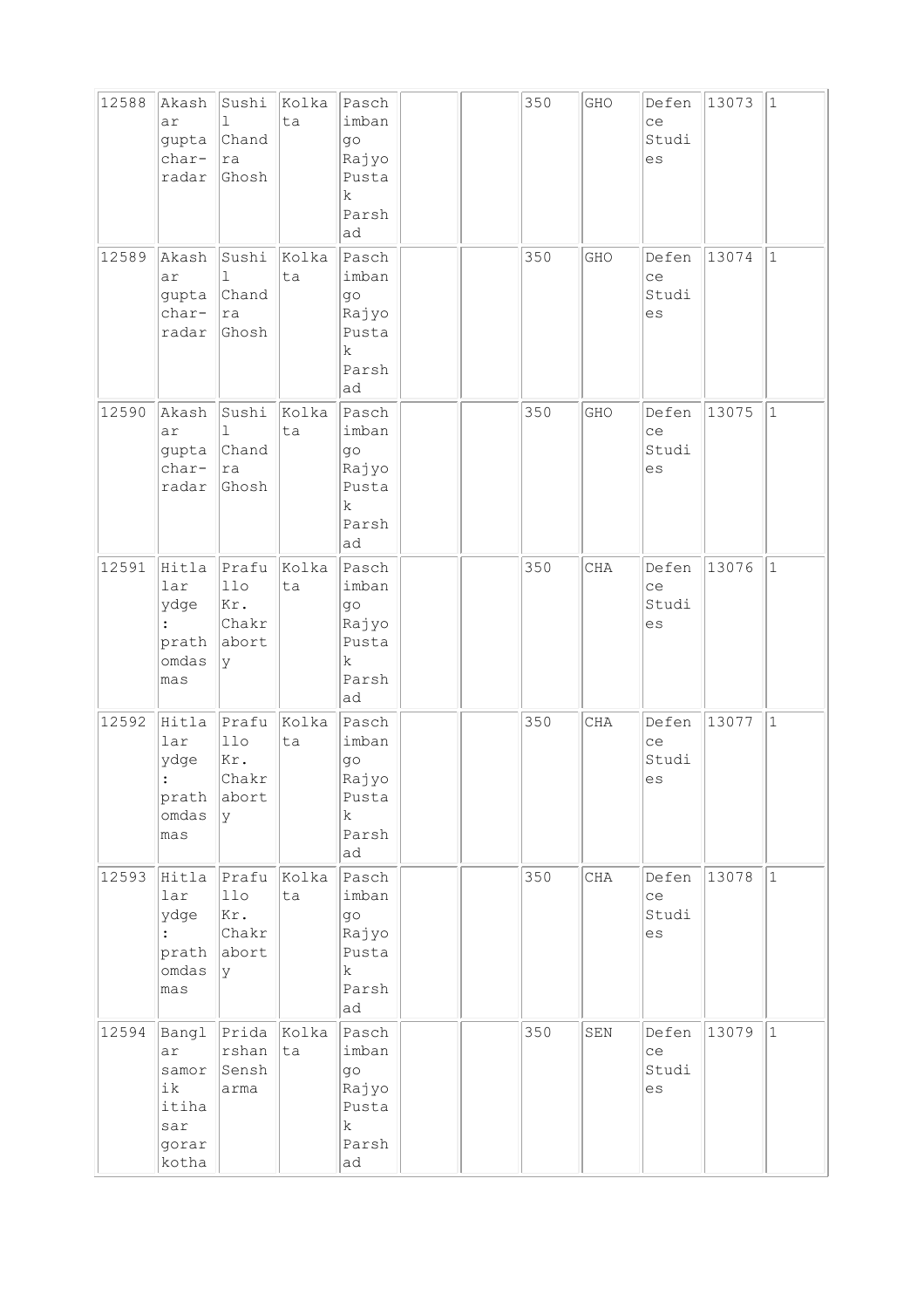| 12595 | Bangl<br>ar<br>samor<br>ik<br>itiha<br>sar<br>gorar<br>kotha | $ p$ rida<br>rshan<br>Sensh<br>arma       | Kolka<br>ta        | Pasch<br>imban<br>$q\circ$<br>Rajyo<br>Pusta<br>k.<br>Parsh<br>ad    |  | 350 | ${\tt SEM}$ | Defen<br>ce<br>Studi<br>es | 13080 | $\mathbf{1}$ |
|-------|--------------------------------------------------------------|-------------------------------------------|--------------------|----------------------------------------------------------------------|--|-----|-------------|----------------------------|-------|--------------|
| 12596 | Bangl<br>ar<br>samor<br>ik<br>itiha<br>sar<br>gorar<br>kotha | Prida<br>rshan<br>Sensh<br>arma           | Kolka<br>ta        | Pasch<br>imban<br>go<br>Rajyo<br>Pusta<br>k<br>Parsh<br>ad           |  | 350 | SEN         | Defen<br>ce<br>Studi<br>es | 13081 | $\mathbf{1}$ |
| 12597 | Bangl<br>ar<br>samor<br>ik<br>itiha<br>sar<br>gorar<br>kotha | Prida Kolka<br>rshan<br>Sensh<br>arma     | ta                 | Pasch<br>imban<br>go<br>Rajyo<br>Pusta<br>k<br>Parsh<br>ad           |  | 350 | ${\tt SEM}$ | Defen<br>ce<br>Studi<br>es | 13082 | $\mathbf{1}$ |
| 12598 | Bangl<br>ar<br>samor<br>ik<br>itiha<br>sar<br>gorar<br>kotha | $ Prida $ Kolka<br>rshan<br>Sensh<br>arma | ta                 | Pasch<br>imban<br>$q\circ$<br>Rajyo<br>Pusta<br>k.<br>Parsh<br>ad    |  | 350 | SEN         | Defen<br>ce<br>Studi<br>es | 13083 | $\mathbf{1}$ |
| 12599 | Bangl<br>ar<br>samor<br>ik<br>itiha<br>sar<br>gorar<br>kotha | Prida<br>rshan<br>Sensh<br>arma           | Kolka<br>ta        | Pasch<br>imban<br>go<br>Rajyo<br>Pusta<br>$\mathbf k$<br>Parsh<br>ad |  | 350 | ${\tt SEM}$ | Defen<br>ce<br>Studi<br>es | 13084 | $\mathbf{1}$ |
| 12600 | Bangl<br>ar<br>samor<br>ik<br>itiha<br>sar<br>gorar<br>kotha | rshan<br>Sensh<br>arma                    | Prida  Kolka<br>ta | Pasch<br>imban<br>go<br>Rajyo<br>Pusta<br>k<br>Parsh<br>ad           |  | 350 | ${\tt SEN}$ | Defen<br>ce<br>Studi<br>es | 13085 | $\mathbf{1}$ |
| 12601 | Bangl<br>ar<br>samor<br>ik<br>itiha<br>sar<br>gorar<br>kotha | Prida<br>rshan<br>Sensh<br>arma           | Kolka<br>ta        | Pasch<br>imban<br>go<br>Rajyo<br>Pusta<br>k<br>Parsh<br>ad           |  | 350 | ${\tt SEM}$ | Defen<br>ce<br>Studi<br>es | 13086 | $\mathbf{1}$ |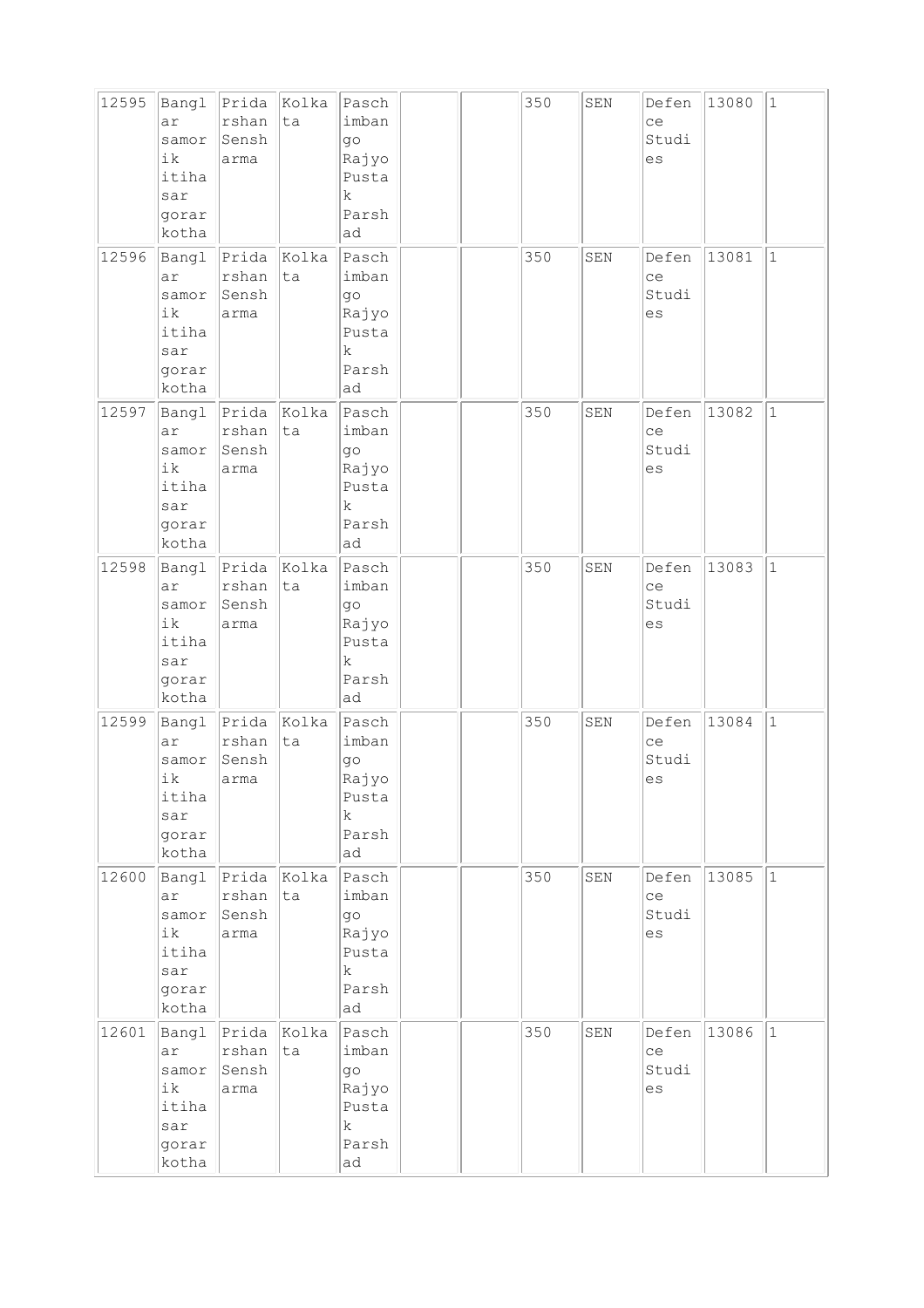| 12602 | Bangl<br>ar<br>samor<br>ik<br>itiha<br>sar<br>gorar<br>kotha                | Prida  Kolka<br>rshan<br>Sensh<br>arma | ta                | Pasch<br>imban<br>$q\circ$<br>Rajyo<br>Pusta<br>$\mathbf{k}$<br>Parsh<br>ad |  | 350 | ${\tt SEN}$ | Defen<br>ce<br>Studi<br>es | 13087 | $\mathbf{1}$ |
|-------|-----------------------------------------------------------------------------|----------------------------------------|-------------------|-----------------------------------------------------------------------------|--|-----|-------------|----------------------------|-------|--------------|
| 12603 | Bangl<br>ar<br>samor<br>ik<br>itiha<br>sar<br>gorar<br>kotha                | Prida<br>rshan<br>Sensh<br>arma        | Kolka<br>ta       | Pasch<br>imban<br>go<br>Rajyo<br>Pusta<br>$\mathbf k$<br>Parsh<br>ad        |  | 350 | SEN         | Defen<br>ce<br>Studi<br>es | 13088 | $\mathbf 1$  |
| 12604 | Bangl<br>ar<br>samor<br>ik<br>itiha<br>sar<br>gorar<br>kotha                | Prida Kolka<br>rshan<br>Sensh<br>arma  | ta                | Pasch<br>imban<br>go<br>Rajyo<br>Pusta<br>k<br>Parsh<br>ad                  |  | 350 | ${\tt SEN}$ | Defen<br>ce<br>Studi<br>es | 13089 | $\mathbf 1$  |
| 15321 | Proth $ D. K.$<br>rakha<br>$\circ$<br>ranon<br>itibi<br>dya                 | Basu                                   | Kolka<br>ta       | Ankus<br>h<br>Praka<br>shana                                                |  | 350 | <b>BAS</b>  | Defen<br>ce<br>Studi<br>es | 15806 | $\mathbf{1}$ |
| 15322 | Proth<br>rakha<br>$\circ$<br>ranon<br>itibi<br>dya                          | D. K.<br>Basu                          | Kolka<br>ta       | Ankus<br>h<br>Praka<br>shana                                                |  | 350 | <b>BAS</b>  | Defen<br>ce<br>Studi<br>es | 15807 | $\mathbf{1}$ |
| 15323 | $\text{Proth} \parallel D. K.$<br>rakha<br>$\circ$<br>ranon<br>itibi<br>dya | Basu                                   | Kolka Ankus<br>ta | h<br>Praka<br>shana                                                         |  | 350 | BAS         | Defen<br>ce<br>Studi<br>es | 15808 | $1\,$        |
| 15324 | $ $ Proth $ $ D. K.<br>rakha<br>$\circ$<br>ranon<br>itibi<br>dya            | Basu                                   | Kolka<br>ta       | Ankus<br>h<br>Praka<br>shana                                                |  | 350 | BAS         | Defen<br>ce<br>Studi<br>es | 15809 | $\mathbf{1}$ |
| 15325 | $ $ Proth $ $ D. K.<br>rakha<br>$\circ$<br>ranon<br>$\mathtt{itibi}$<br>dya | Basu                                   | Kolka<br>ta       | Ankus<br>h<br>Praka<br>shana                                                |  | 350 | <b>BAS</b>  | Defen<br>ce<br>Studi<br>es | 15810 | $\mathbf{1}$ |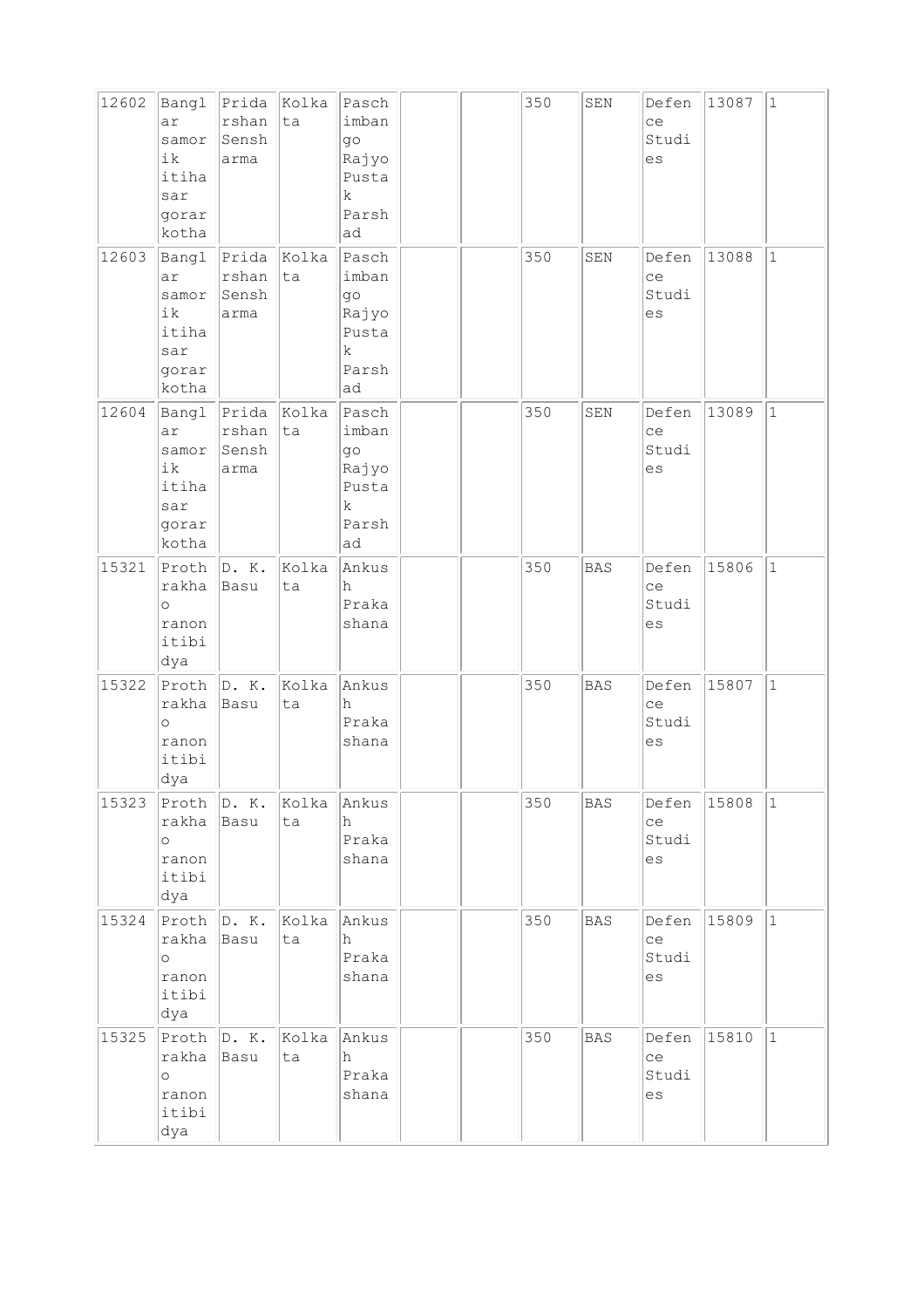| 15326 | Proth $ D. K.$<br>rakha<br>$\circ$<br>ranon<br>itibi<br>dya                | Basu | Kolka<br>ta | Ankus<br>h<br>Praka<br>shana |  | 350 | BAS        | Defen<br>ce<br>Studi<br>es       | 15811 | $\mathbf{1}$ |
|-------|----------------------------------------------------------------------------|------|-------------|------------------------------|--|-----|------------|----------------------------------|-------|--------------|
| 15327 | Proth D. K.<br>rakha<br>$\circ$<br>ranon<br>itibi<br>dya                   | Basu | Kolka<br>ta | Ankus<br>h<br>Praka<br>shana |  | 350 | BAS        | Defen<br>ce<br>Studi<br>es       | 15812 | $\mathbf 1$  |
| 15328 | $ $ Proth $ $ D. K.<br>rakha<br>$\circ$<br>ranon<br>itibi<br>dya           | Basu | Kolka<br>ta | Ankus<br>h<br>Praka<br>shana |  | 350 | BAS        | Defen<br>ce<br>Studi<br>es       | 15813 | $\mathbf 1$  |
| 15329 | Proth D. K.<br>rakha<br>$\circ$<br>ranon<br>itibi<br>dya                   | Basu | Kolka<br>ta | Ankus<br>h<br>Praka<br>shana |  | 350 | BAS        | Defen<br>ce<br>Studi<br>es       | 15814 | $\mathbf{1}$ |
| 15330 | $ $ Proth $ $ D. K.<br>rakha<br>$\circ$<br>ranon<br>itibi<br>dya           | Basu | Kolka<br>ta | Ankus<br>h<br>Praka<br>shana |  | 350 | <b>BAS</b> | Defen<br>ce<br>Studi<br>es       | 15815 | $\mathbf{1}$ |
| 15331 | $ $ Proth $ $ D. K.<br>rakha<br>$\circ$<br>ranon<br>itibi<br>dya           | Basu | Kolka<br>ta | Ankus<br>h<br>Praka<br>shana |  | 350 | <b>BAS</b> | Defen<br>ce<br>Studi<br>es       | 15816 | $\mathbf{1}$ |
| 15332 | $\text{Proth}$ $\text{D. K.}$<br>rakha<br>$\circ$<br>ranon<br>itibi<br>dya | Basu | Kolka<br>ta | Ankus<br>h<br>Praka<br>shana |  | 350 | BAS        | Defen<br>ce<br>Studi<br>es       | 15817 | $1\,$        |
| 15333 | $ $ Proth $ $ D. K.<br>rakha<br>$\circ$<br>ranon<br>itibi<br>dya           | Basu | Kolka<br>ta | Ankus<br>h<br>Praka<br>shana |  | 350 | BAS        | Defen 15818<br>ce<br>Studi<br>es |       | $\mathbf{1}$ |
| 15334 | $ $ Proth $ $ D. K.<br>rakha<br>$\circ$<br>ranon<br>itibi<br>dya           | Basu | Kolka<br>ta | Ankus<br>h<br>Praka<br>shana |  | 350 | <b>BAS</b> | Defen<br>ce<br>Studi<br>es       | 15819 | $\mathbf{1}$ |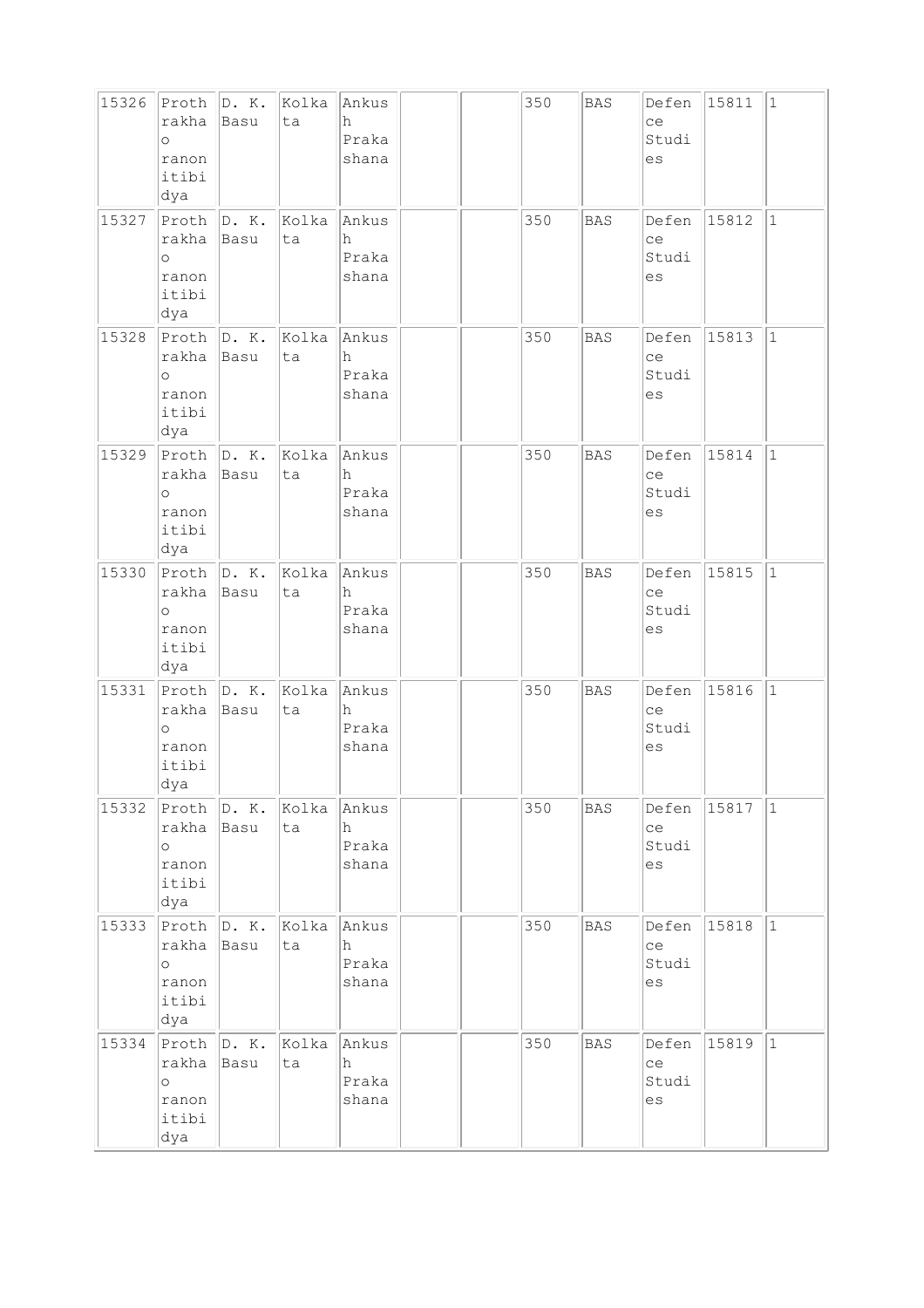| 15335 | $ $ Proth $ $ D. K.<br>rakha<br>$\circ$<br>ranon<br>itibi<br>dya | Basu                                            | Kolka Ankus<br>ta | h<br>Praka<br>shana                                                  |  | 350 | BAS         | Defen $15820$<br>ce<br>Studi<br>es |       | $ 1\rangle$ |
|-------|------------------------------------------------------------------|-------------------------------------------------|-------------------|----------------------------------------------------------------------|--|-----|-------------|------------------------------------|-------|-------------|
| 15336 | $ $ Proth $ $ D. K.<br>rakha<br>$\circ$<br>ranon<br>itibi<br>dya | Basu                                            | Kolka<br>ta       | Ankus<br>h<br>Praka<br>shana                                         |  | 350 | BAS         | Defen<br>ce<br>Studi<br>es         | 15821 | $ 1\rangle$ |
| 15337 | $ $ Proth $ $ D. K.<br>rakha<br>$\circ$<br>ranon<br>itibi<br>dya | Basu                                            | Kolka<br>ta       | Ankus<br>h<br>Praka<br>shana                                         |  | 350 | <b>BAS</b>  | Defen<br>ce<br>Studi<br>es         | 15822 | $\vert$ 1   |
| 15338 | $ $ Proth $ $ D. K.<br>rakha<br>$\circ$<br>ranon<br>itibi<br>dya | Basu                                            | Kolka<br>ta       | Ankus<br>h<br>Praka<br>shana                                         |  | 350 | <b>BAS</b>  | Defen<br>ce<br>Studi<br>es         | 15823 | $ 1\rangle$ |
| 15339 | $ $ Proth $ $ D. K.<br>rakha<br>$\circ$<br>ranon<br>itibi<br>dya | Basu                                            | Kolka<br>ta       | Ankus<br>h<br>Praka<br>shana                                         |  | 350 | BAS         | Defen<br>ce<br>Studi<br>es         | 15824 | $ 1\rangle$ |
| 15340 | $ $ Proth $ $ D. K.<br>rakha<br>$\circ$<br>ranon<br>itibi<br>dya | Basu                                            | Kolka<br>ta       | Ankus<br>h<br>Praka<br>shana                                         |  | 350 | <b>BAS</b>  | Defen<br>ce<br>Studi<br>es         | 15825 | $\vert$ 1   |
| 16622 | raksh<br>а<br>bidya                                              | Prati Priya Kolka<br>darsa<br>n<br>Sensa<br>rma | ta                | Pasch<br>imban<br>ga<br>Rajya<br>Pusta<br>k<br>Parsh<br>ad           |  | 355 | ${\tt SEN}$ | Defen<br>ce<br>Studi<br>es         | 17128 | 1           |
| 16623 | Prati<br>raksh<br>а<br>bidya                                     | Priya <br>darsa<br>n<br>Sensa<br>rma            | Kolka<br>ta       | Pasch<br>imban<br>ga<br>Rajya<br>Pusta<br>$\mathbf k$<br>Parsh<br>ad |  | 355 | SEN         | Defen<br>ce<br>Studi<br>es         | 17129 | 1           |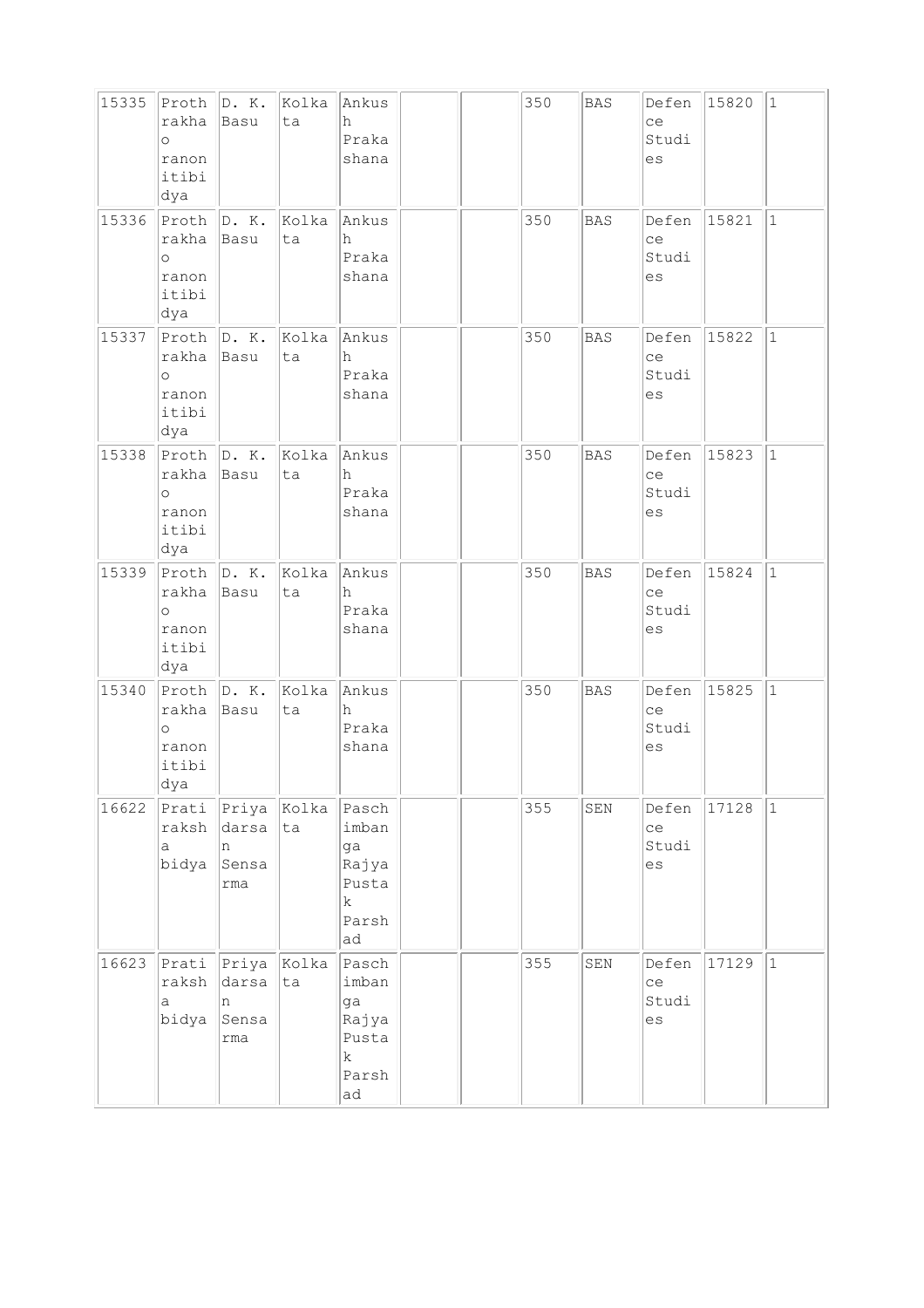| 16624 | Prati<br>raksh<br>а<br>bidya     | $\ $ Priya $\ $ Kolka<br>darsa<br>n<br>Sensa<br>rma | ta                 | Pasch<br>imban<br>ga<br>Rajya<br>Pusta<br>$\mathbf{k}$<br>Parsh<br>ad |  | 355 | ${\tt SEN}$ | Defen<br>ce<br>Studi<br>es | 17130 | $\mathbf{1}$ |
|-------|----------------------------------|-----------------------------------------------------|--------------------|-----------------------------------------------------------------------|--|-----|-------------|----------------------------|-------|--------------|
| 16625 | Prati<br>raksh<br>а<br>bidya     | $\ $ Priya $\ $ Kolka<br>darsa<br>n<br>Sensa<br>rma | ta                 | Pasch<br>imban<br>ga<br>Rajya<br>Pusta<br>$\rm k$<br>Parsh<br>ad      |  | 355 | ${\tt SEM}$ | Defen<br>ce<br>Studi<br>es | 17131 | $\mathbf{1}$ |
| 16626 | $ $ Prati<br>raksh<br>a<br>bidya | darsa<br>n<br>Sensa<br>rma                          | Priya  Kolka<br>ta | Pasch<br>imban<br>ga<br>Rajya<br>Pusta<br>k<br>Parsh<br>ad            |  | 355 | SEN         | Defen<br>ce<br>Studi<br>es | 17132 | $\mathbf{1}$ |
| 16627 | Prati<br>raksh<br>а<br>bidya     | $\ $ Priya $\ $ Kolka<br>darsa<br>n<br>Sensa<br>rma | ta                 | Pasch<br>imban<br>ga<br>Rajya<br>Pusta<br>k<br>Parsh<br>ad            |  | 355 | SEN         | Defen<br>ce<br>Studi<br>es | 17133 | $\mathbf{1}$ |
| 16628 | Prati<br>raksh<br>а<br>bidya     | $\ $ Priya $\ $ Kolka<br>darsa<br>n<br>Sensa<br>rma | ta                 | Pasch<br>imban<br>ga<br>Rajya<br>Pusta<br>$\mathbf k$<br>Parsh<br>ad  |  | 355 | ${\tt SEN}$ | Defen<br>ce<br>Studi<br>es | 17134 | $\mathbf{1}$ |
| 16629 | Prati<br>raksh<br>a<br>bidya     | Priya<br>darsa<br>n<br>Sensa<br>rma                 | Kolka<br>ta        | Pasch<br>imban<br>ga<br>Rajya<br>Pusta<br>$\mathbf k$<br>Parsh<br>ad  |  | 355 | SEN         | Defen<br>ce<br>Studi<br>es | 17135 | $\mathbf{1}$ |
| 16630 | Prati<br>raksh<br>а<br>bidya     | Priya<br>darsa<br>n<br>Sensa<br>rma                 | Kolka<br>ta        | Pasch<br>imban<br>ga<br>Rajya<br>Pusta<br>$\mathbf k$<br>Parsh<br>ad  |  | 355 | ${\tt SEN}$ | Defen<br>ce<br>Studi<br>es | 17136 | $\mathbf{1}$ |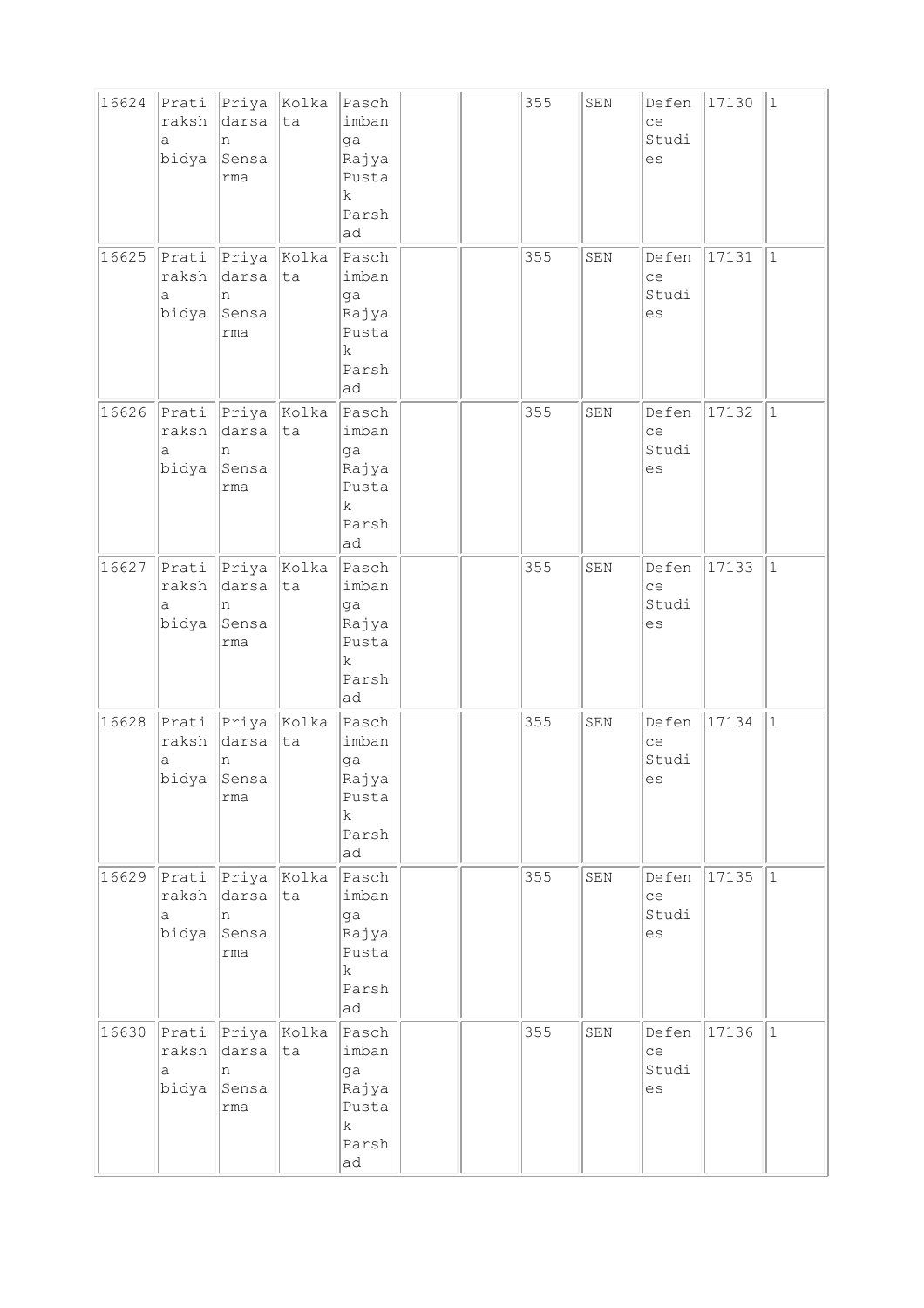| 16631 | Prati<br>raksh<br>а<br>bidya | Priya Kolka<br>darsa<br>n<br>Sensa<br>rma           | ta          | Pasch<br>imban<br>ga<br>Rajya<br>Pusta<br>$\mathbf{k}$<br>Parsh<br>ad |  | 355 | ${\tt SEN}$ | Defen<br>ce<br>Studi<br>es | 17137 | $\mathbf{1}$ |
|-------|------------------------------|-----------------------------------------------------|-------------|-----------------------------------------------------------------------|--|-----|-------------|----------------------------|-------|--------------|
| 16632 | Prati<br>raksh<br>а<br>bidya | $\ $ Priya $\ $ Kolka<br>darsa<br>n<br>Sensa<br>rma | ta          | Pasch<br>imban<br>ga<br>Rajya<br>Pusta<br>$\rm k$<br>Parsh<br>ad      |  | 355 | ${\tt SEM}$ | Defen<br>ce<br>Studi<br>es | 17138 | $\mathbf{1}$ |
| 16633 | Prati<br>raksh<br>a<br>bidya | Priya  Kolka<br>darsa<br>n<br>Sensa<br>rma          | ta          | Pasch<br>imban<br>ga<br>Rajya<br>Pusta<br>k<br>Parsh<br>ad            |  | 355 | SEN         | Defen<br>ce<br>Studi<br>es | 17139 | $\mathbf{1}$ |
| 16634 | Prati<br>raksh<br>а<br>bidya | $\ $ Priya $\ $ Kolka<br>darsa<br>n<br>Sensa<br>rma | ta          | Pasch<br>imban<br>ga<br>Rajya<br>Pusta<br>k<br>Parsh<br>ad            |  | 355 | SEN         | Defen<br>ce<br>Studi<br>es | 17140 | $\mathbf{1}$ |
| 16635 | Prati<br>raksh<br>а<br>bidya | $\ $ Priya $\ $ Kolka<br>darsa<br>n<br>Sensa<br>rma | ta          | Pasch<br>imban<br>ga<br>Rajya<br>Pusta<br>$\mathbf k$<br>Parsh<br>ad  |  | 355 | ${\tt SEN}$ | Defen<br>ce<br>Studi<br>es | 17141 | $\mathbf{1}$ |
| 16636 | Prati<br>raksh<br>a<br>bidya | Priya<br>darsa<br>n<br>Sensa<br>rma                 | Kolka<br>ta | Pasch<br>imban<br>ga<br>Rajya<br>Pusta<br>$\mathbf k$<br>Parsh<br>ad  |  | 355 | SEN         | Defen<br>ce<br>Studi<br>es | 17142 | $\mathbf{1}$ |
| 16637 | Prati<br>raksh<br>а<br>bidya | Priya<br>darsa<br>n<br>Sensa<br>rma                 | Kolka<br>ta | Pasch<br>imban<br>ga<br>Rajya<br>Pusta<br>$\mathbf k$<br>Parsh<br>ad  |  | 355 | ${\tt SEN}$ | Defen<br>ce<br>Studi<br>es | 17143 | $\mathbf{1}$ |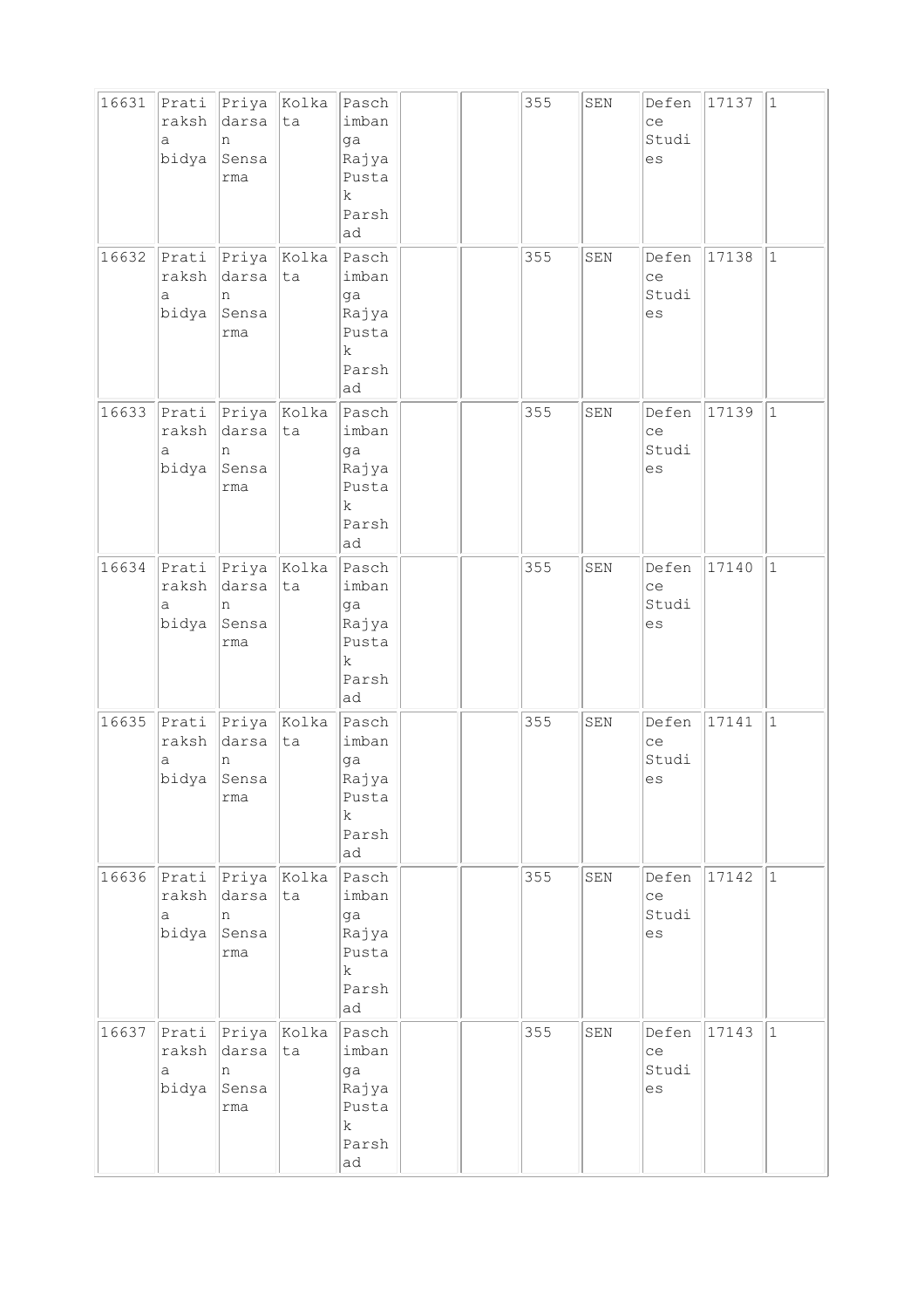| 16638 | Prati<br>raksh<br>а<br>bidya     | darsa<br>n<br>Sensa<br>rma                          | Priya Kolka<br>ta | Pasch<br>imban<br>ga<br>Rajya<br>Pusta<br>$\mathbf k$<br>Parsh<br>ad |  | 355 | ${\tt SEN}$ | Defen<br>ce<br>Studi<br>es | 17144 | $\mathbf{1}$ |
|-------|----------------------------------|-----------------------------------------------------|-------------------|----------------------------------------------------------------------|--|-----|-------------|----------------------------|-------|--------------|
| 16639 | Prati<br>raksh<br>а<br>bidya     | $\ $ Priya $\ $ Kolka<br>darsa<br>n<br>Sensa<br>rma | ta                | Pasch<br>imban<br>ga<br>Rajya<br>Pusta<br>k<br>Parsh<br>ad           |  | 355 | ${\tt SEN}$ | Defen<br>ce<br>Studi<br>es | 17145 | $\mathbf{1}$ |
| 16640 | $ $ Prati<br>raksh<br>a<br>bidya | $ Priya $ Kolka<br>darsa<br>n<br>Sensa<br>rma       | ta                | Pasch<br>imban<br>ga<br>Rajya<br>Pusta<br>$\mathbf k$<br>Parsh<br>ad |  | 355 | SEN         | Defen<br>ce<br>Studi<br>es | 17146 | $\mathbf{1}$ |
| 16641 | Prati<br>raksh<br>а<br>bidya     | $\ $ Priya $\ $ Kolka<br>darsa<br>n<br>Sensa<br>rma | ta                | Pasch<br>imban<br>ga<br>Rajya<br>Pusta<br>k<br>Parsh<br>ad           |  | 355 | SEN         | Defen<br>ce<br>Studi<br>es | 17147 | $\mathbf{1}$ |
| 16642 | Prati<br>raksh<br>а<br>bidya     | $\ $ Priya $\ $ Kolka<br>darsa<br>n<br>Sensa<br>rma | ta                | Pasch<br>imban<br>ga<br>Rajya<br>Pusta<br>$\mathbf k$<br>Parsh<br>ad |  | 355 | ${\tt SEM}$ | Defen<br>ce<br>Studi<br>es | 17148 | $\mathbf{1}$ |
| 16643 | Prati<br>raksh<br>a<br>bidya     | Priya<br>darsa<br>n<br>Sensa<br>rma                 | Kolka<br>ta       | Pasch<br>imban<br>ga<br>Rajya<br>Pusta<br>$\mathbf k$<br>Parsh<br>ad |  | 355 | SEN         | Defen<br>ce<br>Studi<br>es | 17149 | $\mathbf{1}$ |
| 16644 | Prati<br>raksh<br>a<br>bidya     | Priya<br>darsa<br>n<br>Sensa<br>rma                 | Kolka<br>ta       | Pasch<br>imban<br>ga<br>Rajya<br>Pusta<br>$\mathbf k$<br>Parsh<br>ad |  | 355 | ${\tt SEN}$ | Defen<br>ce<br>Studi<br>es | 17150 | $\mathbf{1}$ |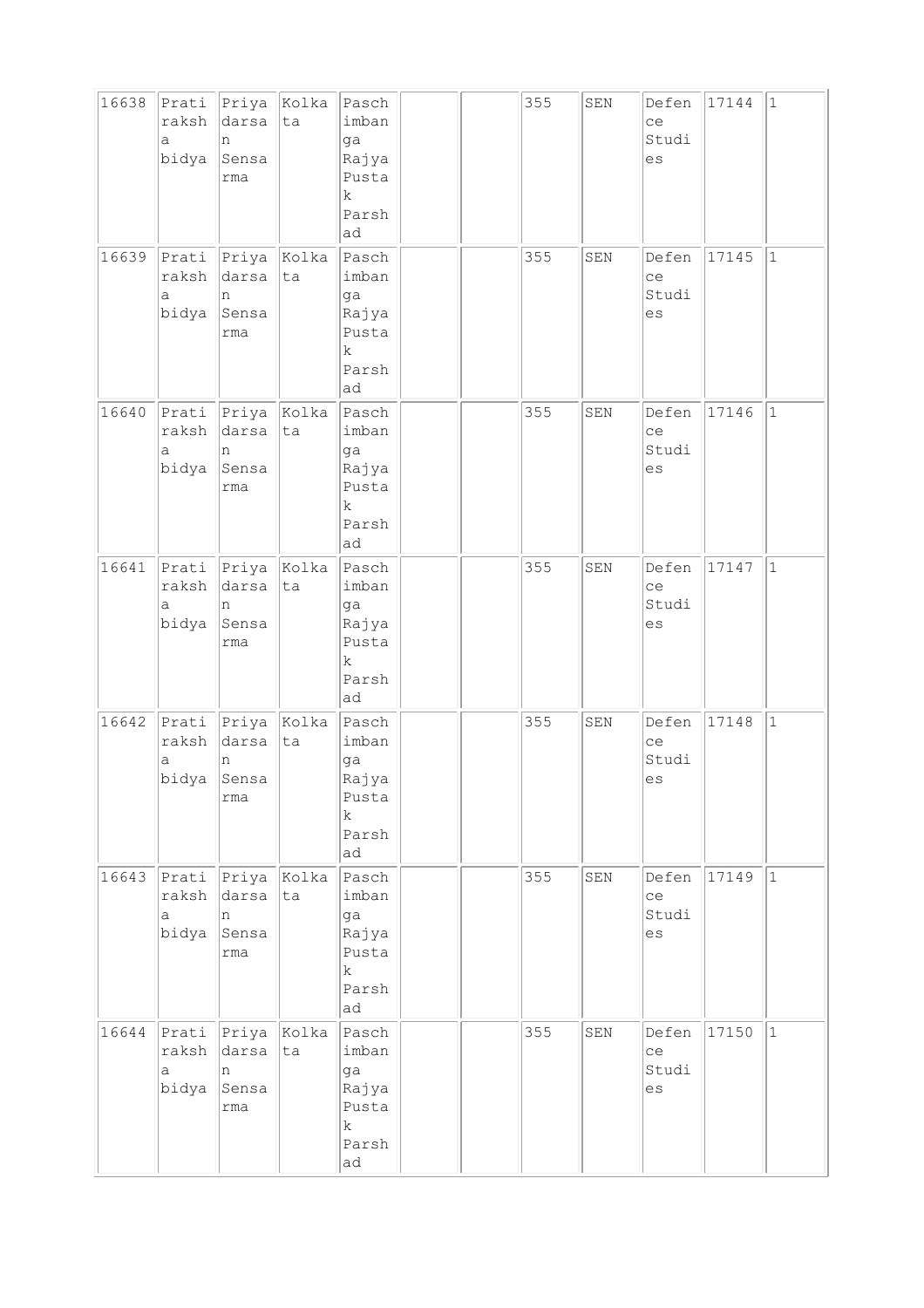| 16645 | Prati<br>raksh<br>а<br>bidya                     | Priya Kolka<br>darsa<br>n<br>Sensa<br>rma           | ta          | Pasch<br>imban<br>ga<br>Rajya<br>Pusta<br>$\mathbf{k}$<br>Parsh<br>ad |  | 355 | ${\tt SEN}$ | Defen<br>ce<br>Studi<br>es | 17151 | $\mathbf{1}$ |
|-------|--------------------------------------------------|-----------------------------------------------------|-------------|-----------------------------------------------------------------------|--|-----|-------------|----------------------------|-------|--------------|
| 16646 | Prati<br>raksh<br>а<br>bidya                     | $\ $ Priya $\ $ Kolka<br>darsa<br>n<br>Sensa<br>rma | ta          | Pasch<br>imban<br>ga<br>Rajya<br>Pusta<br>$\mathbf k$<br>Parsh<br>ad  |  | 355 | ${\tt SEM}$ | Defen<br>ce<br>Studi<br>es | 17152 | $\mathbf{1}$ |
| 16647 | Prati<br>raksh<br>a<br>bidya                     | Priya  Kolka<br>darsa<br>n<br>Sensa<br>rma          | ta          | Pasch<br>imban<br>ga<br>Rajya<br>Pusta<br>k<br>Parsh<br>ad            |  | 355 | SEN         | Defen<br>ce<br>Studi<br>es | 17153 | $\mathbf{1}$ |
| 16648 | Prati<br>raksh<br>а<br>bidya                     | $\ $ Priya $\ $ Kolka<br>darsa<br>n<br>Sensa<br>rma | ta          | Pasch<br>imban<br>ga<br>Rajya<br>Pusta<br>k<br>Parsh<br>ad            |  | 355 | SEN         | Defen<br>ce<br>Studi<br>es | 17154 | $\mathbf{1}$ |
| 16649 | Prati<br>raksh<br>a o<br>ranan<br>iti<br>bidya   | D K<br>Basu                                         | Kolka<br>ta | Ankus<br>h<br>Praka<br>shana                                          |  | 355 | <b>BAS</b>  | Defen<br>ce<br>Studi<br>es | 17155 | $\mathbf{1}$ |
| 16650 | Prati<br>raksh<br>$a$ o<br>ranan<br>iti<br>bidya | D K<br>Basu                                         | Kolka<br>ta | Ankus<br>h<br>Praka<br>shana                                          |  | 355 | <b>BAS</b>  | Defen<br>ce<br>Studi<br>es | 17156 | $\mathbf{1}$ |
| 16651 | Prati<br>raksh<br>$a$ o<br>ranan<br>iti<br>bidya | D K<br>Basu                                         | Kolka<br>ta | Ankus<br>h<br>Praka<br>shana                                          |  | 355 | <b>BAS</b>  | Defen<br>ce<br>Studi<br>es | 17157 | $\mathbf 1$  |
| 16652 | Prati<br>raksh<br>$a$ o<br>ranan<br>iti<br>bidya | D K<br>Basu                                         | Kolka<br>ta | Ankus<br>h<br>Praka<br>shana                                          |  | 355 | <b>BAS</b>  | Defen<br>ce<br>Studi<br>es | 17158 | $\mathbf{1}$ |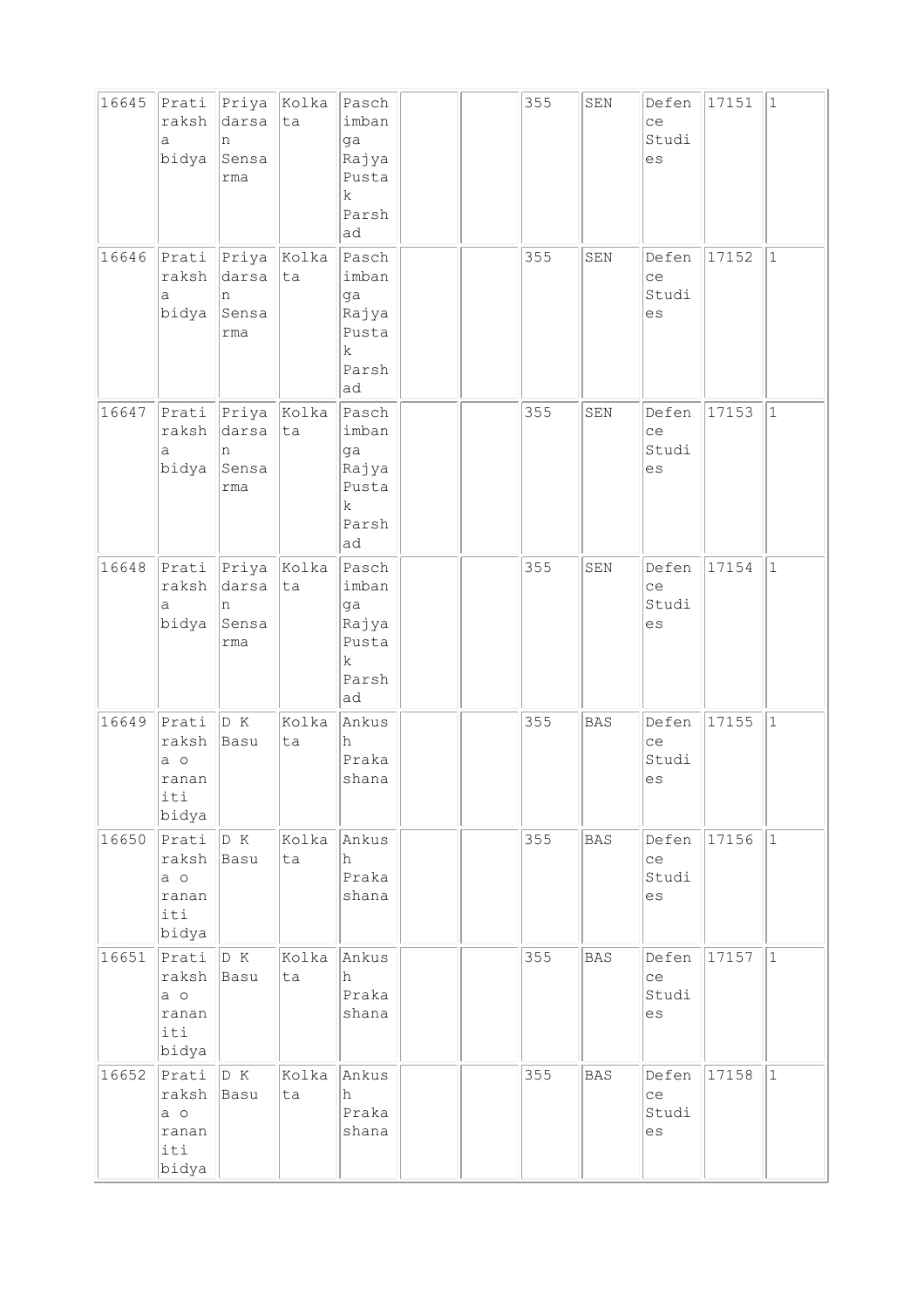| 16653 | Prati<br>raksh<br>$a$ o<br>ranan<br>iti<br>bidya         | D K<br>Basu       | Kolka<br>ta | Ankus<br>h<br>Praka<br>shana | 355 | <b>BAS</b> | Defen<br>ce<br>Studi<br>es | $ 17159\rangle$ | $ 1\rangle$  |
|-------|----------------------------------------------------------|-------------------|-------------|------------------------------|-----|------------|----------------------------|-----------------|--------------|
| 16654 | $ $ Prati<br>raksh<br>a o<br>ranan<br>iti<br>bidya       | D K<br>Basu       | Kolka<br>ta | Ankus<br>h<br>Praka<br>shana | 355 | <b>BAS</b> | Defen<br>ce<br>Studi<br>es | 17160           | $\mathbf{1}$ |
| 16655 | $\vert$ Prati<br>raksh<br>a o<br>ranan<br>iti<br>bidya   | D K <br>Basu      | Kolka<br>ta | Ankus<br>h<br>Praka<br>shana | 355 | <b>BAS</b> | Defen<br>ce<br>Studi<br>es | 17161           | $\vert$ 1    |
| 16656 | $\vert$ Prati<br>raksh<br>$a$ o<br>ranan<br>iti<br>bidya | $\ D K\ $<br>Basu | Kolka<br>ta | Ankus<br>h<br>Praka<br>shana | 355 | <b>BAS</b> | Defen<br>ce<br>Studi<br>es | 17162           | $\vert$ 1    |
| 16657 | $ $ Prati<br>raksh<br>a o<br>ranan<br>iti<br>bidya       | D K<br>Basu       | Kolka<br>ta | Ankus<br>h<br>Praka<br>shana | 355 | <b>BAS</b> | Defen<br>ce<br>Studi<br>es | 17163           | $\vert$ 1    |
| 16658 | Prati<br>raksh<br>a o<br>ranan<br>iti<br>$ $ bidya $ $   | D K<br>Basu       | Kolka<br>ta | Ankus<br>h<br>Praka<br>shana | 355 | <b>BAS</b> | Defen<br>ce<br>Studi<br>es | 17164           | $\vert$ 1    |
| 16659 | Prati<br>raksh<br>$a$ o<br>ranan<br>iti<br>bidya         | D K <br>Basu      | Kolka<br>ta | Ankus<br>h<br>Praka<br>shana | 355 | BAS        | Defen<br>ce<br>Studi<br>es | 17165           | $\vert$ 1    |
| 16660 | $ $ Prati<br>raksh<br>$a$ o<br>ranan<br>iti<br>bidya     | D K <br>Basu      | Kolka<br>ta | Ankus<br>h<br>Praka<br>shana | 355 | <b>BAS</b> | Defen<br>ce<br>Studi<br>es | 17166           | 1            |
| 16661 | Prati<br>raksh<br>$a$ o<br>ranan<br>iti<br>bidya         | D K <br>Basu      | Kolka<br>ta | Ankus<br>h<br>Praka<br>shana | 355 | <b>BAS</b> | Defen<br>ce<br>Studi<br>es | 17167           | $ 1\rangle$  |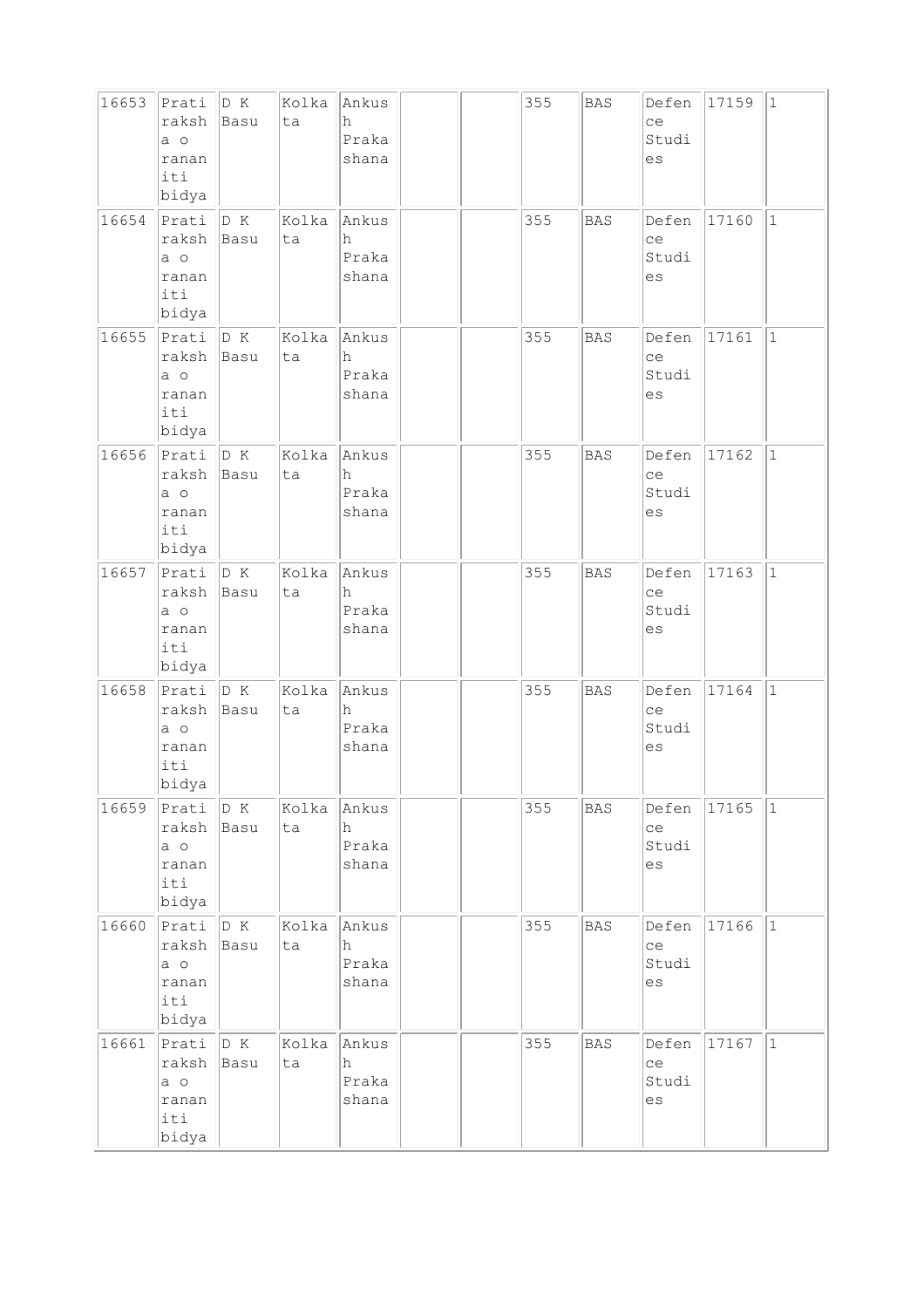| 16662 | Bangl<br>ar<br>samar<br>ik<br>itiha<br>ser<br>gorar<br>katha                | $\ $ Priya $\ $ Kolka<br>darsa<br>n<br>Sensa<br> rma       | ta                    | Pasch<br>imban<br>ga<br>Rajya<br>Pusta<br>k<br>Parsh<br>ad           |  | 954.1<br>4 | ${\tt SEM}$ | Defen<br>ce<br>Studi<br>es | 17168 | $\mathbf{1}$ |
|-------|-----------------------------------------------------------------------------|------------------------------------------------------------|-----------------------|----------------------------------------------------------------------|--|------------|-------------|----------------------------|-------|--------------|
| 16663 | Bangl<br>ar<br>samar<br>ik<br>itiha<br>ser<br>gorar<br>katha                | $\ $ Priya $\ $ Kolka<br>darsa<br>n<br>Sensa<br>rma        | ta                    | Pasch<br>imban<br>ga<br>Rajya<br>Pusta<br>k<br>Parsh<br>ad           |  | 954.1<br>4 | SEN         | Defen<br>ce<br>Studi<br>es | 17169 | $\mathbf{1}$ |
| 16664 | Bangl<br>ar<br>samar<br>ik<br>itiha<br>ser<br>gorar<br>katha                | $\ $ Priya $\ $ Kolka<br>darsa ta<br>n<br>Sensa<br> rma    |                       | Pasch<br>imban<br>ga<br>Rajya<br>Pusta<br>k<br>Parsh<br>ad           |  | 954.1<br>4 | ${\tt SEM}$ | Defen<br>ce<br>Studi<br>es | 17170 | $\mathbf{1}$ |
| 16665 | Bangl<br>ar<br>samar<br>ik<br>itiha<br>ser<br>gorar<br>katha                | darsa<br>n<br>Sensa<br>rma                                 | Priya  Kolka<br>ta    | Pasch<br>imban<br>ga<br>Rajya<br>Pusta<br>k<br>Parsh<br>ad           |  | 954.1<br>4 | SEN         | Defen<br>ce<br>Studi<br>es | 17171 | $\mathbf{1}$ |
| 16666 | Bhara<br>ter<br>astra<br>a:<br>prach<br>in<br>theke<br>adhun<br>ik          | $\ $ Priya $\ $ Kolka<br>darsa<br>In<br>sastr Sensa<br>rma | ta                    | Pasch<br>imban<br>ga<br>Rajya<br>Pusta<br>k<br>Parsh<br>ad           |  | 355        | SEN         | Defen<br>ce<br>Studi<br>es | 17172 | $\mathbf{1}$ |
| 16667 | Bhara<br>ter<br>astra<br>sastr<br>a:<br>prach<br>in<br>theke<br>adhun<br>ik | darsa<br>n<br>Sensa<br>rma                                 | $ Priya $ Kolka<br>ta | Pasch<br>imban<br>ga<br>Rajya<br>Pusta<br>$\mathbf k$<br>Parsh<br>ad |  | 355        | ${\tt SEM}$ | Defen<br>ce<br>Studi<br>es | 17173 | $\mathbf{1}$ |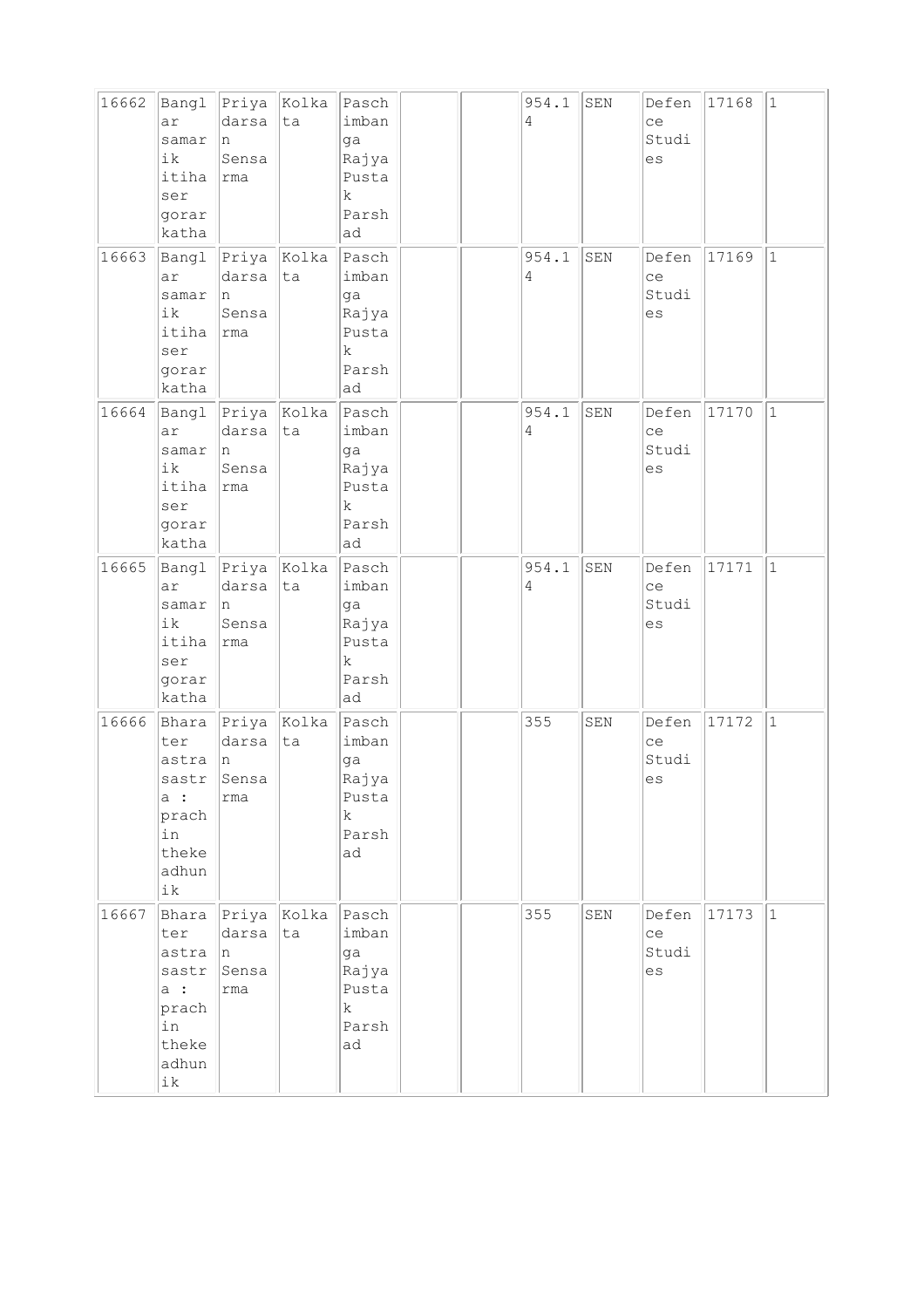| 16668 | Bhara<br>ter<br>astra<br>sastr<br>a:<br>prach<br>in<br>theke<br>adhun<br>ik | Priya Kolka<br>darsa<br>n<br>Sensa<br>rma      | ta          | Pasch<br>imban<br>ga<br>Rajya<br>Pusta<br>k<br>Parsh<br>ad           |  | 355         | SEN | Defen<br>ce<br>Studi<br>es | 17174 | 1           |
|-------|-----------------------------------------------------------------------------|------------------------------------------------|-------------|----------------------------------------------------------------------|--|-------------|-----|----------------------------|-------|-------------|
| 16669 | Bhara<br>ter<br>astra<br>sastr<br>a:<br>prach<br>in<br>theke<br>adhun<br>ik | $ Priya $ Kolka<br>darsa<br>In<br>Sensa<br>rma | ta          | Pasch<br>imban<br>ga<br>Rajya<br>Pusta<br>$\rm k$<br>Parsh<br>ad     |  | 355         | SEN | Defen<br>ce<br>Studi<br>es | 17175 | $\vert$ 1   |
| 16670 | Hitla<br>rer<br>yuddh<br>a:<br>prath<br>am<br>dash<br>mas                   | Prafu<br>11a<br>Kumar<br>Chakr<br>abort<br>У   | Kolka<br>ta | Pasch<br>imban<br>ga<br>Rajya<br>Pusta<br>k<br>Parsh<br>ad           |  | 943.0<br>86 | CHA | Defen<br>ce<br>Studi<br>es | 17176 | $ 1\rangle$ |
| 16671 | Hitla<br>rer<br>yuddh<br>a :<br>prath<br>am<br>dash<br>mas                  | Prafu<br>11a<br>Kumar<br>Chakr<br>abort<br>У   | Kolka<br>ta | Pasch<br>imban<br>ga<br>Rajya<br>Pusta<br>k<br>Parsh<br>ad           |  | 943.0<br>86 | CHA | Defen<br>ce<br>Studi<br>es | 17177 | $1\,$       |
| 16672 | Hitla<br>rer<br>yuddh<br>a:<br>prath<br>am<br>dash<br>mas                   | Prafu<br>11a<br>Kumar<br>Chakr<br>abort<br>У   | Kolka<br>ta | Pasch<br>imban<br>ga<br>Rajya<br>Pusta<br>$\mathbf k$<br>Parsh<br>ad |  | 943.0<br>86 | CHA | Defen<br>ce<br>Studi<br>es | 17178 | $ 1\rangle$ |
| 17080 | Prati<br>raksh<br>а<br>bidya                                                | Priya Kolka<br>darsa<br>n<br>Sensa<br>rma      | ta          | West<br>Benga<br>$\mathbf{1}$<br>State<br>Book<br>Board              |  | 355         | SEN | Defen<br>ce<br>Studi<br>es | 17586 | $ 1\rangle$ |
| 17098 | Prati<br>raksh<br>а<br>Bidya<br>Dviti<br>ya<br>partr                        | Subim<br>al<br>Dev                             | Kolka<br>ta | West<br>Benga<br>$\mathbf{1}$<br>State<br>Book<br>Board              |  | 355         | DEV | Defen<br>ce<br>Studi<br>es | 17604 | $\vert$ 1   |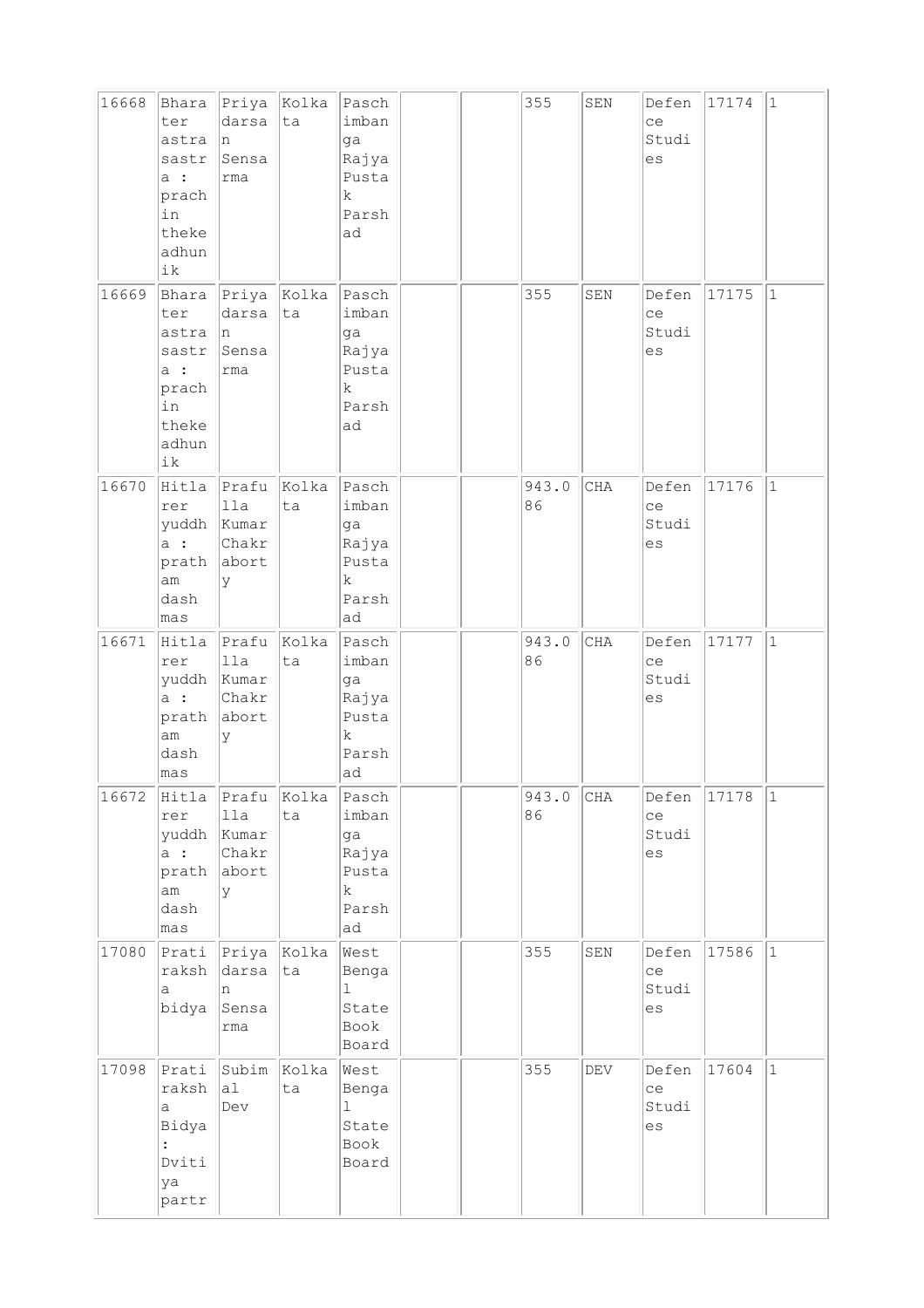|       | a                                                                               |                      |             |                                                         |  |     |                             |                             |       |             |
|-------|---------------------------------------------------------------------------------|----------------------|-------------|---------------------------------------------------------|--|-----|-----------------------------|-----------------------------|-------|-------------|
| 17099 | Prati<br>raksh<br>a<br>Bidya<br>Dviti<br>ya<br>partr<br>а                       | Subim<br>al<br>Dev   | Kolka<br>ta | West<br>Benga<br>$\mathbf 1$<br>State<br>Book<br>Board  |  | 355 | <b>DEV</b>                  | Defen<br>ce<br>Studi<br>es  | 17605 | $ 1\rangle$ |
| 17100 | Prati<br>raksh<br>a<br>Bidya<br>$\ddot{\cdot}$<br>Dviti<br>ya<br>partr<br>а     | Subim<br> a1 <br>Dev | Kolka<br>ta | West<br>Benga<br>$\mathbf 1$<br>State<br>Book<br>Board  |  | 355 | $\mathop{\rm DEV}\nolimits$ | Defen<br>ce<br>Studi<br>es  | 17606 | $\vert$ 1   |
| 17101 | $ $ Prati<br>raksh<br>a<br>Bidya<br>Dviti<br>ya<br>partr<br>a                   | Subim<br>al<br>Dev   | Kolka<br>ta | West<br>Benga<br>$\mathbf 1$<br>State<br>Book<br>Board  |  | 355 | DEV                         | Defen<br>ce<br>Studi<br>es  | 17607 | $\vert$ 1   |
| 17102 | Prati<br>raksh<br>a<br>Bidya<br>$\ddot{\cdot}$<br>Dviti<br>ya<br>partr<br>a     | Subim<br> a1 <br>Dev | Kolka<br>ta | West<br>Benga<br>$\mathbf 1$<br>State<br>Book<br>Board  |  | 355 | $\mathop{\rm DEV}\nolimits$ | Defen<br>ce<br>Studi<br>es  | 17608 | $\vert$ 1   |
| 17103 | Prati<br>raksh<br>a<br>Bidya<br>Dviti<br>ya<br>partr<br>$\mathsf{a}$            | Subim<br> a1 <br>Dev | Kolka<br>ta | West<br>Benga<br>$\mathbf 1$<br>State<br>Book<br>Board  |  | 355 | DEV                         | Defen<br>ce<br>Studi<br>es  | 17609 | $ 1\rangle$ |
| 17104 | $ $ Prati<br>raksh<br>a<br>Bidya<br>$\ddot{\cdot}$<br>Dviti<br>ya<br>partr<br>a | Subim<br>al<br>Dev   | Kolka<br>ta | West<br>Benga<br>$\mathbf{1}$<br>State<br>Book<br>Board |  | 355 | $\mathop{\rm DEV}\nolimits$ | Defen<br> ce<br>Studi<br>es | 17610 | $\vert$ 1   |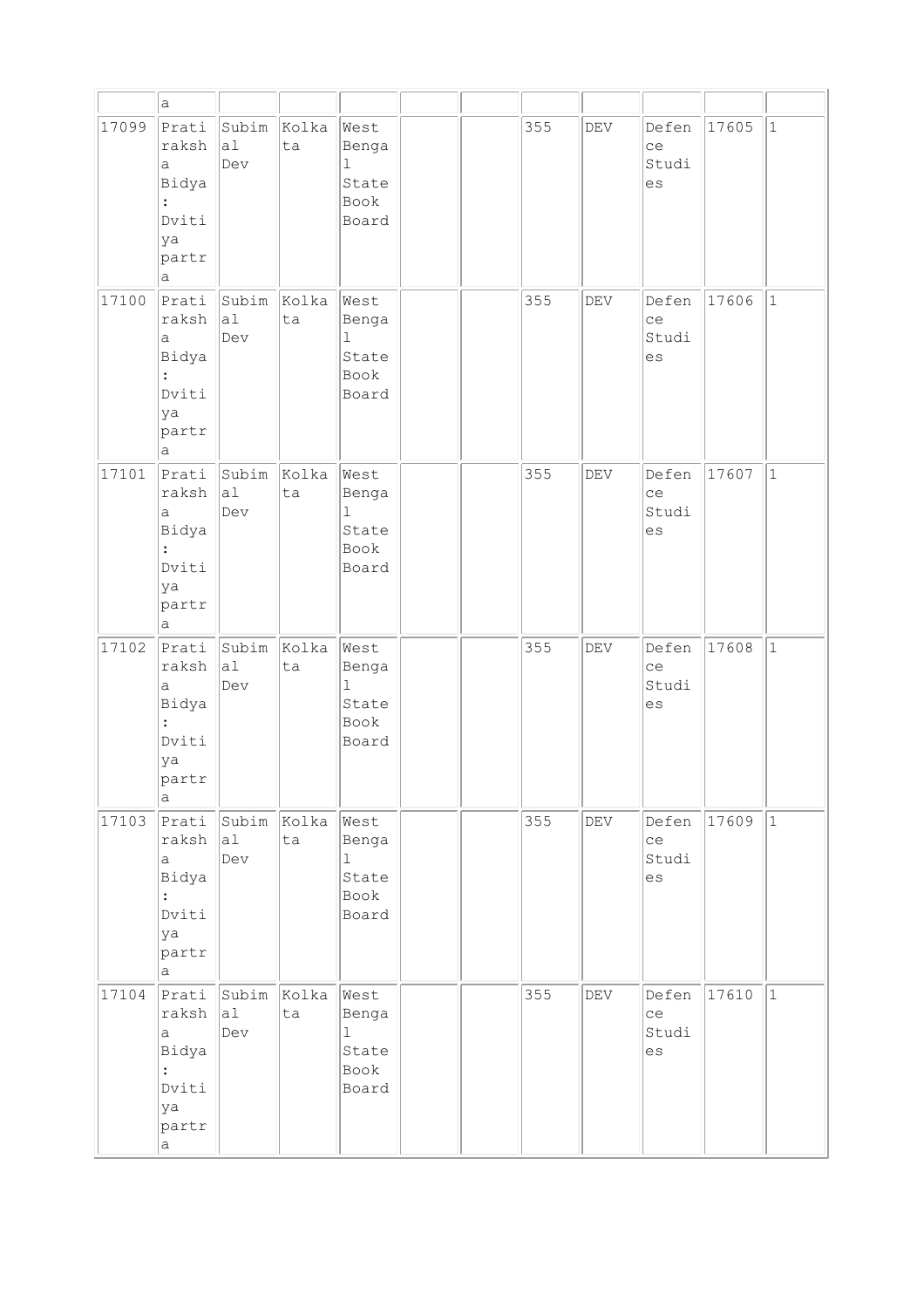| 17105 | Prati<br>raksh<br>a<br>Bidya<br>Dviti<br>ya<br>partr<br>а                                      | Subim<br>a1<br>Dev   | Kolka<br>ta       | West<br>Benga<br>$\mathbf{1}$<br>State<br>Book<br>Board |  | 355 | DEV                         | Defen<br>ce<br>Studi<br>es | 17611 | $1\,$        |
|-------|------------------------------------------------------------------------------------------------|----------------------|-------------------|---------------------------------------------------------|--|-----|-----------------------------|----------------------------|-------|--------------|
| 17106 | $ $ Prati<br>raksh<br>а<br>Bidya<br>Dviti<br>ya<br>partr<br>а                                  | Subim<br> a1 <br>Dev | Kolka<br>ta       | West<br>Benga<br>$\vert$ 1<br>State<br>Book<br>Board    |  | 355 | $\mathop{\rm DEV}\nolimits$ | Defen<br>ce<br>Studi<br>es | 17612 | $\mathbf{1}$ |
| 17107 | Prati<br>raksh<br>a<br>Bidya<br>$\ddot{\cdot}$<br>Dviti<br>ya<br>partr<br>а                    | Subim<br> a <br>Dev  | Kolka<br>ta       | West<br>Benga<br>$\mathbf 1$<br>State<br>Book<br>Board  |  | 355 | DEV                         | Defen<br>ce<br>Studi<br>es | 17613 | $1\,$        |
| 17108 | Prati<br>raksh<br>a<br>Bidya<br>Dviti<br>ya<br>partr<br>$\rm{a}$                               | Subim<br>a1<br>Dev   | Kolka<br>ta       | West<br>Benga<br>$\mathbf 1$<br>State<br>Book<br>Board  |  | 355 | $\mathop{\rm DEV}\nolimits$ | Defen<br>ce<br>Studi<br>es | 17614 | $1\,$        |
| 17109 | Prati<br>raksh<br>a<br>Bidya<br>Dviti<br>ya<br>partr<br>а                                      | Subim<br> a1 <br>Dev | Kolka<br>ta       | West<br>Benga<br>$\mathbf{1}$<br>State<br>Book<br>Board |  | 355 | DEV                         | Defen<br>ce<br>Studi<br>es | 17615 | $\mathbf 1$  |
| 17110 | $ $ Prati<br>raksh<br>a<br>Bidya<br>$\ddot{\phantom{a}}$<br>Dviti<br>ya<br>partr<br>$\mbox{a}$ | a1<br>Dev            | Subim Kolka<br>ta | West<br>Benga<br>$\mathbf 1$<br>State<br>Book<br>Board  |  | 355 | $\mathop{\rm DEV}\nolimits$ | Defen<br>ce<br>Studi<br>es | 17616 | $\mathbf{1}$ |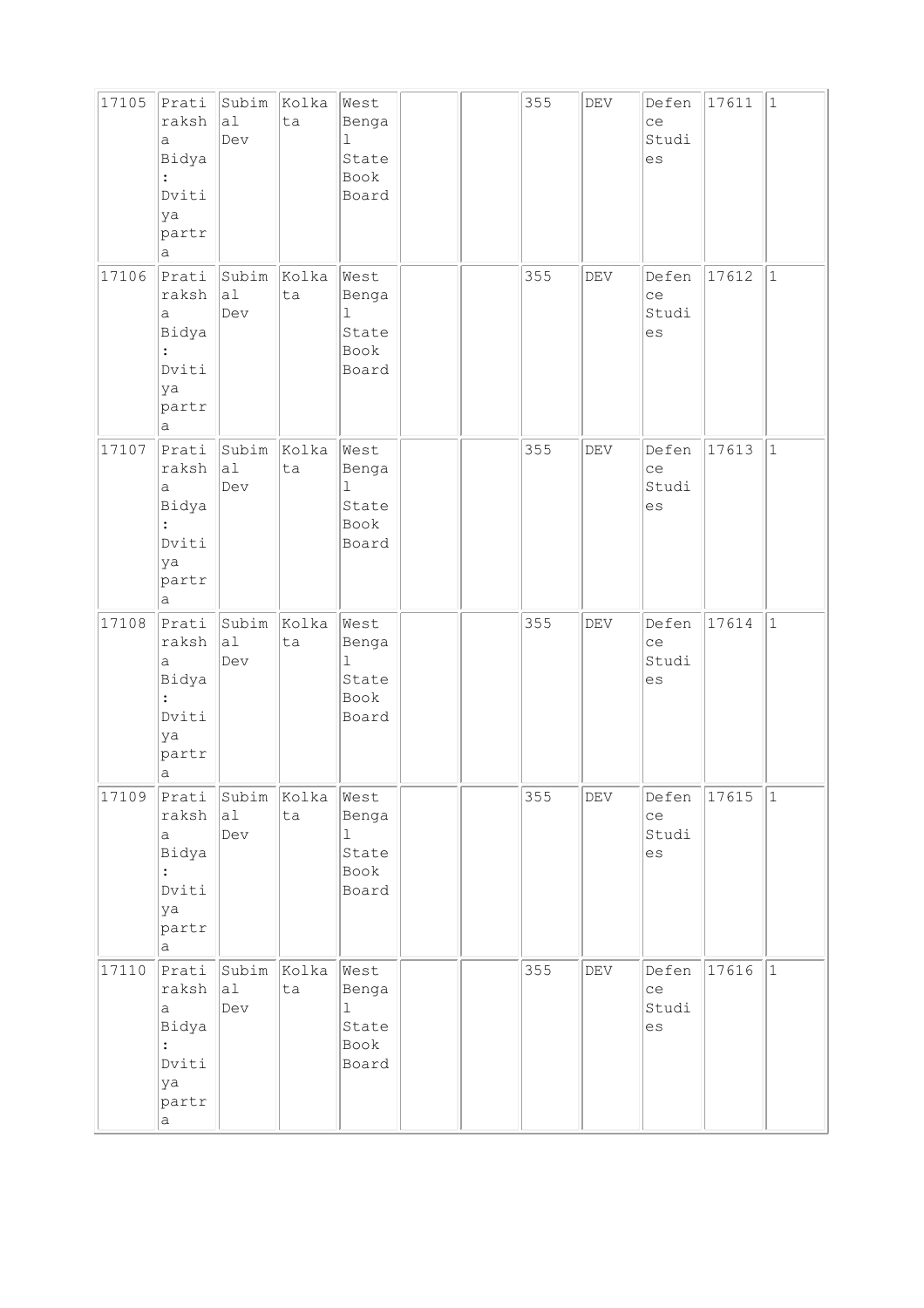| 17111 | Prati<br>raksh<br>а<br>Bidya<br>Dviti<br>ya<br>partr<br>а                   | Subim<br>al<br>Dev   | Kolka<br>ta | West<br>Benga<br>$\mathbf 1$<br>State<br>Book<br>Board  |  | 355 | DEV        | Defen<br>ce<br>Studi<br>es | 17617 | 1           |
|-------|-----------------------------------------------------------------------------|----------------------|-------------|---------------------------------------------------------|--|-----|------------|----------------------------|-------|-------------|
| 17112 | Prati<br>raksh<br>а<br>Bidya<br>$\ddot{\cdot}$<br>Dviti<br>ya<br>partr<br>а | Subim<br> a1 <br>Dev | Kolka<br>ta | West<br>Benga<br>$\mathbf 1$<br>State<br>Book<br>Board  |  | 355 | DEV        | Defen<br>ce<br>Studi<br>es | 17618 | $\vert$ 1   |
| 17113 | Prati<br>raksh<br>a<br>Bidya<br>Dviti<br>ya<br>partr<br>а                   | Subim<br>al<br>Dev   | Kolka<br>ta | West<br>Benga<br>$\mathbf 1$<br>State<br>Book<br>Board  |  | 355 | <b>DEV</b> | Defen<br>ce<br>Studi<br>es | 17619 | $\vert$ 1   |
| 17114 | Prati<br>raksh<br>а<br>Bidya<br>Dviti<br>ya<br>partr<br>a                   | Subim<br> a <br>Dev  | Kolka<br>ta | West<br>Benga<br>$\mathbf 1$<br>State<br>Book<br>Board  |  | 355 | DEV        | Defen<br>ce<br>Studi<br>es | 17620 | $\vert$ 1   |
| 17115 | Prati<br>raksh<br>а<br>Bidya<br>Dviti<br>ya<br>partr<br>а                   | Subim<br> a1 <br>Dev | Kolka<br>ta | West<br>Benga<br>$\mathbf{1}$<br>State<br>Book<br>Board |  | 355 | DEV        | Defen<br>ce<br>Studi<br>es | 17621 | $ 1\rangle$ |
| 17116 | Prati<br>raksh<br>a<br>Bidya<br>Dviti<br>ya<br>partr<br>a                   | Subim<br>a1<br>Dev   | Kolka<br>ta | West<br>Benga<br>$\mathbf 1$<br>State<br>Book<br>Board  |  | 355 | DEV        | Defen<br>ce<br>Studi<br>es | 17622 | $ 1\rangle$ |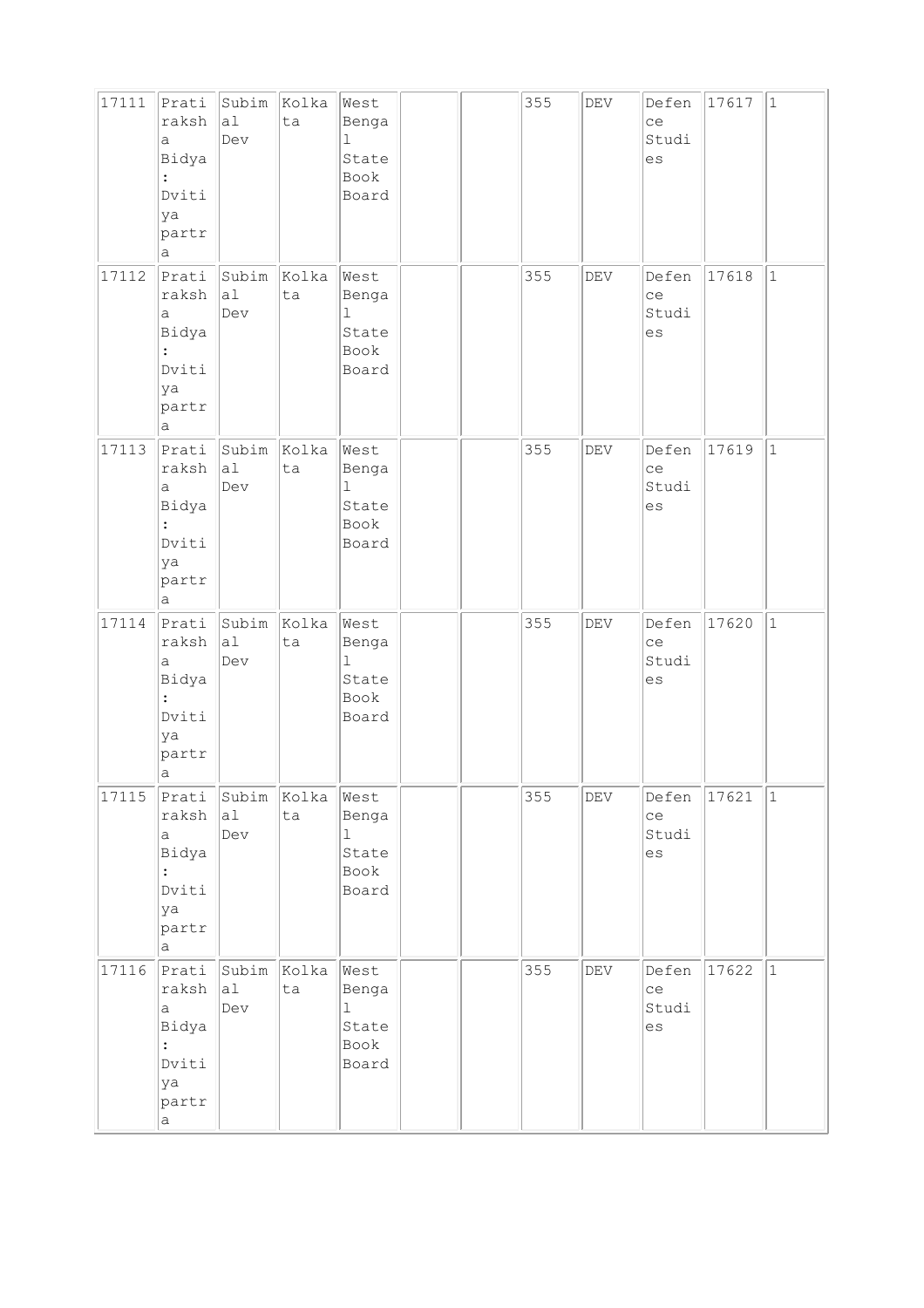| 17117<br>17118 | Prati<br>raksh<br>a<br>Bidya<br>Dviti<br>ya<br>partr<br>a<br>Prati | Subim<br>a1<br>Dev<br>Subim                         | Kolka<br>ta<br>Kolka | West<br>Benga<br>ı<br>State<br>Book<br>Board<br>West                 |                                     |            | 355<br>355 | $\mathop{\rm DEV}\nolimits$<br>$\mathop{\rm DEV}\nolimits$ | Defen<br>ce<br>Studi<br>es<br>Defen | 17623<br>17624                                                                                                                                        | $\mathbf 1$<br>$\mathbf{1}$ |
|----------------|--------------------------------------------------------------------|-----------------------------------------------------|----------------------|----------------------------------------------------------------------|-------------------------------------|------------|------------|------------------------------------------------------------|-------------------------------------|-------------------------------------------------------------------------------------------------------------------------------------------------------|-----------------------------|
|                | raksh<br>а<br>Bidya<br>Dviti<br>ya<br>partr<br>а                   | a1<br>Dev                                           | ta                   | Benga<br>$\mathbf 1$<br>State<br>Book<br>Board                       |                                     |            |            |                                                            | ce<br>Studi<br>es                   |                                                                                                                                                       |                             |
| 17364          | Prati<br>raksh<br>а<br>bidya                                       | $ {\tt Priya} $ Kolka<br>darsa<br>n<br>Sensa<br>rma | ta                   | Pasch<br>imban<br>ga<br>Rajya<br>Pusta<br>k<br>Parsh<br>ad           |                                     |            |            |                                                            | Defen<br>ce<br>study                | 17954                                                                                                                                                 | $\mathbf{1}$                |
| 17469          | NAtio<br>nal<br>defen<br>ce<br>acade<br> my<br>exami<br>natio<br>n | Gupta                                               | $\vert$ R            | New<br>Delhi                                                         | Ranee<br>Publi<br>catio<br>$\rm ns$ |            |            | 355                                                        | GUP                                 | Defen<br>ce<br>Studi<br>es                                                                                                                            | 18132                       |
| 18514          | Prati<br>raksh<br>$a$ o<br>ranan<br>$\it itivi$<br>dya             | D K<br>Basu                                         | Kolka<br>ta          | sanja<br>У<br>Praka<br>shana                                         |                                     |            | 355        | <b>BAS</b>                                                 | Defen<br>ce<br>Studi<br>es          | 21685                                                                                                                                                 | $\vert$ 1                   |
| 20531          | Prati<br>raksh<br>a<br>bidya                                       | Manor<br>anjan<br>Dey.                              | Kolka<br>ta          | Pasch<br>imban<br>ga<br>Rajya<br>Pusta<br>$\mathbf k$<br>Parsh<br>ad | 2007                                | 100.0<br>0 | 355        | DEY I                                                      | Defen<br>ce<br>studi<br>es.         | 20144<br>20145<br>20146<br>20147<br>20148<br>20149<br>20150<br>20151<br>20152<br>20153<br>20154<br>20155<br>20156<br>20157<br>20158<br>20159<br>20160 | 70                          |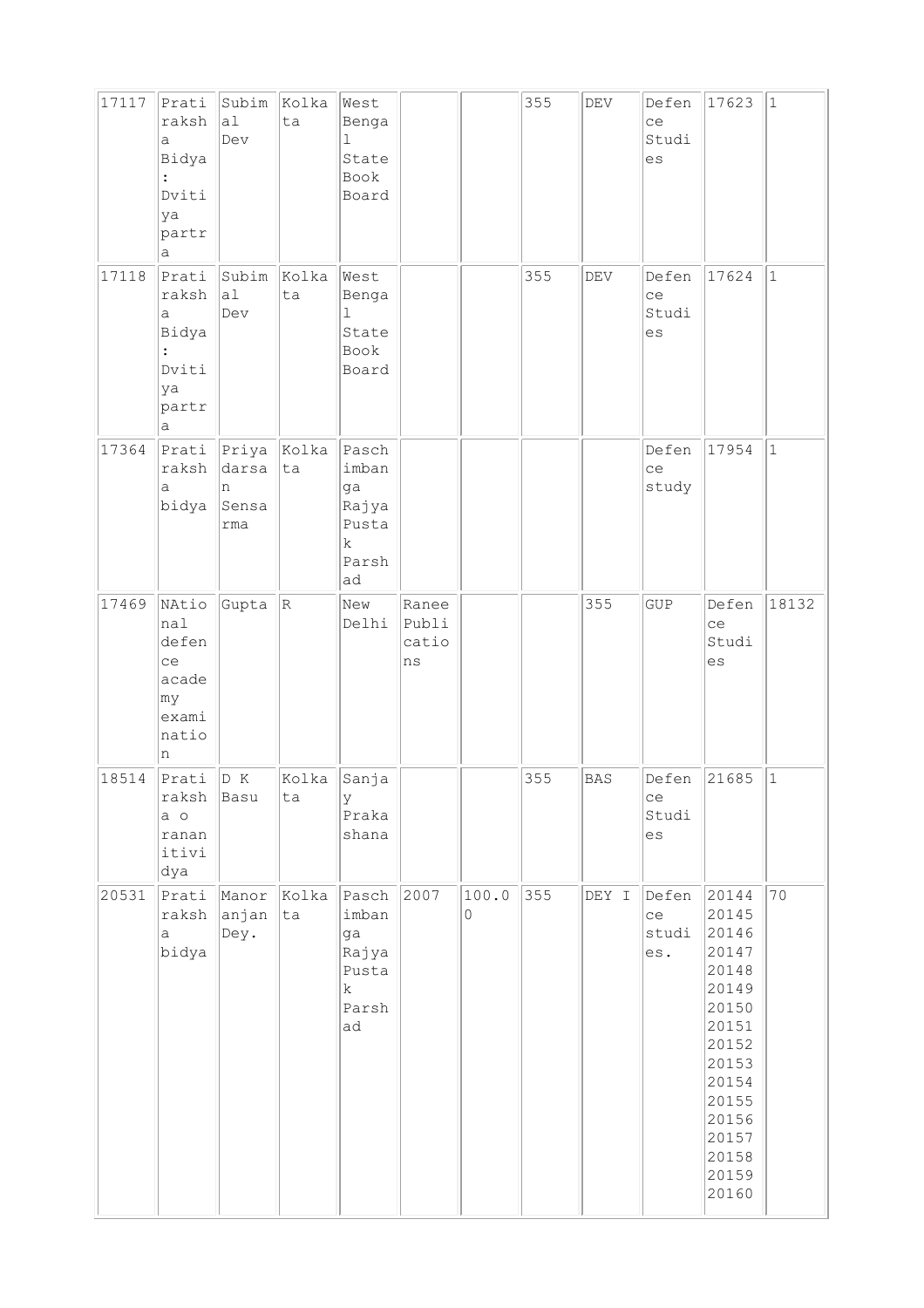|       |                                     |                     |             |                                                                  |      |                       |     |                      |                             | 20161<br>20162<br>20163<br>20164<br>20165<br>20166<br>24501<br>24502<br>24503<br>24504<br>24505<br>24506<br>24507<br>24508<br>24509<br>24510<br>24511<br>24512<br>24513<br>24514<br>24515<br>24516<br>24517<br>24518<br>24519<br>245                                                                  |    |
|-------|-------------------------------------|---------------------|-------------|------------------------------------------------------------------|------|-----------------------|-----|----------------------|-----------------------------|-------------------------------------------------------------------------------------------------------------------------------------------------------------------------------------------------------------------------------------------------------------------------------------------------------|----|
| 20908 | Prati<br>raksh<br>$\rm{a}$<br>bidya | Subim<br>a1<br>Dev. | Kolka<br>ta | Pasch<br>imban<br>ga<br>Rajya<br>Pusta<br>$\rm k$<br>Parsh<br>ad | 2014 | 160.0<br>$\mathsf{O}$ | 355 | DEB<br>$\mathtt{II}$ | Defen<br>ce<br>studi<br>es. | 24531<br>24532<br>24533<br>24534<br>24535<br>24536<br>24537<br>24538<br>24539<br>24540<br>24541<br>24542<br>24543<br>24544<br>24545<br>24546<br>24547<br>24548<br>24549<br>24550<br>24551<br>24552<br>24553<br>24554<br>24555<br>24556<br>24557<br>24558<br>24559<br>24560<br>24561<br>24562<br>24563 | 58 |